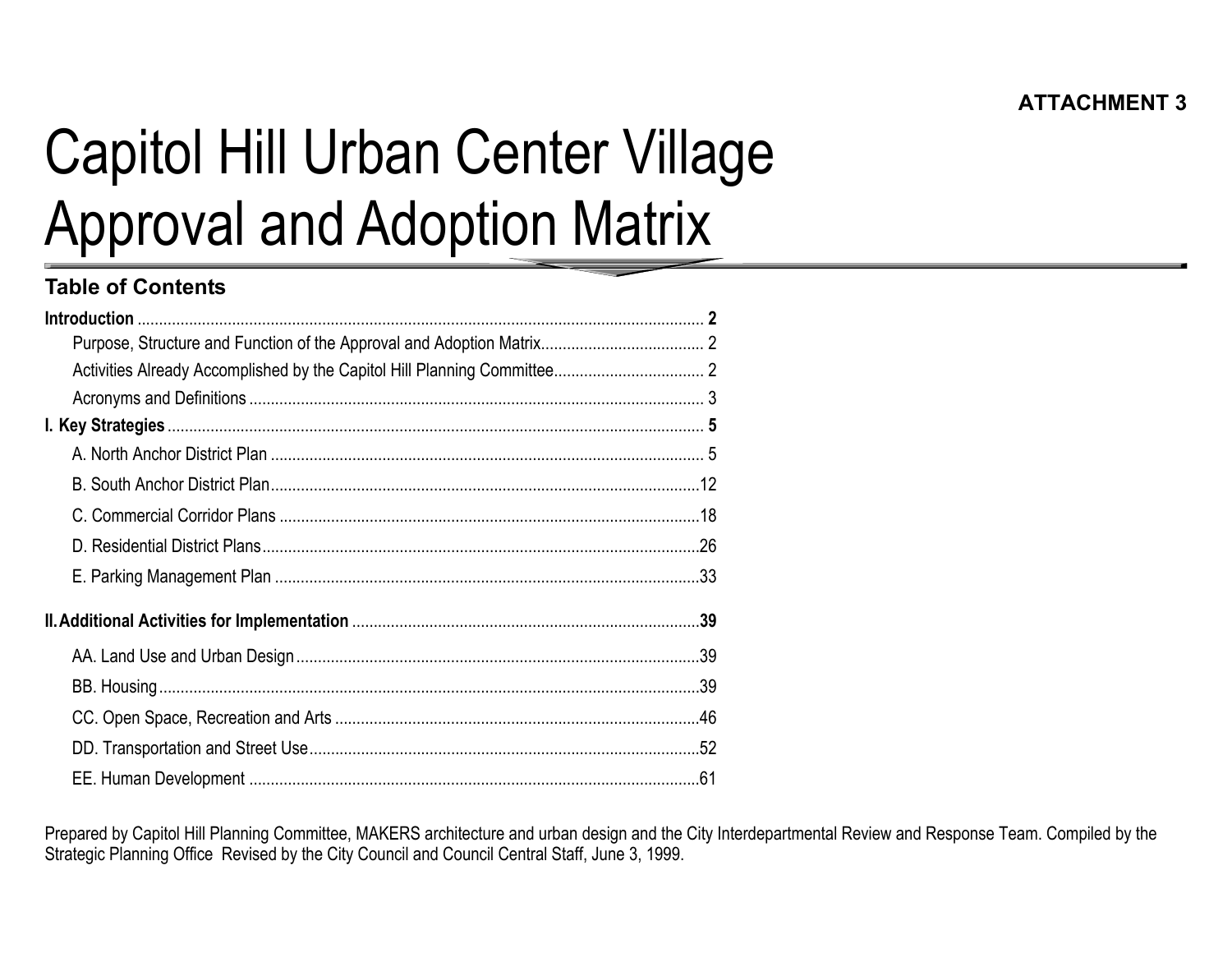#### **Introduction**

## **PURPOSE, STRUCTURE AND FUNCTION OF THE APPROVAL AND ADOPTION MATRIX**

Through the City of Seattle's Neighborhood Planning Program, 37 neighborhoods all over Seattle are preparing neighborhood plans. These plans enable people in neighborhoods to articulate a collective vision for growth and change over the next 20 years and identify activities to help them achieve that vision. The plans are also intended to flesh out the City's Comprehensive Plan. Because each plan is unique, this Approval and Adoption Matrix has been designed as a standard format for the City to establish a work program in response to the recommended activities proposed in the specific neighborhood plan and to identify implementation actions to be factored into future work plans and tracked over time.

The matrix is divided into two sections:

- I. *Key Strategies*: Usually complex projects or related activities that the neighborhood considers critical to the successful implementation of the neighborhood plan.
- II. *Additional Activities:* Activities that are not directly associated with a Key Strategy, ranging from high to low in priority and from immediate to very long range in anticipated timing.

The neighborhood Planning Committee or its consultant generally fill in the Activity, Priority, Time Frame, Cost Estimates and Implementor columns. The column reflects City department comments as compiled by the Strategic Planning Office. The City Action column in Section II and the narrative response to each Key Strategy are initially filled in by City departments and then reviewed, changed if appropriate and finalized by City Council. Staff from almost every City department have participated in these planning efforts and in the preparation of this Matrix. Ultimately, the City Council will approve the Matrix and recognize the neighborhood plan by resolution.

Some neighborhood recommendations may need to be examined on a city-wide basis before the City can provide an appropriate response. This is usually because similar recommendations are being pursued in many neighborhoods and the City will need clear policy direction to ensure a consistent city-wide response. Such recommendations are being referred to the "Policy Docket", a list of policy issues that will be presented to City Council for further discussion and action.

## **ACTIVITIES ALREADY ACCOMPLISHED BY THE CAPITOL HILL PLANNING COMMITTEE**

#### *Lincoln Reservoir/Park Plan*

Completion of the Lincoln Reservoir Park Site Master Plan in collaboration with Seattle Public Utilities will reclaim 8 acres for a major neighborhood park. The conceptual design features a formal water system, children's play areas, a graded grass amphitheater, running paths and walkways, gathering terraces, and seven enhanced park entrances. The City's Capital Improvement Program earmarks approximately \$600,000 for site restoration.

Significant park improvements have been implemented by the community with the funding support of two City Department of Neighborhood Grants, volunteer labor, in-kind professional services, materials, and other fundraising. These improvements include formal entries and frontage landscaping on E. Pine Street, perennial entry gardens on E. Denny Way, installation of benches and historic lamp fixtures. Community improvements including leveraged funds are valued in excess of \$250,000.

#### *Henry Library*

The voter approved 'Libraries for All' capital bond passed in November 1998 provides \$4.4 million for the relocation and construction of a new, approximately 10,000 square foot, Henry Library.

#### *Pedestrian Street Improvements*

- E. Olive Way: Through the joint departmental cooperation between SEATRAN and Seattle City Light, major pedestrian improvements such as new sidewalks and street trees were implemented as part of the utility undergrounding project.
- •12<sup>th</sup> Avenue East: SEATRAN has begun to implement pedestrian improvements recommended in the Plan along 12th Avenue East. These improvements include intersection bulb extensions and planting areas.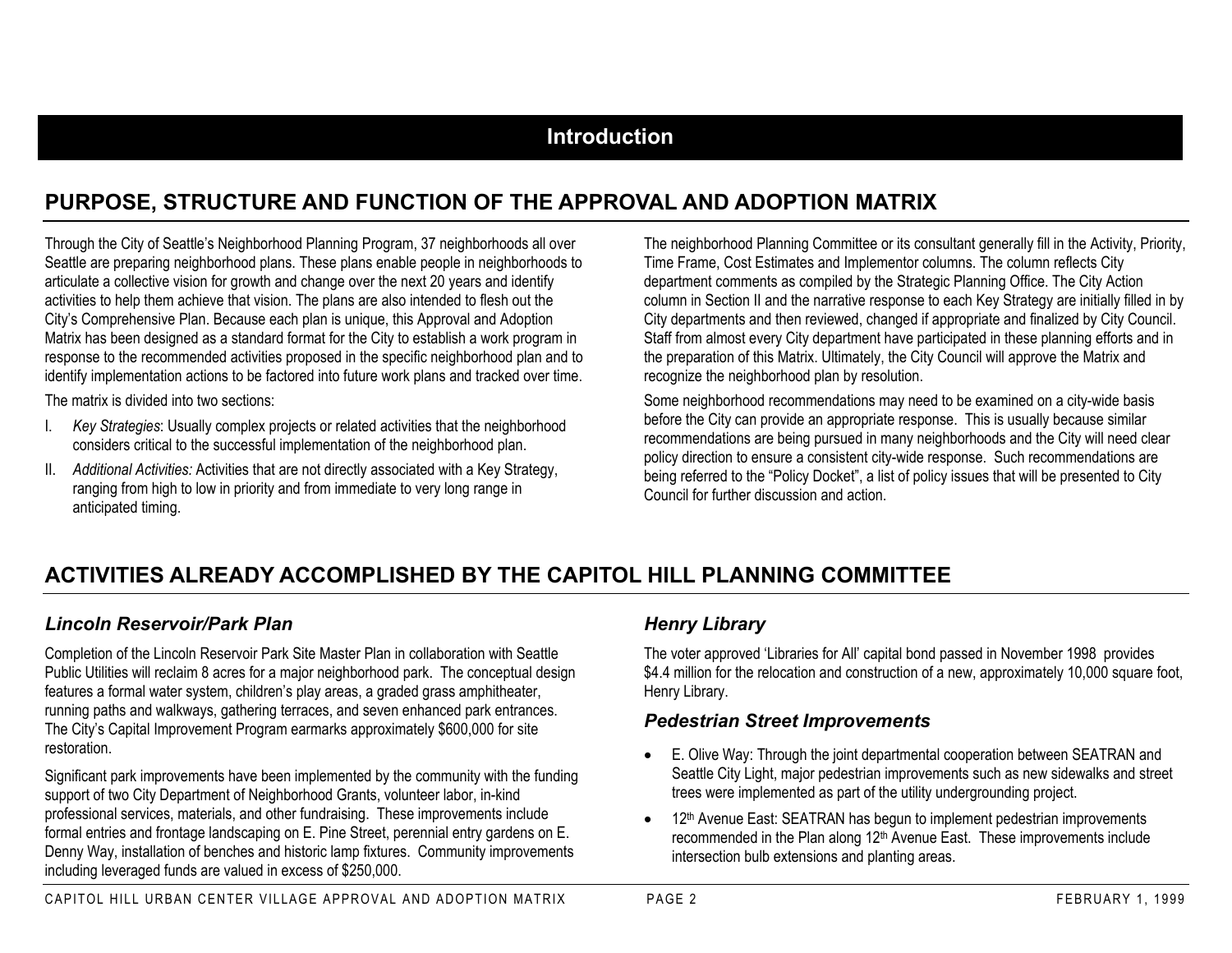#### *Seattle Central Community College Expansion*

Seattle Central Community College (SCCC) is currently undertaking a master planning process for developing new college facilities on its existing campus. The Citizen Advisory

## **ACRONYMS AND DEFINITIONS**

Committee with representatives from the Capitol Hill Planning Committee is working with SCCC and the City on a Major Institution Master Plan that includes a North Plaza Technical Center, parking garage expansion, campus expansion and a transportation management plan.

| <b>BIA</b> Broadway Business Improvement Association                          | OH Office of Housing (formerly part of the Department of Housing and Human Services)   |
|-------------------------------------------------------------------------------|----------------------------------------------------------------------------------------|
| <b>Chamber</b> Capitol Hill Chamber of Commerce                               | (City of Seattle)                                                                      |
| <b>CHCC</b> Capitol Hill Community Council                                    | <b>OIR</b> Office of Intergovernmental Relations (City of Seattle)                     |
| <b>CHHIP</b> Capitol Hill Housing Improvement Program                         | <b>OS</b> Open Space, Recreation and Arts (Activities)                                 |
| <b>CHN</b> Capitol Hill neighborhood community members                        | <b>OUC</b> Office of Urban Conservation (Department of Neighborhoods, City of Seattle) |
| <b>Cornish Cornish College of the Arts</b>                                    | <b>PG</b> Parking Management (Activities)                                              |
| <b>CPTED</b> Crime Prevention Through Environmental Design                    | <b>PPN</b> Pike Pine neighborhood community members                                    |
| DCLU Department of Design, Construction and Land Use (former Department of    | <b>PS</b> Public Safety (Activities)                                                   |
| Construction and Land Use) (City of Seattle)                                  | <b>NBC</b> Neighborhood Business Council                                               |
| <b>DON</b> Department of Neighborhoods (City of Seattle)                      | Neighborhood Plan Capitol Hill Urban Center Village Neighborhood Plan                  |
| <b>DPR</b> Department of Parks and Recreation (City of Seattle)               | <b>SAC</b> Seattle Arts Commission (City of Seattle)                                   |
| 15th Ave 15th Avenue Merchants Association                                    | <b>SAP</b> City of Seattle Light Rail Station Area Planning Project                    |
| <b>ESD</b> Executive Services Department (City of Seattle)                    | <b>SCCC</b> Seattle Central Community College                                          |
| <b>FHN</b> First Hill neighborhood community members                          | <b>SCL</b> Seattle City Light (City of Seattle)                                        |
| <b>GHC</b> Group Health Cooperative                                           | <b>SEATRAN</b> Seattle Transportation Department (City of Seattle)                     |
| <b>Groundswell</b> Groundswell Off Broadway                                   | <b>Sound Transit</b> Formerly Regional Transit Authority (RTA)                         |
| <b>HD</b> Human Development (Activities)                                      | <b>SPD</b> Seattle Police Department (City of Seattle)                                 |
| <b>HS</b> Housing (Activities)                                                | <b>SPL</b> Seattle Public Library (City of Seattle)                                    |
| HSD Human Services Department (formerly part of the Department of Housing and | <b>SPO</b> Strategic Planning Office (City of Seattle)                                 |
| Human Services) (City of Seattle)                                             | <b>SPU</b> Seattle Public Utilities (City of Seattle)                                  |
| LU Land Use and Urban Design (Activities)                                     | <b>SSD</b> Seattle School District                                                     |
| <b>Metro</b> King County Metro Transit Division                               | TR Transportation and Street Use (Activities)                                          |
| <b>NPO</b> Neighborhood Planning Office (City of Seattle)                     | Village Capitol Hill Urban Center Village                                              |
| <b>OED</b> Office of Economic Development (City of Seattle)                   | <b>WSDOT</b> Washington State Department of Transportation                             |
| <b>OFE</b> Office for Education (Strategic Planning Office, City of Seattle)  |                                                                                        |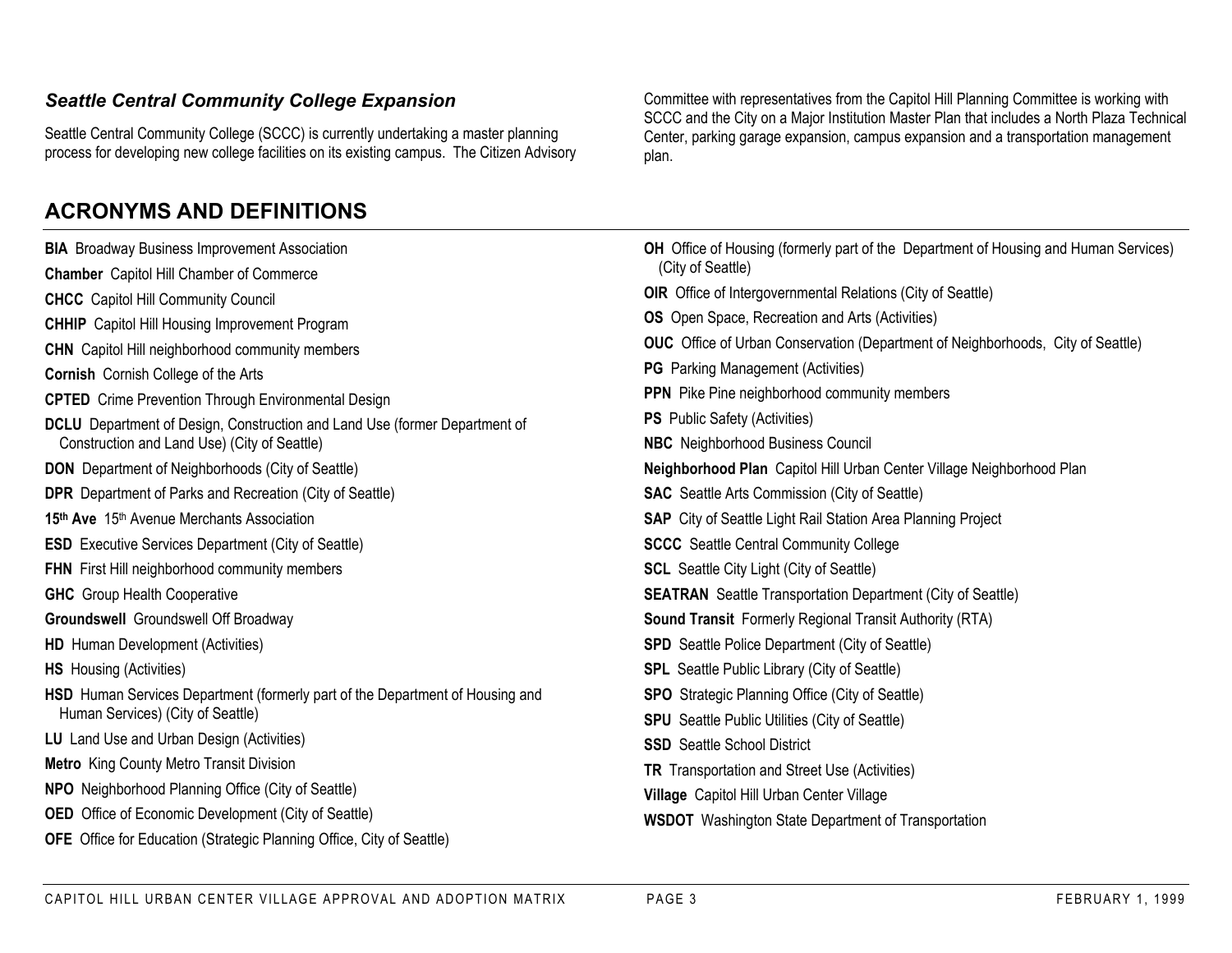# **I. Key Strategies**

Each Key Strategy consists of activities for a single complex project or theme that the neighborhood considers critical to achieving its vision for the future. While the Key Strategies are high priorities for the neighborhood, they are also part of a twenty-year plan, so the specific activities within each Key Strategy may be implemented over the span of many years.

The Executive recognizes the importance of the Key Strategies to the neighborhood that developed them. Given the number of Key Strategies that will be proposed from the 37 planning areas, priorities will have to be set and projects phased over time. The Executive will coordinate efforts to sort through the Key Strategies. During this sorting process, the departments will work together to create a sector work program which includes evaluation of Key Strategy elements. This may include developing rough cost estimates for the activities within each Key Strategy; identifying potential funding sources and mechanisms;

# **A. NORTH ANCHOR DISTRICT PLAN**

establishing priorities for the Key Strategies within each plan, as well as priorities among plans; and developing phased implementation and funding strategies. The City will involve neighborhoods in a public process so that neighborhoods can help to establish citywide priorities. Activities identified in this section will be included in the City's tracking database for monitoring neighborhood plan implementation.

The department most involved with the activities for a Key Strategy is designated as the lead. Otherwise, DON is designated as the lead. Other participating departments are also identified.

The City Response lists activities already underway, and other tasks that the City has committed to commence during the 1999-2000 biennium.

## **Description**

The North Anchor District encompasses the area around the juncture of north Broadway and E Roy Street. The area embodies Capitol Hill's hallmark historic character, humanscale charm and lively cultural activities. Building on the area's historic context and cultural assets, the community envisions the North Anchor District as the arts, cultural, and business hub of the neighborhood. Expansion of Cornish College of the Arts' facilities will increase arts activities. A new landmark building at the Broadway and E Roy Street "Keystone" site, with the Susan Henry Branch Library, small shops, and residential units, will serve as north Broadway's visual and activity focus. Renovation and possible new construction at the Lowell School site will complement the school's specialized programs and strengthen its connection with the community by providing additional arts and community facilities and enhanced open space. Attractive and safe pedestrian connections will link the area's theaters, library, schools, arts and community facilities. With its large population and critical transportation needs, the North Anchor District merits a light rail transit station, which the Neighborhood Plan recommends as part of Sound Transit's Phase I development. Local community members should work with the City's Transit-Oriented Development team to take advantage of the benefits the station could bring.

## **Integrated City Response**

The City is excited about this Key Strategy to develop an integrated district around Broadway and E Roy Street. The strategy is consistent with the Comprehensive Plan's goals of creating pedestrian-friendly, higher density neighborhoods which respect the existing neighborhood character. A North Capitol Hill Sound Transit station was not funded for Phase I of the light rail project, and because space will not be made for it as part of Phase I, it is very unlikely that a station will be built at this location. This strategy is a complicated many-year program of activities which will require the coordination of a number of different stakeholders both within and external to the City. The Sector work program will be important for continued implementation and coordination of these activities.

#### **Lead Department:** DON

**Participating Departments:** DCLU, SPO, SEATRAN, SCL, SPL, DPR, SPU, ESD *Tasks to be Undertaken in 1999-2000*

- 1. The Library will work with the community on the siting of a new Susan Henry Branch Library.
- 2. Identify those activities in this Key Strategy that are good candidates for next steps for implementation considering priorities, possible funding sources and departmental staffing capabilities through the East Sector work program.
- 3. Identify next steps for continued implementation.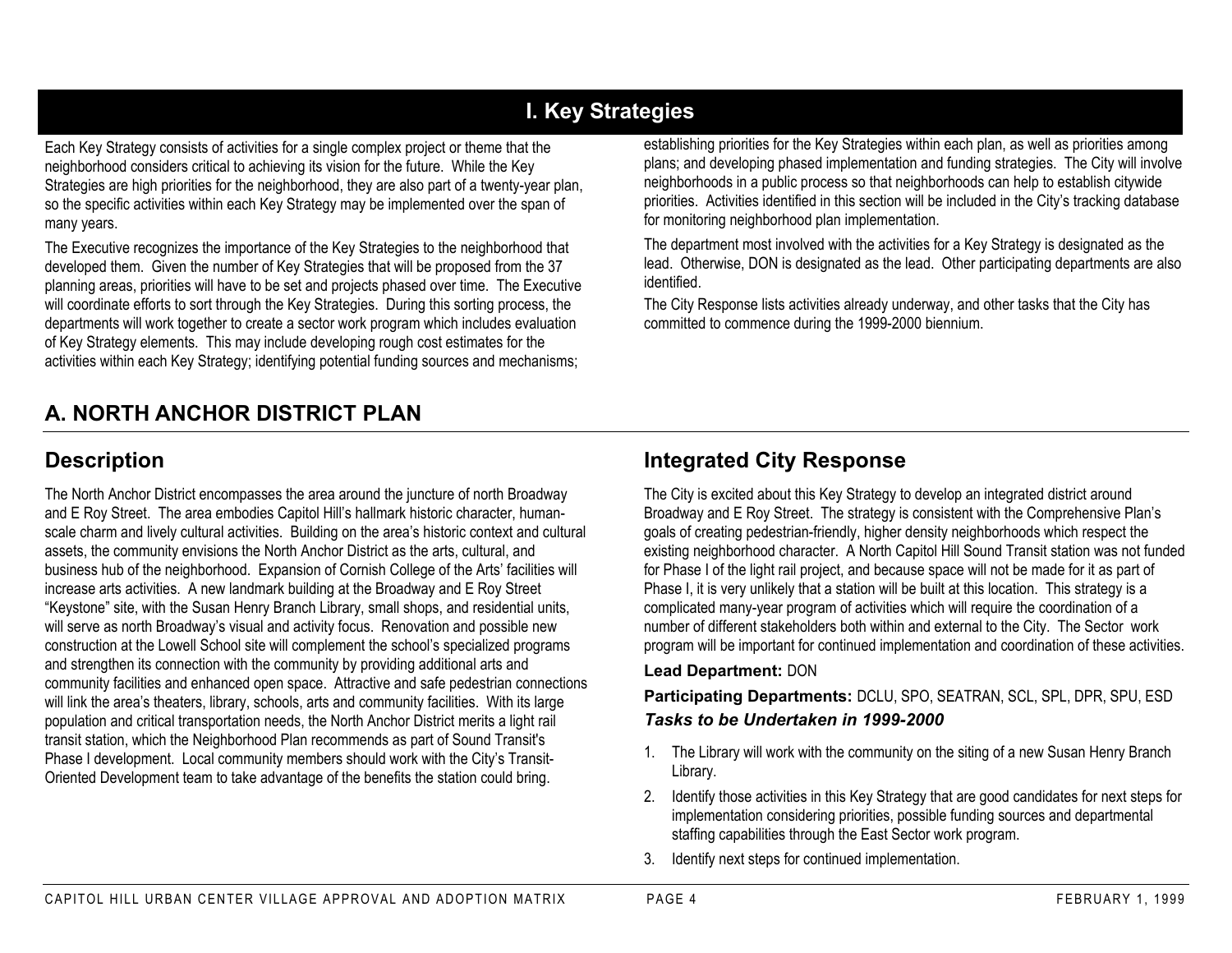|                       | A. North Anchor District Plan                                                                                                                                                                                                                                                                                                                                                                                                                                                                                                                                                                                                                                                                                                                                                                                                                                                                                                                                                                                                                                                                                                                                                                                                                                                                                                                                                                                                     |                 |                   |                      |                                                                  |                                                                                                                                                                                                                                                                                                                                                                                                                                                                                                                                                                                                                                                                                                                                                                                                                                                                                                                                                                                                                                                                                                                   |  |  |  |  |  |
|-----------------------|-----------------------------------------------------------------------------------------------------------------------------------------------------------------------------------------------------------------------------------------------------------------------------------------------------------------------------------------------------------------------------------------------------------------------------------------------------------------------------------------------------------------------------------------------------------------------------------------------------------------------------------------------------------------------------------------------------------------------------------------------------------------------------------------------------------------------------------------------------------------------------------------------------------------------------------------------------------------------------------------------------------------------------------------------------------------------------------------------------------------------------------------------------------------------------------------------------------------------------------------------------------------------------------------------------------------------------------------------------------------------------------------------------------------------------------|-----------------|-------------------|----------------------|------------------------------------------------------------------|-------------------------------------------------------------------------------------------------------------------------------------------------------------------------------------------------------------------------------------------------------------------------------------------------------------------------------------------------------------------------------------------------------------------------------------------------------------------------------------------------------------------------------------------------------------------------------------------------------------------------------------------------------------------------------------------------------------------------------------------------------------------------------------------------------------------------------------------------------------------------------------------------------------------------------------------------------------------------------------------------------------------------------------------------------------------------------------------------------------------|--|--|--|--|--|
| #                     | <b>Activity</b>                                                                                                                                                                                                                                                                                                                                                                                                                                                                                                                                                                                                                                                                                                                                                                                                                                                                                                                                                                                                                                                                                                                                                                                                                                                                                                                                                                                                                   | <b>Priority</b> | <b>Time Frame</b> | <b>Cost Estimate</b> | <b>Implementor</b>                                               | <b>CITY Comment</b>                                                                                                                                                                                                                                                                                                                                                                                                                                                                                                                                                                                                                                                                                                                                                                                                                                                                                                                                                                                                                                                                                               |  |  |  |  |  |
|                       | Guide special development opportunities to support cultural activities, housing and open space development, and business vitality.                                                                                                                                                                                                                                                                                                                                                                                                                                                                                                                                                                                                                                                                                                                                                                                                                                                                                                                                                                                                                                                                                                                                                                                                                                                                                                |                 |                   |                      |                                                                  |                                                                                                                                                                                                                                                                                                                                                                                                                                                                                                                                                                                                                                                                                                                                                                                                                                                                                                                                                                                                                                                                                                                   |  |  |  |  |  |
| <b>A1</b><br>$(LU-1)$ | Keystone Site Development: Support a contract rezone<br>for the Keystone site (at Broadway and 10th Avenue E/E<br>Roy Street) if, and only if, a highly visible Susan Henry<br>Library and publicly accessible, street-level open space are<br>provided in exchange for additional allowable building<br>height, provided that the building envelope is configured to<br>reduce its massing relative to its surroundings, especially<br>the Loveless building. Any new open space should be<br>designed according to Crime Prevention Through<br>Environmental Design (CPTED) principles. Any<br>reconfiguration of the street right-of-way should sustain<br>existing traffic flow.<br>Keystone Streetscape: (also matrix item A7 for<br>$\bullet$<br>recommendations on Roy Street) Improve the<br>streetscape on the segments of Broadway E, 10th<br>Avenue E and E Roy Street that are adjacent to the<br>Keystone site. Square off the northeast corner of<br>Broadway E and E Roy Street. Widen sidewalks and<br>improve the bus stop along 10th Avenue E. Provide a<br>signal across 10th Avenue E just north of E Roy Street<br>and time it with the signal at Broadway and E Roy<br>Street.<br>• Keystone Parking: (former matrix item E3) Construct<br>affordable underground public parking as part of the<br>Keystone development at Broadway and E Roy Street to<br>serve the library and north Broadway businesses. | High            |                   |                      | Property<br>Owners,<br>CHN, DCLU,<br>SPL, DON,<br><b>SEATRAN</b> | The Library will continue to work with the community to<br>determine the best site for a new Susan Henry Branch<br>library. Final decision rests with the Library Board. The<br>Council may consider a legislative contract rezone of this<br>site.<br>Keystone Streetscape: SEATRAN has reviewed<br>proposals to square off the corner at this intersection<br>previously and improvements were not made due to the<br>difficulty in accommodating Metro. However, another<br>design might work, such as an island. SEATRAN will<br>investigate the potential of a signal on 10 <sup>th</sup> north of Roy and<br>report back to the City Council.<br>Keystone Parking: The developer is considering applying<br>for a subterranean street vacation for underground parking.<br>The community should make sure the developer is aware of<br>their recommendations. The City can consider the<br>community's recommendation for affordable underground<br>public parking which serves the library and north Broadway<br>businesses, if there is a legislative contract rezone or<br>subterranean street vacation. |  |  |  |  |  |
| A2<br>$(LU-2)$        | Henry Library Site Development: In the event that the<br>Susan Henry Library is relocated to the Keystone site,<br>support development of affordable housing and related<br>uses at the existing Henry Library site (at Harvard Avenue<br>E and E Republican Street). Consider the following uses:                                                                                                                                                                                                                                                                                                                                                                                                                                                                                                                                                                                                                                                                                                                                                                                                                                                                                                                                                                                                                                                                                                                                | High            |                   |                      | CHN, CHHIP,<br>OH, SPL,<br>ESD, DON,<br><b>SPD</b>               | Because a library site has not been chosen for the new<br>Susan Henry Branch Library, it is too early to commit to<br>disposition of this site. The Libraries for All bond identified<br>a market value for the property of the existing Henry<br>Library. In order to carry out the Libraries for All Plan, the                                                                                                                                                                                                                                                                                                                                                                                                                                                                                                                                                                                                                                                                                                                                                                                                  |  |  |  |  |  |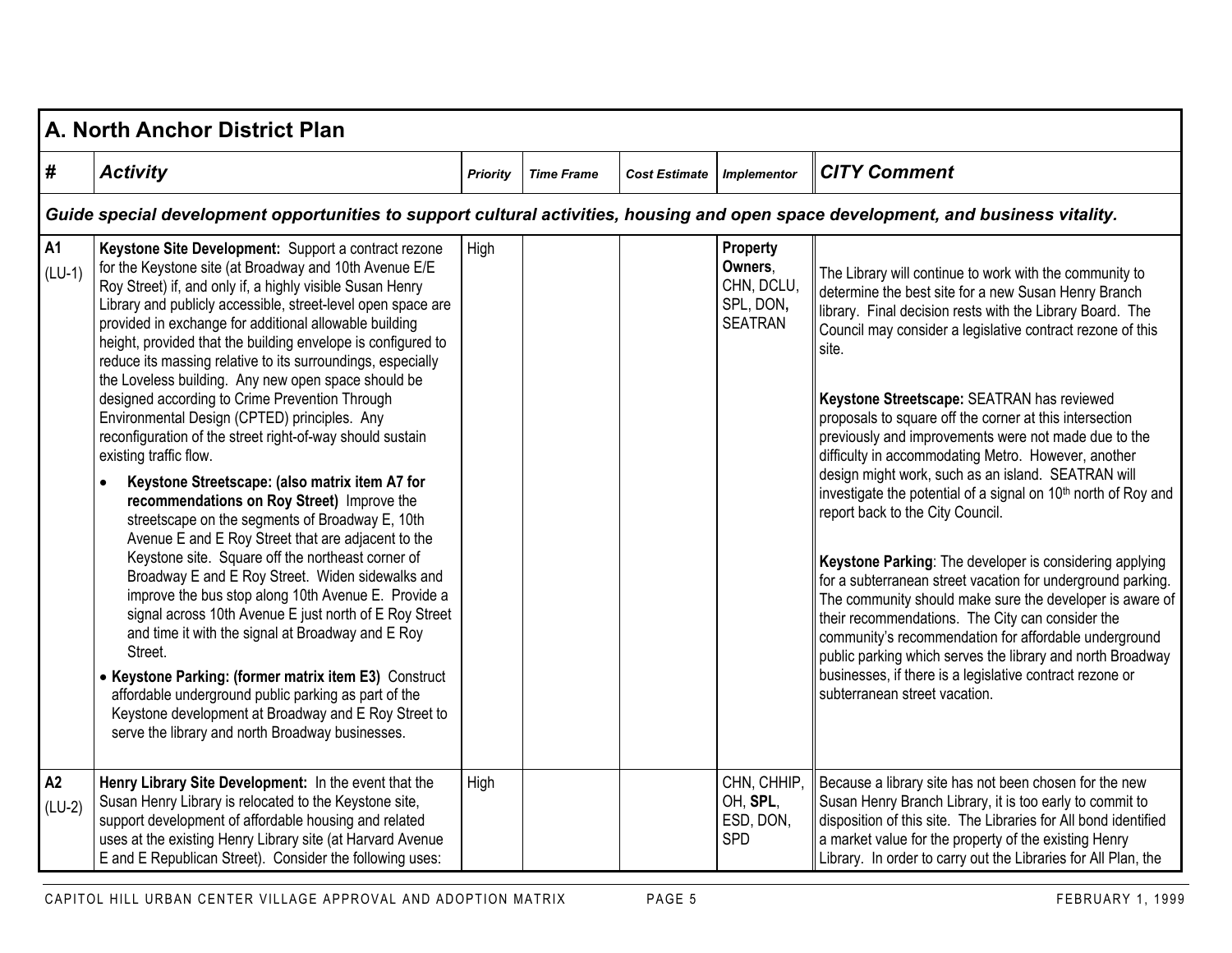|                | A. North Anchor District Plan                                                                                                                                                                                                                                                                                                                                                                                                                                                                                                                                                                                                                                                                                                                                     |                 |                   |                      |                                                                 |                                                                                                                                                                                                                                                                                                                                                                                                                                                                                                                                                                                                                                                                                                                                                                                                                                                                                                                     |  |  |  |  |  |
|----------------|-------------------------------------------------------------------------------------------------------------------------------------------------------------------------------------------------------------------------------------------------------------------------------------------------------------------------------------------------------------------------------------------------------------------------------------------------------------------------------------------------------------------------------------------------------------------------------------------------------------------------------------------------------------------------------------------------------------------------------------------------------------------|-----------------|-------------------|----------------------|-----------------------------------------------------------------|---------------------------------------------------------------------------------------------------------------------------------------------------------------------------------------------------------------------------------------------------------------------------------------------------------------------------------------------------------------------------------------------------------------------------------------------------------------------------------------------------------------------------------------------------------------------------------------------------------------------------------------------------------------------------------------------------------------------------------------------------------------------------------------------------------------------------------------------------------------------------------------------------------------------|--|--|--|--|--|
| #              | <b>Activity</b>                                                                                                                                                                                                                                                                                                                                                                                                                                                                                                                                                                                                                                                                                                                                                   | <b>Priority</b> | <b>Time Frame</b> | <b>Cost Estimate</b> | <b>Implementor</b>                                              | <b>CITY Comment</b>                                                                                                                                                                                                                                                                                                                                                                                                                                                                                                                                                                                                                                                                                                                                                                                                                                                                                                 |  |  |  |  |  |
|                | Affordable housing,<br>· People Center,<br>· Mini-precinct,<br>- Neighborhood Service Center (if not located with the<br>library at the Keystone site).                                                                                                                                                                                                                                                                                                                                                                                                                                                                                                                                                                                                           |                 |                   |                      |                                                                 | market value of the existing Henry Library site will have to<br>be received by the Library if a new Henry Library site is<br>pursued. As more decisions are made about the future use<br>of this site, the neighborhood's recommendations will be<br>taken into account. For any of these uses, funds will need<br>to be identified to cover the cost of the property.                                                                                                                                                                                                                                                                                                                                                                                                                                                                                                                                              |  |  |  |  |  |
|                |                                                                                                                                                                                                                                                                                                                                                                                                                                                                                                                                                                                                                                                                                                                                                                   |                 |                   |                      |                                                                 | The City currently does not have funding for projects like<br>the proposed People Center, nor does it have funding for a<br>new neighborhood service center. The Executive will<br>review its policies related to development of community<br>meeting spaces and facilities and neighborhood<br>recommendations related to community spaces. The<br>Executive will provide Council with a summary of options<br>and opportunities, including potential opportunities for<br>partnerships with the School District, in July of 1999. This<br>recommendation will be considered as part of that review.<br>With the East Precinct less than half a mile from the current<br>library site, locating a mini-precinct at the library site would<br>not be an efficient use of City resources.                                                                                                                            |  |  |  |  |  |
| A3<br>$(LU-3)$ | Lowell School Site Development: Encourage joint-use<br>development of special school programs and community<br>uses at the Lowell School site (between Federal Avenue E<br>and 11 <sup>th</sup> Avenue E and between E Aloha Street and E<br>Mercer Street). Preserve the historic section of the Lowell<br>School building. Include community activities, programs,<br>meeting rooms and additional on-site parking to support<br>new programs or facilities. Incorporate development of the<br>site's open space and Woodland Trail. Consider:<br>• Developing a community center,<br>• Developing Cornish College of the Arts facilities,<br>· Developing underground parking,<br>• Providing additional educational programs,<br>Expanding the senior center. | Low             |                   |                      | SSD, CHN,<br>OFE, OUC,<br>DPR, HSD,<br>SEATRAN,<br>Cornish, DON | The Seattle School District supports the continued<br>operation of the site as a school and preservation of the<br>historic section, if feasible. The District is open to<br>developing the community center, although additional<br>funding may need to be identified. However, more<br>information or clarification is needed on the proposed<br>Cornish College facility development and underground<br>parking in order to comment conclusively on those ideas.<br>The principal at Lowell School is aware of these<br>recommendations and is willing to work with the Capitol Hill<br>neighborhood to explore the potential for these types of<br>community uses at the School.<br>DPR will work with the community and school district on<br>public space opportunities at the Lowell School site.<br>However, DPR does not have funding for these<br>improvements. School uses often determine the amount of |  |  |  |  |  |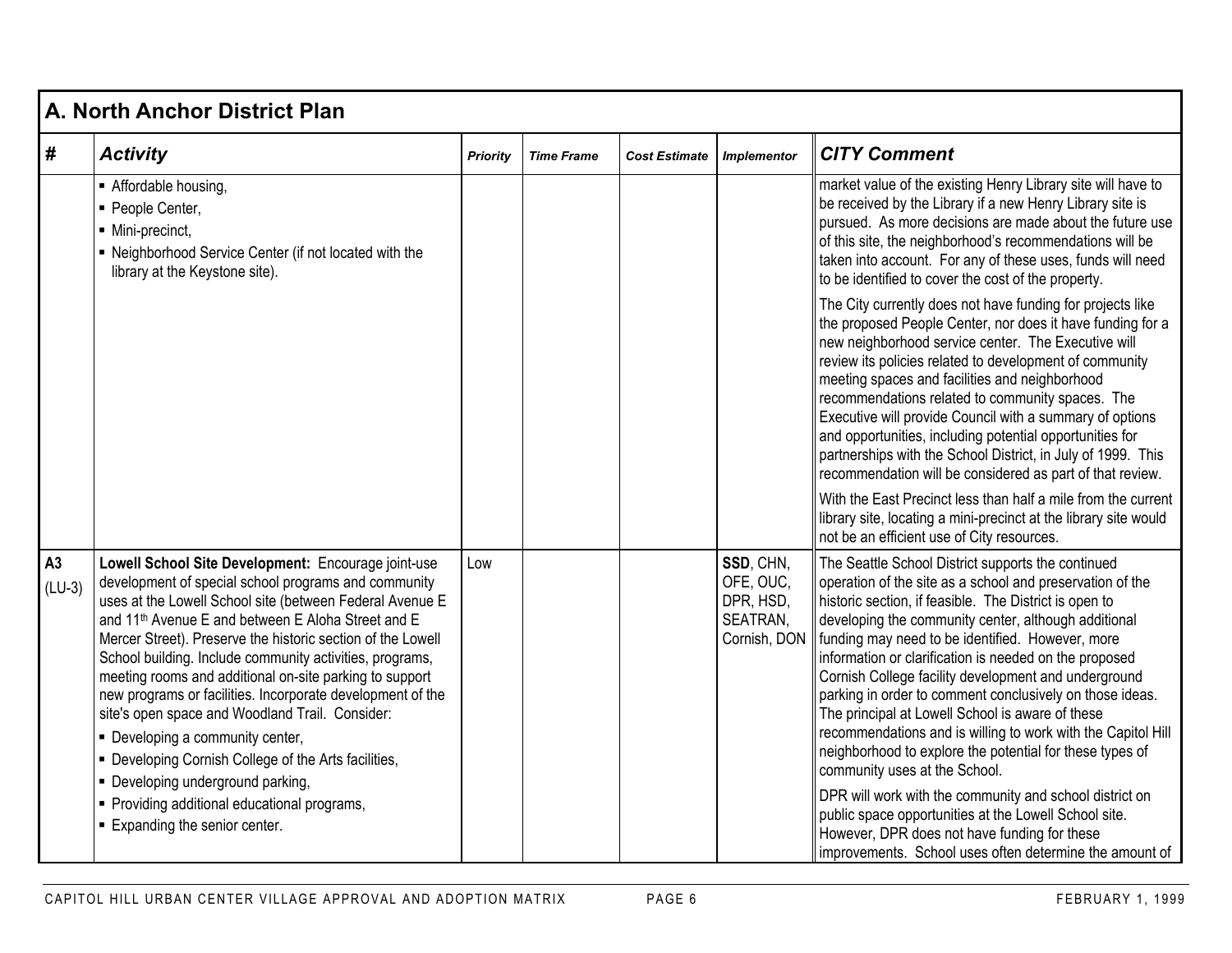|                            | A. North Anchor District Plan                                                                                                                                                                                                                                                                                        |                 |                   |                      |                         |                                                                                                                                                                                                                                                                                                                                                                                                                                                                                                                                                                                                                                                                                                                                                                                                                                                                                                                                                                                                        |  |  |  |  |  |
|----------------------------|----------------------------------------------------------------------------------------------------------------------------------------------------------------------------------------------------------------------------------------------------------------------------------------------------------------------|-----------------|-------------------|----------------------|-------------------------|--------------------------------------------------------------------------------------------------------------------------------------------------------------------------------------------------------------------------------------------------------------------------------------------------------------------------------------------------------------------------------------------------------------------------------------------------------------------------------------------------------------------------------------------------------------------------------------------------------------------------------------------------------------------------------------------------------------------------------------------------------------------------------------------------------------------------------------------------------------------------------------------------------------------------------------------------------------------------------------------------------|--|--|--|--|--|
| #                          | <b>Activity</b>                                                                                                                                                                                                                                                                                                      | <b>Priority</b> | <b>Time Frame</b> | <b>Cost Estimate</b> | <b>Implementor</b>      | <b>CITY Comment</b>                                                                                                                                                                                                                                                                                                                                                                                                                                                                                                                                                                                                                                                                                                                                                                                                                                                                                                                                                                                    |  |  |  |  |  |
|                            |                                                                                                                                                                                                                                                                                                                      |                 |                   |                      |                         | parking needed on site.<br>The Executive will review its policies related to development<br>of community meeting spaces and facilities and<br>neighborhood recommendations related to community<br>spaces. The Executive will provide Council with a summary<br>of options and opportunities, including potential<br>opportunities for partnerships with the School District, in<br>July of 1999. This recommendation will be considered as<br>part of that review.<br>With the new Miller Community Center, DPR does not<br>support a new DPR-owned and operated community<br>recreation center at this site but the department is willing to<br>increase programming at the Miller Center if additional<br>funding is provided. DPR will work with the community to<br>identify what additional programming they would like<br>provided at the Miller Community Center. DPR encourages<br>the neighborhood to meet with the Miller Recreation Center<br>Coordinator to discuss potential programming |  |  |  |  |  |
| $(LU-4)$                   | Cornish Expansion: Support Cornish College of the Arts'<br>continuation as a vital part of the neighborhood that<br>complements the arts elements of the North Anchor District<br>Plan. Support the college's need to grow and provide<br>adequate facilities for arts education and performance on<br>Capitol Hill. | Low             |                   |                      | Cornish,<br><b>DCLU</b> | recommendations.<br>The City encourages Cornish College of the Arts to develop<br>a public process that would provide the neighborhood the<br>opportunity to participate in the development of any<br>proposed design and expansion of the College.<br>If Cornish applies for a contract rezone as part of its<br>expansion proposal the public will have an opportunity to<br>comment on the rezone.<br>In addition, the main building of Cornish is in the Harvard-<br>Belmont Landmark District. If the proposed expansion is<br>also within the Harvard-Belmont Landmark District approval<br>from the Landmarks Preservation Board may be required.                                                                                                                                                                                                                                                                                                                                               |  |  |  |  |  |
|                            | Develop new parks and open space that enhance cultural and community-oriented activities.                                                                                                                                                                                                                            |                 |                   |                      |                         |                                                                                                                                                                                                                                                                                                                                                                                                                                                                                                                                                                                                                                                                                                                                                                                                                                                                                                                                                                                                        |  |  |  |  |  |
| A <sub>5</sub><br>$(OS-1)$ | Lowell School Open Space: Make open space at the<br>Lowell School site (between Federal Avenue E and 11th<br>Avenue E and between E Aloha Street and E Mercer                                                                                                                                                        | Medium          |                   |                      | SSD, CHN,<br>OFE, DPR,  | The School District would like to be a partner in future<br>discussions regarding use of the open space on this site.<br>This is a community-based activity and, should the                                                                                                                                                                                                                                                                                                                                                                                                                                                                                                                                                                                                                                                                                                                                                                                                                            |  |  |  |  |  |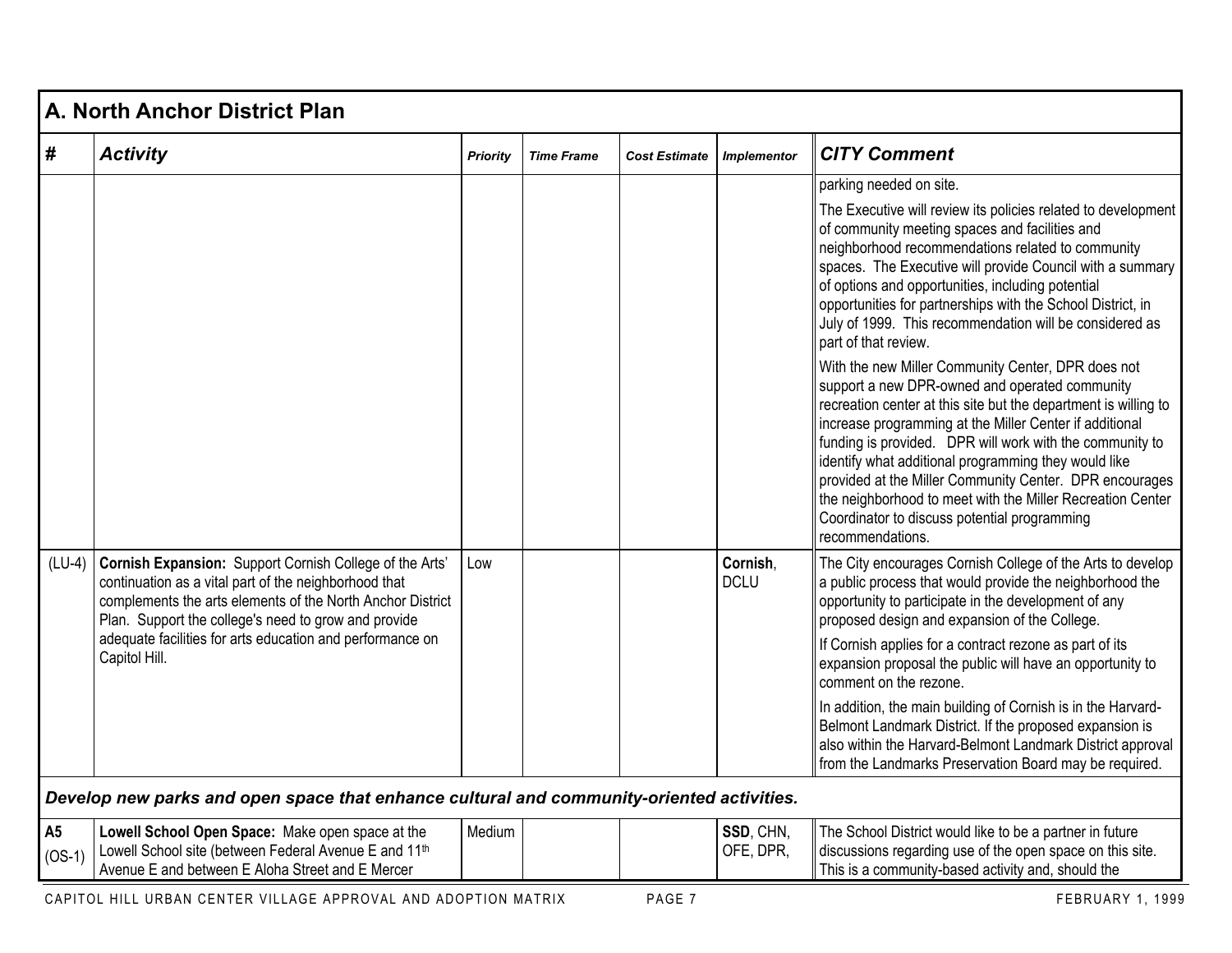|                            | A. North Anchor District Plan                                                                                                                                                                                                                                                                                                                                                                                                                                                                                                                                                                                                                                                                                                                                                                                                                                                            |                 |                   |                      |                                                                     |                                                                                                                                                                                                                                                                                                                                                                                                                                                                                                                                                                                                                                                                                                                                                                                                                                                                                                                        |  |  |  |  |  |
|----------------------------|------------------------------------------------------------------------------------------------------------------------------------------------------------------------------------------------------------------------------------------------------------------------------------------------------------------------------------------------------------------------------------------------------------------------------------------------------------------------------------------------------------------------------------------------------------------------------------------------------------------------------------------------------------------------------------------------------------------------------------------------------------------------------------------------------------------------------------------------------------------------------------------|-----------------|-------------------|----------------------|---------------------------------------------------------------------|------------------------------------------------------------------------------------------------------------------------------------------------------------------------------------------------------------------------------------------------------------------------------------------------------------------------------------------------------------------------------------------------------------------------------------------------------------------------------------------------------------------------------------------------------------------------------------------------------------------------------------------------------------------------------------------------------------------------------------------------------------------------------------------------------------------------------------------------------------------------------------------------------------------------|--|--|--|--|--|
| $\#$                       | <b>Activity</b>                                                                                                                                                                                                                                                                                                                                                                                                                                                                                                                                                                                                                                                                                                                                                                                                                                                                          | <b>Priority</b> | <b>Time Frame</b> | <b>Cost Estimate</b> | <b>Implementor</b>                                                  | <b>CITY Comment</b>                                                                                                                                                                                                                                                                                                                                                                                                                                                                                                                                                                                                                                                                                                                                                                                                                                                                                                    |  |  |  |  |  |
|                            | Street) more publicly accessible. Upgrade the children's<br>play area and create a terraced P-Patch garden on the west<br>slope in conjunction with Seattle Public Schools' horticulture<br>program. Design new open space according to Crime<br>Prevention Through Environmental Design (CPTED)<br>principles.                                                                                                                                                                                                                                                                                                                                                                                                                                                                                                                                                                          |                 |                   |                      | <b>DON</b>                                                          | community pursue this idea, it should work closely with the<br>school district to develop a feasible plan for open space at<br>the school. Improvements will depend upon future school<br>uses.<br>With long waiting lists for the existing two P-Patch sites on<br>Capitol Hill, developing additional P-Patches in the<br>community remains a high priority for the P-Patch Program.<br>Staff are available to assist community members and the<br>School District as needed to develop a P-Patch at Lowell<br>School.                                                                                                                                                                                                                                                                                                                                                                                               |  |  |  |  |  |
| A <sub>6</sub><br>$(OS-2)$ |                                                                                                                                                                                                                                                                                                                                                                                                                                                                                                                                                                                                                                                                                                                                                                                                                                                                                          | High            |                   |                      |                                                                     | This site is beyond the boundaries of the Capitol Hill urban<br>village boundaries and planning area. At the request of the<br>Neighborhood Planning Group and with the concurrence of<br>the property owner this recommendation is being withdrawn<br>from the plan and matrix. See Addendum dated April 2,<br>1999.                                                                                                                                                                                                                                                                                                                                                                                                                                                                                                                                                                                                  |  |  |  |  |  |
|                            | Upgrade streetscapes to create safe, attractive pedestrian connections and to enhance neighborhood character.                                                                                                                                                                                                                                                                                                                                                                                                                                                                                                                                                                                                                                                                                                                                                                            |                 |                   |                      |                                                                     |                                                                                                                                                                                                                                                                                                                                                                                                                                                                                                                                                                                                                                                                                                                                                                                                                                                                                                                        |  |  |  |  |  |
| <b>A7</b><br>$(TR-1)$      | Roy Pedestrian Priority Street: Upgrade the E Roy<br>Street streetscape (from Harvard Avenue E to 13th Avenue<br>E). Develop a continuous, safe, attractive pedestrian route<br>with Green Street segments and special areas in select<br>locations (see bullets below). Include improved sidewalks,<br>crossing bulbs, painted crosswalks, improved bus stops,<br>pedestrian-scale lighting, street trees, vegetated planting<br>strips and other landscaping. Include:<br><b>E</b> Keystone Streetscape: Improve the streetscape on the<br>segments of Broadway E, 10th Avenue E and E Roy<br>Street that are adjacent to the Keystone site. Square off<br>the northeast corner of Broadway E and E Roy Street.<br>Widen sidewalks and improve the bus stop along 10th<br>Avenue E. Provide a signal across 10th Avenue E just<br>north of E Roy Street and time it with the signal at | High            |                   |                      | CHN, BIA,<br><b>SEATRAN,</b><br>DPR, SCL,<br>DON-OUC,<br>METRO, SSD | The Capitol Hill community has identified a number of high-<br>cost street improvement projects. This activity includes a<br>major street improvement concept. Funding is not available<br>to design or construct all of these improvements at one<br>time. The community should prioritize these projects to<br>help the City in developing priorities.<br>The next step for all of these recommendations is to begin<br>preliminary engineering designs. Metro would need to<br>approve any design that affects its bus operations.<br>Keystone: SEATRAN has reviewed proposals to square off<br>the corner at this intersection previously and improvements<br>were not made due to the difficulty in accommodating<br>Metro. However, another design might work, such as an<br>island. SEATRAN will investigate the potential of a signal<br>on 10 <sup>th</sup> north of Roy and report back to the City Council. |  |  |  |  |  |
|                            | Broadway and E Roy Street.<br>• Anhalt Streetpark: Explore making the street segment<br>of 10th Avenue E at E Roy Street into a Green Street                                                                                                                                                                                                                                                                                                                                                                                                                                                                                                                                                                                                                                                                                                                                             |                 |                   |                      |                                                                     | Anhalt Streetpark: SEATRAN supports designating this a<br>Green Street. However, there are concerns about the level                                                                                                                                                                                                                                                                                                                                                                                                                                                                                                                                                                                                                                                                                                                                                                                                    |  |  |  |  |  |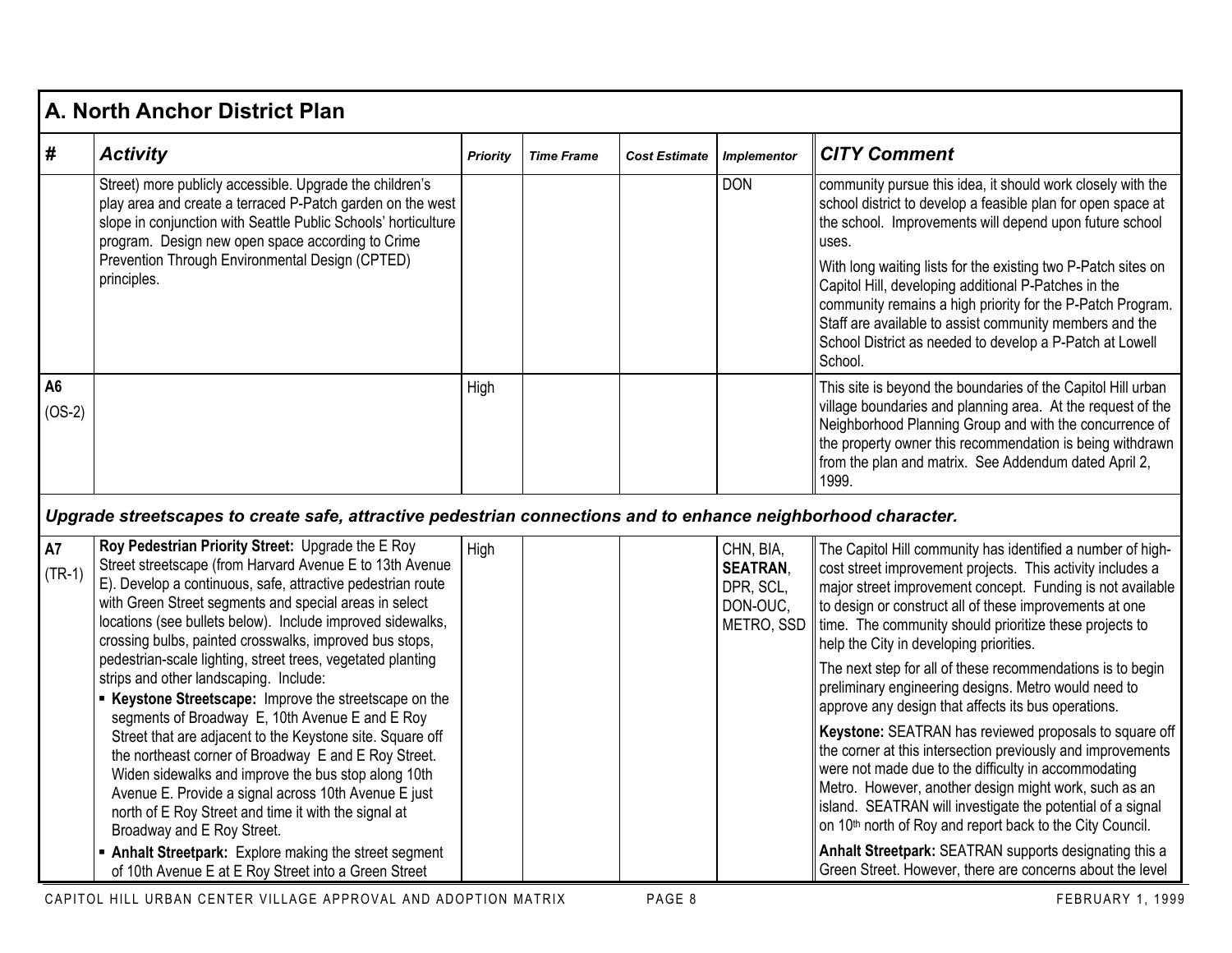|   | A. North Anchor District Plan                                                                                                                                                                                                                                                                                                                                                                                                   |                 |                   |                      |                    |                                                                                                                                                                                                                                                                                                                                                                                                                                                                                                                                                                                                                                                                                                                                                                                          |  |  |  |  |  |
|---|---------------------------------------------------------------------------------------------------------------------------------------------------------------------------------------------------------------------------------------------------------------------------------------------------------------------------------------------------------------------------------------------------------------------------------|-----------------|-------------------|----------------------|--------------------|------------------------------------------------------------------------------------------------------------------------------------------------------------------------------------------------------------------------------------------------------------------------------------------------------------------------------------------------------------------------------------------------------------------------------------------------------------------------------------------------------------------------------------------------------------------------------------------------------------------------------------------------------------------------------------------------------------------------------------------------------------------------------------------|--|--|--|--|--|
| # | <b>Activity</b>                                                                                                                                                                                                                                                                                                                                                                                                                 | <b>Priority</b> | <b>Time Frame</b> | <b>Cost Estimate</b> | <b>Implementor</b> | <b>CITY Comment</b>                                                                                                                                                                                                                                                                                                                                                                                                                                                                                                                                                                                                                                                                                                                                                                      |  |  |  |  |  |
|   | that allows one-lane, two-way traffic, creates a pocket<br>park that marks the north gateway to Capitol Hill, relates<br>to the two adjacent Anhalt buildings and provides open<br>space abutting Broadway. Do not restrict access to<br>nearby businesses.                                                                                                                                                                     |                 |                   |                      |                    | of additional traffic that might be diverted onto surrounding<br>residential streets which should be considered during the<br>Green Street design. Design for the Green Street can help<br>to determine how to meet all of the neighborhood's goals.<br>See CC2 for general comments on Green Streets.                                                                                                                                                                                                                                                                                                                                                                                                                                                                                   |  |  |  |  |  |
|   | • Woodland Trail: Improve the segment of E Roy Street<br>between Federal Avenue E and 11th Avenue E (through<br>the Lowell School site). Enhance the existing Green<br>Street by creating a vegetated foot trail, removing gates<br>and fences and welcoming public traverse. Simplify<br>ramping at the west end of the trail to improve handicap<br>access. Relate to activities and open space on the<br>Lowell School site. |                 |                   |                      |                    | Woodland Trail: This is not currently designated a Green<br>Street. The school district has a street use permit for this<br>section of E. Roy Street. The neighborhood should work<br>with the principal of Lowell School to redesign the pathway<br>at this site to meet the needs of all users. SEATRAN will<br>work with the community and school district to identify<br>opportunities to make improvements. The next step would<br>be to develop a conceptual design that could be agreed<br>upon by both the community and the school district. The<br>Early Implementation Fund or the Neighborhood Matching<br>Fund are potential sources of funding for this design.<br>Designation of this stretch of Roy as a Green Street can be<br>considered as part of those discussions. |  |  |  |  |  |
|   |                                                                                                                                                                                                                                                                                                                                                                                                                                 |                 |                   |                      |                    | Green Streets: This issue has been placed on the Policy<br>Docket. The Executive will review its policies on Green<br>Streets and Key Pedestrian Streets in 1999. Once this<br>policy analysis is completed, this recommendation will be<br>reviewed again.                                                                                                                                                                                                                                                                                                                                                                                                                                                                                                                              |  |  |  |  |  |

*Provide transit to serve residents, students, business customers and employees.*

| $\overline{AB}$<br>$(TR-2)$ | <b>North Sound Transit Station:</b> As a top priority, develop a  <br>north Capitol Hill Sound Transit station on Broadway<br>between E Aloha Street and E Roy Street. Determine<br>station entry locations through a station area planning<br>process. Consider connecting to pedestrian routes on E<br>Roy Street and E Mercer Street. | High |  |  | DCLU, SPO,<br>DON-OUC.<br><b>SEATRAN,</b><br>Sound<br><b>Transit</b> | Sound Transit is the lead on this activity. Although the City<br>supported the development of a North Capitol Hill Sound<br>Transit station, the Sound Transit Board has decided not to<br>carry forward this option as part of the Locally Preferred<br>Alternative. Due to funding constraints and the inability to<br>construct this station during a future phase without first<br>"shelling out" the station in Phase I, it is extremely unlikely<br>that a station will be built in this location in the future. |
|-----------------------------|------------------------------------------------------------------------------------------------------------------------------------------------------------------------------------------------------------------------------------------------------------------------------------------------------------------------------------------|------|--|--|----------------------------------------------------------------------|------------------------------------------------------------------------------------------------------------------------------------------------------------------------------------------------------------------------------------------------------------------------------------------------------------------------------------------------------------------------------------------------------------------------------------------------------------------------------------------------------------------------|
|-----------------------------|------------------------------------------------------------------------------------------------------------------------------------------------------------------------------------------------------------------------------------------------------------------------------------------------------------------------------------------|------|--|--|----------------------------------------------------------------------|------------------------------------------------------------------------------------------------------------------------------------------------------------------------------------------------------------------------------------------------------------------------------------------------------------------------------------------------------------------------------------------------------------------------------------------------------------------------------------------------------------------------|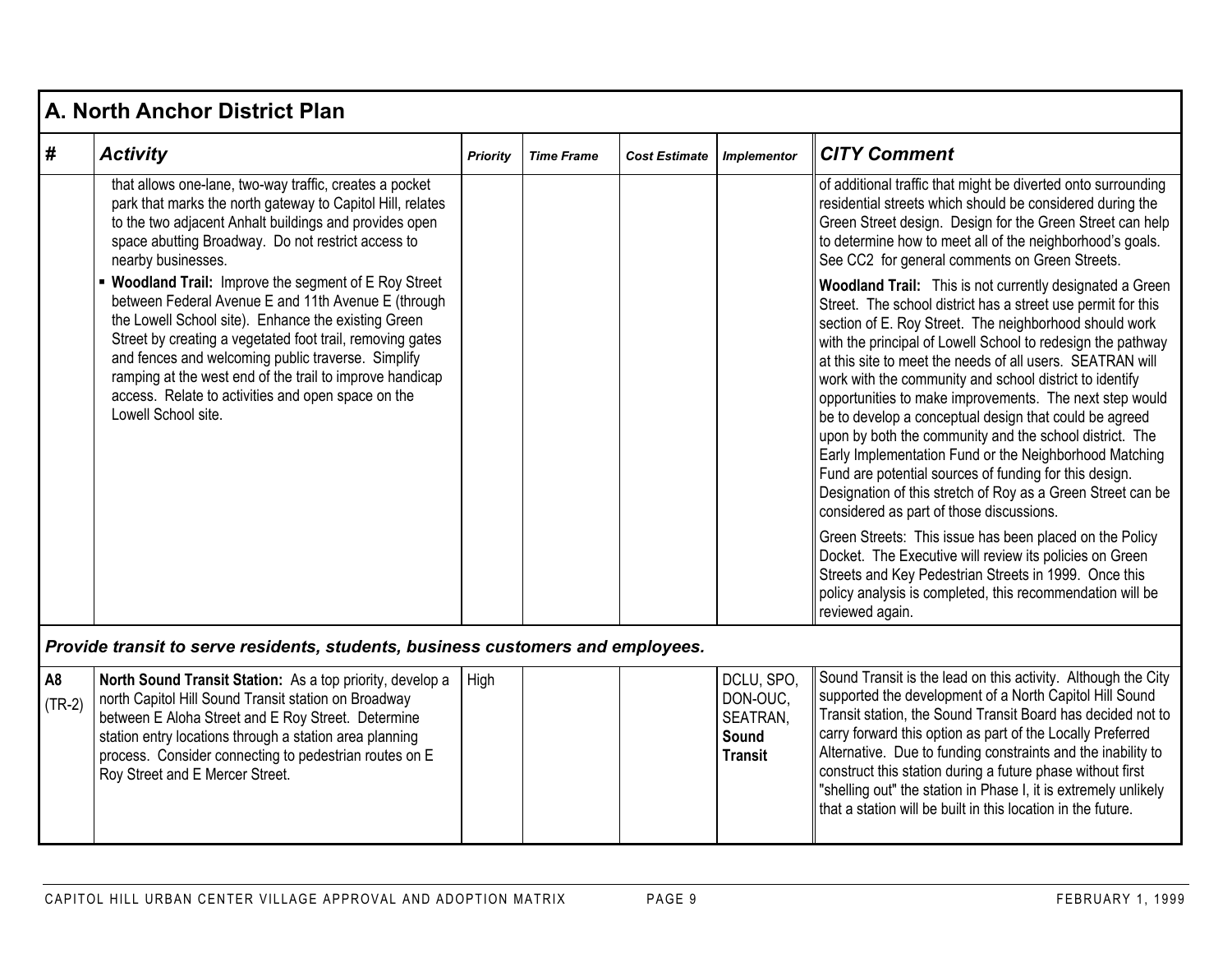# **Description**

The South Anchor District encompasses the area south of E Olive Way/E John Street, west of 13th Avenue E and north of E Pine Street. The area includes the Capitol Hill village's largest institution (Seattle Central Community College) and its largest open space (Lincoln Reservoir Park and Bobby Morris Playfield). The South Anchor District is ripe for exciting new revitalization spurred by plans for two large capital projects (Sound Transit station development and Lincoln Reservoir Park improvement) and Seattle Central Community College (SCCC) expansion. The planned south Capitol Hill Sound Transit station and lidding of the Lincoln Reservoir to create a park will be completed in the next several years. In addition, SCCC is thriving and is in the process of developing a master plan to complete a new library, a technology center, and an expanded parking garage. These new public amenities will provide opportunities for intensified commercial and residential development in the immediate vicinity.

While pedestrian volumes are high directly in front of SCCC, the large-scale institutional buildings interrupt Broadway's continuous pedestrian-oriented character near Howell Street. Filling this activity gap will connect the Broadway and Pike-Pine corridors, benefiting both. For this reason, the E Howell Street pedestrian route, SCCC's new library, the new transit station, the park improvements, and supportive development on Broadway near E Howell Street are highest priority activities that will turn this less friendly part of the neighborhood into an exciting focus and connective element.

## **Integrated City Response**

The City supports this Key Strategy to develop an integrated district encompassing the park, the Community College, a light rail station and surrounding businesses and housing. Planning is already underway or has been completed for many of the activities that make up this strategy. The Lincoln Reservoir Park Master Plan will provide the framework for future work at that site. The Seattle Central Community College Master Plan will address how the College develops in the future. The Station Area Planning Process will help to address how a light rail station will be incorporated into the area.

#### **Lead Department:** DON

**Participating Departments:** DCLU, SPO, SPU, DPR, OH, SEATRAN *Activities Already Underway*

- 1. The Seattle Central Community College Major Institution Master Plan process is currently underway.
- 2. The Lincoln Reservoir Park Master Plan process has been completed.

- 1. Station Area Planning staff will be working with the Capitol Hill community.
- 2. Identify those activities in this Key Strategy that are good candidates for next steps for implementation considering priorities, possible funding sources and departmental staffing capabilities through the East Sector work program.
- 3. Identify next steps for continued implementation.

|                       | <b>B. South Anchor District Plan</b>                                                                                                                                                                                                                               |          |                   |               |                                      |                                                                                                                                                                                                                                                                                                                                                                                                                          |  |  |  |  |  |
|-----------------------|--------------------------------------------------------------------------------------------------------------------------------------------------------------------------------------------------------------------------------------------------------------------|----------|-------------------|---------------|--------------------------------------|--------------------------------------------------------------------------------------------------------------------------------------------------------------------------------------------------------------------------------------------------------------------------------------------------------------------------------------------------------------------------------------------------------------------------|--|--|--|--|--|
| #                     | <b>Activity</b>                                                                                                                                                                                                                                                    | Priority | <b>Time Frame</b> | Cost Estimate | <b>Implementor</b>                   | <b>CITY Comment</b>                                                                                                                                                                                                                                                                                                                                                                                                      |  |  |  |  |  |
|                       | Modify land use codes to support new development that enhances neighborhood character and compatibility of land uses.                                                                                                                                              |          |                   |               |                                      |                                                                                                                                                                                                                                                                                                                                                                                                                          |  |  |  |  |  |
| <b>B1</b><br>$(LU-5)$ | <b>SCCC Expansion:</b> Encourage Seattle Central Community   Low<br>College to apply for a modification of their Major Institution<br>Overlay (MIO) to decrease the campus' allowable building<br>height from 105 feet (MIO-105 zone) to 75 feet (MIO-75<br>zone). |          |                   |               | CHN, PPN,<br>DCLU, DON,<br>SPO, SCCC | Height limits applicable at major institutions, such as SCCC,<br>are set by the City Council when they adopt the institution's<br>Major Institution Master Plan (MIMP) or future master plan<br>amendments. SCCC's MIMP process is currently<br>underway. The neighborhood should continue to<br>participate in the current MIMP process. The Executive will<br>forward this recommendation to Seattle Central Community |  |  |  |  |  |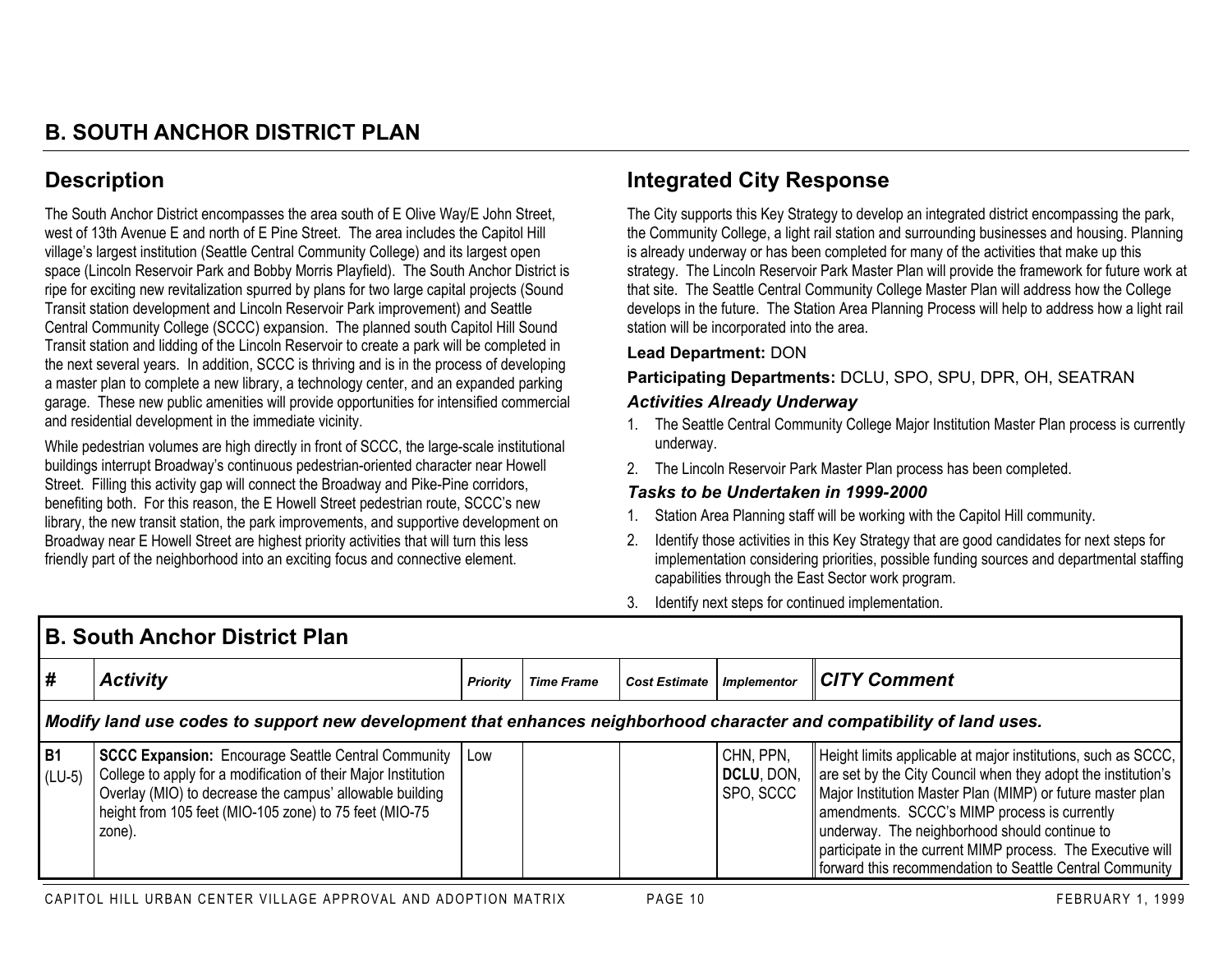|                       | <b>B. South Anchor District Plan</b>                                                                                                                                                                                                                                                                                                                                                                                                                                                                                                                                                                                                                                                                                                                                                                                                                                                                                                                                 |                 |                   |                      |                                                                                                            |                                                                                                                                                                                                                                                                                                                                                                                                                                                                                                                                                                                                                                                                                                                                                                                                                                                                                                                                                                                                                                                                                                                                                                                                             |  |  |  |  |  |
|-----------------------|----------------------------------------------------------------------------------------------------------------------------------------------------------------------------------------------------------------------------------------------------------------------------------------------------------------------------------------------------------------------------------------------------------------------------------------------------------------------------------------------------------------------------------------------------------------------------------------------------------------------------------------------------------------------------------------------------------------------------------------------------------------------------------------------------------------------------------------------------------------------------------------------------------------------------------------------------------------------|-----------------|-------------------|----------------------|------------------------------------------------------------------------------------------------------------|-------------------------------------------------------------------------------------------------------------------------------------------------------------------------------------------------------------------------------------------------------------------------------------------------------------------------------------------------------------------------------------------------------------------------------------------------------------------------------------------------------------------------------------------------------------------------------------------------------------------------------------------------------------------------------------------------------------------------------------------------------------------------------------------------------------------------------------------------------------------------------------------------------------------------------------------------------------------------------------------------------------------------------------------------------------------------------------------------------------------------------------------------------------------------------------------------------------|--|--|--|--|--|
| #                     | <b>Activity</b>                                                                                                                                                                                                                                                                                                                                                                                                                                                                                                                                                                                                                                                                                                                                                                                                                                                                                                                                                      | <b>Priority</b> | <b>Time Frame</b> | <b>Cost Estimate</b> | <b>Implementor</b>                                                                                         | <b>CITY Comment</b>                                                                                                                                                                                                                                                                                                                                                                                                                                                                                                                                                                                                                                                                                                                                                                                                                                                                                                                                                                                                                                                                                                                                                                                         |  |  |  |  |  |
|                       |                                                                                                                                                                                                                                                                                                                                                                                                                                                                                                                                                                                                                                                                                                                                                                                                                                                                                                                                                                      |                 |                   |                      |                                                                                                            | College and City staff working on the master plan for<br>inclusion and consideration in that process.                                                                                                                                                                                                                                                                                                                                                                                                                                                                                                                                                                                                                                                                                                                                                                                                                                                                                                                                                                                                                                                                                                       |  |  |  |  |  |
| <b>B2</b><br>$(LU-6)$ | Lower Broadway Rezone Analysis: When station area<br>planning is conducted in this area, conduct further study<br>and a public involvement process to clarify what the rezone<br>options may be and what the community wants.                                                                                                                                                                                                                                                                                                                                                                                                                                                                                                                                                                                                                                                                                                                                        | High            |                   |                      | DON, SPO,<br>CHN, BIA,<br>PPN.<br>Groundswell,<br>DCLU, OH,<br>Sound<br>Transit, SPU,<br><b>SPO</b>        | City Departments working on the Station Area Planning<br>process will conduct a study and public outreach process<br>to determine zoning options and determine a Capitol Hill<br>community preferred option.                                                                                                                                                                                                                                                                                                                                                                                                                                                                                                                                                                                                                                                                                                                                                                                                                                                                                                                                                                                                |  |  |  |  |  |
|                       | Develop a new park to support population density and to provide a major public amenity.                                                                                                                                                                                                                                                                                                                                                                                                                                                                                                                                                                                                                                                                                                                                                                                                                                                                              |                 |                   |                      |                                                                                                            |                                                                                                                                                                                                                                                                                                                                                                                                                                                                                                                                                                                                                                                                                                                                                                                                                                                                                                                                                                                                                                                                                                                                                                                                             |  |  |  |  |  |
| B3<br>$(OS-3)$        | Lincoln Reservoir/Park: Fund and construct Lincoln<br>Reservoir/Park improvements, per the Lincoln Reservoir<br>Park Site Master Plan (Berger/Ryan, April 1998). Support<br>renaming the park "Cal Anderson Park." Design the above-<br>ground park improvements in collaboration with design of<br>the underground reservoir system. Integrate the design of<br>park improvements with the Neighborhood Plan's goals and<br>recommendations for the South Anchor District:<br>• Create a strong connection between the new park and<br>Broadway.<br>• Maintain through-traffic on Nagle Place to allow access<br>to parking underneath Broadway properties.<br>Incorporate the Howell Pedestrian Priority Street to<br>facilitate connections to the Sound Transit station and<br>throughout the South Anchor District.<br>Strengthen connections to the Pike-Pine neighborhood.<br>• Support City and community measures to assure park<br>maintenance and safety. | High            |                   |                      | CHN, PPN,<br>Groundswell,<br>SPU, DPR,<br>SEATRAN,<br>SPO, , DON-<br>OUC, Sound<br>Transit,<br><b>SCCC</b> | The City strongly supports funding and construction of the<br>Lincoln Reservoir/Park improvements. Funding for<br>completion of these improvements should be considered a<br>high priority in any future funding opportunities.<br>SPU has funding for the first phase of this project. Their<br>project budget for rebuilding the water reservoir<br>underground includes funding for the public planning<br>process and publication of the Park Master Plan,<br>construction of Phase I park improvements and pedestrian<br>improvements to Nagle Place. Funding for additional park<br>and street improvements will need to be found. DPR will<br>continue working with the community on additional<br>planning, design and implementation. This work, including<br>improving connections to Broadway, will be coordinated<br>with the Station Area Planning process.<br>Through traffic can be maintained on Nagle Place.<br>See also B5.<br>See B4 on the Howell Pedestrian Priority Street.<br>Connections to the Pike-Pine neighborhood have<br>recently been improved by SCL and SEATRAN<br>through streetscape improvements on Pike Street.<br>Additional improvements can be identified in future |  |  |  |  |  |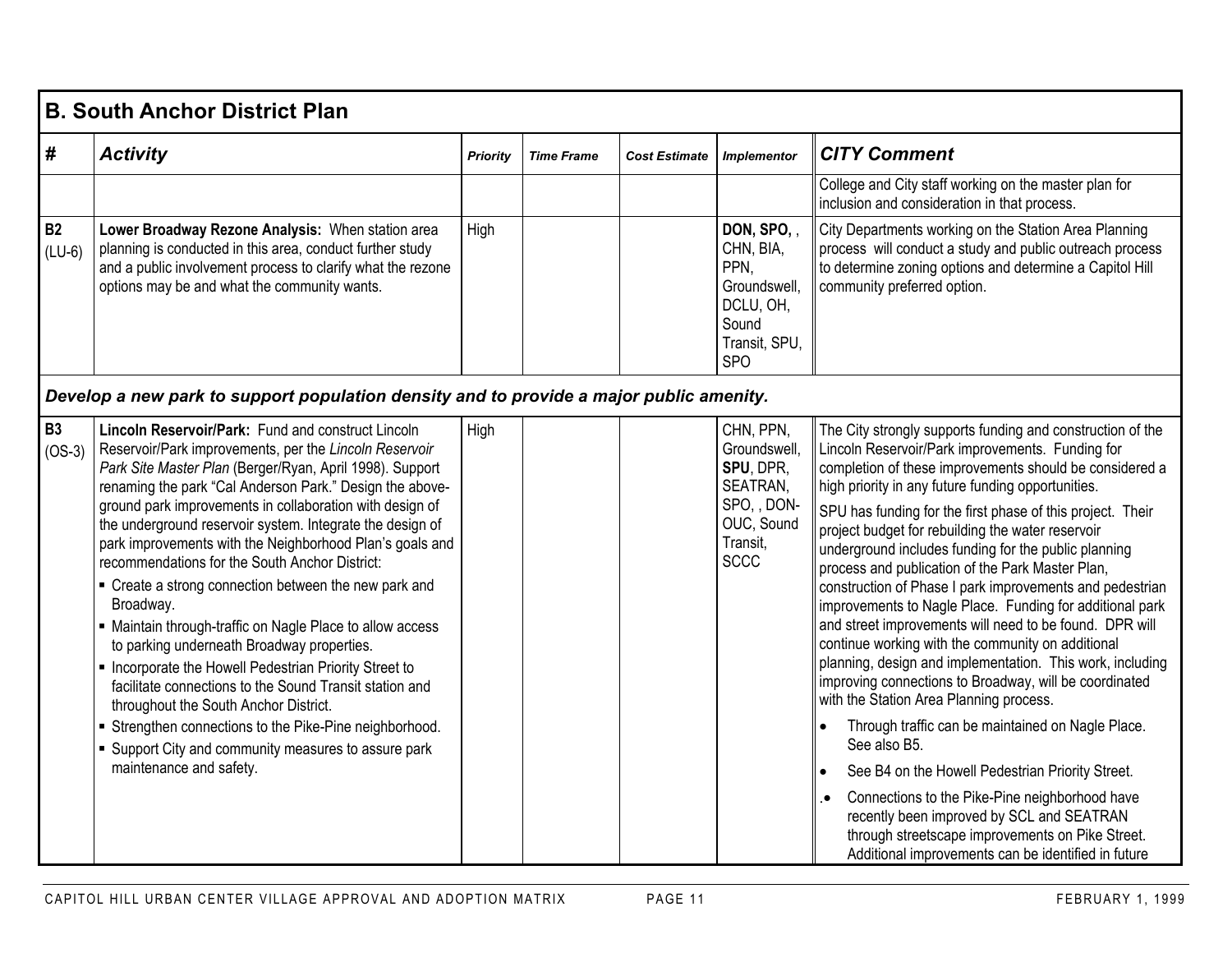|                       | <b>B. South Anchor District Plan</b>                                                                                                                                                                                                                                                                                                                                                                                                                                                                                                                                                                                                                                                                                                                                                                                                                                                                                                                                                                                                                                                                                                                                                                                                                                                                                                                                                                                                                                                                                              |          |                   |                      |                                                                               |                                                                                                                                                                                                                                                                                                                                                                                                                                                                                                                                                                                                                                                                                                                                                                                                                                                                                                                                                                                                                                                                                                                                                                                                                                                                                                                                                                                                             |  |  |  |  |
|-----------------------|-----------------------------------------------------------------------------------------------------------------------------------------------------------------------------------------------------------------------------------------------------------------------------------------------------------------------------------------------------------------------------------------------------------------------------------------------------------------------------------------------------------------------------------------------------------------------------------------------------------------------------------------------------------------------------------------------------------------------------------------------------------------------------------------------------------------------------------------------------------------------------------------------------------------------------------------------------------------------------------------------------------------------------------------------------------------------------------------------------------------------------------------------------------------------------------------------------------------------------------------------------------------------------------------------------------------------------------------------------------------------------------------------------------------------------------------------------------------------------------------------------------------------------------|----------|-------------------|----------------------|-------------------------------------------------------------------------------|-------------------------------------------------------------------------------------------------------------------------------------------------------------------------------------------------------------------------------------------------------------------------------------------------------------------------------------------------------------------------------------------------------------------------------------------------------------------------------------------------------------------------------------------------------------------------------------------------------------------------------------------------------------------------------------------------------------------------------------------------------------------------------------------------------------------------------------------------------------------------------------------------------------------------------------------------------------------------------------------------------------------------------------------------------------------------------------------------------------------------------------------------------------------------------------------------------------------------------------------------------------------------------------------------------------------------------------------------------------------------------------------------------------|--|--|--|--|
| #                     | <b>Activity</b>                                                                                                                                                                                                                                                                                                                                                                                                                                                                                                                                                                                                                                                                                                                                                                                                                                                                                                                                                                                                                                                                                                                                                                                                                                                                                                                                                                                                                                                                                                                   | Priority | <b>Time Frame</b> | <b>Cost Estimate</b> | <b>Implementor</b>                                                            | <b>CITY Comment</b>                                                                                                                                                                                                                                                                                                                                                                                                                                                                                                                                                                                                                                                                                                                                                                                                                                                                                                                                                                                                                                                                                                                                                                                                                                                                                                                                                                                         |  |  |  |  |
|                       |                                                                                                                                                                                                                                                                                                                                                                                                                                                                                                                                                                                                                                                                                                                                                                                                                                                                                                                                                                                                                                                                                                                                                                                                                                                                                                                                                                                                                                                                                                                                   |          |                   |                      |                                                                               | planning.<br>The Lincoln Reservoir/Bobby Morris Playfield site and<br>reservoir has been designated a City of Seattle Landmark.<br>Changes to any designated features will require approval<br>by the Landmarks Preservation Board.                                                                                                                                                                                                                                                                                                                                                                                                                                                                                                                                                                                                                                                                                                                                                                                                                                                                                                                                                                                                                                                                                                                                                                         |  |  |  |  |
|                       | Upgrade streetscapes to create safe, attractive pedestrian connections and to enhance neighborhood character.                                                                                                                                                                                                                                                                                                                                                                                                                                                                                                                                                                                                                                                                                                                                                                                                                                                                                                                                                                                                                                                                                                                                                                                                                                                                                                                                                                                                                     |          |                   |                      |                                                                               |                                                                                                                                                                                                                                                                                                                                                                                                                                                                                                                                                                                                                                                                                                                                                                                                                                                                                                                                                                                                                                                                                                                                                                                                                                                                                                                                                                                                             |  |  |  |  |
| <b>B4</b><br>$(TR-3)$ | Howell Pedestrian Priority Street: Upgrade the E Howell<br>Street streetscape (from Bellevue Avenue E to 12th Avenue<br>E). Develop a continuous, safe, attractive pedestrian route<br>with Green Streets in select locations. Enhance views.<br>Include improved sidewalks, crossing bulbs, painted<br>crosswalks, pedestrian-scale lighting, street trees,<br>vegetated planting strips and other landscaping. Prioritize<br>crossing improvements at E Olive Way, Broadway, 11th<br>Avenue and 12 <sup>th</sup> Avenue. Create special areas adjacent to<br>E Olive Way, SCCC and the Lincoln Reservoir/Park:<br>• Olive/Howell Streetpark: Make the segment of E<br>Howell Street between Bellevue Avenue E and Crawford<br>Place into a Green Street. Replace the net loss of<br>parking spaces with new angled parking on Summit<br>Avenue and Belmont Avenue. Create a pocket park that<br>enhances entries to adjacent residential buildings and<br>provides open space abutting E Olive Way.<br>• College Plaza: Upgrade the design of the existing<br>Green Street segment of E Howell Street between<br>Harvard Avenue and Broadway (through the SCCC<br>campus). Remove the low wall in order to open the view<br>corridor.<br>• Park Plaza: Make the segment of E Howell Street<br>between Broadway and Nagle Place into a Green Street<br>that will provide a viewpoint open space abutting<br>Broadway, accommodate Sound Transit station area<br>pedestrian traffic and connect to the Lincoln<br>Reservoir/Park. | High     |                   |                      | <b>SEATRAN,</b><br>SCL, DON,<br>SPO, DPR,<br>Sound<br>Transit,<br>Groundswell | The Capitol Hill community has identified a number of high-<br>cost street improvement projects. This activity includes a<br>major street improvement concept. Funding is not available<br>to design or construct all of these improvements at one<br>time. The community should prioritize these projects to<br>help the City in developing priorities.<br>The next step for all of these recommendations is to<br>complete a preliminary engineering design. Improvements<br>for specific intersections could be appropriate for the<br>Neighborhood Street Fund.<br>These activities will be coordinated with the Station Area<br>Planning process.<br>Before designating the Olive/Howell Streetpark as a<br>Green Street, additional information is needed to<br>describe the proposal:<br>1. a sketch and/or written description of a proposed<br>design and,<br>a description of how the proposed design will<br>2.<br>affect parking, access to adjacent property and<br>how much traffic the proposed design will divert<br>onto neighboring streets.<br>College Plaza is part of the Seattle Central Community<br>College's property and is not currently designated as a<br>Green Street. The City can not place green street<br>designations on private property. SCCC will need to<br>make improvements at this site. The Executive will<br>forward this recommendation to SCCC and City staff |  |  |  |  |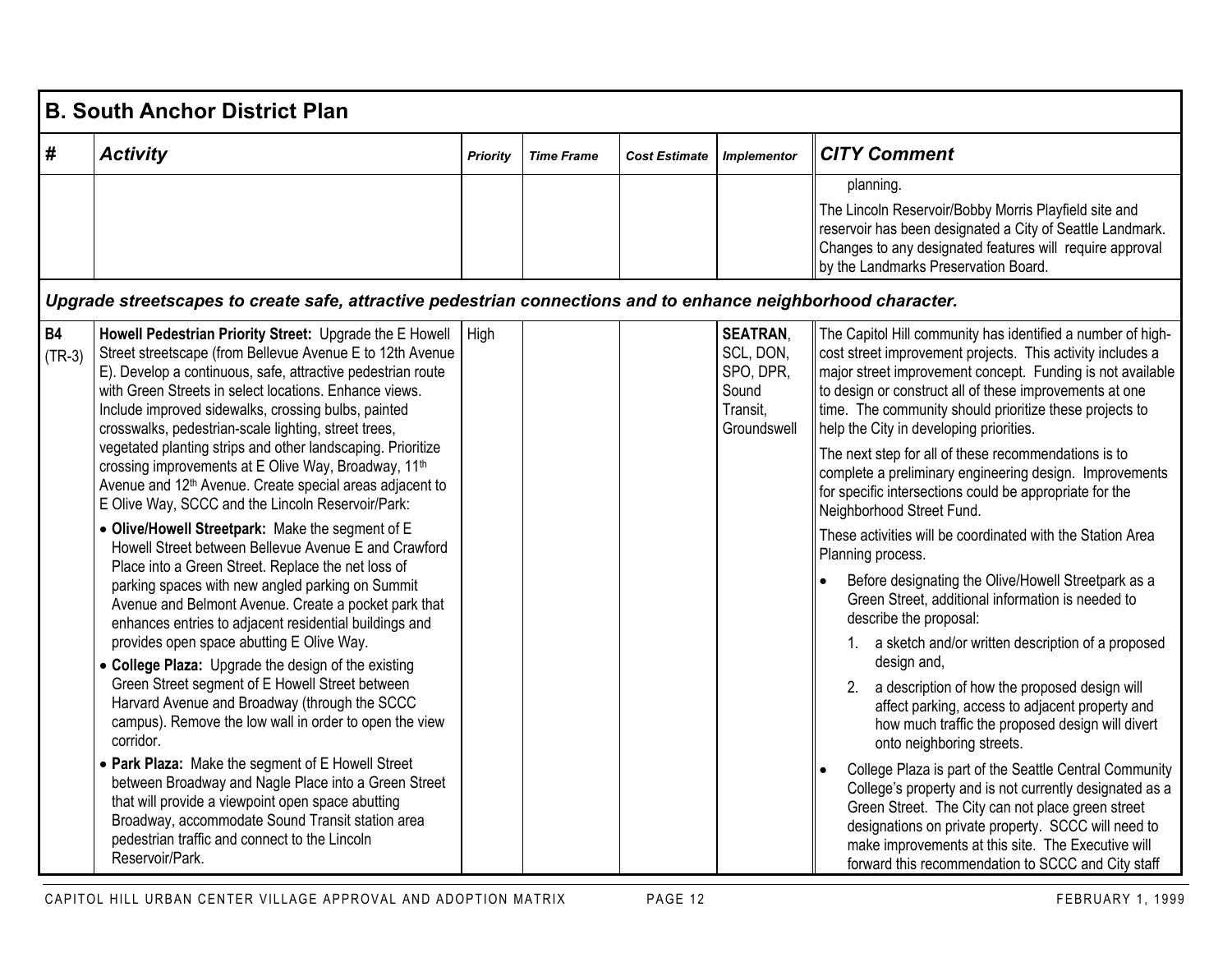|                       | <b>B. South Anchor District Plan</b>                                                                                                                                                                                                                                                                                                                                                                                               |                 |                   |                      |                                                                                  |                                                                                                                                                                                                                                                                                                                                                                                                                                          |  |  |  |  |  |
|-----------------------|------------------------------------------------------------------------------------------------------------------------------------------------------------------------------------------------------------------------------------------------------------------------------------------------------------------------------------------------------------------------------------------------------------------------------------|-----------------|-------------------|----------------------|----------------------------------------------------------------------------------|------------------------------------------------------------------------------------------------------------------------------------------------------------------------------------------------------------------------------------------------------------------------------------------------------------------------------------------------------------------------------------------------------------------------------------------|--|--|--|--|--|
| $\#$                  | <b>Activity</b>                                                                                                                                                                                                                                                                                                                                                                                                                    | <b>Priority</b> | <b>Time Frame</b> | <b>Cost Estimate</b> | <b>Implementor</b>                                                               | <b>CITY Comment</b>                                                                                                                                                                                                                                                                                                                                                                                                                      |  |  |  |  |  |
|                       |                                                                                                                                                                                                                                                                                                                                                                                                                                    |                 |                   |                      |                                                                                  | working on the master plan for inclusion and<br>consideration in that process.                                                                                                                                                                                                                                                                                                                                                           |  |  |  |  |  |
|                       |                                                                                                                                                                                                                                                                                                                                                                                                                                    |                 |                   |                      |                                                                                  | SEATRAN supports designating E. Howell Street<br>between Broadway and Nagle Place as a Green<br>Street. The next step towards implementation requires<br>more analysis, preliminary engineering and property<br>owner approval. The community can pursue this next<br>step either by pursuing a Neighborhood Matching Fund<br>grant through the Department of Neighborhoods, or by<br>allocating Neighborhood Plan Implementation Funds. |  |  |  |  |  |
|                       |                                                                                                                                                                                                                                                                                                                                                                                                                                    |                 |                   |                      |                                                                                  | Green Streets: This issue has been placed on the<br>Policy Docket. The Executive will review its policies on<br>Green Streets and Key Pedestrian Streets in 1999.<br>Once this policy analysis is completed, this<br>recommendation will be reviewed again.                                                                                                                                                                              |  |  |  |  |  |
| <b>B5</b><br>$(TR-4)$ | Alleyway Green Streets: Strengthen connections to the<br>Pike-Pine neighborhood and enhance the special, small-<br>scale character of Crawford Place and Nagle Place with<br>improved sidewalks, pedestrian-scale lighting and, possibly,<br>street trees.<br>• Crawford Place Green Street: Explore establishing a<br>farmers' market, flea market or street fair venue.<br>• Nagle Place Green Street: Retain on-street parking. | Medium          |                   |                      | CHN.<br><b>SEATRAN,</b><br>City Light,<br>DON, DCLU,<br>Groundswell,<br>SPU, DPR | Crawford Place The designation of alleys was not<br>contemplated in the Green Streets program. Alley uses<br>will be added to the policy docket. The Executive will<br>analyze how alleys can be integrated into the<br>streetscape, internal circulation and residential and<br>business needs of the neighborhood and present their<br>analysis and recommendations to Council in second<br>quarter 2000.                              |  |  |  |  |  |
|                       | Relate to the new Lincoln Reservoir/Park.                                                                                                                                                                                                                                                                                                                                                                                          |                 |                   |                      |                                                                                  | Nagle Place is not an alley and SEATRAN supports<br>designating it as a Green Street. Improvements will be<br>made in Nagle Place to address lack of required<br>pedestrian features as part of the Lincoln Reservoir<br>project (details to be finalized as the project planning<br>proceeds).                                                                                                                                          |  |  |  |  |  |
|                       |                                                                                                                                                                                                                                                                                                                                                                                                                                    |                 |                   |                      |                                                                                  | Green Streets: This issue has been placed on the<br>Policy Docket. The Executive will review its policies on<br>Green Streets and Key Pedestrian Streets in 1999.<br>Once this policy analysis is completed, this<br>recommendation will be reviewed again.                                                                                                                                                                              |  |  |  |  |  |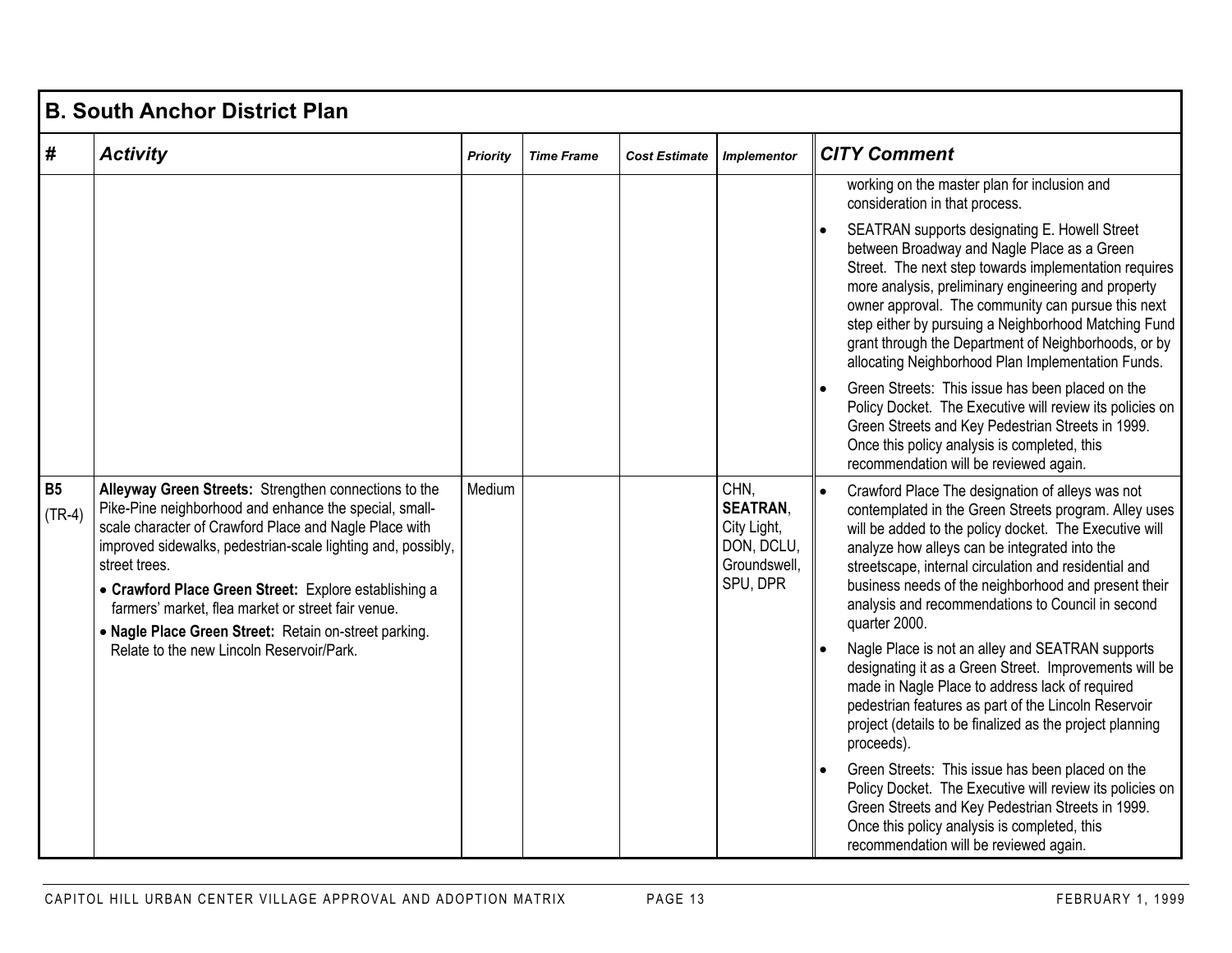|                       | <b>B. South Anchor District Plan</b>                                                                                                                                                                                                                                                                                                                                                                                                                                                                                                                                                                                                                       |                 |                   |                      |                                                                                               |                                                                                                                                                                                                                                                                                                                                                                                                                                                                                                                                                                                                                                                                                                                                                                                                                                                                                                                                                                    |  |  |  |  |
|-----------------------|------------------------------------------------------------------------------------------------------------------------------------------------------------------------------------------------------------------------------------------------------------------------------------------------------------------------------------------------------------------------------------------------------------------------------------------------------------------------------------------------------------------------------------------------------------------------------------------------------------------------------------------------------------|-----------------|-------------------|----------------------|-----------------------------------------------------------------------------------------------|--------------------------------------------------------------------------------------------------------------------------------------------------------------------------------------------------------------------------------------------------------------------------------------------------------------------------------------------------------------------------------------------------------------------------------------------------------------------------------------------------------------------------------------------------------------------------------------------------------------------------------------------------------------------------------------------------------------------------------------------------------------------------------------------------------------------------------------------------------------------------------------------------------------------------------------------------------------------|--|--|--|--|
| #                     | <b>Activity</b>                                                                                                                                                                                                                                                                                                                                                                                                                                                                                                                                                                                                                                            | <b>Priority</b> | <b>Time Frame</b> | <b>Cost Estimate</b> | <b>Implementor</b>                                                                            | <b>CITY Comment</b>                                                                                                                                                                                                                                                                                                                                                                                                                                                                                                                                                                                                                                                                                                                                                                                                                                                                                                                                                |  |  |  |  |
|                       | Provide transit to serve residents, students, business customers and employees.                                                                                                                                                                                                                                                                                                                                                                                                                                                                                                                                                                            |                 |                   |                      |                                                                                               |                                                                                                                                                                                                                                                                                                                                                                                                                                                                                                                                                                                                                                                                                                                                                                                                                                                                                                                                                                    |  |  |  |  |
| <b>B6</b><br>$(TR-5)$ | South Sound Transit Station: As a priority, develop a<br>south Capitol Hill Sound Transit station serving the South<br>Anchor District and the Pike-Pine neighborhood (on<br>Broadway between E John Street and E Howell Street).<br>Consider:<br>• Integrating the primary station entry into new SCCC<br>development,<br>• Creating a minor station entry on E Howell Street east of                                                                                                                                                                                                                                                                     |                 |                   |                      | CHN,<br>SEATRAN,<br>SAP, DON,<br>DCLU,<br>SCCC,<br>Sound<br>Transit,<br>Metro,<br>Groundswell | Sound Transit is the lead on Sound Transit station locations<br>and entries. Station Area Planning staff will work with<br>Sound Transit and the neighborhood on implementation of<br>these activities.                                                                                                                                                                                                                                                                                                                                                                                                                                                                                                                                                                                                                                                                                                                                                            |  |  |  |  |
|                       | Broadway (Howell Plaza),<br>• Connecting to pedestrian routes on E Denny Way and E<br>Howell Street,<br>• Connecting to bus routes on E John Street.                                                                                                                                                                                                                                                                                                                                                                                                                                                                                                       |                 |                   |                      |                                                                                               |                                                                                                                                                                                                                                                                                                                                                                                                                                                                                                                                                                                                                                                                                                                                                                                                                                                                                                                                                                    |  |  |  |  |
|                       | Increase and enhance on street parking                                                                                                                                                                                                                                                                                                                                                                                                                                                                                                                                                                                                                     |                 |                   |                      |                                                                                               |                                                                                                                                                                                                                                                                                                                                                                                                                                                                                                                                                                                                                                                                                                                                                                                                                                                                                                                                                                    |  |  |  |  |
| <b>B7</b><br>$(TR-6)$ | Summit and Belmont Parking Plan: Create angled<br>parking on one side of the street on Summit Avenue and<br>Belmont Avenue (from E Howell Street to E Pine Street) to<br>gain additional on-street parking spaces. For each street,<br>develop a unified streetscape design that creates a<br>continuous, safe, attractive pedestrian route. Include<br>improved sidewalks, corner and possibly mid-block crossing<br>bulbs, painted crosswalks, pedestrian-scale lighting, street<br>trees and vegetated planting strips and other landscaping.<br>Coordinate design and construction with the Capitol Hill<br>Underground Ordinance Area 112590 project. | High            |                   |                      | CHN,<br><b>SEATRAN.</b><br>SCL, DON,<br>PPN                                                   | The next step for angled parking is to circulate a petition<br>requesting the angled parking signed by 60% or more of the<br>residents on each block.<br>Developing a unified streetscape design for these streets<br>can be accomplished either by identifying this project as a<br>top priority or through a Neighborhood Matching Fund<br>grant.<br>For pedestrian-scale lighting the neighborhood is<br>encouraged to develop a lighting plan by working with<br>Seattle City Light's South Service Center. Pedestrian<br>lighting issues are being reviewed as part of the Policy<br>Docket. The Executive is reviewing its policies on lighting<br>streets, alleys, parks, etc. and will provide the Council with<br>a report, analysis and recommendations by June 1999. All<br>policies should be in writing and should be shared with the<br>neighborhood planning groups.<br>There may not be enough right-of-way for all of the<br>amenities mentioned. |  |  |  |  |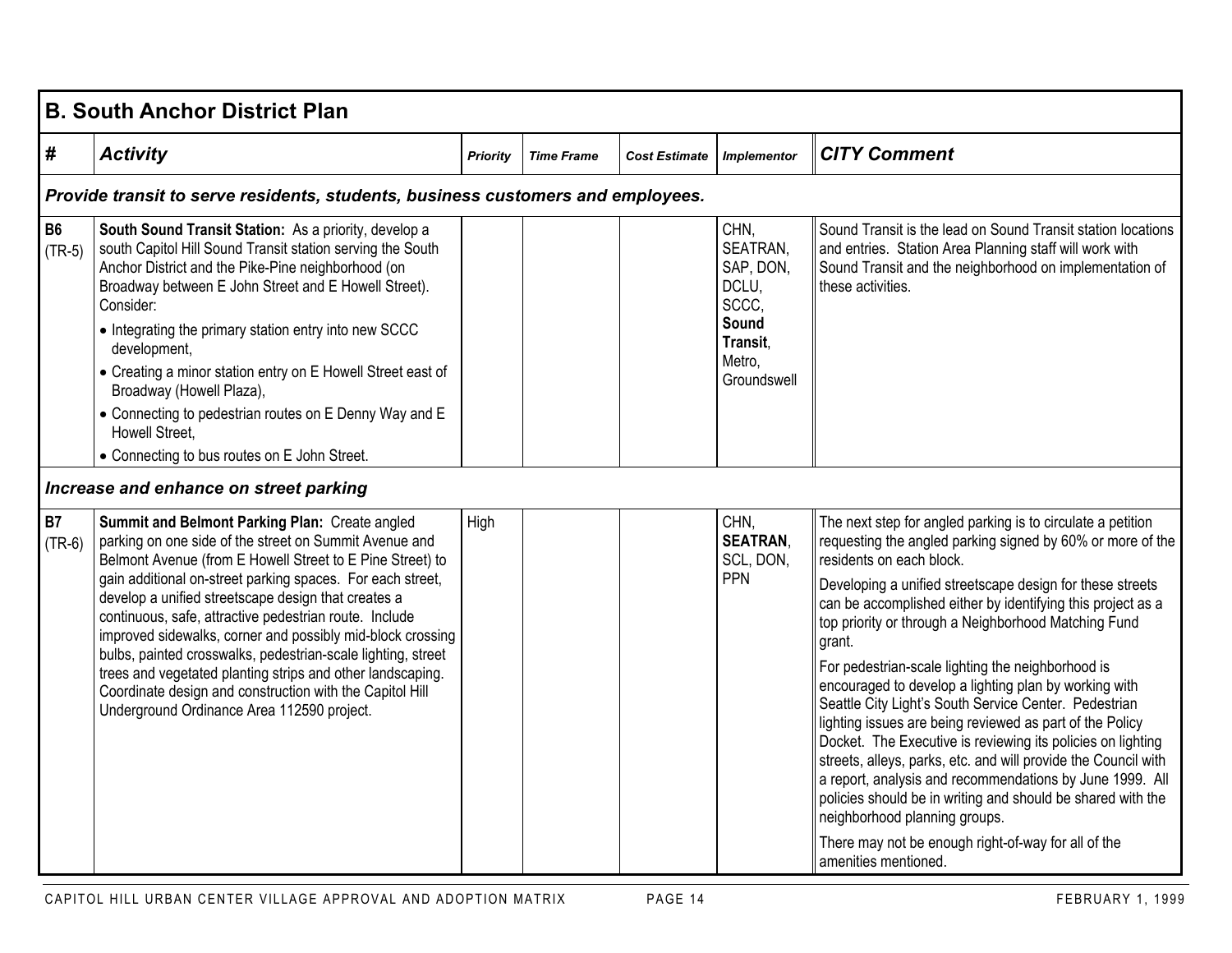|                       | <b>B. South Anchor District Plan</b>                                                                                                                                                                                                                                                                                                                                                                                                                                                                                                                    |                 |                   |                      |                                                     |                                                                                                                                                                                                                                                                                                                                                                                                                                                                                                                                                                                                                                         |  |  |  |  |
|-----------------------|---------------------------------------------------------------------------------------------------------------------------------------------------------------------------------------------------------------------------------------------------------------------------------------------------------------------------------------------------------------------------------------------------------------------------------------------------------------------------------------------------------------------------------------------------------|-----------------|-------------------|----------------------|-----------------------------------------------------|-----------------------------------------------------------------------------------------------------------------------------------------------------------------------------------------------------------------------------------------------------------------------------------------------------------------------------------------------------------------------------------------------------------------------------------------------------------------------------------------------------------------------------------------------------------------------------------------------------------------------------------------|--|--|--|--|
| #                     | <b>Activity</b>                                                                                                                                                                                                                                                                                                                                                                                                                                                                                                                                         | <b>Priority</b> | <b>Time Frame</b> | <b>Cost Estimate</b> | <b>Implementor</b>                                  | <b>CITY Comment</b>                                                                                                                                                                                                                                                                                                                                                                                                                                                                                                                                                                                                                     |  |  |  |  |
| <b>B8</b><br>$(TR-7)$ | 11 <sup>th</sup> Avenue Parking Plan: Reconfigure angled parking to<br>"front-in" as opposed to "back-in" parking and add<br>pedestrian-scale lighting to improve safety on 11th Avenue<br>streetscape (along the east side of Lincoln Reservoir/Park,<br>from E Denny Way to E Pine Street). Install crossing bulbs<br>and painted crosswalks at park entrances and corners.<br>Institute a nighttime RPZ on the two blocks between E<br>Denny Way and E Olive Street. Include improved<br>sidewalks, street trees and landscaping. Integrate with the | High            |                   |                      | CHN.<br><b>SEATRAN,</b><br>DON, SCL,<br>Groundswell | SEATRAN can not approve the recommendation for front-in<br>parking. Front-in parking is not as safe as back-in parking<br>because the back end of the car enters traffic before the<br>driver can see if another car is coming.                                                                                                                                                                                                                                                                                                                                                                                                         |  |  |  |  |
|                       |                                                                                                                                                                                                                                                                                                                                                                                                                                                                                                                                                         |                 |                   |                      |                                                     | The next step for the other improvements in this activity is<br>to begin preliminary engineering design and a funding<br>strategy. The Neighborhood Matching Fund or the<br>Neighborhood Street Fund may be sources of funding for<br>this project.                                                                                                                                                                                                                                                                                                                                                                                     |  |  |  |  |
|                       | Lincoln Reservoir/Park design and with the Pike-Pine<br>neighborhood's 11 <sup>th</sup> Avenue improvement plan.                                                                                                                                                                                                                                                                                                                                                                                                                                        |                 |                   |                      |                                                     | SEATRAN has reviewed an RPZ at this location. A night<br>time and/or daytime RPZ can be implemented on the<br>residential side of 11 <sup>th</sup> Avenue. An RPZ can not be<br>installed next to the park. SEATRAN has looked at these<br>blocks a number of times over the last few years, and<br>based on their analysis will support an RPZ on the east side<br>of the street, but not on the west. The next step is for a<br>community representative to contact SEATRAN to obtain<br>petitions for these blocks. The restrictions will be changed<br>once SEATRAN receives a petition signed by 60% of the<br>abutting residents. |  |  |  |  |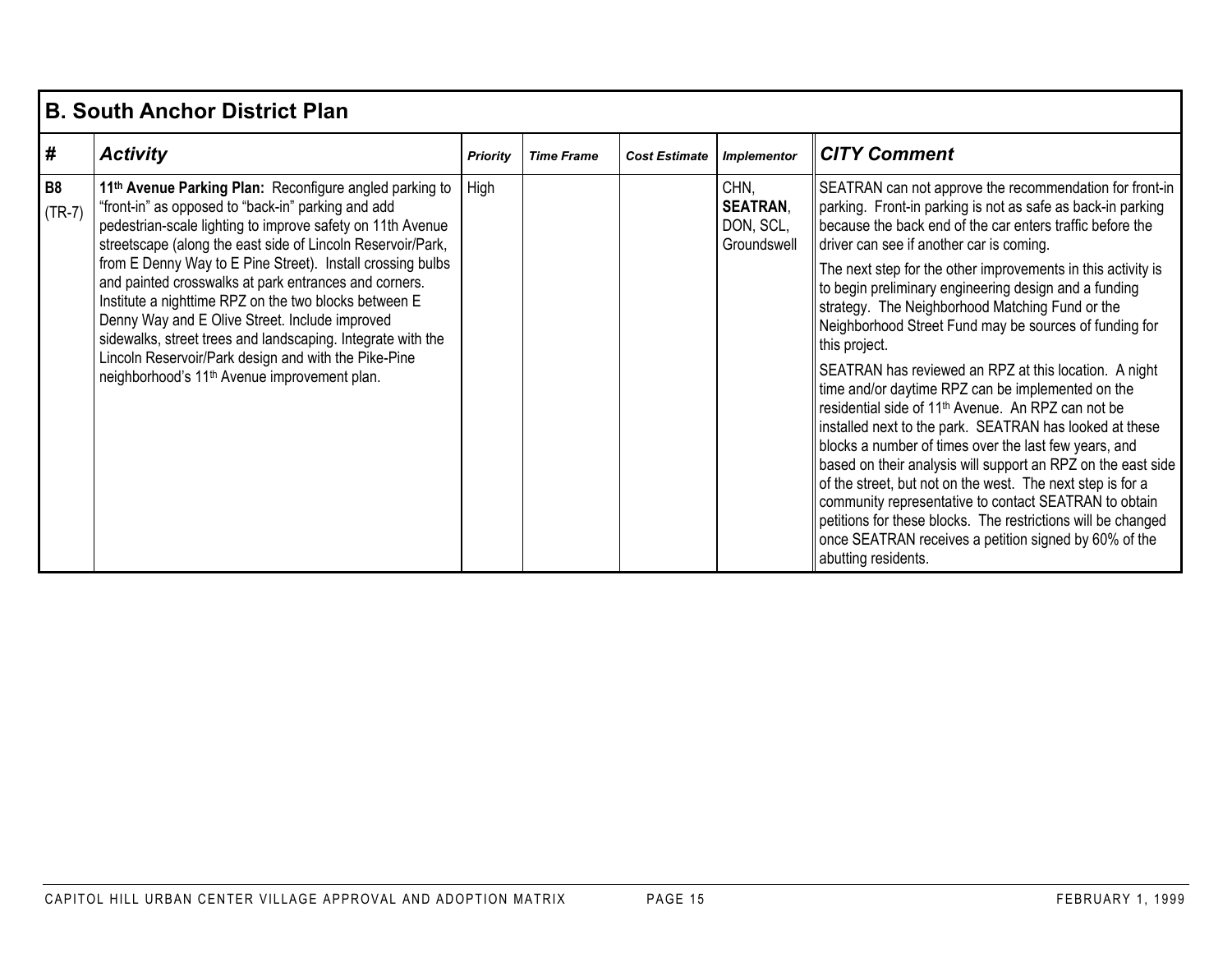## **Description**

Each of Capitol Hill's three Commercial Corridors—Broadway, 15th Avenue E and E Olive Way—has its own unique character and special activities. Besides serving local service needs, the corridors give Capitol Hill its special identity. These business districts require adequate parking, attractive streetscapes, and good local and regional access if they are to thrive. The following activities are directed at providing this support while ensuring that potential impacts to the nearby residents are minimized. Parking, a critical issue for the Commercial Corridors, especially Broadway, is described in further detail in the Parking Management Plan section because it affects both business and residential districts. See also the North Anchor District and South Anchor District Plans for the special conditions that affect the north and south ends of Broadway.

## **Integrated City Response**

The City supports this Key Strategy of improvements to the vital commercial corridors which serve as an important component of the Capitol Hill Urban Center Village and the City as a whole. Improvements to Capitol Hill's commercial corridors will help to foster the pedestrian-friendly, mixed use environment envisioned for Urban Center villages. DCLU will be working with the community on the development of the proposed neighborhood design guidelines. The Parks Department supports the renovation of the Pilgrim Church open space but can not pay for improvements to privately owned property.

The City supports improvements to Broadway, one of the liveliest commercial streets in the City. Because of competing demands on Broadway, it may be difficult to accommodate all of the improvements the neighborhood envisions. For example, Broadway probably does not have enough width to accommodate on-street parking, the existing traffic lanes and improved wider sidewalks.

15th Avenue has, in the last decade, bloomed into a vital commercial corridor with its own

personality. DCLU will develop an analysis of the proposed change to the pedestrian overlay and SEATRAN will be looking at pedestrian connections across 15th Avenue, to see if they can be improved.

Many of the improvements to Olive Way presented in the Neighborhood Plan have been accomplished; the neighborhood should identify improvements that still need to be done.

#### **Lead Department:** DON

**Participating Departments:** SEATRAN, DCLU, OED, OH

#### *Activities Already Underway*

1. SEATRAN and WSDOT are currently redesigning the I-5 northbound entrance at Olive Way.

- 1. DCLU will conduct a project to incorporate neighborhood specific design guidelines into the Design Review Program. They will also work with the community on the development of guidelines specific to the Capitol Hill neighborhood.
- 2. DCLU will conduct an analysis of the proposed change to the existing Pedestrian Overlay on 15th Avenue E (between E Mercer Street and E Denny Way) from a P-2 zone to a P-1 zone and provide recommendations to the Council.
- 3. SEATRAN will investigate the intersections of 15th Avenue E and Mercer, Republican and Harrison and develop conceptual designs of pedestrian improvements.. If improvements are possible at these locations, SEATRAN will develop the designs.
- 4. Identify those activities in this Key Strategy that are good candidates for next steps for implementation considering priorities, possible funding sources and departmental staffing capabilities through the East Sector work program.
- 5. Identify next steps for continued implementation.

| City Comment                                           |
|--------------------------------------------------------|
|                                                        |
| The Office of Economic Development is already involved |
|                                                        |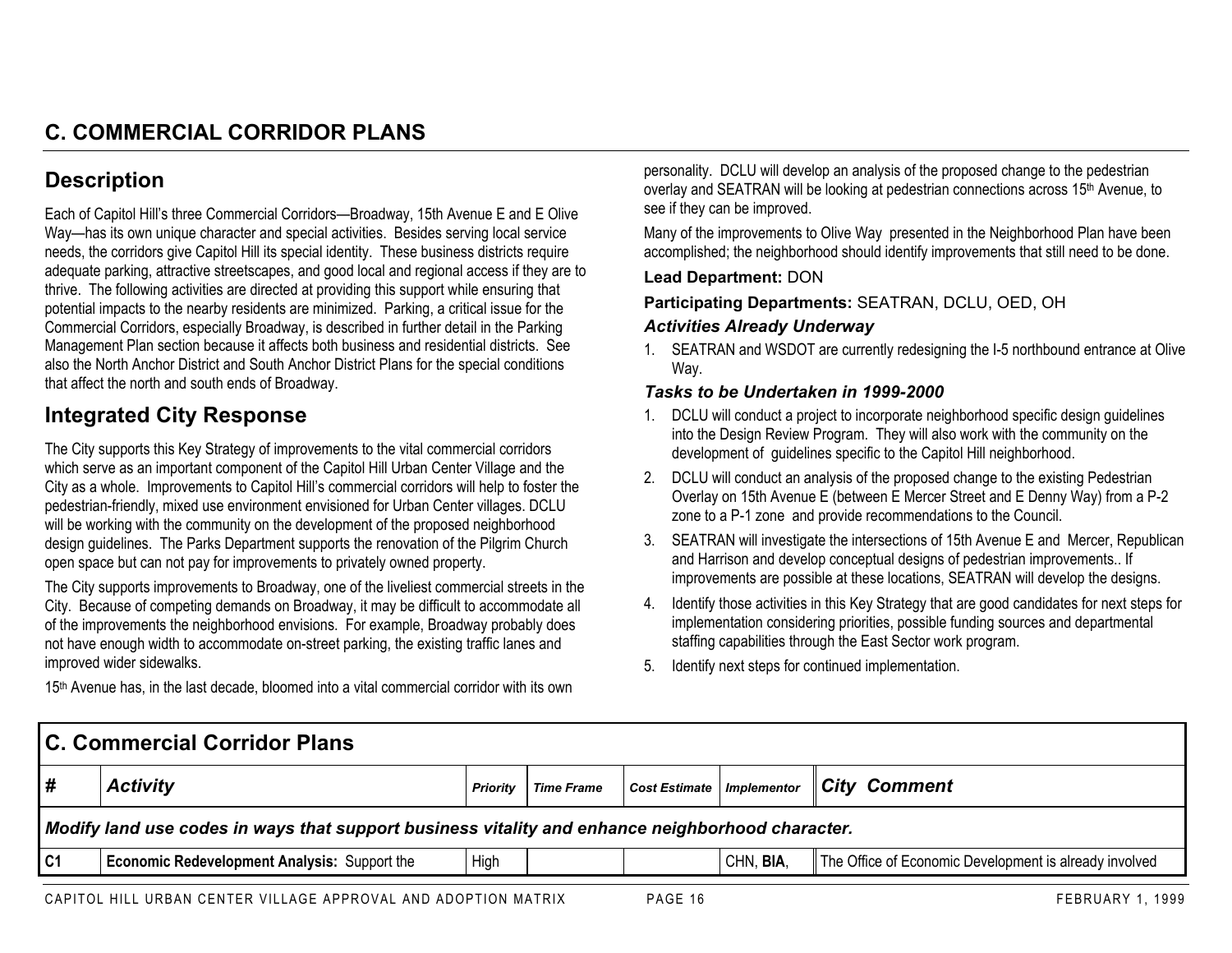|                            | <b>C. Commercial Corridor Plans</b>                                                                                                                                                                                                                                                                                                                                 |          |                   |                      |                                                                                              |                                                                                                                                                                                                                                                                                                                                                                                                                                                                                                                                                                                                                                                                                          |
|----------------------------|---------------------------------------------------------------------------------------------------------------------------------------------------------------------------------------------------------------------------------------------------------------------------------------------------------------------------------------------------------------------|----------|-------------------|----------------------|----------------------------------------------------------------------------------------------|------------------------------------------------------------------------------------------------------------------------------------------------------------------------------------------------------------------------------------------------------------------------------------------------------------------------------------------------------------------------------------------------------------------------------------------------------------------------------------------------------------------------------------------------------------------------------------------------------------------------------------------------------------------------------------------|
| #                          | <b>Activity</b>                                                                                                                                                                                                                                                                                                                                                     | Priority | <b>Time Frame</b> | <b>Cost Estimate</b> | <b>Implementor</b>                                                                           | <b>City Comment</b>                                                                                                                                                                                                                                                                                                                                                                                                                                                                                                                                                                                                                                                                      |
| $(LU-7)$                   | Broadway Business Improvement Association's efforts to<br>conduct an economic analysis of conditions and zoning on<br>Broadway.                                                                                                                                                                                                                                     |          |                   |                      | DCLU, DON,<br>SPO, OED,<br>NBC NOTE<br>NBC is not in<br>your list of<br>abbreviations<br>SAP | through its contract with the Neighborhood Business Council<br>to work with neighborhood business organizations. NBC's<br>goal is to retain existing businesses and foster business<br>expansion while facilitating better working relationships<br>between businesses and residents, and between<br>businesses and the City of Seattle. NBC, working with DON<br>and OED will contact the Broadway BIA and work with them<br>to determine the necessary steps to conduct an economic<br>analysis of conditions and zoning along Broadway<br>This work may also be appropriate for a Neighborhood<br>Matching Fund grant which may provide funding for hiring<br>an economic consultant. |
| C <sub>2</sub><br>$(LU-8)$ | 15th Avenue E Pedestrian Overlay: Upgrade the<br>Pedestrian Overlay zone on 15th Avenue E (between E<br>Mercer Street and E Denny Way) from a P-2 zone to a P-1<br>zone.                                                                                                                                                                                            | High     |                   |                      | CHN, 15th<br>Ave., DCLU,<br>DON, SPO                                                         | DCLU can work with the neighborhood in 2000 on this<br>activity. Several neighborhoods have requested DCLU's<br>services in this capacity. Therefore, DCLU's commitment is<br>dependent upon resources to support this work which we<br>would seek as part of the mid-biennium budget process.<br>Once funding is identified DCLU will work with the<br>neighborhood and will analyze and determine whether to<br>recommend to the City Council a rezone of the 15th Avenue<br>Pedestrian Overlay. DCLU will prepare any supporting<br>documentation and process that is needed.                                                                                                         |
|                            | Institute design guidelines customized for Capitol Hill to ensure that new development is compatible with neighborhood character.                                                                                                                                                                                                                                   |          |                   |                      |                                                                                              |                                                                                                                                                                                                                                                                                                                                                                                                                                                                                                                                                                                                                                                                                          |
| C <sub>3</sub><br>$(LU-9)$ | Commercial Design Guidelines: Institute Capitol Hill-<br>specific neighborhood commercial design guidelines that<br>reinforce pedestrian-orientation, architectural quality,<br>compatibility with surroundings and the special character of<br>each commercial district.<br>(See "Draft Capitol Hill Design Guidelines for Commercial<br>Corridors," MAKERS, 1998) | High     |                   |                      | CHN, BIA,<br>neighborhood<br>business<br>groups,<br>DCLU, OED,<br>SPO, DON                   | As part of its 1999 work program DCLU has committed to<br>working with neighborhoods to augment the Citywide<br>Design Guidelines with neighborhood specific design<br>guideline proposals by 4 <sup>th</sup> quarter 1999. The Seattle Arts<br>Commission recommends the inclusion of an artist on<br>planning teams developing unified design guidelines. It is<br>often useful and beneficial to include artist involvement in<br>creating street identity and unification. The artist may<br>address such things as gateways and signage, landscaping<br>and other street amenities that would complement the                                                                        |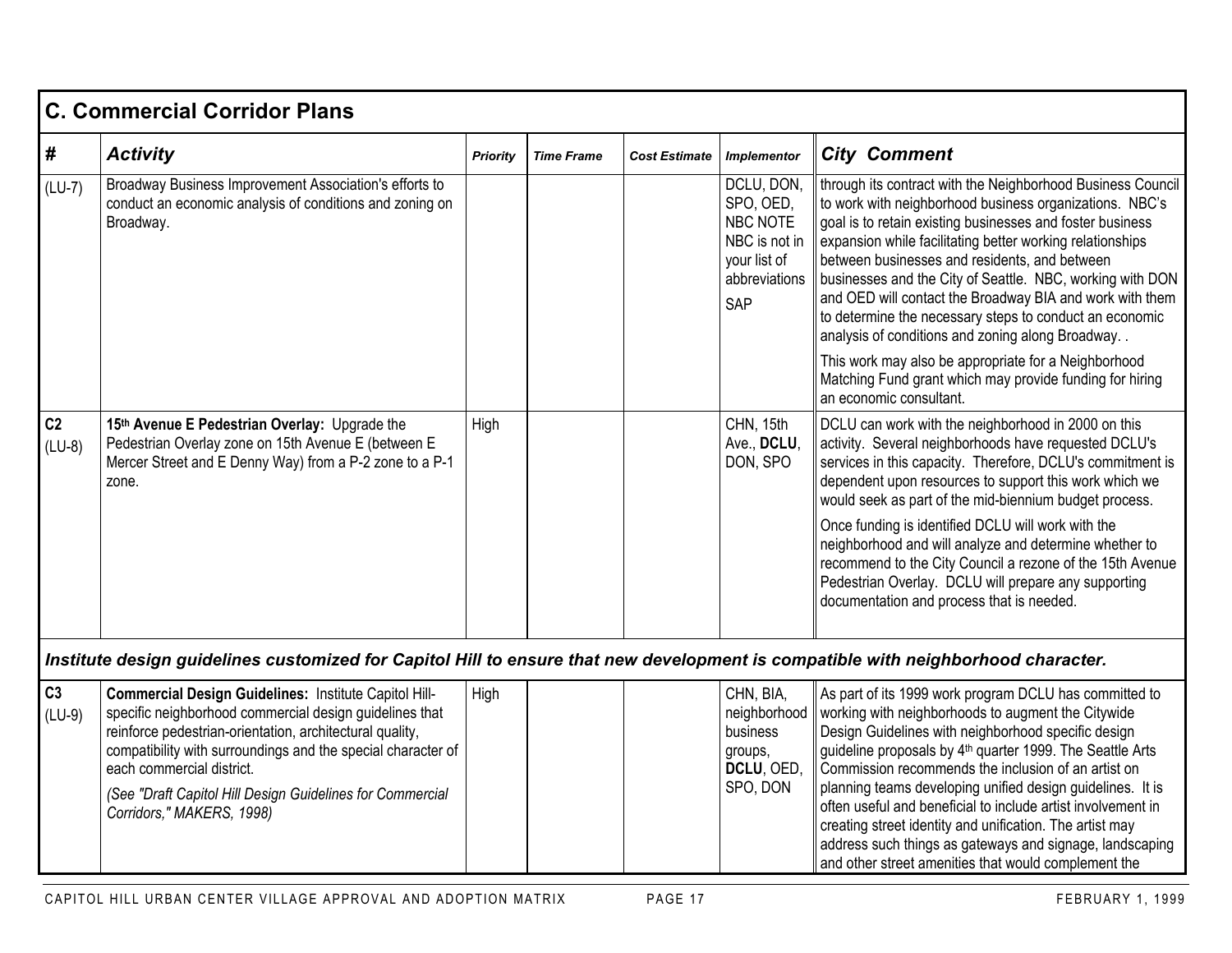|                            | C. Commercial Corridor Plans                                                                                                                                                                                                                                                                                                                                                                                                                                                                                                                                                      |                 |                   |                      |                                                                                                           |                                                                                                                                                                                                                                                                                                                                                                                                                                                                                                                                                                                                                  |
|----------------------------|-----------------------------------------------------------------------------------------------------------------------------------------------------------------------------------------------------------------------------------------------------------------------------------------------------------------------------------------------------------------------------------------------------------------------------------------------------------------------------------------------------------------------------------------------------------------------------------|-----------------|-------------------|----------------------|-----------------------------------------------------------------------------------------------------------|------------------------------------------------------------------------------------------------------------------------------------------------------------------------------------------------------------------------------------------------------------------------------------------------------------------------------------------------------------------------------------------------------------------------------------------------------------------------------------------------------------------------------------------------------------------------------------------------------------------|
| #                          | <b>Activity</b>                                                                                                                                                                                                                                                                                                                                                                                                                                                                                                                                                                   | <b>Priority</b> | <b>Time Frame</b> | <b>Cost Estimate</b> | <b>Implementor</b>                                                                                        | <b>City Comment</b>                                                                                                                                                                                                                                                                                                                                                                                                                                                                                                                                                                                              |
|                            |                                                                                                                                                                                                                                                                                                                                                                                                                                                                                                                                                                                   |                 |                   |                      |                                                                                                           | economic revitalization of an area.                                                                                                                                                                                                                                                                                                                                                                                                                                                                                                                                                                              |
|                            | Improve upkeep of sidewalks and other public spaces.                                                                                                                                                                                                                                                                                                                                                                                                                                                                                                                              |                 |                   |                      |                                                                                                           |                                                                                                                                                                                                                                                                                                                                                                                                                                                                                                                                                                                                                  |
| C <sub>4</sub><br>$(OS-4)$ | Public Space Standards: Maintain the safety, cleanliness<br>and functionality of public sidewalks, streets, alleys, parks<br>and open spaces by:<br>• Developing a community-based public space<br>maintenance service. This may be a volunteer brigade<br>or a non-profit work program.<br>• Enforcing minimum property maintenance standards per<br>DCLU guidelines.<br>• Instituting a pedestrian lighting program on streets and in<br>parks and other public places.                                                                                                         | High            |                   |                      | CHN, BIA,<br>SEATRAN,<br>DPR, DCLU,<br><b>SCL</b>                                                         | The Community can work with SEATRAN's Adopt-a-<br>Street program and DPR's Adopt-a-Park program.<br>DCLU will meet with and work with the community on<br>enforcement of the minimum maintenance standards.<br>The neighborhood is encouraged to develop a<br>pedestrian lighting program by working with Seattle City<br>Light's South Service Center. The Community should<br>work with DPR on lights in parks and SEATRAN has<br>jurisdiction over lights on arterials. As part of the<br>neighborhood planning policy docket, Seattle City Light<br>is currently examining its pedestrian lighting policies. |
|                            | Develop new open space that supports business districts.                                                                                                                                                                                                                                                                                                                                                                                                                                                                                                                          |                 |                   |                      |                                                                                                           | See response to B7.                                                                                                                                                                                                                                                                                                                                                                                                                                                                                                                                                                                              |
| C <sub>5</sub><br>$(OS-5)$ | Pilgrim Church Open Space: Support Pilgrim Church's<br>private efforts to renovate open space in front of the<br>Church (at Broadway and E Republican Street), including<br>an outdoor performance area, a garden and an entry<br>courtyard.                                                                                                                                                                                                                                                                                                                                      | Medium          |                   |                      | CHN, DON,<br>DPR, Pilgrim<br>Church                                                                       | Although public access to a renovated site on Broadway<br>would be positive, DPR can not use public dollars to fund<br>improvements on private property.<br>The Neighborhood Matching Fund may be a source of<br>funding for this project.                                                                                                                                                                                                                                                                                                                                                                       |
|                            | Upgrade streetscapes to create safe, attractive pedestrian environments and to enhance the character and vitality of business districts.                                                                                                                                                                                                                                                                                                                                                                                                                                          |                 |                   |                      |                                                                                                           |                                                                                                                                                                                                                                                                                                                                                                                                                                                                                                                                                                                                                  |
| C6<br>$(TR-8)$             | Broadway Upgrade: Upgrade the Broadway streetscape<br>(from E Roy Street to Yesler Way), enhancing the<br>pedestrian-orientation of the commercial corridor and<br>strengthening its connections to the Pike-Pine and First Hill<br>neighborhoods. Develop a comprehensive streetscape<br>design plan that (1) provides opportunities for joint, urban<br>center planning and funding and (2) enhances the<br>individual character of each district and neighborhood<br>along Broadway. Consider emphasizing an arts and<br>entertainment theme in the Capitol Hill neighborhood. | High            |                   |                      | CHN, PPN,<br>FHN, BIA,<br>Chamber,<br>Arts Groups,<br><b>SEATRAN,</b><br>DON, DCLU,<br>SAC, SCL,<br>Metro | The Capitol Hill community has identified a number of high-<br>cost street improvement projects. This activity includes a<br>major street improvement concept. Funding is not available<br>to design or construct all of these improvements at one time.<br>The community should prioritize these projects to help the<br>City in developing priorities.<br>The next step is to begin a preliminary engineering design.<br>Funding for this design may be available if the neighborhood<br>identifies this as a top project, or, potentially, through the<br>Neighborhood Matching Fund.                         |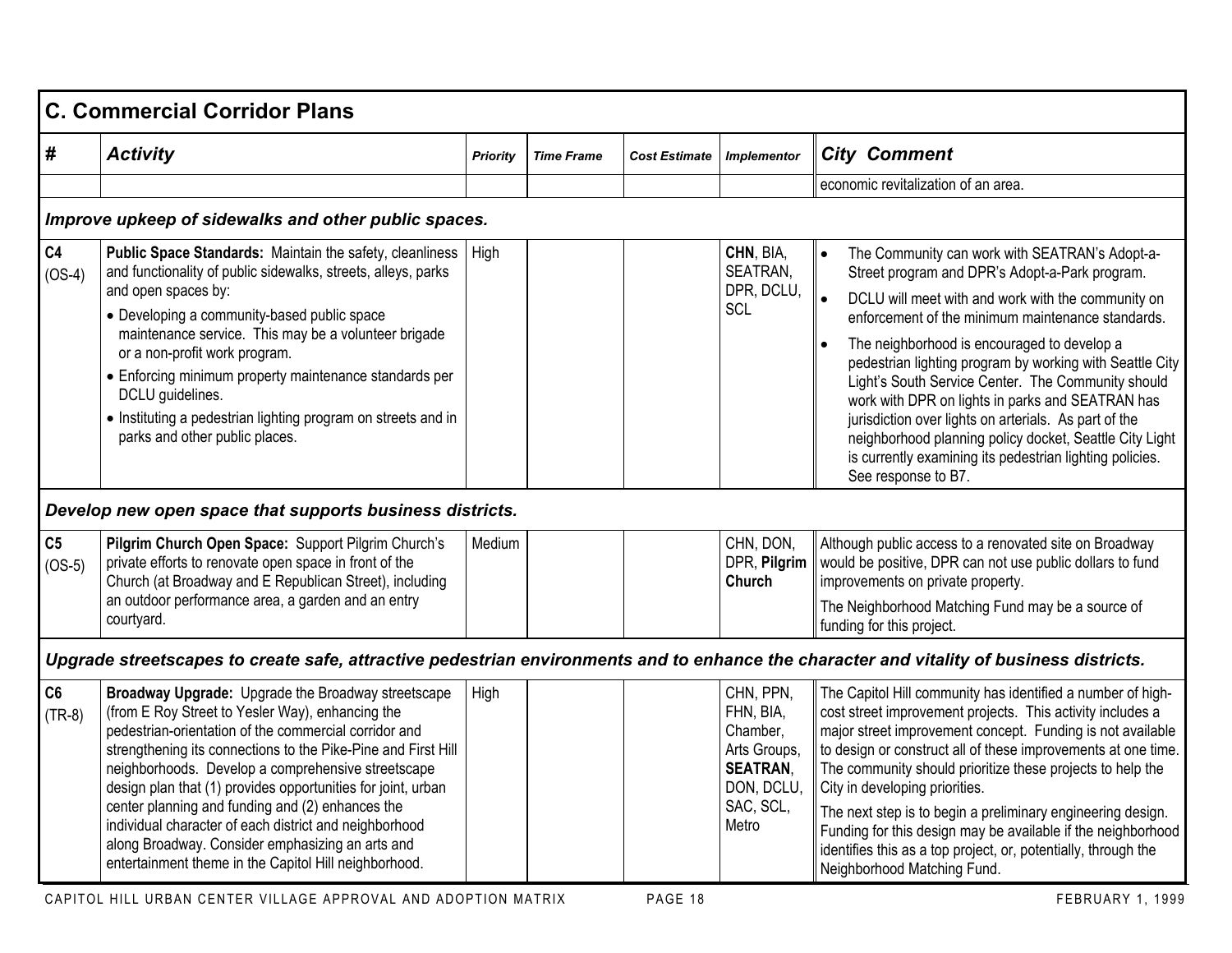|                | <b>C. Commercial Corridor Plans</b>                                                                                                                                                                                                                                                                                                                                                                                                                                                                                                                                                                                                                                                                                                                                                                                                                                                                                                                                                                                                                                                                                                                                                                                                   |                 |                   |                      |                                                                           |                                                                                                                                                                                                                                                                                                                                                                                                                                                                                                                                                                                                                                                                                                                                                                                                                                                                                                                                                                                                                                                                                                                                                                                                                                                                                                                                                                                     |  |  |  |
|----------------|---------------------------------------------------------------------------------------------------------------------------------------------------------------------------------------------------------------------------------------------------------------------------------------------------------------------------------------------------------------------------------------------------------------------------------------------------------------------------------------------------------------------------------------------------------------------------------------------------------------------------------------------------------------------------------------------------------------------------------------------------------------------------------------------------------------------------------------------------------------------------------------------------------------------------------------------------------------------------------------------------------------------------------------------------------------------------------------------------------------------------------------------------------------------------------------------------------------------------------------|-----------------|-------------------|----------------------|---------------------------------------------------------------------------|-------------------------------------------------------------------------------------------------------------------------------------------------------------------------------------------------------------------------------------------------------------------------------------------------------------------------------------------------------------------------------------------------------------------------------------------------------------------------------------------------------------------------------------------------------------------------------------------------------------------------------------------------------------------------------------------------------------------------------------------------------------------------------------------------------------------------------------------------------------------------------------------------------------------------------------------------------------------------------------------------------------------------------------------------------------------------------------------------------------------------------------------------------------------------------------------------------------------------------------------------------------------------------------------------------------------------------------------------------------------------------------|--|--|--|
| #              | <b>Activity</b>                                                                                                                                                                                                                                                                                                                                                                                                                                                                                                                                                                                                                                                                                                                                                                                                                                                                                                                                                                                                                                                                                                                                                                                                                       | <b>Priority</b> | <b>Time Frame</b> | <b>Cost Estimate</b> | <b>Implementor</b>                                                        | <b>City Comment</b>                                                                                                                                                                                                                                                                                                                                                                                                                                                                                                                                                                                                                                                                                                                                                                                                                                                                                                                                                                                                                                                                                                                                                                                                                                                                                                                                                                 |  |  |  |
|                | Consider designing and utilizing a signature Broadway<br>pedestrian light fixture throughout the length of the street.<br>Include improved bus stops, street trees and other<br>landscaping and public art. Improve pedestrian crossings<br>with painted crosswalks at all intersections. Consider<br>widening sidewalks and adding crossing bulbs.                                                                                                                                                                                                                                                                                                                                                                                                                                                                                                                                                                                                                                                                                                                                                                                                                                                                                   |                 |                   |                      |                                                                           | Lighting: See response to B7.<br>Some of these improvements may be difficult to implement<br>together with others due to limited street width and<br>operational conflicts. Trade-offs will need to be made during<br>the design of the improvements. For example, widening the<br>sidewalk could further slow traffic and remove opportunities<br>for bicycles to move along the corridor.                                                                                                                                                                                                                                                                                                                                                                                                                                                                                                                                                                                                                                                                                                                                                                                                                                                                                                                                                                                         |  |  |  |
| C7<br>$(TR-9)$ | 15th Avenue E Upgrade: Upgrade the 15th Avenue E<br>streetscape (between E Mercer Street and E Denny Way)<br>with improved sidewalks (especially on the east side of the<br>street), improved east-west pedestrian crossings and<br>pedestrian amenities. At E John Street, reconfigure traffic<br>and pedestrian circulation to improve pedestrian crossings.<br>Consider:<br>1. Improving east-west pedestrian crossings. Provide<br>crossing bulbs and painted crosswalks to define<br>clearer, safer crossings at this juncture of the offset<br>street grid. Prioritize safer pedestrian crossings at E<br>Mercer Street, E Republican Street and E Harrison<br>Street.<br>2.<br>Widening sidewalks, especially on the east side of the<br>street, creating bus bulbs and updating parking and<br>loading zones.<br>Reducing parking times from 2 hours to 1 hour in<br>3.<br>angled parking zones off of 15th Avenue E on E<br>Republican and E Harrison Streets.<br>Allowing minimum setbacks from the curb to<br>4.<br>maximize the effective sidewalk width.<br>Eliminating or consolidating signalization poles, utility<br>5.<br>poles, utility controller boxes, public signs, meters and<br>other sidewalk obstructions. | High            |                   |                      | CHN, 15th<br>Ave., DCLU,<br>DON, SAC,<br>SCL,<br><b>SEATRAN,</b><br>Metro | The Capitol Hill community has identified a number of high-<br>cost street improvement projects. Funding is not available<br>to design or construct all of these improvements at one time.<br>The community should prioritize these projects to help the<br>City in developing priorities.<br>SEATRAN will investigate the intersections of Mercer,<br>Republican and Harrison and develop conceptual designs of<br>the proposed pedestrian improvements. If SEATRAN can<br>design these improvements, the community should consider<br>applying to the Neighborhood Street Fund to build them.<br>1, 2, 4 and 6. The next step is a conceptual design. The<br>community should prioritize this design with other street<br>improvement projects. Street trees can be considered as<br>part of this design. The City has a number of programs to<br>plant trees which might be available for this project.<br>SEATRAN and DON would be willing to participate as<br>partners with the community and other agencies working on<br>this issue.<br>3. The next step for changing the parking restrictions is to<br>circulate a petition requesting this changed. It should be<br>signed by 60% or more of the abutting property owners on<br>each block.<br>5. Seattle City Light will work with the neighborhood in<br>identifying possible pole relocation and assessing feasibility |  |  |  |
|                | 6.<br>Including street trees, pedestrian-scale lighting.<br>Eliminating the southbound bus stop just south of E<br>7.<br>Mercer Street.<br>Upgrading the Williams Place Square park to create a<br>8.                                                                                                                                                                                                                                                                                                                                                                                                                                                                                                                                                                                                                                                                                                                                                                                                                                                                                                                                                                                                                                 |                 |                   |                      |                                                                           | while maintaining the integrity of the electrical distribution<br>system. Not all poles are owned by City Light. SeaTran,<br>Metro and private utilities such as telecommunications also<br>own poles.                                                                                                                                                                                                                                                                                                                                                                                                                                                                                                                                                                                                                                                                                                                                                                                                                                                                                                                                                                                                                                                                                                                                                                              |  |  |  |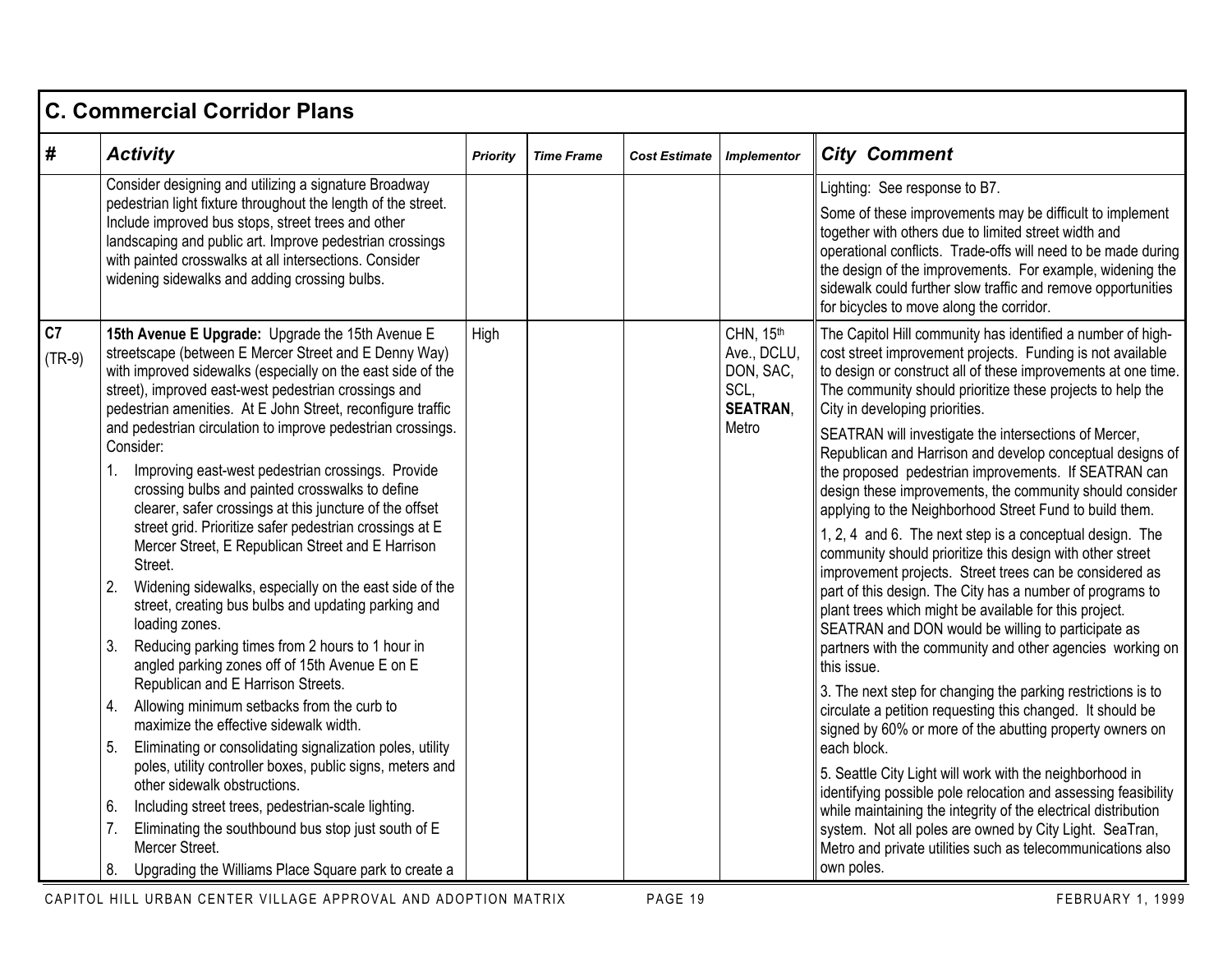|                 | <b>C. Commercial Corridor Plans</b>                                                                                                                                                                                                                                                                                                                                                                      |                 |                   |                      |                         |                                                                                                                                                                                                                                                                                                                                                                                                                                                                                                                                                                                                                                                                       |  |  |  |
|-----------------|----------------------------------------------------------------------------------------------------------------------------------------------------------------------------------------------------------------------------------------------------------------------------------------------------------------------------------------------------------------------------------------------------------|-----------------|-------------------|----------------------|-------------------------|-----------------------------------------------------------------------------------------------------------------------------------------------------------------------------------------------------------------------------------------------------------------------------------------------------------------------------------------------------------------------------------------------------------------------------------------------------------------------------------------------------------------------------------------------------------------------------------------------------------------------------------------------------------------------|--|--|--|
| #               | <b>Activity</b>                                                                                                                                                                                                                                                                                                                                                                                          | <b>Priority</b> | <b>Time Frame</b> | <b>Cost Estimate</b> | <b>Implementor</b>      | <b>City Comment</b>                                                                                                                                                                                                                                                                                                                                                                                                                                                                                                                                                                                                                                                   |  |  |  |
|                 | safe and dynamic park that incorporates the bus stop.<br>Improving the signal phasing at E Republican Street<br>9.<br>by reinstating the former 2-phase timing plan. (The<br>current 3-phase timing is confusing and dangerous to<br>pedestrians.)<br>10. Reconfiguring traffic and pedestrian circulation to<br>improve pedestrian crossings at the intersection of<br>15th Avenue E and E John Street. |                 |                   |                      |                         | 6. For pedestrian-scale lighting, see response to B7. The<br>neighborhood is encouraged to develop a lighting plan by<br>working with Seattle City Light's South Service Center.<br>7. The Executive will forward this and related transit<br>requests to King County Metro on the community's behalf.<br>SPO, SEATRAN and DON will review the transit service<br>requests and transit stop improvements identified in the<br>neighborhood plans and integrate those requested<br>improvements into the work being done under Strategy T4<br>"Establish and Implement Transit Service Priorities" in the<br>City's Transportation Strategic Plan (TSP). The Executive |  |  |  |
|                 |                                                                                                                                                                                                                                                                                                                                                                                                          |                 |                   |                      |                         | will report to the City Council Transportation Committee on<br>its progress on Strategy T4 as part of its ongoing reporting<br>requirements on the TSP and to the Neighborhoods, Growth<br>Planning and Civic Engagement Committee.                                                                                                                                                                                                                                                                                                                                                                                                                                   |  |  |  |
|                 |                                                                                                                                                                                                                                                                                                                                                                                                          |                 |                   |                      |                         | 8. A neighborhood matching fund is a good source of<br>funding for this activity.                                                                                                                                                                                                                                                                                                                                                                                                                                                                                                                                                                                     |  |  |  |
|                 |                                                                                                                                                                                                                                                                                                                                                                                                          |                 |                   |                      |                         | 9. The current split phasing of the signal at 15th Avenue East<br>and East Republican Street was implemented due to safety<br>issues. It would be inappropriate and unsafe to change it<br>back to a two phase operation. As an alternative,<br>SEATRAN will investigate whether an all-way walk would be<br>practical in this situation.                                                                                                                                                                                                                                                                                                                             |  |  |  |
|                 |                                                                                                                                                                                                                                                                                                                                                                                                          |                 |                   |                      |                         | 10. Potential pedestrian crossing improvements at 15th<br>Avenue East and East John Street could include evaluating<br>a split phasing for eastbound and westbound traffic<br>movements to protect pedestrians from left turning traffic;<br>however it would add delay for both pedestrians and vehicle<br>traffic. Also, split phase operation is already being criticized<br>at 15th and Republican, so this would probably not be<br>recommended here unless an accident problem is<br>discovered. As an alternative, SEATRAN will investigate<br>whether an all-way walk would be practical in this situation.                                                   |  |  |  |
| C8<br>$(TR-10)$ | Olive Way Upgrade: Continue to upgrade the E Olive<br>Way streetscape (from Interstate-5 to Broadway) with safer                                                                                                                                                                                                                                                                                         |                 |                   |                      | CHN, DCLU,<br>DON, DPR, | City Light in partnership with SEATRAN implemented<br>improvements along East Olive Way between East Howell                                                                                                                                                                                                                                                                                                                                                                                                                                                                                                                                                           |  |  |  |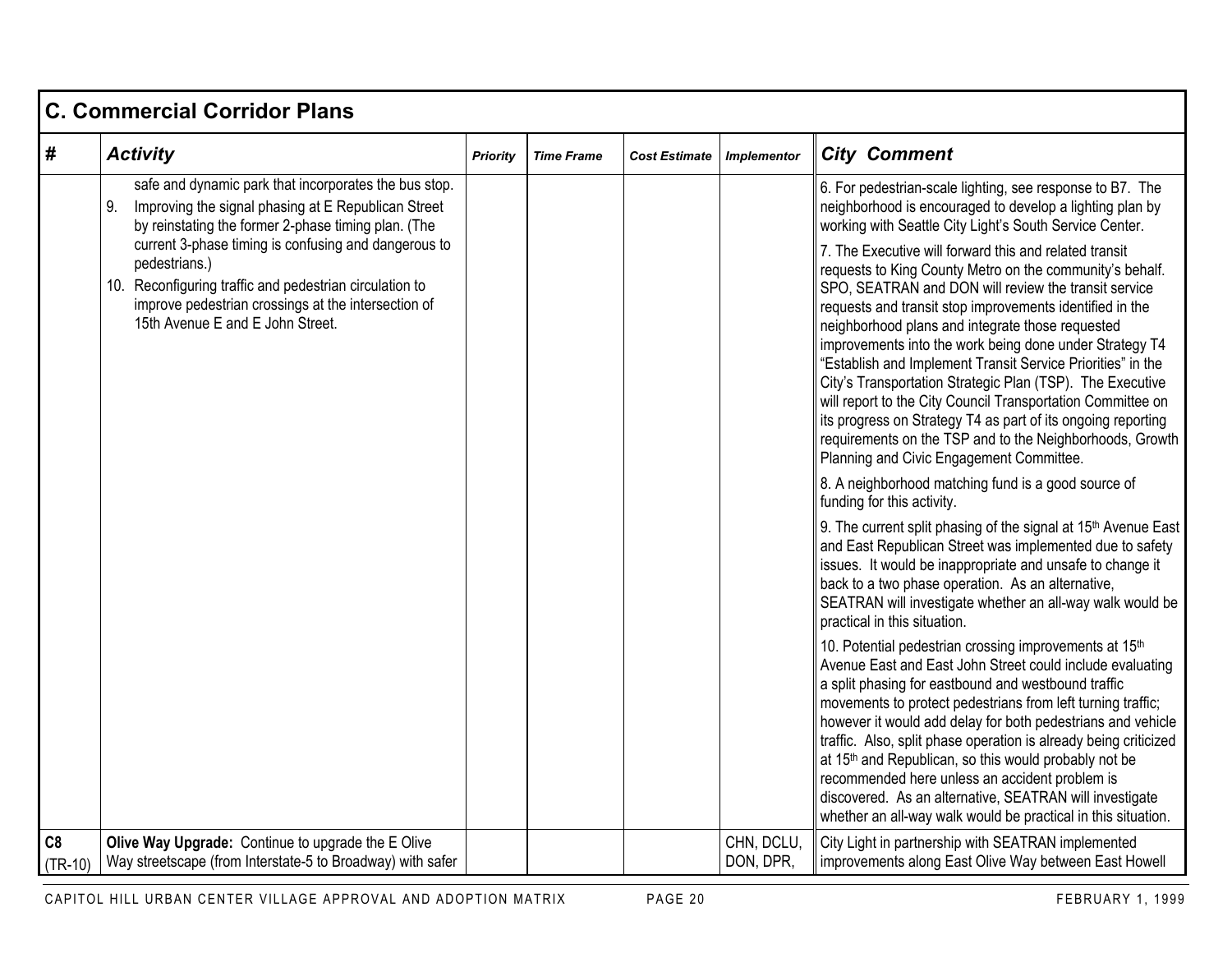|                | <b>C. Commercial Corridor Plans</b>                                                                                                                                                                                                                                                                                                                                                                                                                                                        |                 |                   |                      |                                                        |                                                                                                                                                                                                                                                                                                                                                                                                                                   |  |  |  |
|----------------|--------------------------------------------------------------------------------------------------------------------------------------------------------------------------------------------------------------------------------------------------------------------------------------------------------------------------------------------------------------------------------------------------------------------------------------------------------------------------------------------|-----------------|-------------------|----------------------|--------------------------------------------------------|-----------------------------------------------------------------------------------------------------------------------------------------------------------------------------------------------------------------------------------------------------------------------------------------------------------------------------------------------------------------------------------------------------------------------------------|--|--|--|
| #              | <b>Activity</b>                                                                                                                                                                                                                                                                                                                                                                                                                                                                            | <b>Priority</b> | <b>Time Frame</b> | <b>Cost Estimate</b> | <b>Implementor</b>                                     | <b>City Comment</b>                                                                                                                                                                                                                                                                                                                                                                                                               |  |  |  |
|                | pedestrian crossings at E Denny Way, E Howell Street and<br>Interstate-5. Reconfigure streets adjoining E Olive Way to<br>meet E Olive Way at right angles and decrease the length<br>of pedestrian crossings by reducing corner radii and<br>creating more substantial crossing bulbs. Include:                                                                                                                                                                                           |                 |                   |                      | SAC, SCL,<br><b>SEATRAN,</b><br>Metro.<br><b>WSDOT</b> | Street and Broadway. These improvements included the<br>construction of curb bulbs, curb ramps, sidewalk<br>rehabilitation and landscaping. Additional upgrades desired<br>by the community would need to be identified.<br>SEATRAN and WSDOT are in the process of redesigning                                                                                                                                                   |  |  |  |
|                | • Interstate-5 Crossing Plan: Redesign lane<br>configuration and traffic controls at the intersections of E<br>Olive Way with the Interstate-5 northbound on- and off-                                                                                                                                                                                                                                                                                                                     |                 |                   |                      |                                                        | the northbound Olive on-ramp to create a more pedestrian<br>friendly crossing by reducing the crossing distance.<br>Construction should occur in 1999.                                                                                                                                                                                                                                                                            |  |  |  |
|                | ramps and Melrose Avenue E in order to make safer,<br>less confusing pedestrian crossings and smoother traffic<br>movement. Provide continuous sidewalks and painted<br>crosswalks on both sides of E Olive Way.                                                                                                                                                                                                                                                                           |                 |                   |                      |                                                        | Decreasing access to Summit was explored and the<br>community was very interested in keeping that street open<br>for parking. SEATRAN will pursue the conceptual design of<br>this project if a Neighborhood Matching Fund grant is                                                                                                                                                                                               |  |  |  |
|                | • Olive Streetpark: Work with adjacent property owners<br>and other community members to develop the<br>underutilized segment of Summit Avenue (between E<br>Olive Way and E Denny Way) into a Green Street,<br>expanding the existing triangle. Create a pocket park<br>that marks the west gateway to Capitol Hill and provides<br>a viewpoint open space abutting E Olive Way. Replace<br>lost parking spaces with new angled parking 1-2 blocks<br>away on Summit and Belmont Avenues. |                 |                   |                      |                                                        | obtained. Implementation of this project would require a<br>petition by the adjacent property owners supporting this<br>project.<br>Green Streets: See response to CC2.                                                                                                                                                                                                                                                           |  |  |  |
| C9<br>$(PS-1)$ | Community and City Policing: Support and expand<br>community and City policing efforts. Include:<br>• Providing consistent, year-around beat cops and bike<br>patrols throughout the neighborhood, focusing on<br>commercial districts, residential areas and parks and<br>open spaces.<br>• Supporting community Q-Patrol efforts.                                                                                                                                                        | High            |                   |                      | CHN, SPD,<br>BIA, DON,<br>Fire Dept.                   | The Seattle Police Department does the best job that it can<br>with existing resources assigned to the East Precinct.<br>Increased enforcement on an ongoing basis in the Capitol<br>Hill area can only be accomplished in two ways: 1) by<br>reducing patrols in other areas, or 2) by adding new patrol<br>officers to the Department's list of authorized positions.<br>The Federal Weed & Seed program has given SPD (and the |  |  |  |
|                | • Expanding existing block watch programs in residential<br>and commercial districts.                                                                                                                                                                                                                                                                                                                                                                                                      |                 |                   |                      |                                                        | City) approval to expand the existing Weed & Seed<br>boundaries to include the Broadway corridor (Union on the<br>south, Prospect on the north, Melrose on the west and 12th                                                                                                                                                                                                                                                      |  |  |  |
|                | • Increasing the number of block watch coordinators<br>commensurate with increased Village population.                                                                                                                                                                                                                                                                                                                                                                                     |                 |                   |                      |                                                        | on the east) in the 1999-2000 grant application. Currently,<br>there is no additional money for Weed & Seed with the                                                                                                                                                                                                                                                                                                              |  |  |  |
|                | • Increasing staffing for police, fire and safety officials<br>commensurate with increased Village population.                                                                                                                                                                                                                                                                                                                                                                             |                 |                   |                      |                                                        | expanded boundaries but SPD hopes that additional money<br>will become available for specific projects in the Broadway                                                                                                                                                                                                                                                                                                            |  |  |  |
|                | • Enforcing public behavior standards and the nuisance                                                                                                                                                                                                                                                                                                                                                                                                                                     |                 |                   |                      |                                                        | area.                                                                                                                                                                                                                                                                                                                                                                                                                             |  |  |  |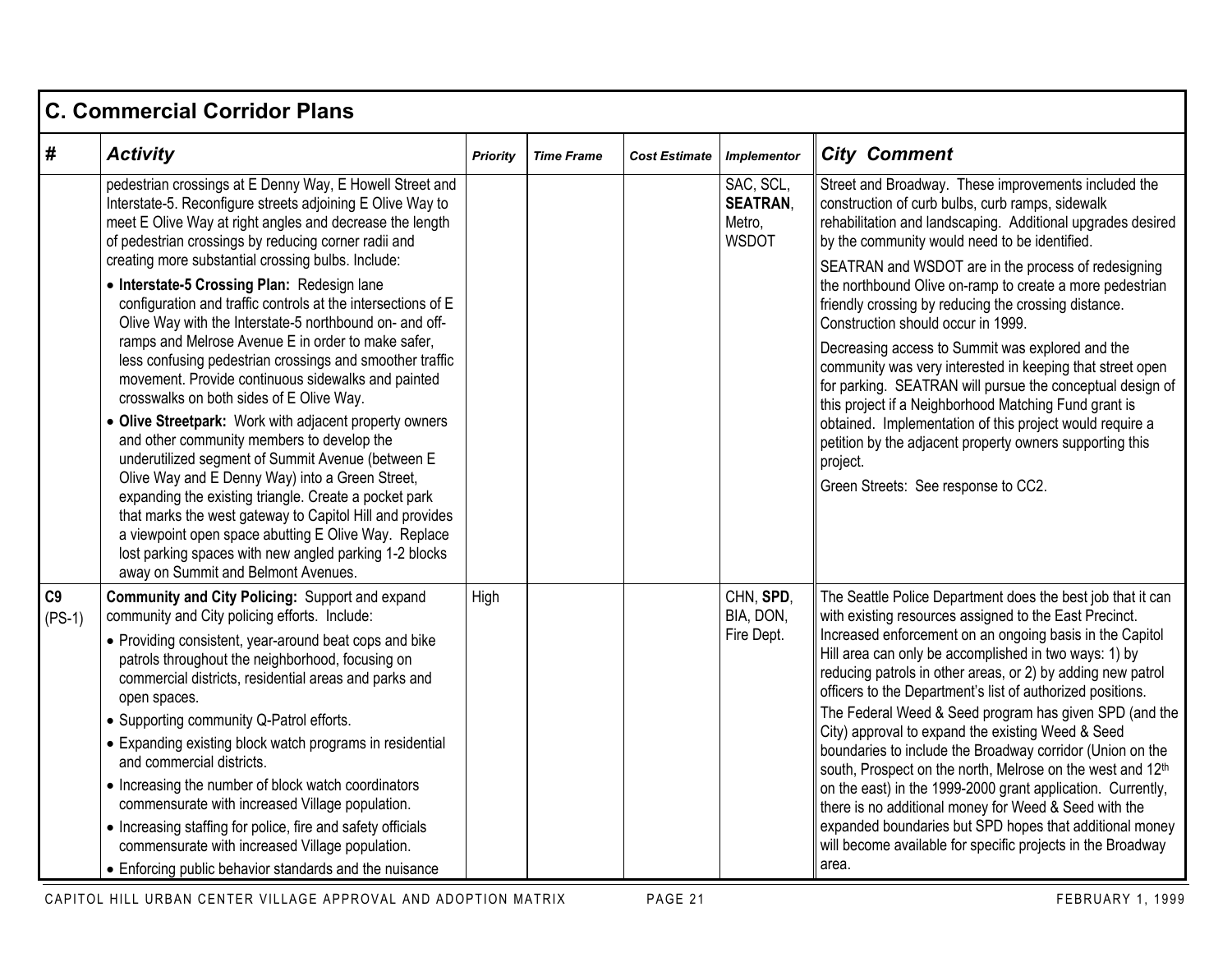|                 | C. Commercial Corridor Plans                                                                                                                                                                                                                                                                             |                 |                   |                      |                                                                                |                                                                                                                                                                                                                                                                                                                                                                                                                                                                                                                                                                                                                                                                                                                                                                                                                                                                                      |  |  |  |  |
|-----------------|----------------------------------------------------------------------------------------------------------------------------------------------------------------------------------------------------------------------------------------------------------------------------------------------------------|-----------------|-------------------|----------------------|--------------------------------------------------------------------------------|--------------------------------------------------------------------------------------------------------------------------------------------------------------------------------------------------------------------------------------------------------------------------------------------------------------------------------------------------------------------------------------------------------------------------------------------------------------------------------------------------------------------------------------------------------------------------------------------------------------------------------------------------------------------------------------------------------------------------------------------------------------------------------------------------------------------------------------------------------------------------------------|--|--|--|--|
| #               | <b>Activity</b>                                                                                                                                                                                                                                                                                          | <b>Priority</b> | <b>Time Frame</b> | <b>Cost Estimate</b> | <b>Implementor</b>                                                             | <b>City Comment</b>                                                                                                                                                                                                                                                                                                                                                                                                                                                                                                                                                                                                                                                                                                                                                                                                                                                                  |  |  |  |  |
|                 | abatement law.                                                                                                                                                                                                                                                                                           |                 |                   |                      |                                                                                | SPD has both an informal and formal relationship with the Q<br>Patrol. The East Precinct has a good working relationship<br>with the Patrol and in the past the Department has provided<br>the Patrol with some grant money. In the future, the<br>Precinct will continue its relationship with the Patrol and we<br>will continue to look for ways to support them. Grantfunding<br>is always dependent on any grant money SPD may receive<br>and conditions placed on its use.<br>SPD Community Crime Prevention personnel will be<br>pleased to work with local communities to expand the Block<br>Watch, Block Contact and Business Watch program in<br>Capitol Hill. They would also be pleased to work with local<br>communities to develop an apartment watch program. SPD<br>will contact the neighborhood planning group to begin<br>implementation of this recommendation. |  |  |  |  |
|                 |                                                                                                                                                                                                                                                                                                          |                 |                   |                      |                                                                                | The East Precinct will continue to work with the community<br>on enforcement of public behavior standards. Currently<br>there is a pilot program in place on Broadway using a zero<br>tolerance strategy to confront uncivil behavior. The<br>Broadway area also has been designated a Stay Out of<br>Drug Area (SODA) zone. Initial response from the<br>community has been very positive.                                                                                                                                                                                                                                                                                                                                                                                                                                                                                          |  |  |  |  |
|                 |                                                                                                                                                                                                                                                                                                          |                 |                   |                      |                                                                                | The Courts have been reluctant to enforce the nuisance<br>abatement law, diminishing its effectiveness. The<br>information required by the Court is extensive and labor<br>intensive and Court proceedings themselves are often<br>lengthy. If the Courts were less reluctant to enforce the law,<br>the threat of abatement alone would be enough in many<br>cases to force property owners into voluntary compliance.                                                                                                                                                                                                                                                                                                                                                                                                                                                              |  |  |  |  |
| C10<br>$(PS-2)$ | Public Behavior Standards: Address chronic public<br>inebriation and promote civil public behavior by:<br>• Supporting King County's initiative to limit and reduce<br>the sale of fortified wines to intoxicated chronic public<br>inebriates by local convenience stores, supermarkets<br>and taverns. | High            |                   |                      | CHN, SPD,<br>BIA,<br>SEATRAN,<br>OIR, DON,<br>WSLCB,<br>Seattle/King<br>County | Both the East Precinct and the Community Crime<br>Prevention Section of the Police Department are<br>currently working with the community to establish this<br>type of a program.<br>More information will be needed in order to define the<br>City's role in supporting the Good Neighbor Agreement.                                                                                                                                                                                                                                                                                                                                                                                                                                                                                                                                                                                |  |  |  |  |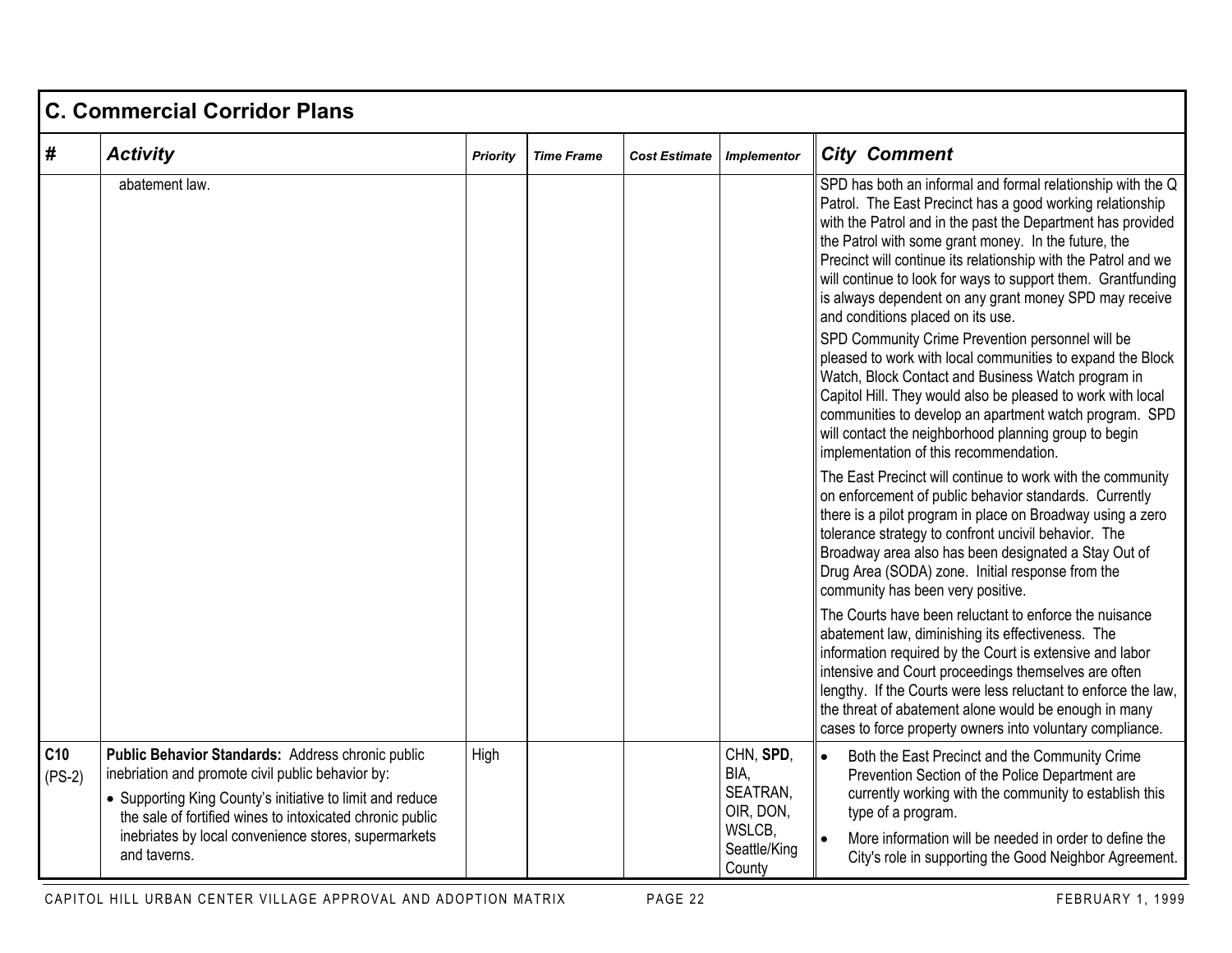| <b>C. Commercial Corridor Plans</b> |                                                                                                                                                                                                                                                                                                                                  |                 |                   |                      |                                                                   |                                                                                                                                                                                                         |  |  |
|-------------------------------------|----------------------------------------------------------------------------------------------------------------------------------------------------------------------------------------------------------------------------------------------------------------------------------------------------------------------------------|-----------------|-------------------|----------------------|-------------------------------------------------------------------|---------------------------------------------------------------------------------------------------------------------------------------------------------------------------------------------------------|--|--|
| #                                   | <b>Activity</b>                                                                                                                                                                                                                                                                                                                  | <b>Priority</b> | <b>Time Frame</b> | <b>Cost Estimate</b> | <b>Implementor</b>                                                | <b>City Comment</b>                                                                                                                                                                                     |  |  |
|                                     | • Supporting Good Neighbor Agreement program<br>between businesses, organizations and social service<br>providers that defines responsibilities, standards and<br>accountabilities to ensure civil public behavior and clean<br>public areas.<br>• Working with the Washington State Liquor Control Board                        |                 |                   |                      | Department<br>of Public<br>Health, Social<br>Service<br>providers | The Capitol Hill Neighborhood Service Center is<br>working with the community to implement this activity.<br>The Seattle-King County Department of Public Health is<br>working to address these issues. |  |  |
|                                     | to designate a local neighborhood organization to review<br>and comment on renewal and new liquor license<br>applications prior to issuance of the permit by the State.<br>• Working with King County Health Department to address<br>chronic public inebriation through the proper referral and<br>support assistance programs. |                 |                   |                      |                                                                   |                                                                                                                                                                                                         |  |  |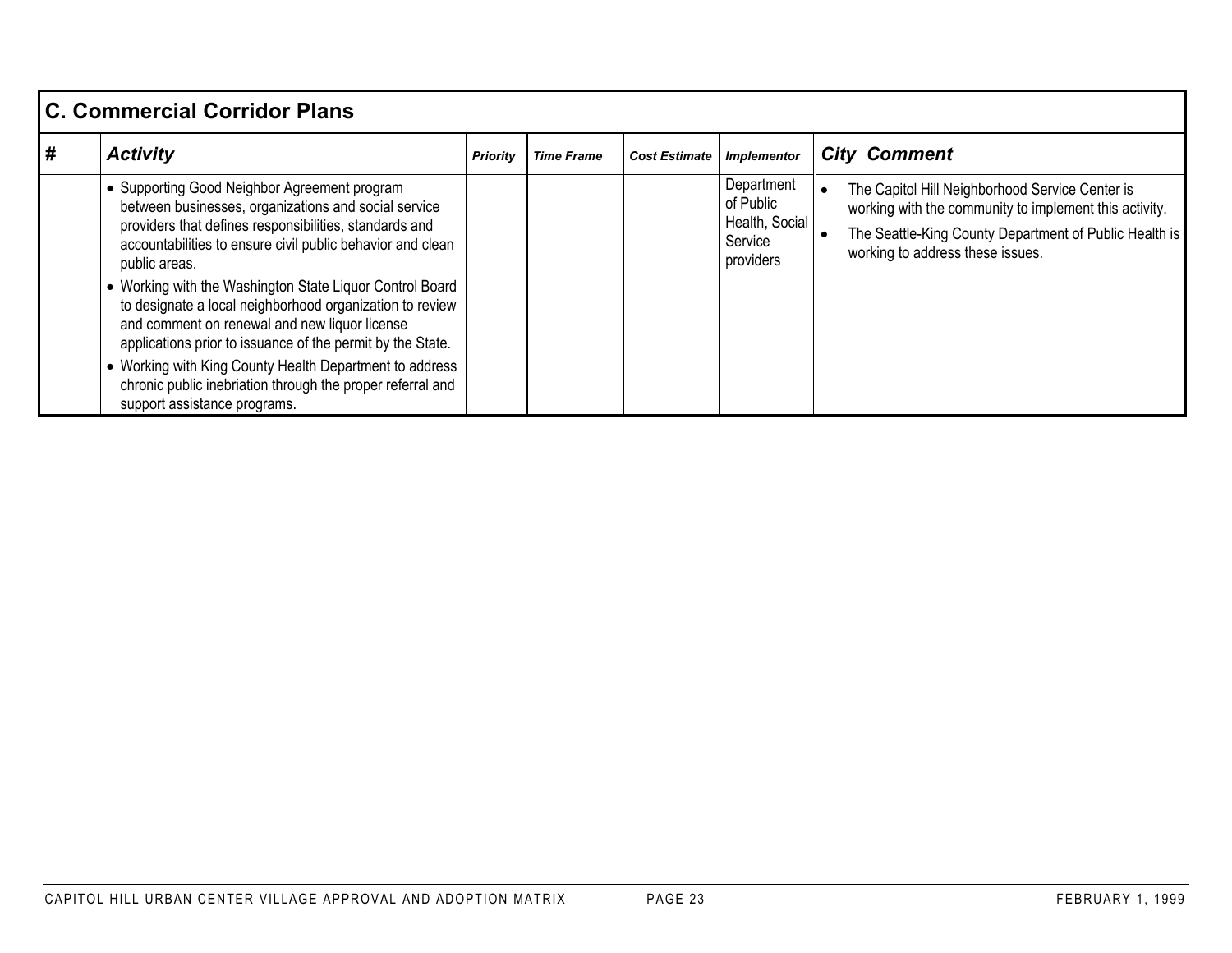# **D. RESIDENTIAL DISTRICT PLANS**

## **Description**

Achieving the community's housing vision requires revising zoning and regulatory standards to provide a greater range of housing options and to reduce unnecessary obstacles to housing development. Regulatory code modifications will increase housing diversity and affordability while maintaining neighborhood character. At the same time, neighborhood-specific design guidelines will help support the community's historic, finescale character and will add development flexibility that could increase affordability. Providing necessary community services and upgrading residential streets are also important to creating healthy residential districts. Rezoning portions of the East Core Residential District that still have small lot platting will help retain its small-scale character and encourage protection of the existing housing stock. Relaxing the required depth and width of commercial activities on Olive Way, subject to the design review process, will reduce development obstacles of the irregular block pattern while maintaining the pedestrian-oriented business corridor character. This adjustment could result in mixed-use redevelopment that includes housing on upper floors. See also the North Anchor District and South Anchor District plans for housing-related activities.

## **Integrated City Response**

The City supports this Key Strategy which focuses on Capitol Hill's residential neighborhoods. Capitol Hill has been the densest neighborhood in the State and is one of the most vibrant. The City looks forward to continuing to work with Capitol Hill on activities that will both maintain and enhance this important residential community. The Department of Design, Construction and Land Use will be examining and analyzing the land use recommendations, including the proposed design review guidelines, over the next two

years. The Department of Parks and Recreation will work with the community to determine if there are appropriate sources of funding for the parks recommendations. The next step for many of the transportation recommendations is the development of a detailed design for improvements.

#### **Lead Department:** DON

**Participating Departments:** DCLU, OH, ESD, SEATRAN, SPO, DPR, **SCL** 

#### *Activities Already Underway*

1. DPR is currently discussing the maintenance of the new Melrose Place bicycle/pedestrian pathway with WSDOT and SEATRAN.

- 1. DCLU will prepare an analysis of the proposed rezones and deliver recommendations to the City Council.
- 2. DCLU will conduct a project to examine expanding the types of projects subject to design review.
- 3. DCLU will explore reducing parking requirements for residential development in conjunction with SPO's Transportation Strategic Plan implementation efforts.
- 4. Identify those activities in this Key Strategy that are good candidates for next steps for implementation considering priorities, possible funding sources and departmental staffing capabilities through the East Sector work program.
- 5. Identify next steps for continued implementation.

| D. Residential District Plans                                                                       |                                                                                                                                                                                                                                                                                                  |                 |                   |                                  |                                      |                                                                                                                                                                                                                                                                                         |  |  |
|-----------------------------------------------------------------------------------------------------|--------------------------------------------------------------------------------------------------------------------------------------------------------------------------------------------------------------------------------------------------------------------------------------------------|-----------------|-------------------|----------------------------------|--------------------------------------|-----------------------------------------------------------------------------------------------------------------------------------------------------------------------------------------------------------------------------------------------------------------------------------------|--|--|
| #                                                                                                   | <b>Activity</b>                                                                                                                                                                                                                                                                                  | <b>Priority</b> | <b>Time Frame</b> | <b>Cost Estimate Implementor</b> |                                      | <b>City Comment</b>                                                                                                                                                                                                                                                                     |  |  |
| Modify land use code in ways that encourage housing development and enhance neighborhood character. |                                                                                                                                                                                                                                                                                                  |                 |                   |                                  |                                      |                                                                                                                                                                                                                                                                                         |  |  |
| D1<br>$(LU-10)$                                                                                     | Small-Scale Residential Rezone Analysis: Undertake a<br>study to explore rezoning selected blocks in the East Core<br>Residential District (between Broadway and 13th Avenue E<br>and between E Mercer Street and E Denny Way) to<br>preserve small lots and renew the housing stock with small- | <b>High</b>     |                   |                                  | CHN, DCLU,<br>SPO, OH.<br><b>DON</b> | DCLU can work with the neighborhood in 2000 on this<br>  activity. Several neighborhoods have requested DCLU's<br>services in this capacity. Therefore, DCLU's commitment<br>is dependent upon resources to support this work which<br>we would seek as part of the mid-biennium budget |  |  |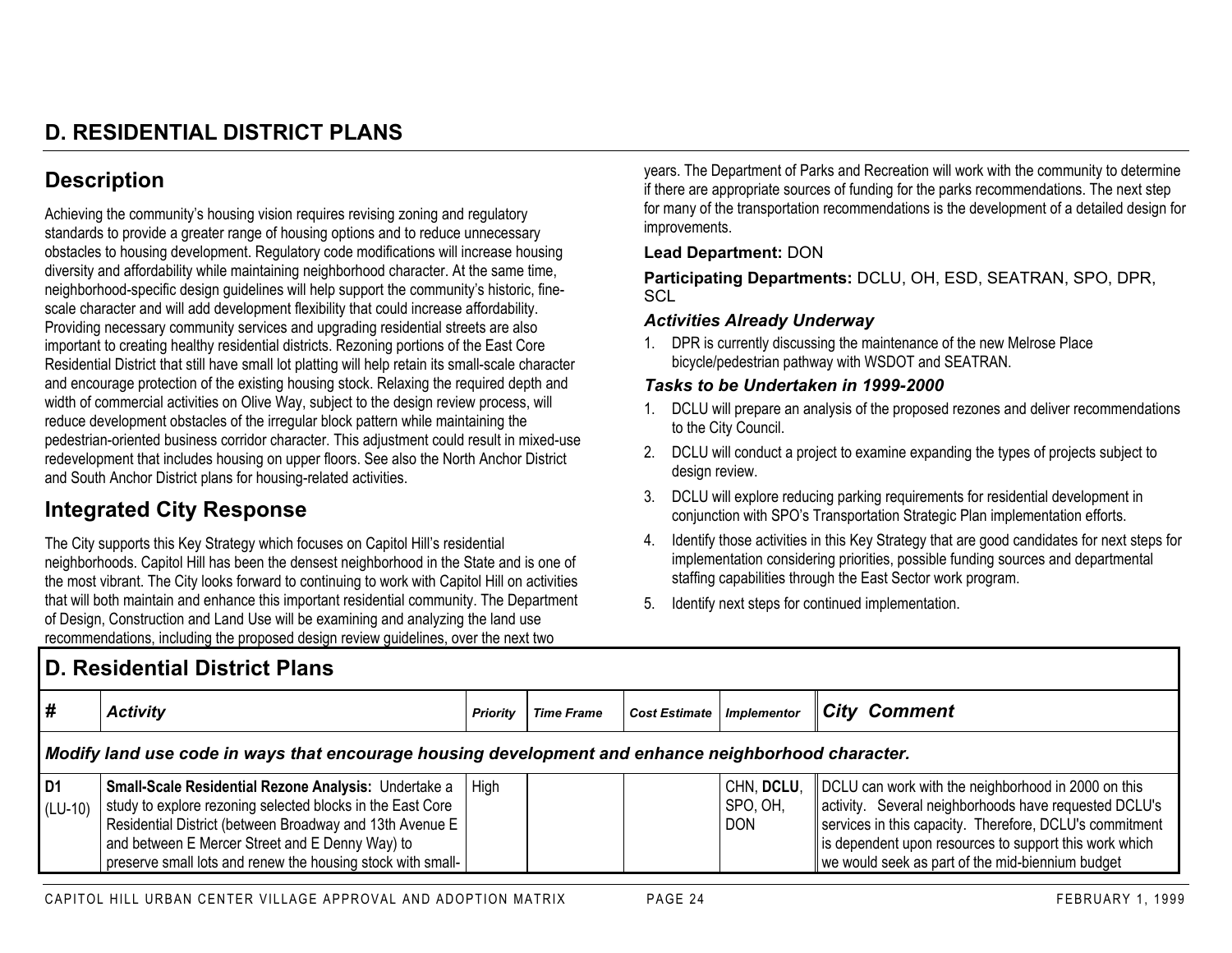|                             | <b>D. Residential District Plans</b>                                                                                                                                                                                                                                                                                                                                                                                                     |                 |                   |                      |                                                 |                                                                                                                                                                                                                                                                                                                                                                                                                                                                               |
|-----------------------------|------------------------------------------------------------------------------------------------------------------------------------------------------------------------------------------------------------------------------------------------------------------------------------------------------------------------------------------------------------------------------------------------------------------------------------------|-----------------|-------------------|----------------------|-------------------------------------------------|-------------------------------------------------------------------------------------------------------------------------------------------------------------------------------------------------------------------------------------------------------------------------------------------------------------------------------------------------------------------------------------------------------------------------------------------------------------------------------|
| #                           | <b>Activity</b>                                                                                                                                                                                                                                                                                                                                                                                                                          | <b>Priority</b> | <b>Time Frame</b> | <b>Cost Estimate</b> | <b>Implementor</b>                              | <b>City Comment</b>                                                                                                                                                                                                                                                                                                                                                                                                                                                           |
|                             | scale housing. Retain existing L3 zoning with no density<br>limit but explore limiting maximum building width to 40 feet.                                                                                                                                                                                                                                                                                                                |                 |                   |                      |                                                 | process.<br>Some community members have asked that the study area<br>be extended north to E Roy Street and east to 15th<br>Avenue E. When funding is identified DCLU will work with<br>the community to determine the appropriate scope of this<br>study.                                                                                                                                                                                                                     |
|                             | Institute design guidelines customized for Capitol Hill to ensure that new housing is compatible with neighborhood character.                                                                                                                                                                                                                                                                                                            |                 |                   |                      |                                                 |                                                                                                                                                                                                                                                                                                                                                                                                                                                                               |
| D <sub>2</sub><br>$(LU-11)$ | Residential Design Guidelines: Institute Capitol Hill-<br>specific neighborhood residential design guidelines that<br>reinforce human scale, architectural quality, compatibility<br>with surroundings and neighborhood character.                                                                                                                                                                                                       | High            |                   |                      | CHN, DCLU,<br>SPO, OH,<br>DON, SAC              | See response to C3.                                                                                                                                                                                                                                                                                                                                                                                                                                                           |
|                             | (See "Draft Capitol Hill Design Guidelines for Small-Scale<br>Residential Zones" and "Draft Capitol Hill Design<br>Guidelines for L4 and MR Residential Zones," MAKERS,<br>1998)                                                                                                                                                                                                                                                         |                 |                   |                      |                                                 |                                                                                                                                                                                                                                                                                                                                                                                                                                                                               |
|                             | Develop new parks, P-patches and open space to serve residential districts.                                                                                                                                                                                                                                                                                                                                                              |                 |                   |                      |                                                 |                                                                                                                                                                                                                                                                                                                                                                                                                                                                               |
| D <sub>3</sub><br>$(OS-6)$  | Small Parks and P-Patches: Acquire and develop land<br>for pocket parks, children's play areas, and community<br>gardens in the West Slope and East Core Residential<br>Districts. Design new public spaces and facilities according<br>to Crime Prevention Through Environmental Design<br>(CPTED) principles. Support City and community measures<br>to assure park maintenance and safety. Consider the<br>following potential sites: | High            |                   |                      | CHN, DPR,<br>DON, ESD,<br>SSD, SPO,<br>OFE, DON | With additional analysis and exploration, this<br>recommendation is feasible. Pocket parks tend to be<br>expensive to develop and maintain relative to their size.<br>The community will want to consider this when setting<br>priorities. Grant opportunities for park acquisition are very<br>limited and usually require a local match. Once it is known<br>if specific sites are available, DPR can work with the<br>community to determine if any grants are appropriate |
|                             | • Vacant lot north of 16 <sup>th</sup> Avenue E and E Aloha Street<br>(east side),<br>• Vacant lot north of 13 <sup>th</sup> Avenue E and E Harrison Street<br>(east side),<br>• Parking lot north of 16th Avenue E and E Thomas Street<br>(east side),<br>• Parking lot south of 18th Avenue E and E Thomas Street.                                                                                                                     |                 |                   |                      |                                                 | sources for funding.<br>See A5, developing new P-patches on Capitol Hill is a<br>priority for DON and P-patch Program staff are available to<br>assist in assessing sites for their suitability as P-patches<br>and, if suitable, helping community members develop<br>gardens at the sites listed-or others as they may become<br>available.                                                                                                                                 |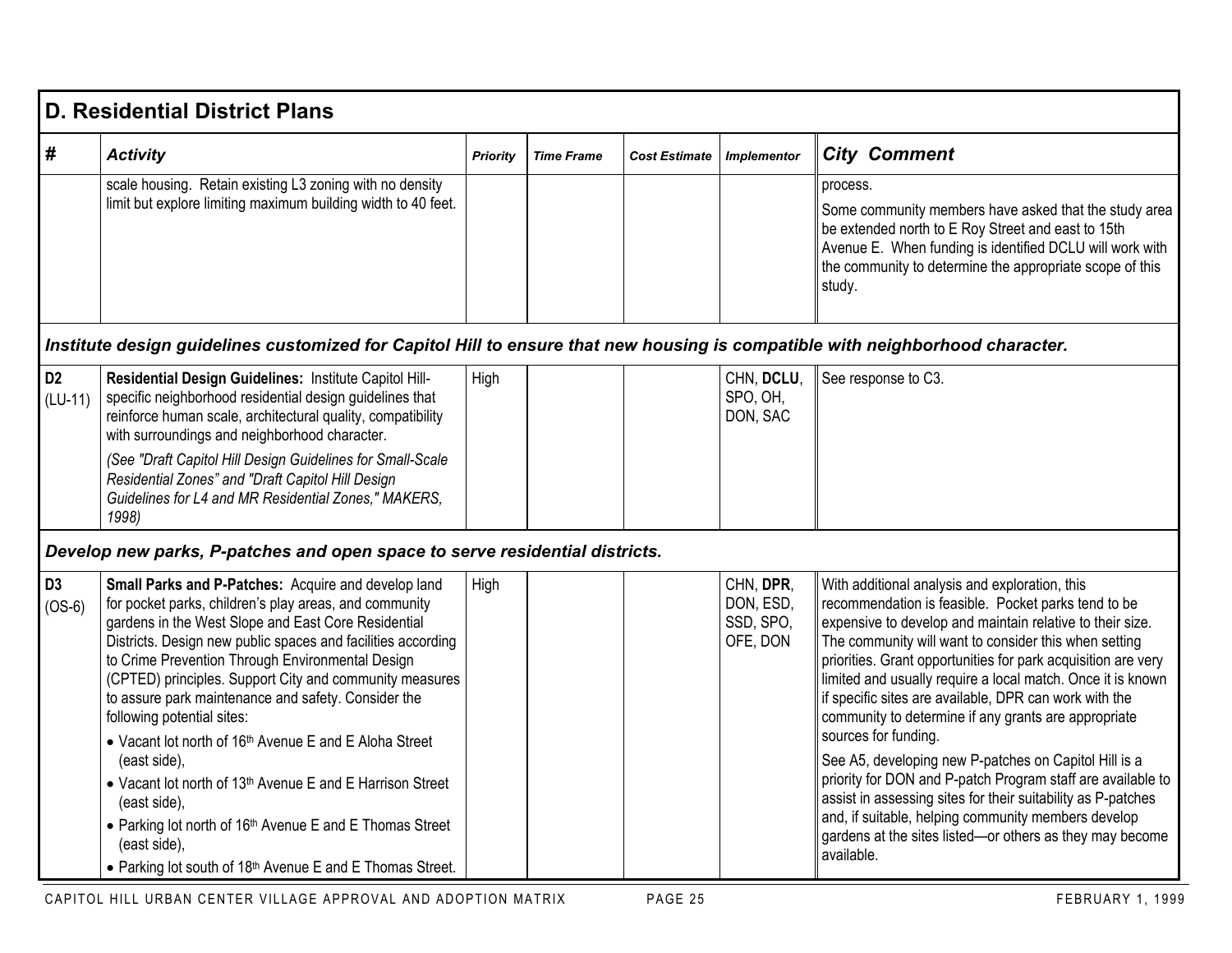|                            | <b>D. Residential District Plans</b>                                                                                                                                                                                                                                                                                                                        |                 |                   |                      |                                        |                                                                                                                                                                                                                                                                                                                                                                 |  |  |  |  |  |
|----------------------------|-------------------------------------------------------------------------------------------------------------------------------------------------------------------------------------------------------------------------------------------------------------------------------------------------------------------------------------------------------------|-----------------|-------------------|----------------------|----------------------------------------|-----------------------------------------------------------------------------------------------------------------------------------------------------------------------------------------------------------------------------------------------------------------------------------------------------------------------------------------------------------------|--|--|--|--|--|
| #                          | <b>Activity</b>                                                                                                                                                                                                                                                                                                                                             | <b>Priority</b> | <b>Time Frame</b> | <b>Cost Estimate</b> | <b>Implementor</b>                     | <b>City Comment</b>                                                                                                                                                                                                                                                                                                                                             |  |  |  |  |  |
|                            |                                                                                                                                                                                                                                                                                                                                                             |                 |                   |                      |                                        | 16th Avenue E, north of Aloha - this site is flanked very<br>closely by two large houses and the foundation of the<br>existing house is still in place, light at this site is low which<br>would make it a difficult parcel for a garden or park.                                                                                                               |  |  |  |  |  |
|                            |                                                                                                                                                                                                                                                                                                                                                             |                 |                   |                      |                                        | 13 <sup>th</sup> Avenue E & E Harrrison - this site is currently<br>gardened by neighborhood residents. Aside from<br>purchase cost issues, this would make a lovely P-patch.<br>Other issues include whether the existing gardeners would<br>want to open the garden publicly.                                                                                 |  |  |  |  |  |
|                            |                                                                                                                                                                                                                                                                                                                                                             |                 |                   |                      |                                        | Parking lots - both of these lots are currently used as<br>parking for Group Health. Both sites get good light and<br>would be nicely sized. Excluding costs for acquisition a<br>major cost would be in developing these sites because the<br>existing asphalt surface would need to be removed.                                                               |  |  |  |  |  |
| D <sub>4</sub><br>$(OS-7)$ | Bellevue Place Open Space: Transfer City ownership of<br>Bellevue Place (the undeveloped slope facing Interstate-5<br>at Bellevue Place E) to DPR and develop a terraced park<br>with community gardens or re-vegetate the slope as an<br>extension of the Saint Mark's Greenbelt. Design new public<br>spaces and facilities according to Crime Prevention | High            |                   |                      | CHN, ESD,<br>DPR, DON,<br><b>WSDOT</b> | DPR currently manages and maintains Bellevue Place<br>Park under agreement with WSDOT. DPR is currently<br>discussing the maintenance of the new Melrose Place<br>bicycle/pedestrian pathway with WSDOT and SEATRAN.<br>DPR does not have funding or an agreement with WSDOT<br>to maintain this pathway.                                                       |  |  |  |  |  |
|                            | Through Environmental Design (CPTED) principles.<br>Support City and community measures to assure park<br>maintenance and safety.                                                                                                                                                                                                                           |                 |                   |                      |                                        | Responsibility for any additional open space that is owned<br>by WSDOT will require an agreement and funding for<br>development and maintenance of the site. DPR will take<br>the lead in opening discussions with WSDOT and the<br>community regarding terracing or re-landscaping into a<br>more natural park with trail and passive use.                     |  |  |  |  |  |
|                            |                                                                                                                                                                                                                                                                                                                                                             |                 |                   |                      |                                        | However, in previous discussions with WSDOT regarding<br>similar properties along this right-of-way corridor, WSDOT<br>has not expressed any interest in transferring ownership<br>and in fact wishes to retain ownership of this right-of way<br>corridor. Also development and maintenance of this site<br>would be cost prohibitive due to the steep slopes. |  |  |  |  |  |
|                            |                                                                                                                                                                                                                                                                                                                                                             |                 |                   |                      |                                        | See A5., This site would be difficult to develop as a P-<br>Patch. This site is steeply sloped and adjacent to the<br>highway. Expensive terracing would be required for                                                                                                                                                                                        |  |  |  |  |  |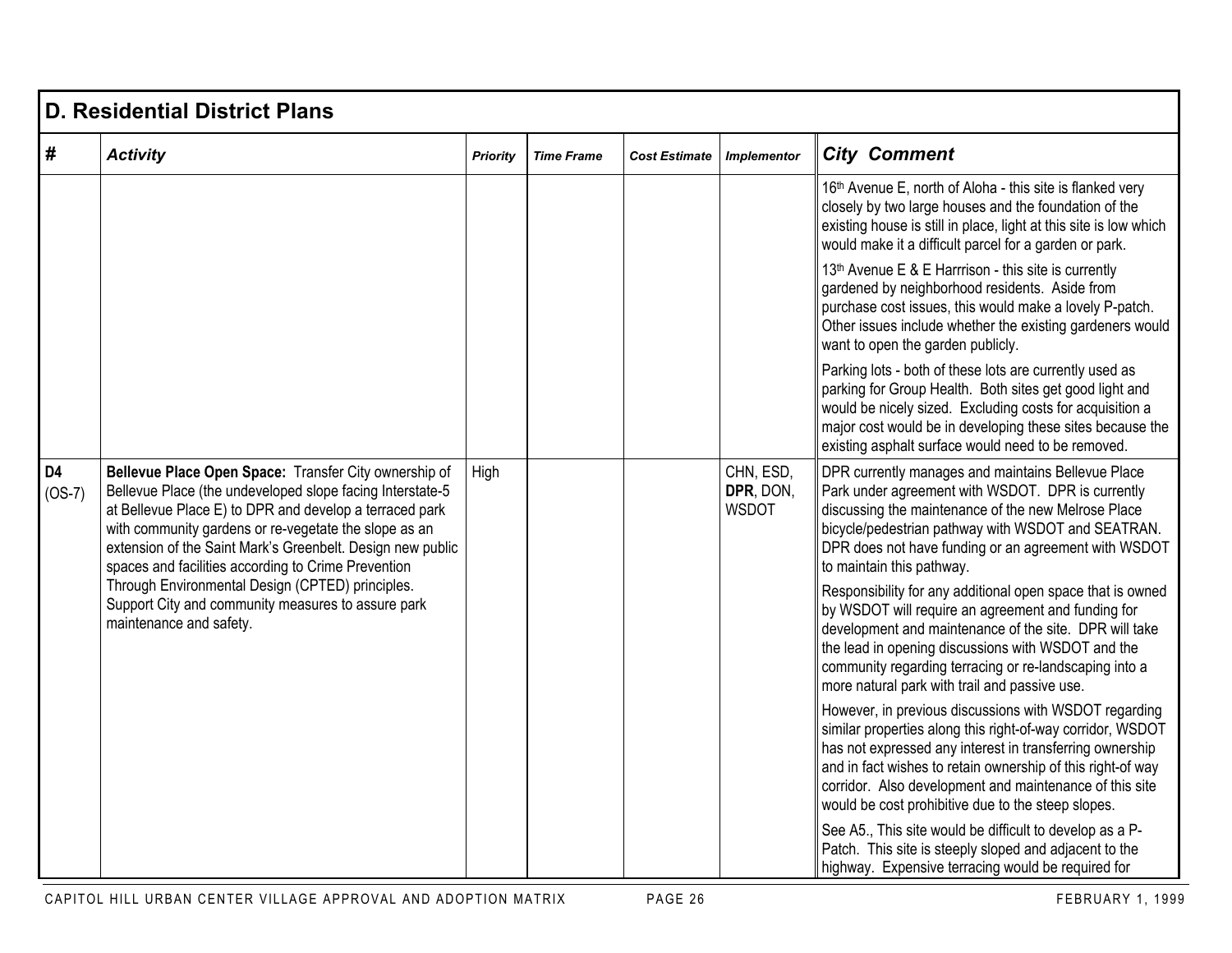|                             | D. Residential District Plans                                                                                                                                                                                                                                                                                                                                                                                                                                     |                 |                   |                      |                                          |                                                                                                                                                                                                                                                                                                                                                                                                                                                                                                 |  |  |  |  |
|-----------------------------|-------------------------------------------------------------------------------------------------------------------------------------------------------------------------------------------------------------------------------------------------------------------------------------------------------------------------------------------------------------------------------------------------------------------------------------------------------------------|-----------------|-------------------|----------------------|------------------------------------------|-------------------------------------------------------------------------------------------------------------------------------------------------------------------------------------------------------------------------------------------------------------------------------------------------------------------------------------------------------------------------------------------------------------------------------------------------------------------------------------------------|--|--|--|--|
| #                           | <b>Activity</b>                                                                                                                                                                                                                                                                                                                                                                                                                                                   | <b>Priority</b> | <b>Time Frame</b> | <b>Cost Estimate</b> | <b>Implementor</b>                       | <b>City Comment</b>                                                                                                                                                                                                                                                                                                                                                                                                                                                                             |  |  |  |  |
|                             |                                                                                                                                                                                                                                                                                                                                                                                                                                                                   |                 |                   |                      |                                          | development and the soil would need to be well tested to<br>ensure safety for gardening. The biggest problem in<br>developing a P-patch at this site is the noise.                                                                                                                                                                                                                                                                                                                              |  |  |  |  |
| D <sub>5</sub><br>$(OS-8)$  | <b>Bellevue Substation Open Space: Transfer City</b><br>ownership of the Bellevue Place substation (on Bellevue<br>Avenue E between E Thomas Street and E John Street) to<br>DPR and develop a pocket park, children's play area<br>and/or a community garden. Design new public spaces and<br>facilities according to Crime Prevention Through<br>Environmental Design (CPTED) principles. Support City<br>and community measures to assure park maintenance and | High            |                   |                      | CHN, SCL,<br>DPR, DON,<br><b>ESD</b>     | This substation is currently energized and is not scheduled<br>to be surplus property until 2004. In addition to the<br>neighborhood interest for a small park or community<br>garden, the Executive has identified this property as a<br>potential site for future housing. City departments will work<br>with interested neighborhood groups to evaluate and make<br>recommendations on the disposition of the property while<br>trying to fulfill neighborhood goals as a high priority.     |  |  |  |  |
|                             | safety.                                                                                                                                                                                                                                                                                                                                                                                                                                                           |                 |                   |                      |                                          | When this property become available for purchase and if it<br>is appropriate for open space uses, DPR and the<br>community can work together to explore potential funding<br>sources for purchase. The department does not have<br>funding for acquisition and acquisition grants are extremely<br>limited. Such an activity may be funded through a future<br>bond. The implementation of this recommendation should<br>be weighed with others in the plan and across the City.                |  |  |  |  |
|                             |                                                                                                                                                                                                                                                                                                                                                                                                                                                                   |                 |                   |                      |                                          | See A5, developing new P-patches on Capitol Hill is a<br>priority for DON and P-patch Program staff are available to<br>assist in assessing sites for their suitability as P-patches<br>and, if suitable, helping community members develop<br>gardens at the sites listed-or others as they may become<br>available. This site may make a good P-patch.<br>Environmental testing would be required to ensure soil<br>safety and the apartment building to the south may cause<br>some shading. |  |  |  |  |
|                             | Upgrade streetscapes to create safe, attractive pedestrian routes through residential districts and to connect to business districts.                                                                                                                                                                                                                                                                                                                             |                 |                   |                      |                                          |                                                                                                                                                                                                                                                                                                                                                                                                                                                                                                 |  |  |  |  |
| D <sub>6</sub><br>$(TR-11)$ | 12th Avenue Crossing Plan: Improve the safety of east-<br>west pedestrian crossings and calm traffic, yet sustain<br>existing traffic flow on 12th Avenue (E) (from E Aloha<br>Street to E Pine Street). Install east-west crossing bulbs                                                                                                                                                                                                                         | Medium          |                   |                      | CHN, PPN,<br><b>SEATRAN,</b><br>SCL, DON | The Capitol Hill community has identified a number of<br>high-cost street improvement projects. This activity<br>includes a major street improvement concept. Funding is<br>not available to design or construct all of these                                                                                                                                                                                                                                                                   |  |  |  |  |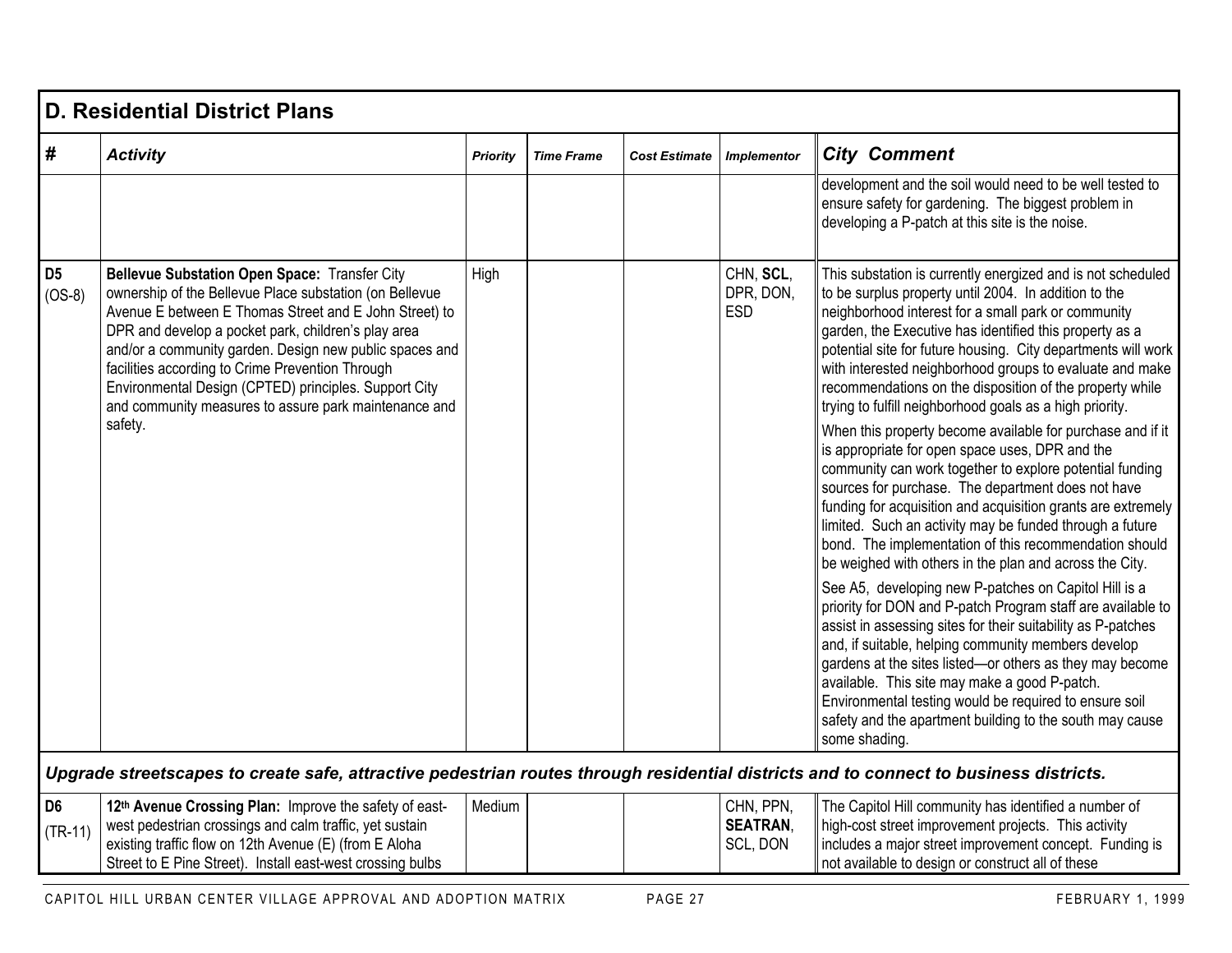|                             | <b>D. Residential District Plans</b>                                                                                                                                                                                                                                                                                                                                                                                                                                                                                                                                                                                                                                                                                                                                                                                                                    |                 |                   |                      |                                                     |                                                                                                                                                                                                                                                                                                                                                                                                                                                                                                                                                                                                                                                                                                                                                                                                         |  |  |  |  |  |
|-----------------------------|---------------------------------------------------------------------------------------------------------------------------------------------------------------------------------------------------------------------------------------------------------------------------------------------------------------------------------------------------------------------------------------------------------------------------------------------------------------------------------------------------------------------------------------------------------------------------------------------------------------------------------------------------------------------------------------------------------------------------------------------------------------------------------------------------------------------------------------------------------|-----------------|-------------------|----------------------|-----------------------------------------------------|---------------------------------------------------------------------------------------------------------------------------------------------------------------------------------------------------------------------------------------------------------------------------------------------------------------------------------------------------------------------------------------------------------------------------------------------------------------------------------------------------------------------------------------------------------------------------------------------------------------------------------------------------------------------------------------------------------------------------------------------------------------------------------------------------------|--|--|--|--|--|
| #                           | <b>Activity</b>                                                                                                                                                                                                                                                                                                                                                                                                                                                                                                                                                                                                                                                                                                                                                                                                                                         | <b>Priority</b> | <b>Time Frame</b> | <b>Cost Estimate</b> | <b>Implementor</b>                                  | <b>City Comment</b>                                                                                                                                                                                                                                                                                                                                                                                                                                                                                                                                                                                                                                                                                                                                                                                     |  |  |  |  |  |
|                             | with painted crosswalks and infrared-controlled warning<br>lights at all corners. Provide adequate pedestrian crossing<br>phases at all crossings at all signalized intersections for                                                                                                                                                                                                                                                                                                                                                                                                                                                                                                                                                                                                                                                                   |                 |                   |                      |                                                     | improvements at one time. The community should<br>prioritize these projects to help the City in developing<br>priorities.                                                                                                                                                                                                                                                                                                                                                                                                                                                                                                                                                                                                                                                                               |  |  |  |  |  |
|                             | every cycle. Encourage slower vehicle speeds by widening<br>sidewalks and narrowing traveling lanes.<br>Develop a comprehensive streetscape design plan that (1)                                                                                                                                                                                                                                                                                                                                                                                                                                                                                                                                                                                                                                                                                        |                 |                   |                      |                                                     | The next step is to begin preliminary engineering and<br>coordinate design with other planning areas, 12th Avenue,<br>Central Area and Pike-Pine Urban Center Villages).                                                                                                                                                                                                                                                                                                                                                                                                                                                                                                                                                                                                                                |  |  |  |  |  |
|                             | includes the above improvements, (2) provides<br>opportunities for joint, urban center planning and funding<br>and (3) integrates with the Pike-Pine and Central<br>neighborhoods' 12 <sup>th</sup> Avenue improvement plans. Include<br>pedestrian-scale lighting, street trees and vegetated<br>planting strips. Consider creating a median or bicycle lanes<br>south of E Denny Way, where the right-of-way is wider.                                                                                                                                                                                                                                                                                                                                                                                                                                |                 |                   |                      |                                                     | There is not enough right-of-way for a bike lane. 13 feet is<br>needed for a parking lane and bike lane. 12 feet is needed<br>for a traffic lane if buses use the street. The stripe<br>currently painted along much of 12 <sup>th</sup> Avenue, while not an<br>official bike lane, works to define some of the right-of-way<br>for bicyclists.                                                                                                                                                                                                                                                                                                                                                                                                                                                        |  |  |  |  |  |
|                             | Link to the I-90 trail.                                                                                                                                                                                                                                                                                                                                                                                                                                                                                                                                                                                                                                                                                                                                                                                                                                 |                 |                   |                      |                                                     | Pedestrian crossing phases should be adequate along<br>12th. If there is some concern, please identify the<br>intersection, the crossing and the time of day where<br>problems are experienced.                                                                                                                                                                                                                                                                                                                                                                                                                                                                                                                                                                                                         |  |  |  |  |  |
| D <sub>7</sub><br>$(TR-12)$ | John Street Reconfiguration: Improve the safety of<br>north-south pedestrian crossings and upgrade the<br>pedestrian environment, yet sustain existing traffic flow on<br>E John Street (from Broadway to 15th Avenue E). Conduct<br>further analysis and testing of the efficacy of eliminating                                                                                                                                                                                                                                                                                                                                                                                                                                                                                                                                                        | Medium          |                   |                      | CHN.<br><b>SEATRAN,</b><br>DCLU, DON,<br>SCL, Metro | The Capitol Hill community has identified a number of<br>high-cost street improvement projects. Funding is not<br>available to design or construct all of these improvements<br>at one time. The community should prioritize these<br>projects to help the City in developing priorities.                                                                                                                                                                                                                                                                                                                                                                                                                                                                                                               |  |  |  |  |  |
|                             | peak hour traveling lanes, providing one travel lane in each<br>direction at all times of day and creating 24-hour parking on<br>both sides of the street. Create north-south corner<br>crossing bulbs with painted crosswalks at all intersections,<br>except where left turn lanes are needed at Broadway, 12th<br>Avenue E and 15 <sup>th</sup> Avenue E. Include painted crosswalks<br>and adequate pedestrian crossing phases at Broadway and<br>12 <sup>th</sup> Avenue E. At 15 <sup>th</sup> Avenue E, reconfigure traffic and<br>pedestrian circulation to improve pedestrian crossings.<br>Widen sidewalks by reclaiming the full public right-of-way<br>where private yards have encroached into the sidewalk<br>area. Include improved bus stops, pedestrian lighting,<br>street trees, vegetated planting strips and other<br>landscaping. |                 |                   |                      |                                                     | John Street provides the main east-west access to and<br>through Capitol Hill for cars, buses and emergency<br>vehicles. Reducing capacity on this street would cause<br>potentially serious delay problems for Metro and<br>emergency vehicles and would induce motorists to detour<br>through the neighborhood on non-arterial streets.<br>Removing the peak hour parking restrictions would mean<br>that the one lane would be lost during the peak hours,<br>reducing capacity at the times of day when traffic is<br>heaviest along John. The City does not support the<br>proposed study of the removal of peak-hour travel lanes<br>for 24-hour parking. Because north-south curb bulbs<br>would restrict travel in the peak-hour lanes, they are not<br>appropriate along this section of John. |  |  |  |  |  |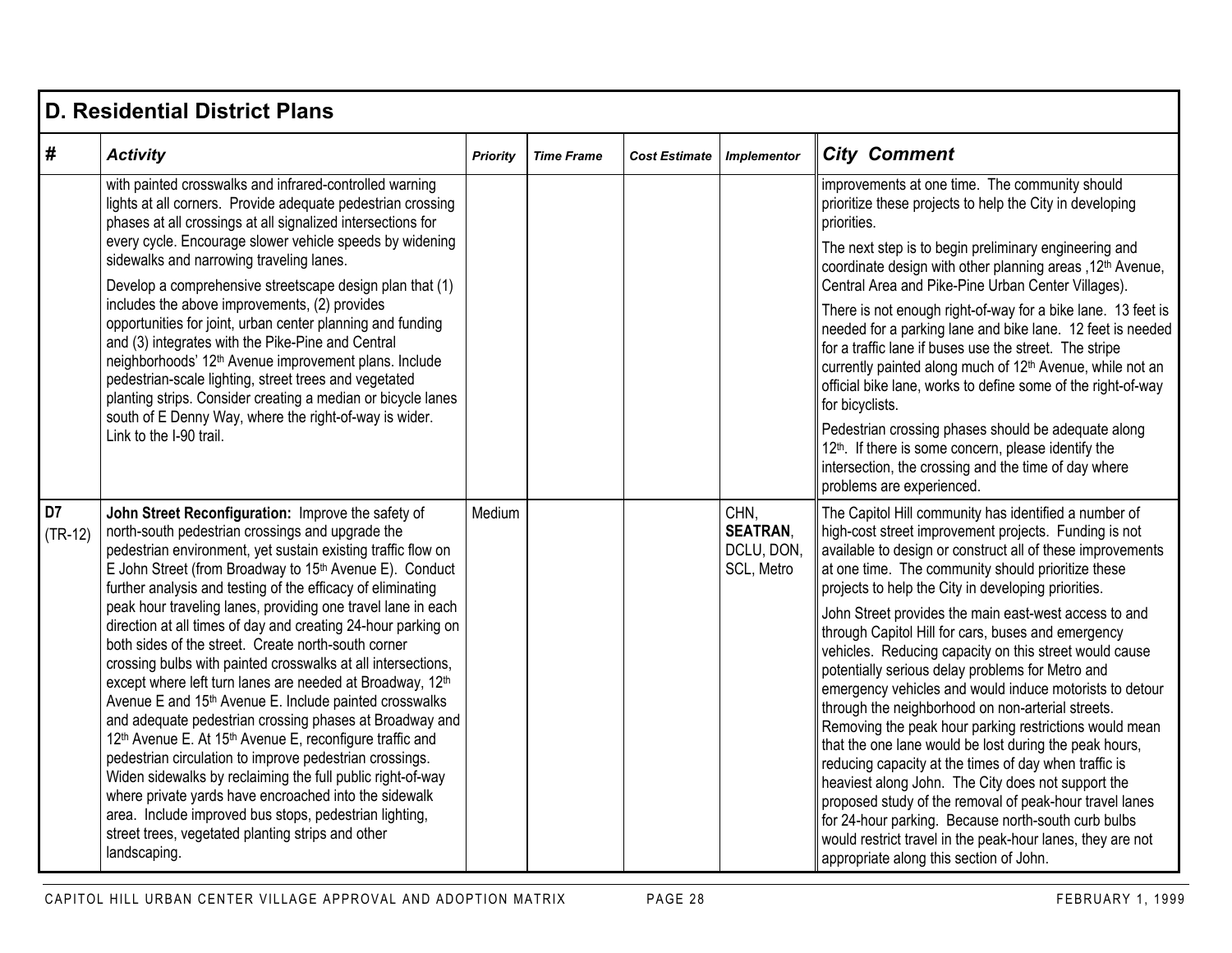|                             | <b>D. Residential District Plans</b>                                                                                                                                                                                                                                                                                                                                                                                      |          |                   |                      |                                             |                                                                                                                                                                                                                                                                                                                                                                                                                                                          |  |  |  |  |  |
|-----------------------------|---------------------------------------------------------------------------------------------------------------------------------------------------------------------------------------------------------------------------------------------------------------------------------------------------------------------------------------------------------------------------------------------------------------------------|----------|-------------------|----------------------|---------------------------------------------|----------------------------------------------------------------------------------------------------------------------------------------------------------------------------------------------------------------------------------------------------------------------------------------------------------------------------------------------------------------------------------------------------------------------------------------------------------|--|--|--|--|--|
| #                           | <b>Activity</b>                                                                                                                                                                                                                                                                                                                                                                                                           | Priority | <b>Time Frame</b> | <b>Cost Estimate</b> | <b>Implementor</b>                          | <b>City Comment</b>                                                                                                                                                                                                                                                                                                                                                                                                                                      |  |  |  |  |  |
|                             |                                                                                                                                                                                                                                                                                                                                                                                                                           |          |                   |                      |                                             | SEATRAN has investigated pedestrian crossing timing<br>across 12 <sup>th</sup> and Broadway and they currently have<br>adequate crossing timing. As crosswalks are worn,<br>SEATRAN will replace and upgrade them to the more<br>visible ladder-style crosswalks.                                                                                                                                                                                        |  |  |  |  |  |
|                             |                                                                                                                                                                                                                                                                                                                                                                                                                           |          |                   |                      |                                             | Specific locations where private yards have encroached<br>onto the public right-of-way should be reported to DCLU.                                                                                                                                                                                                                                                                                                                                       |  |  |  |  |  |
|                             |                                                                                                                                                                                                                                                                                                                                                                                                                           |          |                   |                      |                                             | Transit: see response to C7.                                                                                                                                                                                                                                                                                                                                                                                                                             |  |  |  |  |  |
|                             |                                                                                                                                                                                                                                                                                                                                                                                                                           |          |                   |                      |                                             | For pedestrian-scale lighting: see response to B7.<br>The City has a number of programs to plant trees which<br>might be available for this project. SEATRAN and DON<br>would be willing to participate as partners with the<br>community and other agencies working on this issue.                                                                                                                                                                      |  |  |  |  |  |
| D <sub>8</sub><br>$(TR-13)$ | Residential Pedestrian Routes: Develop safe, attractive<br>pedestrian environments on all residential streets, creating<br>a contiguous network of walking streets and strengthening<br>pedestrian connections to commercial corridors. Include<br>improved sidewalks, signature Capitol Hill pedestrian-scale                                                                                                            | Medium   |                   |                      | CHN.<br>SEATRAN,<br>SCL, DON,<br><b>DPR</b> | The Capitol Hill community has identified a number of<br>high-cost street improvement projects. Funding is not<br>available to design or construct all of these improvements<br>at one time. The community should prioritize these<br>projects to help the City in developing priorities.                                                                                                                                                                |  |  |  |  |  |
|                             | lighting, street trees, vegetated planting strips and other<br>landscaping. Coordinate design and construction with the<br>Capitol Hill Underground Ordinance Area 112590 project.<br>Prioritize the following residential pedestrian routes:<br>• Harvard Streetscape: Improve the streetscape along<br>Harvard Avenue E from E Roy Street to E Pine Street.                                                             |          |                   |                      |                                             | The next step for each of these recommendations is to<br>begin preliminary engineering design. A neighborhood<br>matching fund grant may be appropriate for this type of<br>design work. The neighborhood should be aware that the<br>City has limited funding opportunities to make<br>improvements along residential streets.                                                                                                                          |  |  |  |  |  |
|                             | Realign curbs and narrow the roadway to restore<br>consistent planting strips where they have been replaced<br>by set-back parking.<br>• 14th Avenue Streetscape: Improve the streetscape<br>along 14th Avenue E from E Roy Street to E Pine Street,<br>extending the historic entry to Volunteer Park.<br>• Mercer Streetscape: Improve the streetscape along E<br>Mercer Street from Belmont Avenue E to 15th Avenue E. |          |                   |                      |                                             | Mercer Streetscape - the City does not have a role in<br>planting hedges along private parking lots. Repairs to<br>broken curbs are generally the responsibility of the<br>adjacent property owner. The City is responsible for<br>landing areas at intersections, sidewalk damage if the<br>damage is caused by a City-owned street tree or City<br>action, and broken curbs. Unless the City is<br>undertaking a major street rebuild or a property is |  |  |  |  |  |
|                             | Repair broken curbs and defunct curb cuts. Plant<br>hedges along parking lots to screen and define the                                                                                                                                                                                                                                                                                                                    |          |                   |                      |                                             | being redeveloped, the City does not remove curb<br>cuts.                                                                                                                                                                                                                                                                                                                                                                                                |  |  |  |  |  |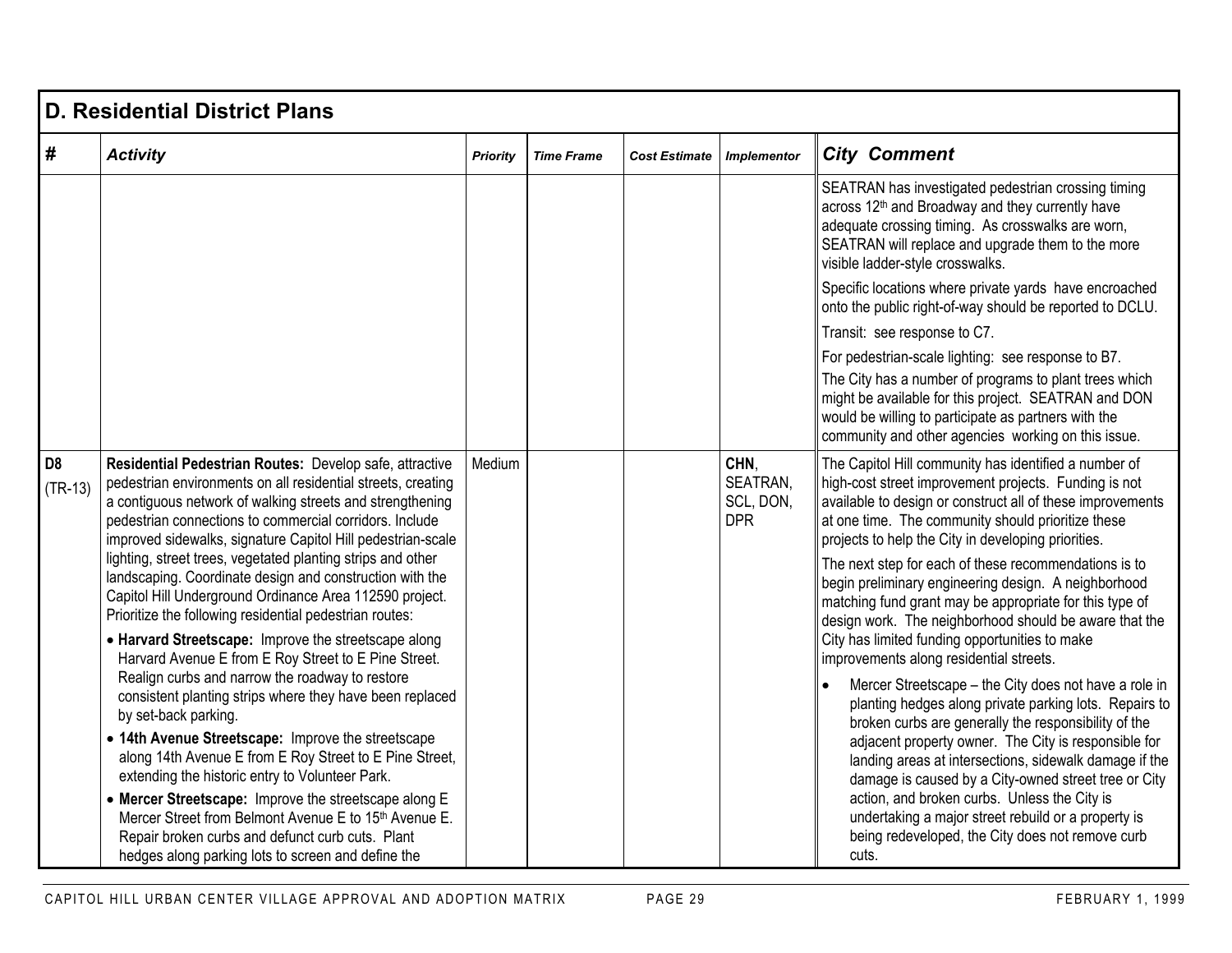|                            | D. Residential District Plans                                                                                                                                                                                                                                                                                                                                                                                                                                                        |          |                   |                      |                                     |                                                                                                                                                                                                                                                                                                                                                                                                                                                                                                                                                                                                                                                                                                                                                                                                                                                                                                          |  |  |  |  |
|----------------------------|--------------------------------------------------------------------------------------------------------------------------------------------------------------------------------------------------------------------------------------------------------------------------------------------------------------------------------------------------------------------------------------------------------------------------------------------------------------------------------------|----------|-------------------|----------------------|-------------------------------------|----------------------------------------------------------------------------------------------------------------------------------------------------------------------------------------------------------------------------------------------------------------------------------------------------------------------------------------------------------------------------------------------------------------------------------------------------------------------------------------------------------------------------------------------------------------------------------------------------------------------------------------------------------------------------------------------------------------------------------------------------------------------------------------------------------------------------------------------------------------------------------------------------------|--|--|--|--|
| #                          | <b>Activity</b>                                                                                                                                                                                                                                                                                                                                                                                                                                                                      | Priority | <b>Time Frame</b> | <b>Cost Estimate</b> | <b>Implementor</b>                  | <b>City Comment</b>                                                                                                                                                                                                                                                                                                                                                                                                                                                                                                                                                                                                                                                                                                                                                                                                                                                                                      |  |  |  |  |
|                            | sidewalk area.<br>• Denny Streetscape: Improve the streetscape along E<br>Denny Way from E Olive Way to 15th Avenue E. Improve<br>safe crossings along the commuter route west of<br>Broadway.                                                                                                                                                                                                                                                                                       |          |                   |                      |                                     |                                                                                                                                                                                                                                                                                                                                                                                                                                                                                                                                                                                                                                                                                                                                                                                                                                                                                                          |  |  |  |  |
| D <sub>9</sub><br>$(PS-3)$ | Residential Neighborhood Safety: Encourage<br>community-based measures for improving public safety.<br>Include:<br>• Developing a public safety 24-hour hotline sponsored by<br>local neighborhood organizations and the City that<br>would lessen 911 calls and assist community police<br>teams in identifying local problems.<br>• Expanding the Office of Housing's incentive program to<br>encourage the purchase and rental of housing in the<br>neighborhood by SPD officers. | High     |                   |                      | CHN,<br>SEATRAN,<br>DON, SPD,<br>0H | The Police Department has no objection to a neighborhood<br>project like a 24-hour safety hotline, but current procedures<br>seem to work well. Since 1991, citizens have used<br>alternative seven digit numbers in lieu of 911; many others<br>call their respective precincts or Community Policing<br>Teams directly to report specific problems. However, if the<br>proposed 'hot-line' were enacted, it must be made clear<br>that the phone number is only for non-emergency<br>purposes.<br>OH is working to expand the Hometown incentive program<br>and several other home buyer assistance programs for city<br>employees that are/will be available on Capitol Hill. Sixty<br>of the more than 350 home loans closed to date under the<br>Hometown incentive program have gone to buyers on<br>Capitol Hill or the immediately surrounding neighborhoods.<br>Some have been to SPD officers. |  |  |  |  |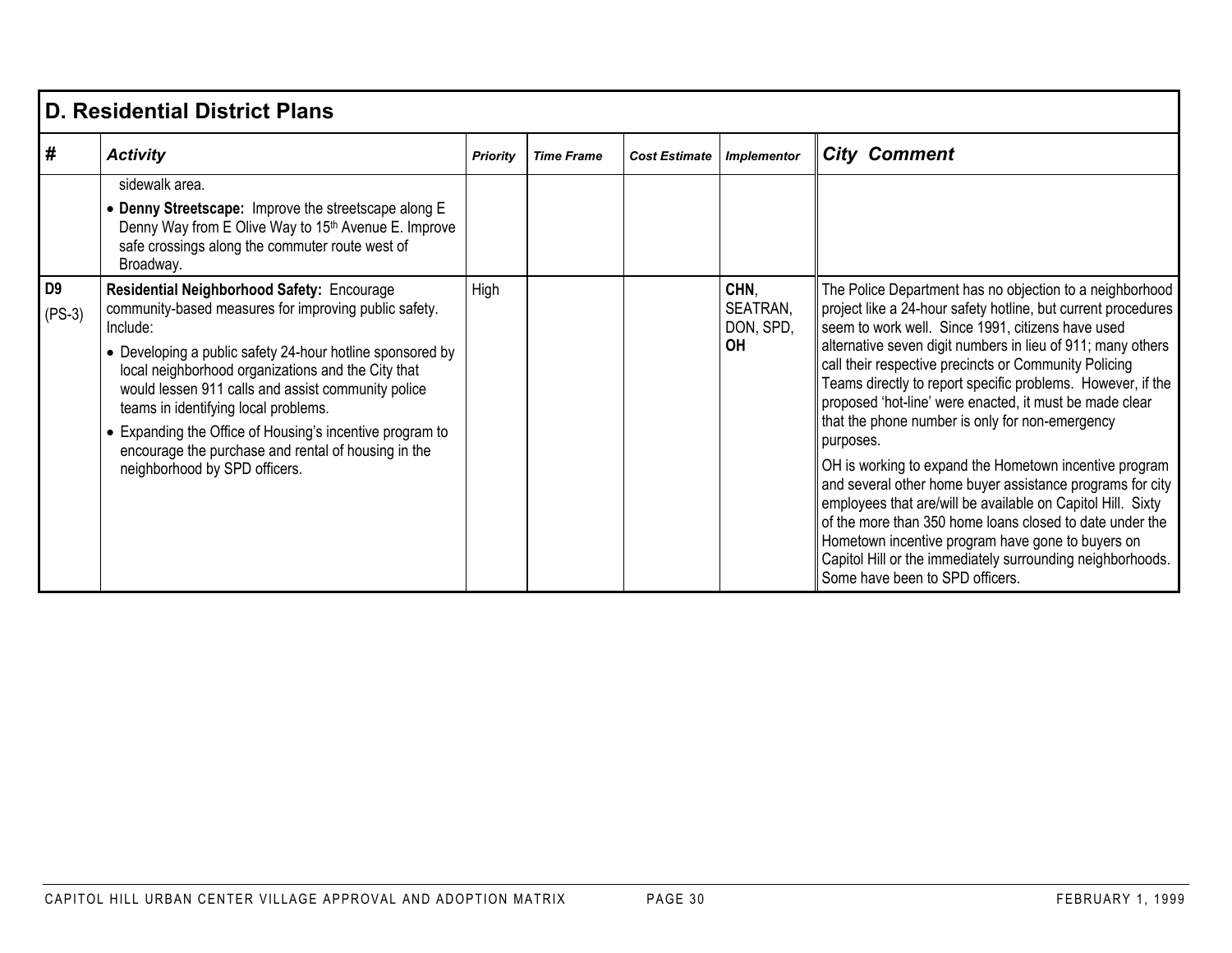## **E. PARKING MANAGEMENT PLAN**

## **Description**

All of the other Key Strategies depend, at least in part, on an effective Parking Management Plan. Broadway and the North Anchor District especially require adequate, competitively priced parking for shoppers and visitors if they are to keep the special small businesses that make the community unique. At the same time, most older apartment buildings do not provide parking, so residents must compete for scarce on-street parking spaces. Add to this the community's antipathy to visible parking structures and the longterm goal of reducing automobile dependence in urban centers, and it is clear why the provision of parking is such a difficult challenge on Capitol Hill. The strategy to meet this challenge includes instituting more efficient on-street parking regulations, developing jointuse parking, marketing and signing parking assets, and adjusting residential parking requirements. Cooperative effort on the part of the residents and businesses will be necessary to reach agreement on parking management activities such as on-street space restrictions. Many proposed activities, such as parking meter adjustments and coin changers, can be tested for a trial period. Parking can be viewed as an economic resource in which the supply (including on-street, single-use and public parking), demand (for businesses and residents), and price must be continually balanced. Such an ongoing effort would be facilitated by a parking task force or other organization that reviews conditions and makes adjustments as new challenges arise.

## **Integrated City Response**

The City recognizes that parking is of major concern to the Capitol Hill business and residential communities. The City supports efforts to more efficiently accommodate parking within existing resources. With funding from Sound Transit, the City is working through an interdepartmental team (SPO, DCLU, SEATRAN and DON) on a comprehensive parking study to develop parking management strategies for Sound Transit light rail station areas that will provide background information in support of work to implement proposals from this Key Strategy.

The parking study will allow the City to analyze specific recommendations from the Capitol Hill Neighborhood Plan and the issues expressed by other community and business representatives over the course of City Council review of the neighborhood plan.

On-street parking regulations can generally be changed by request of the adjacent property

owners or residents. The City has a limited role related to existing off-street parking lots. It will be important for the Capitol Hill organizations to develop a working relationship with area parking lot operators as a comprehensive program is developed to meet the needs of residents, retailers and customers.

#### **Lead Department:** DON

**Participating Departments:** SEATRAN, DON, SPO, DCLU, OED, SCL, OH

#### *Activities Already Underway*

- 1. The City and Metro intend to implement a car sharing program beginning in 1999. The current expectation is for the program to include Capitol Hill.
- 2. The Seattle Central Community College Major Institution Master Planning process is currently underway.

- 1. As part of the Station Area Planning process, SPO will study on- and off-street parking capacity, parking demand of multifamily housing (including market rate housing and below market rate housing) and certain neighborhood commercial uses, information about car ownership in single family areas, impacts of light rail stations on existing parking conditions, and propose transit oriented demand (TOD) supportive parking management tools.
- 2. DCLU will study ways to gain maximum efficiency from existing parking resources (for existing development), will study ways to allow flexibility in meeting parking requirements (for new development) and will use parking demand information and applicable goals and policies to examine any changes to Land Use Code parking requirements.
- 3. SEATRAN will study the ability to gain more on-street parking in Capitol Hill and will work with the community to examine different ways to manage on-street parking, including RPZs, signed limitations, metering and reserved loading spaces.
- 4. Identify those activities in this Key Strategy that are good candidates for next steps for implementation considering priorities, possible funding sources and departmental staffing capabilities through the East Sector work program.
- 5. Identify next steps for continued implementation.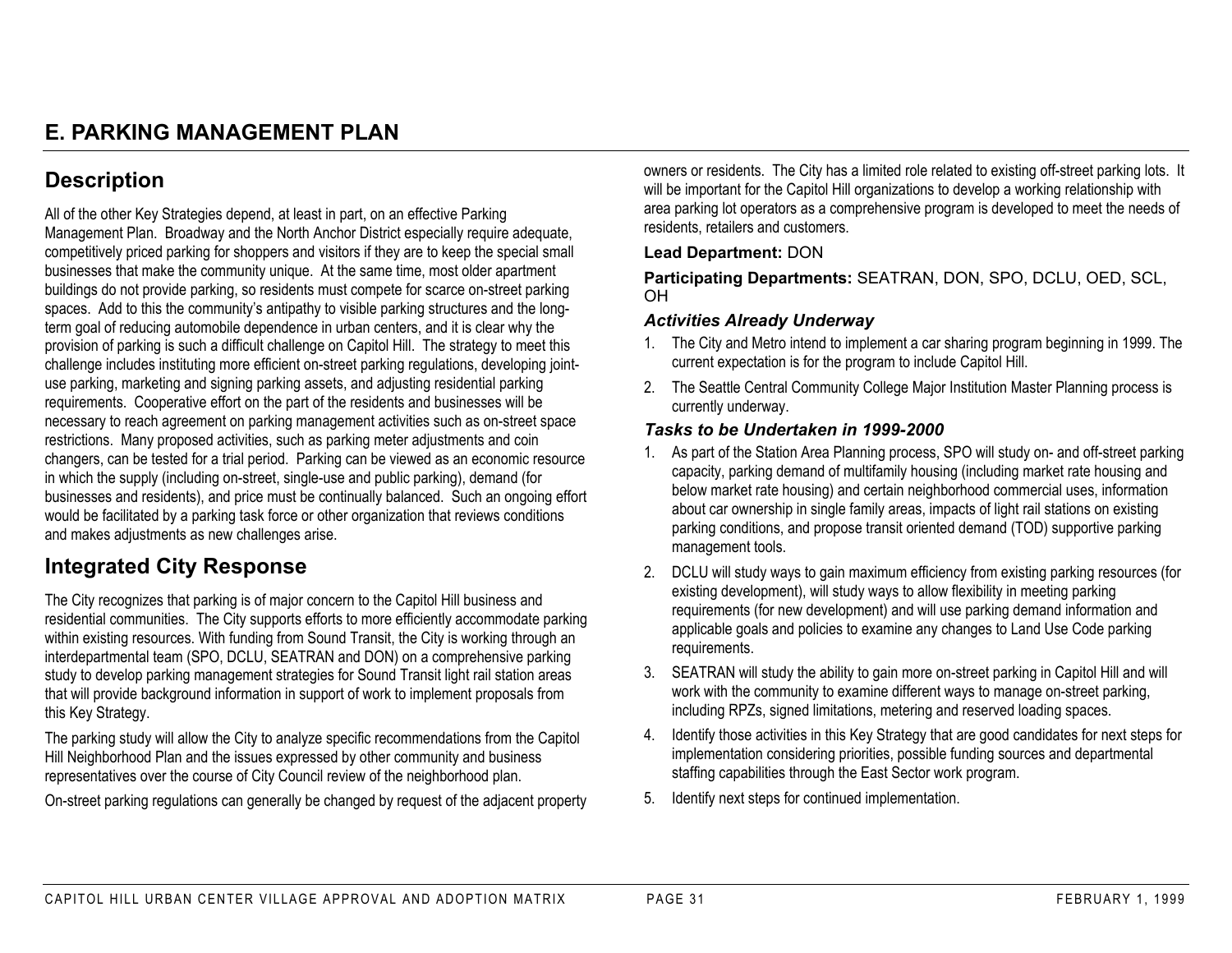|                       | <b>E. Parking Management Plan</b>                                                                                                                                                                                                                                                                                                                                                                                                                                                                                                                                                                                                                                                                                                                                                                                                                                                                                                                                                                                                                                                                                                                                                                                                                                                                                                                                                                                                                                                                                                                                                                                                                    |                 |                   |                      |                                                              |                                                                                                                                                                                                                                                                                                                                                                                                                                                                                                                                                                                                                                                                                                                                                                                                                                                                                                                                                                                                                                                                                                                                                                                                                                                                                                                                                                                                                                                                                                                               |  |  |  |  |  |
|-----------------------|------------------------------------------------------------------------------------------------------------------------------------------------------------------------------------------------------------------------------------------------------------------------------------------------------------------------------------------------------------------------------------------------------------------------------------------------------------------------------------------------------------------------------------------------------------------------------------------------------------------------------------------------------------------------------------------------------------------------------------------------------------------------------------------------------------------------------------------------------------------------------------------------------------------------------------------------------------------------------------------------------------------------------------------------------------------------------------------------------------------------------------------------------------------------------------------------------------------------------------------------------------------------------------------------------------------------------------------------------------------------------------------------------------------------------------------------------------------------------------------------------------------------------------------------------------------------------------------------------------------------------------------------------|-----------------|-------------------|----------------------|--------------------------------------------------------------|-------------------------------------------------------------------------------------------------------------------------------------------------------------------------------------------------------------------------------------------------------------------------------------------------------------------------------------------------------------------------------------------------------------------------------------------------------------------------------------------------------------------------------------------------------------------------------------------------------------------------------------------------------------------------------------------------------------------------------------------------------------------------------------------------------------------------------------------------------------------------------------------------------------------------------------------------------------------------------------------------------------------------------------------------------------------------------------------------------------------------------------------------------------------------------------------------------------------------------------------------------------------------------------------------------------------------------------------------------------------------------------------------------------------------------------------------------------------------------------------------------------------------------|--|--|--|--|--|
| #                     | <b>Activity</b>                                                                                                                                                                                                                                                                                                                                                                                                                                                                                                                                                                                                                                                                                                                                                                                                                                                                                                                                                                                                                                                                                                                                                                                                                                                                                                                                                                                                                                                                                                                                                                                                                                      | <b>Priority</b> | <b>Time Frame</b> | <b>Cost Estimate</b> | Implementor                                                  | <b>City Comment</b>                                                                                                                                                                                                                                                                                                                                                                                                                                                                                                                                                                                                                                                                                                                                                                                                                                                                                                                                                                                                                                                                                                                                                                                                                                                                                                                                                                                                                                                                                                           |  |  |  |  |  |
|                       | Improve and manage parking to serve residents, students, business customers and employees.                                                                                                                                                                                                                                                                                                                                                                                                                                                                                                                                                                                                                                                                                                                                                                                                                                                                                                                                                                                                                                                                                                                                                                                                                                                                                                                                                                                                                                                                                                                                                           |                 |                   |                      |                                                              |                                                                                                                                                                                                                                                                                                                                                                                                                                                                                                                                                                                                                                                                                                                                                                                                                                                                                                                                                                                                                                                                                                                                                                                                                                                                                                                                                                                                                                                                                                                               |  |  |  |  |  |
| <b>E1</b><br>$(PG-1)$ | On-Street Parking: Maximize on-street parking<br>opportunities by reviewing curb-side uses and right-of-way<br>widths on all neighborhood streets to determine where<br>additional on-street parking can be accommodated. Add on-<br>street parking spaces by:<br>• Consolidating or eliminating redundant commercial and<br>residential loading zones. Providing one longer loading<br>zone on each side of the street per block. Consolidating<br>loading zones on:<br>• Broadway between Republican and Harrison,<br>• Bellevue and Summit Avenues near Olive Way.<br>• Eliminating redundant or unnecessary "No Parking"<br>zones along Broadway and other streets.<br>• Eliminating illegal curb cuts and reducing excessively<br>wide curb cuts.<br>• Conducting a study and working with abutting property<br>owners and community businesses to determine the best<br>use of on-street parking spaces along Harvard Avenue<br>E and 10th Avenue E.<br>• Implementing parking restrictions that balance Broadway<br>businesses' need for short-term parking (2-hour or less)<br>with residential need for 24-hour parking.<br>• Creating parallel parking on both sides of the street on<br>low-traffic roadways that are at least 25-feet wide.<br>(Widen sidewalk widths to take up any excess right-of-<br>way area not needed for the parking configuration.)<br>• Creating angled parking on one side and parallel parking<br>on the other side of the street on low-traffic roadways<br>that are at least 42-feet wide. (Widen sidewalk widths to<br>take up any excess right-of-way area not needed for the<br>parking configuration.) | High            |                   |                      | CHN.<br><b>SEATRAN.</b><br>DON, BIA,<br>Chamber,<br>SCL, SPO | Load zones can be removed at the request of the<br>$\bullet$<br>adjacent property owners.<br>Generally, on arterial streets, "no parking" signs are<br>installed for safety and/or mobility reasons. If specific<br>locations are reported to SEATRAN, their necessity will<br>be reviewed.<br>Unnecessary curb cuts can only be removed<br>voluntarily by the property owner. If a property is being<br>developed, DCLU will require that the property owner<br>justify keeping existing curb cuts and installing new<br>ones.<br>Harvard Avenue/10th Avenue - SEATRAN will work<br>with abutting property owners to determine the best<br>parking restrictions for that area by block. A petition<br>signed by 60% of the residents on each block is<br>needed to change the parking restriction.<br>Specific locations that might be appropriate for parallel<br>parking on both sides of the street or angle parking<br>must first be reviewed by SEATRAN. Then a petition<br>supporting the parking change must be circulated and<br>signed by 60% of the residents and/or property<br>owners. SEATRAN will review any locations identified<br>by the community.<br>SEATRAN has evaluated the angled parking proposal<br>on Summit and Belmont. Although the change is<br>possible, SEATRAN must be contacted for each block<br>and a petition supporting the parking change must be<br>signed by 60% of the residents.<br>SEATRAN has developed a two page information<br>sheet on parking and has petitions available. |  |  |  |  |  |
|                       | • Creating angled parking on one side and parallel parking<br>on the other side of the street on Summit and Belmont                                                                                                                                                                                                                                                                                                                                                                                                                                                                                                                                                                                                                                                                                                                                                                                                                                                                                                                                                                                                                                                                                                                                                                                                                                                                                                                                                                                                                                                                                                                                  |                 |                   |                      |                                                              | 11 <sup>th</sup> Avenue - see B8.                                                                                                                                                                                                                                                                                                                                                                                                                                                                                                                                                                                                                                                                                                                                                                                                                                                                                                                                                                                                                                                                                                                                                                                                                                                                                                                                                                                                                                                                                             |  |  |  |  |  |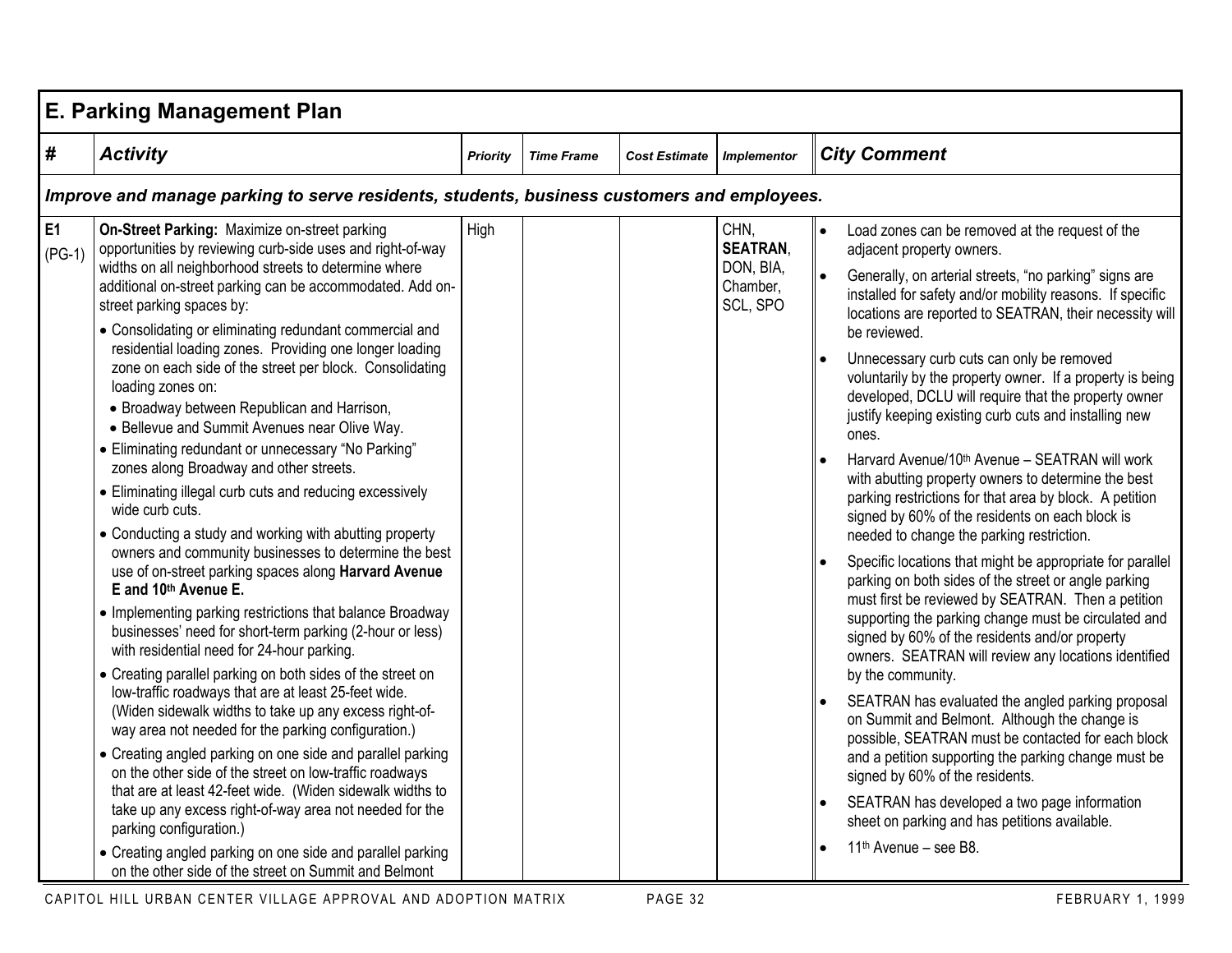|                | <b>E. Parking Management Plan</b>                                                                                                                                                                                                                                                                                                                                                                                                                                                                                                                                                                                                                                                                           |                 |                   |                      |                    |                                                                                                                                                                                                                                                                                                                                                                                                                                                                                                                                                                                                                                                                                                                                                                                                                                                                                                                                                                                                                                                                                                                                                                                                                                                                                                                                                                                                                                                                                                                                                                                                                                                                     |  |  |  |  |  |
|----------------|-------------------------------------------------------------------------------------------------------------------------------------------------------------------------------------------------------------------------------------------------------------------------------------------------------------------------------------------------------------------------------------------------------------------------------------------------------------------------------------------------------------------------------------------------------------------------------------------------------------------------------------------------------------------------------------------------------------|-----------------|-------------------|----------------------|--------------------|---------------------------------------------------------------------------------------------------------------------------------------------------------------------------------------------------------------------------------------------------------------------------------------------------------------------------------------------------------------------------------------------------------------------------------------------------------------------------------------------------------------------------------------------------------------------------------------------------------------------------------------------------------------------------------------------------------------------------------------------------------------------------------------------------------------------------------------------------------------------------------------------------------------------------------------------------------------------------------------------------------------------------------------------------------------------------------------------------------------------------------------------------------------------------------------------------------------------------------------------------------------------------------------------------------------------------------------------------------------------------------------------------------------------------------------------------------------------------------------------------------------------------------------------------------------------------------------------------------------------------------------------------------------------|--|--|--|--|--|
| #              | <b>Activity</b>                                                                                                                                                                                                                                                                                                                                                                                                                                                                                                                                                                                                                                                                                             | <b>Priority</b> | <b>Time Frame</b> | <b>Cost Estimate</b> | <b>Implementor</b> | <b>City Comment</b>                                                                                                                                                                                                                                                                                                                                                                                                                                                                                                                                                                                                                                                                                                                                                                                                                                                                                                                                                                                                                                                                                                                                                                                                                                                                                                                                                                                                                                                                                                                                                                                                                                                 |  |  |  |  |  |
|                | between E Howell Street and E Pine Street.<br>Coordinating design and construction with upcoming<br>street work (Capitol Hill Underground Ordinance Area<br>112590).<br>• Reconfiguring angled parking on 11th Avenue.                                                                                                                                                                                                                                                                                                                                                                                                                                                                                      |                 |                   |                      |                    |                                                                                                                                                                                                                                                                                                                                                                                                                                                                                                                                                                                                                                                                                                                                                                                                                                                                                                                                                                                                                                                                                                                                                                                                                                                                                                                                                                                                                                                                                                                                                                                                                                                                     |  |  |  |  |  |
| E2<br>$(PG-2)$ | Meter Parking: Change some 15- and 30-minute meters<br>to 1- or 2-hour meters. Conduct a study to determine how<br>extended meters function and to quantify their<br>effectiveness on parking turnover. Consider:<br>• Extending meter operating hours on Broadway from 6:00<br>p.m. to 10:00 p.m.<br>• Increasing parking meter enforcement.<br>• Reducing the parking rate for 30-minute and 15-minute<br>meters and making it equal to the rate for 2-hour meters.<br>• Establishing meter parking fines that are appropriate for<br>the Capitol Hill neighborhood.<br>• Instituting meter revenue sharing with the Broadway BIA.<br>• Reducing parking rates for short-term parking in parking<br>lots. |                 |                   |                      |                    | Abutting and adjacent property owners need to request<br>changes from 15- and 30-minute meters to 1- or 2-hour<br>meters.<br>Extended Meter Hours will be placed on the Policy Docket.<br>The Executive will analyze the fiscal and safety impacts of<br>extending meter hours through the evening. In addition,<br>since it's not practical to have meter hours vary from block<br>to block in a single neighborhood, the Executive will<br>develop a recommendation as to how to assess whether<br>adequate support exists throughout a neighborhood to<br>warrant extending meter hours. The Executive will present<br>its analysis and recommendations to the Council in June<br>2000.<br>The Seattle Police Department does the best job enforcing<br>meter hours that it can with existing resources assigned to<br>the Parking Enforcement Unit.<br>Increasing parking enforcement on an ongoing basis in the<br>Capitol Hill area can only be accomplished in two ways: 1)<br>by reducing parking enforcement efforts in other areas; or<br>2) by increasing the numbers of Parking Enforcement<br>Officers authorized in the budget. There are currently no<br>plans to increase the number of Parking Enforcement<br>Officers.<br>The higher cost and short time meters are installed to<br>encourage turnover. If the property owner requires less<br>turnover, they can request installation of a 2 hour meter.<br>Meter Revenue Sharing and Differential Parking Fines have<br>been placed on the Policy Docket. The Executive will<br>analyze the fiscal, legal and equity issues related to<br>targeting meter revenue to specific neighborhoods and |  |  |  |  |  |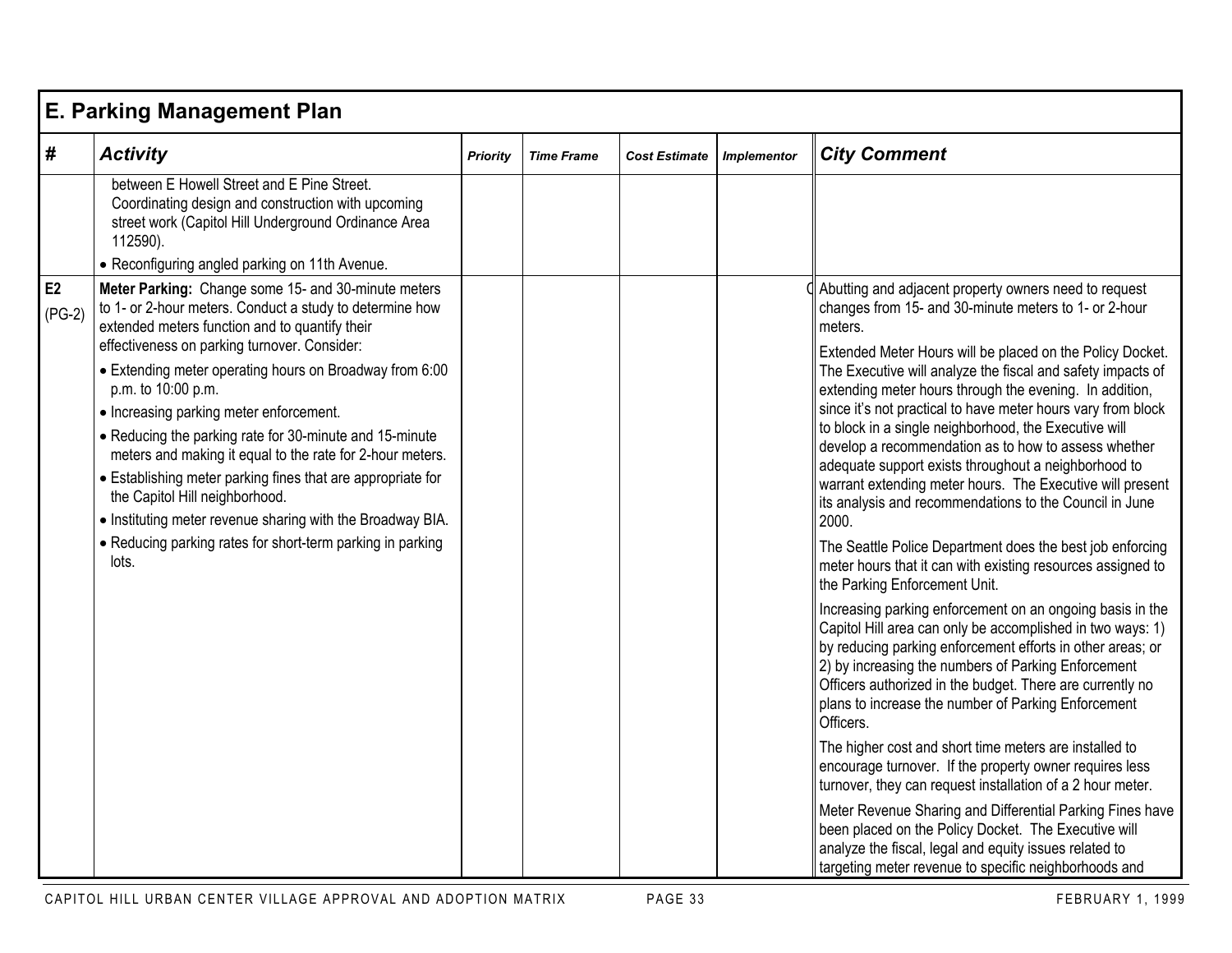|                            | <b>E. Parking Management Plan</b>                                                                                                                                                                                                                                                                                                                                    |                 |                   |                      |                                                                         |                                                                                                                                                                                                                                                                                                                                    |  |  |  |  |  |
|----------------------------|----------------------------------------------------------------------------------------------------------------------------------------------------------------------------------------------------------------------------------------------------------------------------------------------------------------------------------------------------------------------|-----------------|-------------------|----------------------|-------------------------------------------------------------------------|------------------------------------------------------------------------------------------------------------------------------------------------------------------------------------------------------------------------------------------------------------------------------------------------------------------------------------|--|--|--|--|--|
| #                          | <b>Activity</b>                                                                                                                                                                                                                                                                                                                                                      | <b>Priority</b> | <b>Time Frame</b> | <b>Cost Estimate</b> | <b>Implementor</b>                                                      | <b>City Comment</b>                                                                                                                                                                                                                                                                                                                |  |  |  |  |  |
|                            |                                                                                                                                                                                                                                                                                                                                                                      |                 |                   |                      |                                                                         | establishing different parking fines for different<br>neighborhoods and will present their analysis and<br>recommendations to Council in June 2000.                                                                                                                                                                                |  |  |  |  |  |
|                            |                                                                                                                                                                                                                                                                                                                                                                      |                 |                   |                      |                                                                         | Parking lots are privately owned and the City has no say<br>over the rates charged.                                                                                                                                                                                                                                                |  |  |  |  |  |
|                            |                                                                                                                                                                                                                                                                                                                                                                      |                 |                   |                      |                                                                         |                                                                                                                                                                                                                                                                                                                                    |  |  |  |  |  |
| E <sub>3</sub><br>$(PG-3)$ | Parking Lots: Optimize the use of existing surface and<br>structured parking lots before increasing the supply of off-<br>street parking. Encourage replacement of public parking<br>spaces on-site when surface parking lots are redeveloped.<br>Explore opportunities for joint use of existing parking lots<br>and garages.                                       | High            |                   |                      | CHN, BIA,<br>DON, DCLU,<br>SPO.<br>Keystone<br>property<br>owners, GHC, | Shared and joint use parking is currently allowed under the<br>City's Land Use Code. DCLU will undertake a code<br>development project examining existing shared parking<br>regulations as part of its 1999/2000 work program.<br>Depending on what is found, this project may provide<br>regulatory support for these activities. |  |  |  |  |  |
|                            | • Joint-Use Parking: Encourage shared parking in private<br>business or residential parking lots where parking<br>capacity is available during certain times of the day.<br>Keystone Parking: This has been moved to Matrix Item<br>A1. Group Health Parking: Explore opportunities for<br>joint-use of Group Health's parking lots for residents and<br>businesses. |                 |                   |                      | <b>SCCC</b>                                                             | Most of these activities are community-based activities.<br>For additional information on SCCC, please see B1.                                                                                                                                                                                                                     |  |  |  |  |  |
|                            | • SCCC Parking: Support the planned SCCC parking<br>garage expansion on E Pine Street between Boylston<br>and Harvard Avenues. Promote public use of the SCCC<br>parking garage during the school's off-peak parking<br>hours.                                                                                                                                       |                 |                   |                      |                                                                         |                                                                                                                                                                                                                                                                                                                                    |  |  |  |  |  |
| <b>E4</b><br>$(PG-4)$      | Parking Development Requirements: Undertake a study<br>to explore reducing parking requirements for residential<br>development in Lowrise, Midrise and Neighborhood<br>Commercial zones when off-site parking is provided in lieu                                                                                                                                    | Medium          |                   |                      | CHN, DCLU,<br>DON, SPO,<br>OH                                           | DCLU, as part of an interdepartmental effort, has begun to<br>look for ways to allow flexibility in the Land Use Code to<br>provide off-street parking. The scope for this project will<br>include proposals put forth by this neighborhood plan.                                                                                  |  |  |  |  |  |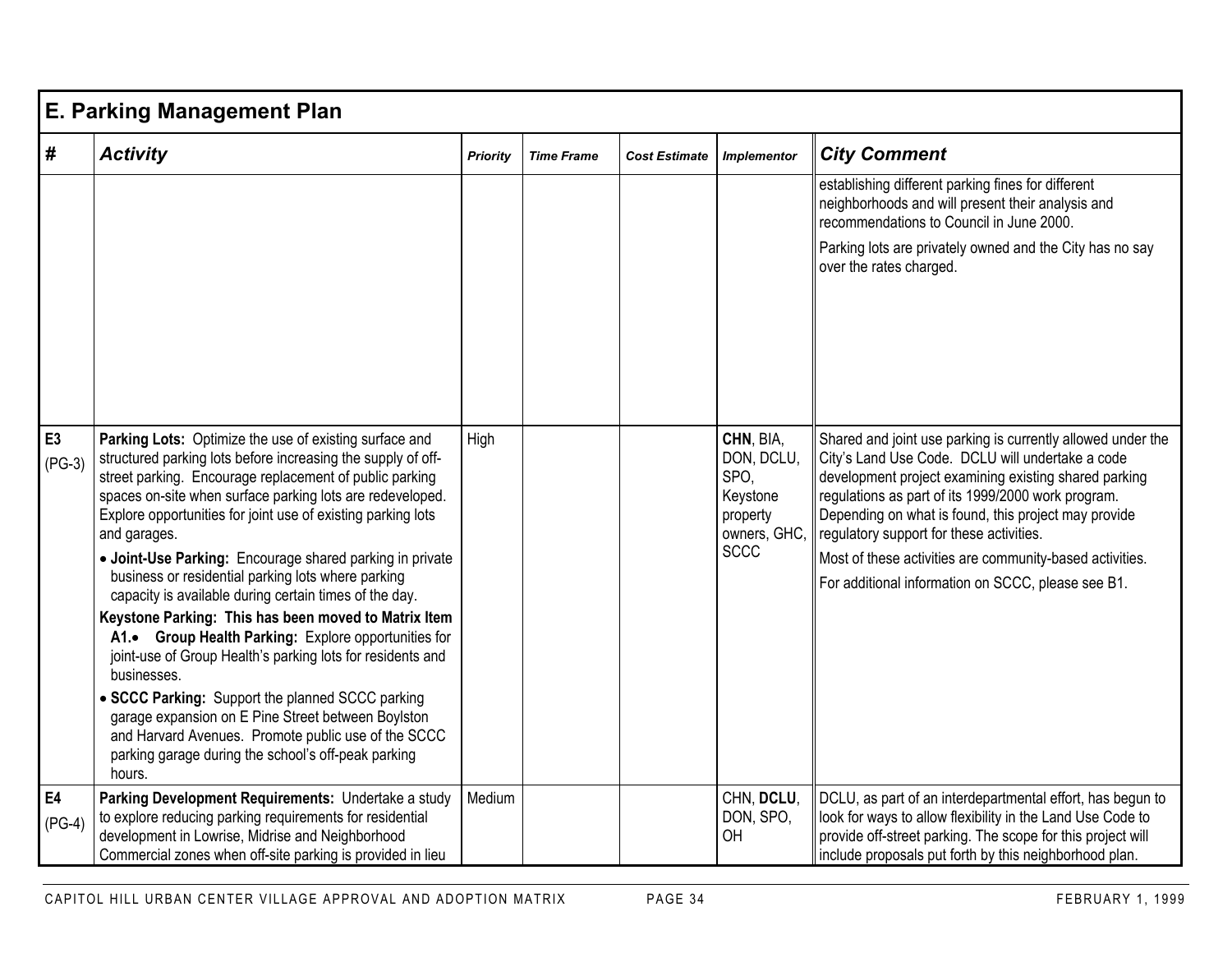|                            | <b>E. Parking Management Plan</b>                                                                                                                                                                                                                                                                                                                                                                                                                                                                                                                                                                                                                                                                                                                                                                                                                                                                                                            |                 |                   |                      |                                                                        |                                                                                                                                                                                                                                                                                                                                                                                                                                                                                                                                                                                                                                                                                                                                                                                                                                                                                        |  |  |  |  |  |
|----------------------------|----------------------------------------------------------------------------------------------------------------------------------------------------------------------------------------------------------------------------------------------------------------------------------------------------------------------------------------------------------------------------------------------------------------------------------------------------------------------------------------------------------------------------------------------------------------------------------------------------------------------------------------------------------------------------------------------------------------------------------------------------------------------------------------------------------------------------------------------------------------------------------------------------------------------------------------------|-----------------|-------------------|----------------------|------------------------------------------------------------------------|----------------------------------------------------------------------------------------------------------------------------------------------------------------------------------------------------------------------------------------------------------------------------------------------------------------------------------------------------------------------------------------------------------------------------------------------------------------------------------------------------------------------------------------------------------------------------------------------------------------------------------------------------------------------------------------------------------------------------------------------------------------------------------------------------------------------------------------------------------------------------------------|--|--|--|--|--|
| #                          | <b>Activity</b>                                                                                                                                                                                                                                                                                                                                                                                                                                                                                                                                                                                                                                                                                                                                                                                                                                                                                                                              | <b>Priority</b> | <b>Time Frame</b> | <b>Cost Estimate</b> | <b>Implementor</b>                                                     | <b>City Comment</b>                                                                                                                                                                                                                                                                                                                                                                                                                                                                                                                                                                                                                                                                                                                                                                                                                                                                    |  |  |  |  |  |
|                            | of required on-site parking. Allow shared parking for<br>residential uses in Lowrise and Midrise zones. Increase the<br>allowable distance between shared parking locations.<br>Conduct a study to examine appropriate distances between<br>a residence and parking. Conduct a study of recently<br>completed residential and mixed-use buildings and evaluate<br>the adequacy of current parking requirements and<br>standards. Consider:<br>• Waiving parking requirements when housing is built over<br>an existing commercial building in an NC zone.<br>• Reducing parking requirements in exchange for an<br>increase in other amenities, such as open space, when<br>the need for reduced parking can be demonstrated in<br>design review.<br>• Suspending the current regulatory practice of requiring<br>parking to be included in the rent for each unit and<br>reserving all parking in a building for the building's<br>tenants. |                 |                   |                      |                                                                        | DCLU is scheduled to present recommendations to Council<br>by the end of 1999, but is currently working to find solutions<br>that can be presented sooner, possibly in the second or<br>third quarter.<br>Before implementing any proposal DCLU will work with the<br>community to determine if DCLU's recommendations meet<br>the community's goals and whether the community still<br>wishes to pursue this strategy.<br>Also any proposed land use code changes requires a public<br>hearing before the City Council before any changes are<br>implemented.                                                                                                                                                                                                                                                                                                                         |  |  |  |  |  |
| E <sub>5</sub><br>$(PG-5)$ | Parking Programs: Institute special parking management<br>and marketing programs:<br>• Car Sharing: Implement a local car sharing program.<br>Promote Capitol Hill for a pilot sharing program<br>sponsored by Metro.<br>• Rental Cars: Encourage rental car agencies to locate on<br>Capitol Hill.<br>• Transportation Demand Management: Support<br>continuation, expansion and enforcement of employer-<br>sponsored "transportation demand management"<br>programs.<br>• Valet Parking: Encourage businesses to offer valet<br>parking.                                                                                                                                                                                                                                                                                                                                                                                                  | High            |                   |                      | SPO, DON,<br>BIA & Other<br>Merchant<br>Groups, OED,<br><b>SEATRAN</b> | The City and Metro intend to implement a car sharing<br>program beginning in 1999. The current expectation is for<br>the program to include Capitol Hill. Partnerships with rental<br>car agencies are being explored as part of that program.<br>King County is slightly behind their anticipated schedule.<br>They expect to pick a car vendor in May and then begin<br>development of the organization.<br>SEATRAN and SPO are active participants in the car<br>sharing project team. The City is responsible for providing<br>parking for car share vehicles, promoting car sharing as<br>part of the City's neighborhood outreach efforts and<br>integrating car sharing into the City's development process.<br>SEATRAN has a transportation demand management<br>section that does the type of work described in this activity<br>Valet parking is a community-based activity. |  |  |  |  |  |
| E <sub>6</sub>             | Parking Promotion: Institute programs to inform people                                                                                                                                                                                                                                                                                                                                                                                                                                                                                                                                                                                                                                                                                                                                                                                                                                                                                       | High            |                   |                      | DON, BIA &<br>Other                                                    | Marketing parking is a community-based activity. The<br>Neighborhood Business Council (NBC) through its contract                                                                                                                                                                                                                                                                                                                                                                                                                                                                                                                                                                                                                                                                                                                                                                       |  |  |  |  |  |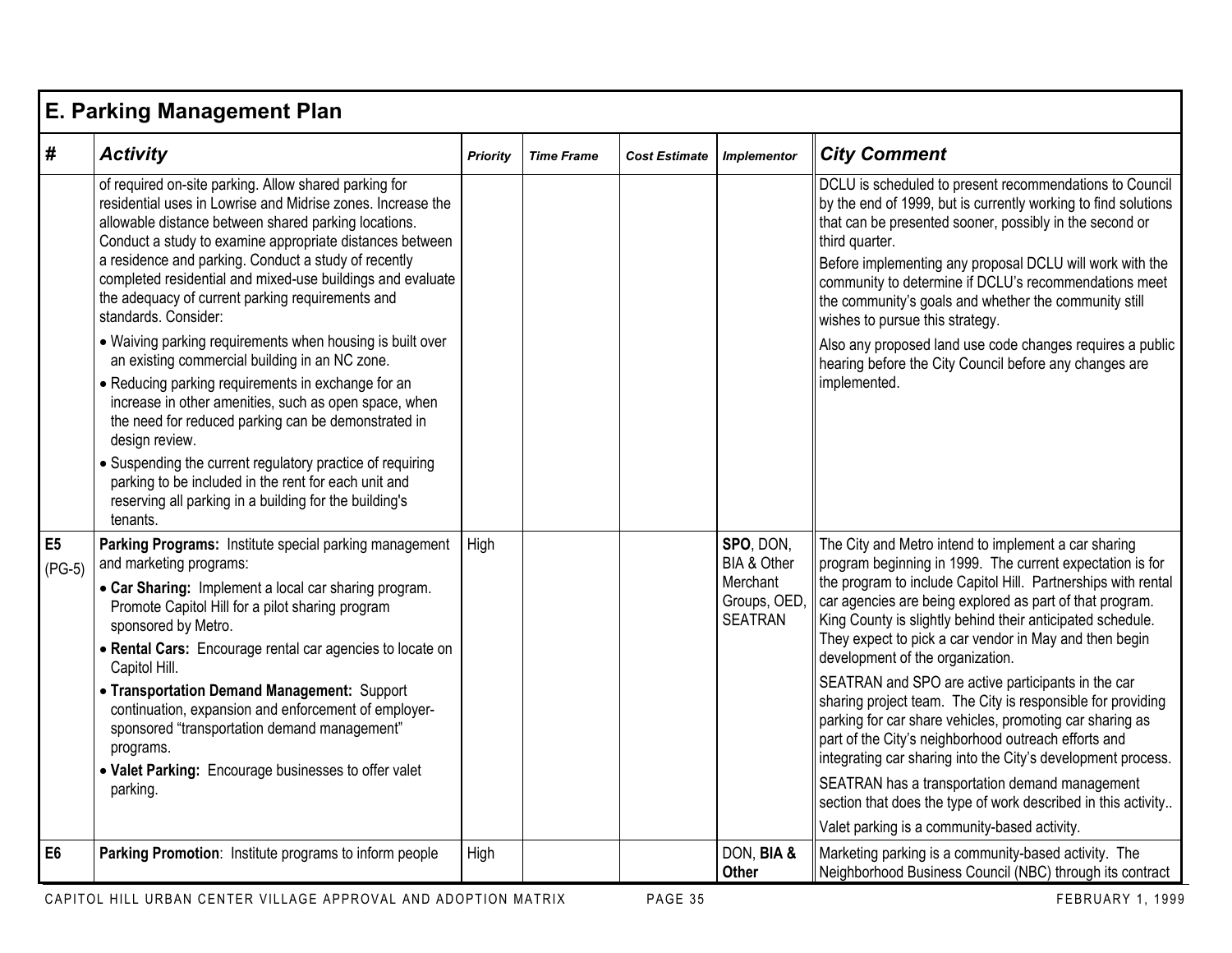|          | E. Parking Management Plan                                                                                                                                                                                                                                                                                                                                                                                      |                 |                   |                      |                                                      |                                                                                                                                                                                                                                                                                                                                                                               |  |  |  |  |
|----------|-----------------------------------------------------------------------------------------------------------------------------------------------------------------------------------------------------------------------------------------------------------------------------------------------------------------------------------------------------------------------------------------------------------------|-----------------|-------------------|----------------------|------------------------------------------------------|-------------------------------------------------------------------------------------------------------------------------------------------------------------------------------------------------------------------------------------------------------------------------------------------------------------------------------------------------------------------------------|--|--|--|--|
| #        | <b>Activity</b>                                                                                                                                                                                                                                                                                                                                                                                                 | <b>Priority</b> | <b>Time Frame</b> | <b>Cost Estimate</b> | <b>Implementor</b>                                   | <b>City Comment</b>                                                                                                                                                                                                                                                                                                                                                           |  |  |  |  |
| $(PG-6)$ | about parking options:<br>• Parking Marketing: Market all parking management<br>measures. Improve signage to off-street lots. Validate<br>parking for off-street parking lots at local businesses.<br>Publicize extended meter hours on Broadway.<br>• Parking Information: Create an information packet<br>describing various on-street parking options and how<br>citizens can initiate parking improvements. |                 |                   |                      | <b>Merchant</b><br>Groups,<br>OED.<br><b>SEATRAN</b> | with OED, can assist the Capitol Hill neighborhood with<br>parking options. The Downtown Seattle Association and<br>the International District BIA are good models for parking<br>validation programs. A street use permit is needed for<br>signs directing traffic to off-street parking lots. Each sign<br>will also need the permission of the abutting property<br>owner. |  |  |  |  |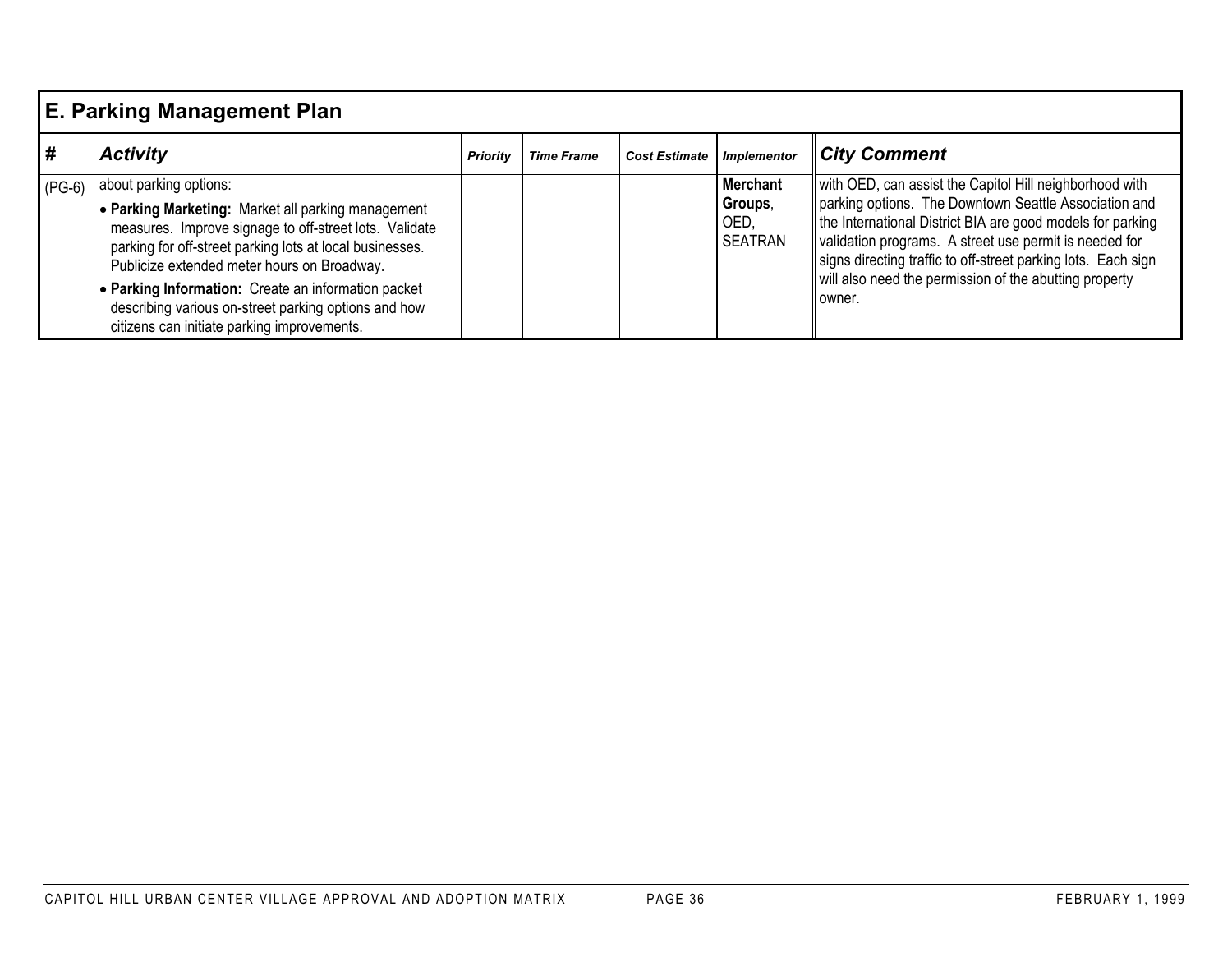## **II. Additional Activities**

The activities listed in this section are not directly associated with a Key Strategy. The City has, when possible, identified next steps for implementations of each of these activities. The response will specify: 1) activities already under way; 2) activities for which the City agrees to initiate next steps (will include a schedule for the work); 3) this activity will be considered as part of the sector work programs in the future as opportunities arise; 4) activities for which the community must take the lead (may be supported by City departments or existing programs); 5) issues that will be on the policy docket (the docket will assign responsibility for consideration of the issue and provide a schedule for reporting back to Council); and 6) activities which the City will not support. As with the activities listed for each Key Strategy in Section I, these activities are intended to be implemented over the span of many years.

The Executive will coordinate efforts to sort through these activities. During this sorting process, the departments will work together to create sector work programs that will prioritize these activities. This may include developing rough cost estimates for each activity, identifying potential funding sources and mechanisms; establishing priorities within each plan, as well as priorities among plans; and developing phased implementation and funding strategies. The City will involve neighborhoods in a public process so that neighborhoods can help to establish citywide priorities. Activities identified in this section will be included in the City's tracking database for monitoring neighborhood plan implementation.

| #                | <b>Activity</b>                                                                                                                                                                                                                                         | Priority | <b>Time Frame</b> | <b>Cost Estimate</b>       | <b>Implementor</b>                                                                                                          | <b>City Comment</b>                                                                                                                                                                                                                                                                                                    | <b>City Action</b>                                                                                |  |  |  |  |  |
|------------------|---------------------------------------------------------------------------------------------------------------------------------------------------------------------------------------------------------------------------------------------------------|----------|-------------------|----------------------------|-----------------------------------------------------------------------------------------------------------------------------|------------------------------------------------------------------------------------------------------------------------------------------------------------------------------------------------------------------------------------------------------------------------------------------------------------------------|---------------------------------------------------------------------------------------------------|--|--|--|--|--|
|                  | AA. Land Use and Urban Design                                                                                                                                                                                                                           |          |                   |                            |                                                                                                                             |                                                                                                                                                                                                                                                                                                                        |                                                                                                   |  |  |  |  |  |
| AA1<br>$(LU-12)$ | Land Use Code Changes: Consider the<br>Neighborhood Plan's goals and recommendations<br>when making any land use changes in the Village.<br>Do not allow land use changes to take effect in the<br>Village without due analysis and public involvement. |          |                   |                            | Seattle City<br>Council                                                                                                     | CHN, DCLU, The City agrees. Analysis and public<br>involvement are always included during any<br>consideration of land use code changes.<br>Part of the analysis that is required for land<br>use code changes is consistency with<br>existing plans and policies.                                                     | Activity is<br>implemented on an<br>ongoing basis by<br>City departments<br>and the City Council. |  |  |  |  |  |
|                  | <b>BB. Housing</b>                                                                                                                                                                                                                                      |          |                   |                            |                                                                                                                             |                                                                                                                                                                                                                                                                                                                        |                                                                                                   |  |  |  |  |  |
| BB1<br>$(HS-1)$  | Nonprofit Housing Programs: Support the efforts<br>of CHHIP and other nonprofit organizations to<br>supply affordable housing. Encourage:                                                                                                               | High     |                   | CHN, OH,<br>SPO,<br>CHHIP, | OH has provided funding in the past to<br>CHHIP for subsidized rental housing<br>projects for households with incomes below | This Activity will be<br>considered as part of<br>the Sector Work                                                                                                                                                                                                                                                      |                                                                                                   |  |  |  |  |  |
|                  | • Developing or purchasing and renovating rental<br>properties to create permanent affordable<br>housing for low- and moderate-income<br>households that earn less than 80% of median<br>income.<br>• Developing or purchasing and renovating housing   |          |                   |                            | <b>DCLU</b>                                                                                                                 | 50% of median income. There is a rapid<br>response team in place that is working on<br>any currently subsidized housing projects<br>where the private owner has indicated an<br>interest in selling the project. As the Office<br>of Housing develops strategies to implement<br>the Mayor's Housing Action Agenda the | programs in the<br>future as<br>opportunities arise.                                              |  |  |  |  |  |
|                  | for a mix of incomes.<br>• Purchasing, renovating and preserving currently<br>subsidized housing when it is the intent of the<br>private owner to convert the subsidized units to<br>market rate units.                                                 |          |                   |                            |                                                                                                                             | issue of developing and maintaining housing<br>for households over 50% of median income<br>will be addressed.                                                                                                                                                                                                          |                                                                                                   |  |  |  |  |  |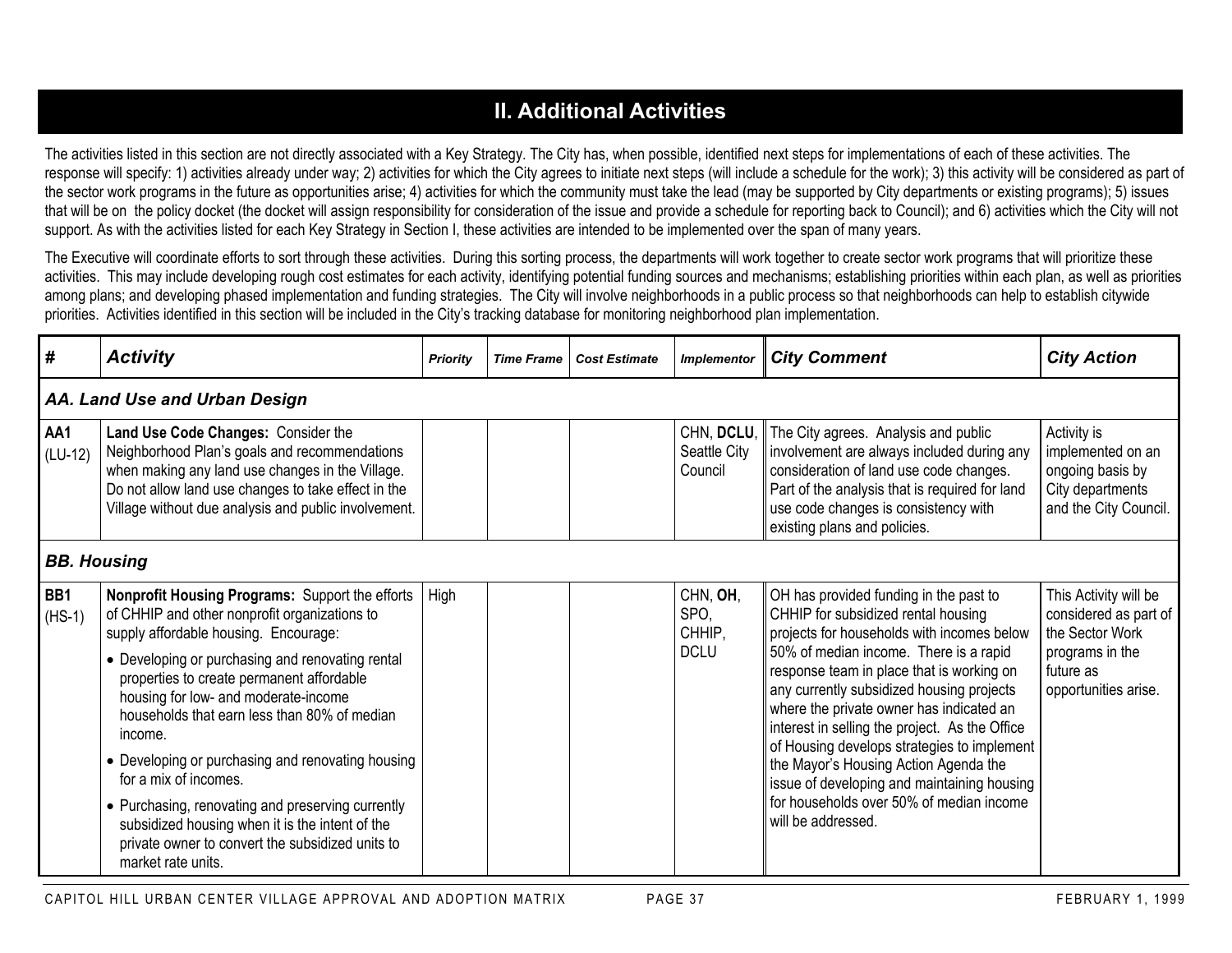| #                           | <b>Activity</b>                                                                                                                                                                                                                                                                                                                                                                                                                                                                                                                                                                                                                                                                                                                                                                                                                                                                                                                                                                                                                        | Priority | <b>Time Frame</b> | <b>Cost Estimate</b> | <b>Implementor</b>                                      | <b>City Comment</b>                                                                                                                                                                                                                                                                                                                                                                                                                                                                                                                                                                                                                                                                                                                                                                                                                                                                                                                  | <b>City Action</b>                                                                                                                                                                                                                                                                                                                                                                                                       |
|-----------------------------|----------------------------------------------------------------------------------------------------------------------------------------------------------------------------------------------------------------------------------------------------------------------------------------------------------------------------------------------------------------------------------------------------------------------------------------------------------------------------------------------------------------------------------------------------------------------------------------------------------------------------------------------------------------------------------------------------------------------------------------------------------------------------------------------------------------------------------------------------------------------------------------------------------------------------------------------------------------------------------------------------------------------------------------|----------|-------------------|----------------------|---------------------------------------------------------|--------------------------------------------------------------------------------------------------------------------------------------------------------------------------------------------------------------------------------------------------------------------------------------------------------------------------------------------------------------------------------------------------------------------------------------------------------------------------------------------------------------------------------------------------------------------------------------------------------------------------------------------------------------------------------------------------------------------------------------------------------------------------------------------------------------------------------------------------------------------------------------------------------------------------------------|--------------------------------------------------------------------------------------------------------------------------------------------------------------------------------------------------------------------------------------------------------------------------------------------------------------------------------------------------------------------------------------------------------------------------|
|                             | • Establishing a neighborhood affordable housing<br>capital fund that allows non-profits to acquire land<br>and buildings as they come on the market.                                                                                                                                                                                                                                                                                                                                                                                                                                                                                                                                                                                                                                                                                                                                                                                                                                                                                  |          |                   |                      |                                                         |                                                                                                                                                                                                                                                                                                                                                                                                                                                                                                                                                                                                                                                                                                                                                                                                                                                                                                                                      |                                                                                                                                                                                                                                                                                                                                                                                                                          |
|                             | • Using nonprofit, tax exempt bond capacity to<br>finance the acquisition and preservation of<br>moderate income housing.                                                                                                                                                                                                                                                                                                                                                                                                                                                                                                                                                                                                                                                                                                                                                                                                                                                                                                              |          |                   |                      |                                                         |                                                                                                                                                                                                                                                                                                                                                                                                                                                                                                                                                                                                                                                                                                                                                                                                                                                                                                                                      |                                                                                                                                                                                                                                                                                                                                                                                                                          |
| BB <sub>2</sub><br>$(HS-2)$ | <b>Affordable Housing Incentives: Evaluate</b><br>methods of encouraging private developers of new<br>and existing rental housing to provide rental<br>affordability. Consider:<br>• Providing affordability in exchange for some<br>financial benefit, such as utility or property tax<br>reductions, current use taxation, rent subsidies, or<br>below market rate rehabilitation financing.<br>• Developing a tax exemption program based upon<br>the 1995 State law (RCW Chapter 84.14) that<br>allows cities with a population over 150,000 to<br>offer a property tax incentive for new and<br>rehabilitated multifamily dwellings in urban<br>centers in exchange for promise of affordability<br>for the tax exemption period.<br>• Creating a sliding scale for off-site infrastructure<br>costs, such as sidewalk, road and utility<br>improvements required of new development<br>projects, based on share of units that are<br>affordable low- and moderate-income households<br>that earn less than 80% of median income. | High     |                   |                      | OH, SPO,<br>SPU,<br>SCL, DCLU,<br>Finance<br>Department | OH will research a variety of program<br>options to encourage the private<br>development of affordable housing to<br>households over 50% of median income as<br>strategies for the implementation of the<br>Housing Action Agenda are developed.<br>These recommendations may be<br>considered as part of that work.<br>Some proposals, such as inclusionary<br>zoning, would need close review to avoid<br>violating the State's prohibition on any form<br>of local rent control. Other proposals, such<br>as creating a sliding scale for off-site<br>requirements or utility rate reductions for<br>affordable housing raise a number of legal<br>and fiscal issues and have been placed on<br>the Policy Docket for Council consideration.<br>Capitol Hill was not included in the<br>multifamily tax exemption program recently<br>created by the City. It can be considered for<br>inclusion in the future, after the initial | The Executive is<br>currently exploring<br>legal and fiscal<br>constraints, options,<br>opportunities and<br>implications of<br>waiving or reducing<br>fees and<br>requirements in<br>order to stimulate<br>housing<br>development. The<br>Executive will report<br>to council in the first<br>quarter of 2000.<br>This<br>recommendation will<br>be reevaluated after<br>that work is<br>completed.<br>DCLU, OH and SPO |
|                             | • Reworking bonus programs such as: (1)<br>inclusionary zoning (requiring a certain number of<br>affordable units per project), (2) transfer of<br>development rights (transferring unused<br>development rights to other locations that can use<br>additional rights) and (3) housing bonuses<br>(granting increased height or reduction to building<br>requirements in exchange for donation to<br>affordable housing).                                                                                                                                                                                                                                                                                                                                                                                                                                                                                                                                                                                                              |          |                   |                      |                                                         | program has been reviewed.<br>DCLU, OH and SPO plan to conduct a<br>policy and code development project that<br>will examine the efficacy of expanding<br>incentive zoning provisions to areas outside<br>of Downtown Seattle. This work will begin<br>in 1999 and will include many areas of the<br>city where interest has been expressed,<br>including Capitol Hill.                                                                                                                                                                                                                                                                                                                                                                                                                                                                                                                                                              | will conduct a policy<br>and code<br>development project<br>that will examine the<br>policy and legal<br>issues associated<br>with the expansion of<br>incentive zoning<br>provisions to areas<br>outside of                                                                                                                                                                                                             |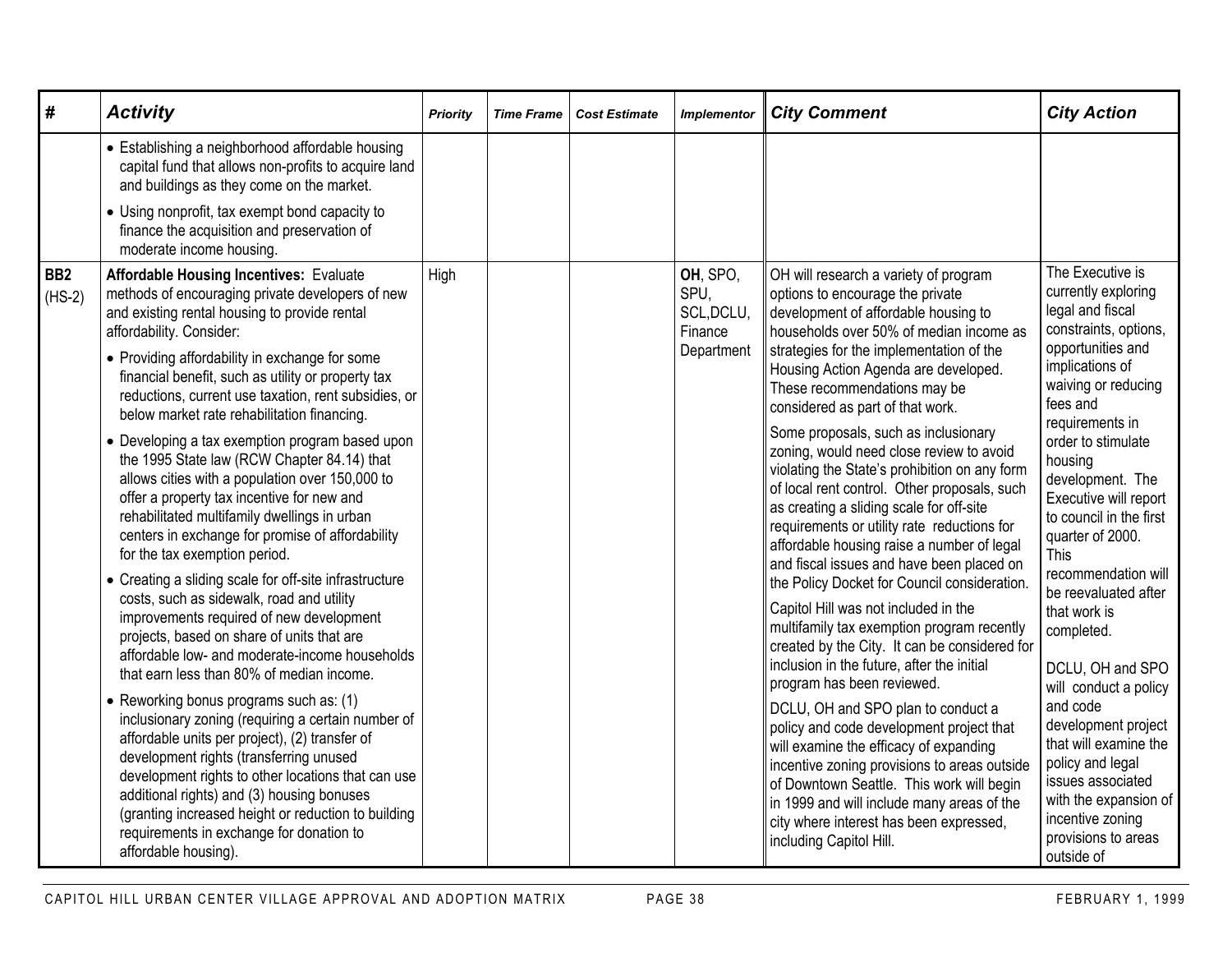| #                           | <b>Activity</b>                                                                                                                                                                                                                                                                                                                                                                                                                                                                                                                                                                                                                                                                                                              | <b>Priority</b> | <b>Time Frame</b> | <b>Cost Estimate</b> | <b>Implementor</b>                           | <b>City Comment</b>                                                                                                                                                                                                                                                                                                                                                                                                                                                             | <b>City Action</b>                                                                                                                                                                                                                                                                                       |
|-----------------------------|------------------------------------------------------------------------------------------------------------------------------------------------------------------------------------------------------------------------------------------------------------------------------------------------------------------------------------------------------------------------------------------------------------------------------------------------------------------------------------------------------------------------------------------------------------------------------------------------------------------------------------------------------------------------------------------------------------------------------|-----------------|-------------------|----------------------|----------------------------------------------|---------------------------------------------------------------------------------------------------------------------------------------------------------------------------------------------------------------------------------------------------------------------------------------------------------------------------------------------------------------------------------------------------------------------------------------------------------------------------------|----------------------------------------------------------------------------------------------------------------------------------------------------------------------------------------------------------------------------------------------------------------------------------------------------------|
|                             |                                                                                                                                                                                                                                                                                                                                                                                                                                                                                                                                                                                                                                                                                                                              |                 |                   |                      |                                              |                                                                                                                                                                                                                                                                                                                                                                                                                                                                                 | Downtown. This<br>work will begin in<br>1999 and will include<br>many areas of the<br>City where interest<br>has been expressed,<br>including Capitol Hill.<br>Capitol Hill will be<br>considered for<br>inclusion in the tax<br>exemption program<br>after the initial<br>program has been<br>assessed. |
| BB <sub>3</sub><br>$(HS-3)$ | Joint-Use Development: Support development<br>projects that would demonstrate joint use and<br>ownership of a property for residential and<br>institutional use, such as a public parking lot or a<br>library combined with affordable housing. Consider:<br>• Requiring institutions governed by Major<br>Institution Overlay (MIO) zoning to evaluate joint-<br>use development opportunities for residential use<br>combined with parking for surface parking lot<br>areas.<br>• Requiring public institutions such as the Seattle<br>Police Department to examine development<br>opportunities for joint parking/residential projects.<br>• Explore City and private joint-use development of<br>the Henry Library site. | High            |                   |                      | CHN, OH,<br>SPO, DCLU.<br>CHHIP,<br>ESD, SPD | OH supports the encouragement of joint use<br>development; however, a joint use<br>requirement placed upon institutions and<br>SPD may pose policy and legal issues.<br>SPD and ESD are currently undertaking a<br>study to determine the feasibility of a pilot<br>housing/parking lot mixed-use project on the<br>Police Department Parking Lot on 12th<br>Avenue. The biggest concerns about joint<br>development opportunities relate to fueling<br>operation and security. | The City will not<br>support requiring<br>Institutions to<br>provide housing as<br>part of development.<br>However, the City<br>will explore such<br>possibilities when<br>possible.                                                                                                                     |
| BB4<br>$(HS-4)$             | First-Time Buyer Programs: Make City home<br>ownership/down payment assistance programs<br>available to Capitol Hill residents who are first-time<br>home buyers.                                                                                                                                                                                                                                                                                                                                                                                                                                                                                                                                                            | Medium          |                   |                      | CHN, OH                                      | City levy funds that are part of the<br>Downpayment Assistance Program are<br>offered only in Special Objective Areas in<br>the City, which do not include Capitol Hill.<br>However, Capitol Hill residents will be<br>eligible to receive HOME funded Down<br>Payment Assistance as new programs are                                                                                                                                                                           | This activity is<br>already underway for<br>some home-buyer<br>assistance<br>programs. The<br>Executive does not<br>support the use of                                                                                                                                                                   |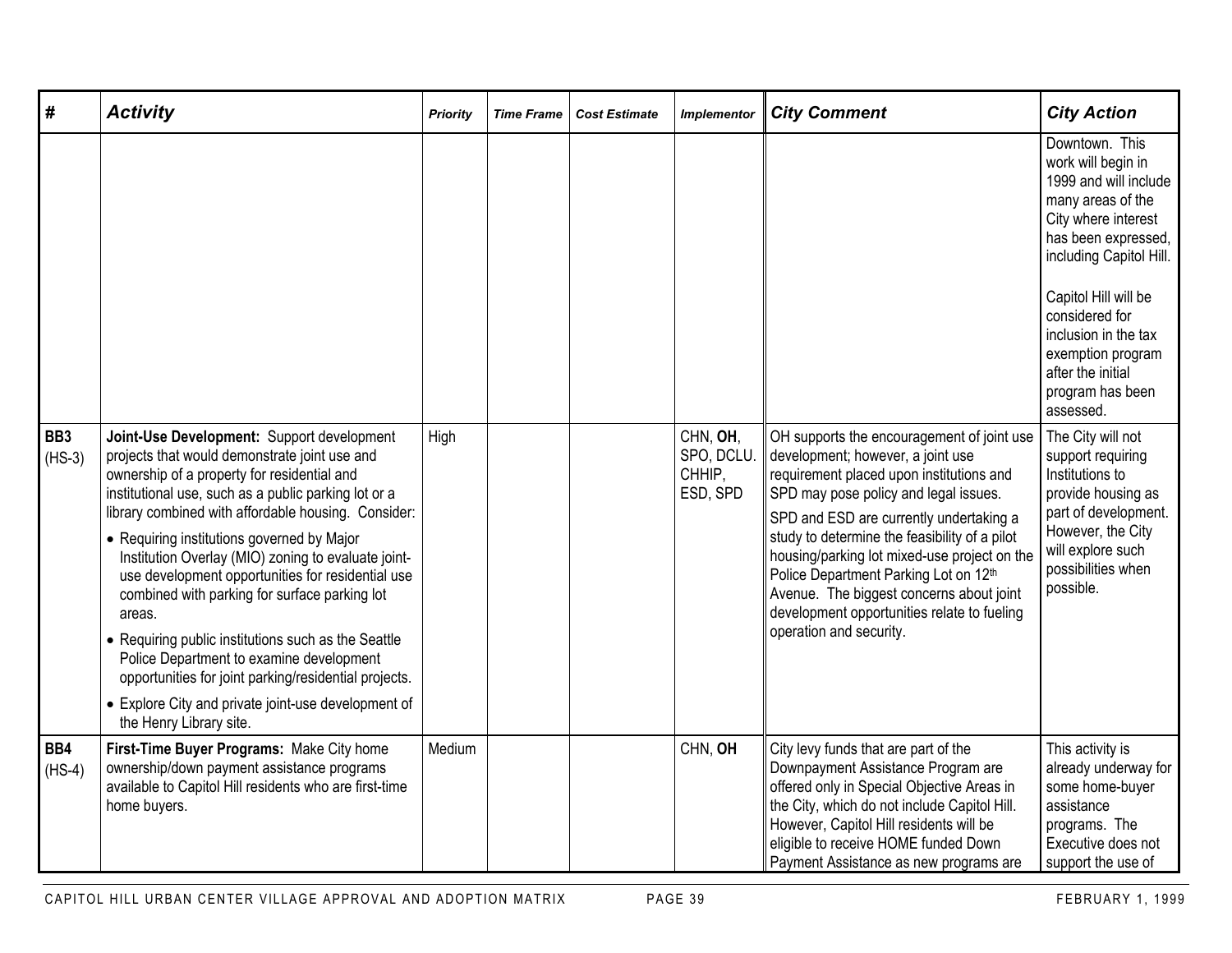| #                           | <b>Activity</b>                                                                                                                                                                                                                                                                                                                                                                                       | <b>Priority</b> | <b>Time Frame</b> | <b>Cost Estimate</b> | <b>Implementor</b>    | <b>City Comment</b>                                                                                                                                                                                                                                                                | <b>City Action</b>                                                                                                        |
|-----------------------------|-------------------------------------------------------------------------------------------------------------------------------------------------------------------------------------------------------------------------------------------------------------------------------------------------------------------------------------------------------------------------------------------------------|-----------------|-------------------|----------------------|-----------------------|------------------------------------------------------------------------------------------------------------------------------------------------------------------------------------------------------------------------------------------------------------------------------------|---------------------------------------------------------------------------------------------------------------------------|
|                             |                                                                                                                                                                                                                                                                                                                                                                                                       |                 |                   |                      |                       | implemented. Other City Down payment<br>assistance funds have been made available<br>through an RFP process. Homeownership<br>projects in the Capitol Hill area would be<br>eligible to apply for these.                                                                           | levy funds for<br>downpayment<br>assistance outside of<br><b>Special Objective</b><br>Areas.                              |
|                             |                                                                                                                                                                                                                                                                                                                                                                                                       |                 |                   |                      |                       | Other City Homeownership Programs<br>available to Capitol Hill residents include the<br>Hometown Homeloan Program for City and<br>School District employees as well as<br>University of Washington, Community<br>College and Providence Medical Center<br>employees.               |                                                                                                                           |
| BB <sub>5</sub><br>$(HS-5)$ | Nonprofit Home Ownership Programs: Provide<br>public funding to help nonprofit organizations build<br>or renovate properties to be sold for some form of<br>affordable home ownership, such as co-housing,<br>cooperative, land trust, condominium, cottage, or<br>phased conversion of occupied rental properties to<br>affordable home ownership units.                                             | High            |                   |                      | CHN, OH,<br>DCLU, DON | OH supports this recommendation. City<br>Home Buyer assistance funds have been<br>offered through a RFP process. Non-profit<br>agencies providing homeownership<br>opportunities in the Capitol Hill area could<br>submit proposals.<br>DCLU will continue to provide planning and | OH will encourage<br>non-profits to<br>consider this type of<br>development.                                              |
|                             |                                                                                                                                                                                                                                                                                                                                                                                                       |                 |                   |                      |                       | permitting assistance as needed.                                                                                                                                                                                                                                                   |                                                                                                                           |
| BB <sub>6</sub><br>$(HS-6)$ | Residents Right-to-Buy Programs: Adopt a<br>resident's first right of refusal ordinance that would<br>allow tenants of a building the right to match<br>purchase offers made by investors and buy their<br>building for conversion to cooperative or<br>condominium ownership. Accompany with a<br>financial and technical assistance program that<br>would assist tenants in buying their buildings. | High            |                   |                      | CHN, OH,<br>DCLU, SPO | The Executive supports the current City<br>Council initiative to extend a 'right-to-<br>purchase' to residents of federally<br>subsidized housing.                                                                                                                                 | Recommendation is<br>currently under<br>consideration by the<br>City Council.                                             |
| BB7<br>$(HS-7)$             | Multiple-Bedroom Housing: Develop a<br>mechanism in land use regulations to encourage<br>development of some 2- and 3-bedroom housing<br>units in every building.                                                                                                                                                                                                                                     | Medium          |                   |                      | CHN, DCLU,<br>SPO, OH | OH will encourage housing developers to<br>consider building 2 and 3 bedroom units on<br>Capitol Hill. Creation of housing for working<br>families is a current priority for Housing Levy<br>funds.                                                                                | This activity will be<br>considered as part of<br>the Sector Work<br>programs in the<br>future as<br>opportunities arise. |
| BB8<br>$(HS-8)$             | Live-Work Housing: Allow live-work dwellings for<br>artists and others to be developed in all existing<br>zoning classifications.                                                                                                                                                                                                                                                                     | Medium          |                   |                      | CHN, SPO,<br>OH, DCLU | Live-work dwellings are currently allowed in<br>all zoning designations that allow residential<br>use. This includes single family, multifamily                                                                                                                                    | Live/work Housing:<br>The City will take the<br>next steps to                                                             |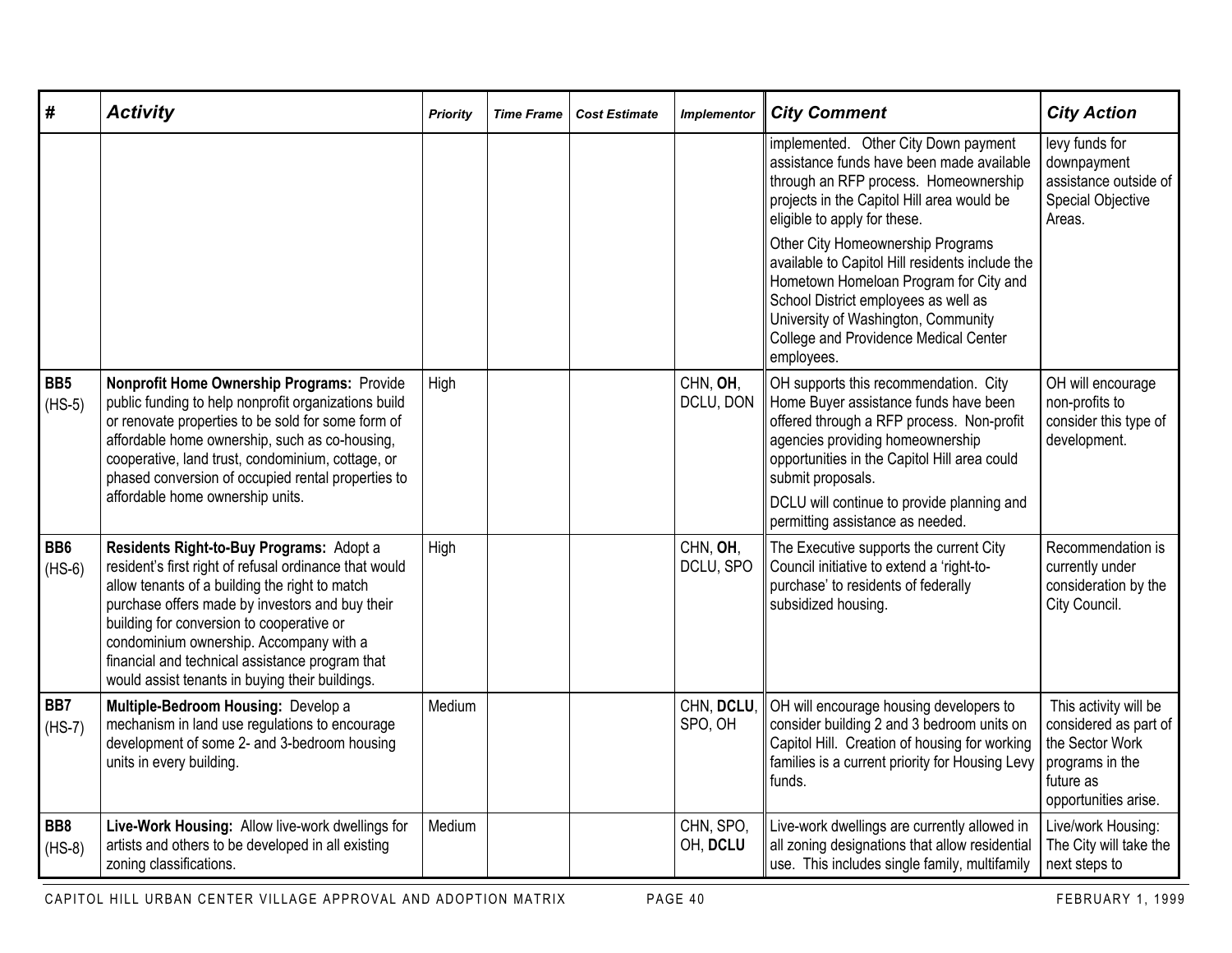| #                           | <b>Activity</b>                                                                                                                                                                                                                                                                    | <b>Priority</b> | <b>Time Frame</b> | Cost Estimate | <b>Implementor</b>                                           | <b>City Comment</b>                                                                                                                                                                                                                                                                                                                                                                                                                                                                                                      | <b>City Action</b>                                                                                                                                                                                       |
|-----------------------------|------------------------------------------------------------------------------------------------------------------------------------------------------------------------------------------------------------------------------------------------------------------------------------|-----------------|-------------------|---------------|--------------------------------------------------------------|--------------------------------------------------------------------------------------------------------------------------------------------------------------------------------------------------------------------------------------------------------------------------------------------------------------------------------------------------------------------------------------------------------------------------------------------------------------------------------------------------------------------------|----------------------------------------------------------------------------------------------------------------------------------------------------------------------------------------------------------|
|                             |                                                                                                                                                                                                                                                                                    |                 |                   |               |                                                              | and commercial and neighborhood<br>commercial zones. These zone<br>designations cover all of the area within the<br>Capitol Hill Urban Village. The Seattle Arts<br>Commission, along with the Mayor's Office<br>and OED is currently exploring additional<br>ways to support artist live/work housing in<br>the City                                                                                                                                                                                                    | implement this<br>activity and will<br>insure that artists,<br>arts advocates and<br>community groups<br>and members are<br>included in the<br>discussion on artist<br>live/work housing in<br>the city. |
| BB <sub>9</sub><br>$(HS-9)$ | Special Needs Housing: Support special needs<br>housing projects that serve neighborhood residents'<br>needs for service-supported housing, but that<br>overall represent no more than Capitol Hill's share<br>of the Citywide supply of housing for people with<br>special needs. | Low             |                   |               | CHN, HSD,<br>DCLU, OH                                        | The City generally supports dispersal of<br>special needs opportunities throughout the<br>city and county and not concentrating them<br>in a few neighborhoods. However, most<br>special needs housing is in a fair housing<br>protected class. Developing different siting<br>policies for special needs housing would be<br>illegal. This recommendation may be<br>addressed through general City goals of<br>dispersing special needs households, but<br>specific quotas for Capitol Hill will not be<br>implemented. | This activity will be<br>considered in the<br>future after further<br>policy analysis.                                                                                                                   |
| <b>BB10</b><br>$(HS-10)$    | Home Improvement Programs: Advertise the<br>availability of the City's housing repair programs.                                                                                                                                                                                    | Low             |                   |               | OH, DON-<br>Citizen's<br>Information<br><b>Utility Bills</b> | OH is currently evaluating the current home<br>rehabilitation program and will be presenting<br>a restructuring proposal to the Council<br>during the 3rd quarter of 1999. This<br>proposal will address how to better provide<br>needed services in all neighborhoods of the<br>City.                                                                                                                                                                                                                                   | OH will take the next<br>steps to implement<br>this<br>recommendation.                                                                                                                                   |
| <b>BB11</b><br>$(HS-11)$    | <b>Historic Preservation Programs: Create</b><br>programs to maintain and protect historically<br>significant housing. Conduct a historic and condition<br>survey and map areas needing improvement and<br>historic preservation.                                                  | High            |                   |               | CHN, DON-<br>OUC, OH,<br>Community                           | There is no authority in any of our codes to<br>"protect historically significant housing."<br>However, the Urban Conservation Division<br>of the Department of Neighborhoods is able<br>to offer technical support and advice to<br>communities if they choose to undertake<br>historic surveys in their neighborhoods. The<br>Office does not have the financial or staff<br>resources to actually conduct the surveys.                                                                                                | The Community<br>should take the next<br>steps to clarify what<br>is meant by<br>historically significant<br>housing and to<br>conduct a survey of<br>such housing.                                      |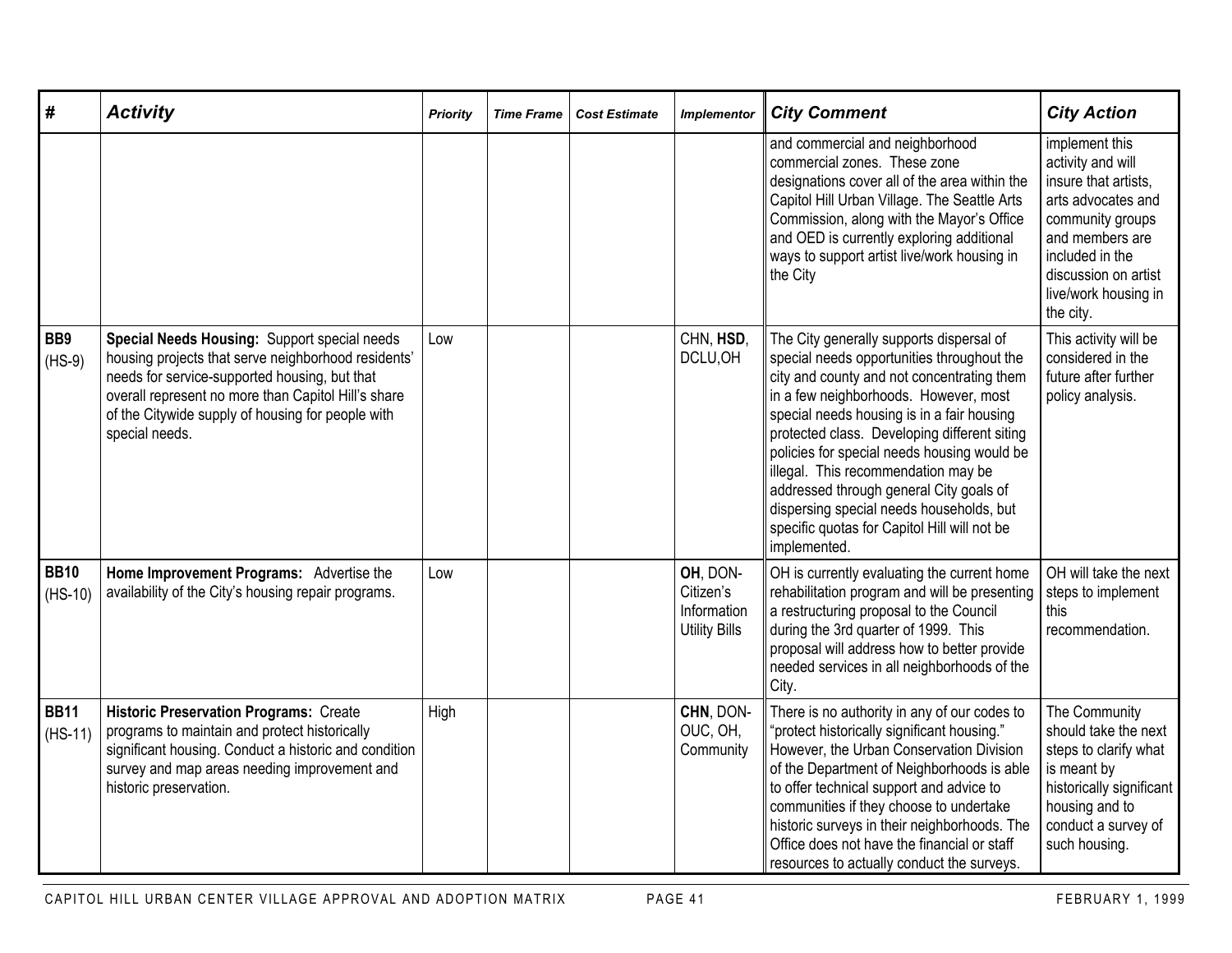| #                        | <b>Activity</b>                                                                                                                                                                                                                                                                                                                                                                                                                                                                                                                                               | <b>Priority</b> | <b>Time Frame</b> | <b>Cost Estimate</b> | <b>Implementor</b>                   | <b>City Comment</b>                                                                                                                                                                                                                                                                                                                                                                                                                                     | <b>City Action</b>                                                                                                                                                                                                                                                                                                                                                                                                                                                                                                          |
|--------------------------|---------------------------------------------------------------------------------------------------------------------------------------------------------------------------------------------------------------------------------------------------------------------------------------------------------------------------------------------------------------------------------------------------------------------------------------------------------------------------------------------------------------------------------------------------------------|-----------------|-------------------|----------------------|--------------------------------------|---------------------------------------------------------------------------------------------------------------------------------------------------------------------------------------------------------------------------------------------------------------------------------------------------------------------------------------------------------------------------------------------------------------------------------------------------------|-----------------------------------------------------------------------------------------------------------------------------------------------------------------------------------------------------------------------------------------------------------------------------------------------------------------------------------------------------------------------------------------------------------------------------------------------------------------------------------------------------------------------------|
|                          |                                                                                                                                                                                                                                                                                                                                                                                                                                                                                                                                                               |                 |                   |                      |                                      | The community should be an "implementor"<br>of this recommendation.                                                                                                                                                                                                                                                                                                                                                                                     |                                                                                                                                                                                                                                                                                                                                                                                                                                                                                                                             |
| <b>BB12</b><br>$(HS-12)$ | Design Review of Renovations: Allow developers<br>who are performing substantial renovation of<br>existing properties to have voluntary access to the<br>design review process.                                                                                                                                                                                                                                                                                                                                                                               | High            |                   |                      | CHN, DCLU,<br><b>SPO</b>             | DCLU will conduct a project in the first half<br>of 1999 to examine expanding the types of<br>projects subject to design review.                                                                                                                                                                                                                                                                                                                        | DCLU will take the<br>next steps to<br>implement this<br>recommendation.<br>DCLU will conduct a<br>project in the first<br>half of 1999 to<br>examine expanding<br>the types of projects<br>subject to design<br>review.                                                                                                                                                                                                                                                                                                    |
| <b>BB13</b><br>$(HS-13)$ | Residential Open Space Requirements: Modify<br>development requirements for open space to help<br>increase open space in the West Slope and East<br>Core Residential Districts by:<br>• Reducing open space requirements if developers<br>contribute to an open space bank that would<br>benefit the entire neighborhood.<br>• Reducing open space requirements in NC zones<br>to MR levels through the design review process.<br>• Reducing formula open space requirements in L3<br>and substitute with design review requirement for<br>usable open space. | Medium          |                   |                      | CHN, DCLU,<br>SPO, OH,<br><b>DON</b> | DCLU is currently examining the payment-<br>in-lieu of or off-site aspects of this proposal<br>and expects to report to the City Council in<br>early 1999.<br>Design review currently has the ability to<br>modify open space standards as proposed<br>here. Design Review is a public process<br>and all meetings are open to the public.<br>Notification is through the General Mailed<br>Release and signs posted on and around<br>the project site. | DCLU will take the<br>next steps to<br>implement this<br>recommendation.<br>DCLU is currently<br>examining this<br>proposal on a city-<br>wide basis and<br>expects to report to<br>Council in early<br>1999. If deemed<br>effective, it could be<br>applied in urban<br>centers or other<br>villages that do not<br>meet<br>Comprehensive Plan<br>open space goals<br>and include such a<br>program in their<br>neighborhood plan.<br>DCLU will include an<br>economic analysis<br>as part of their<br>examination of this |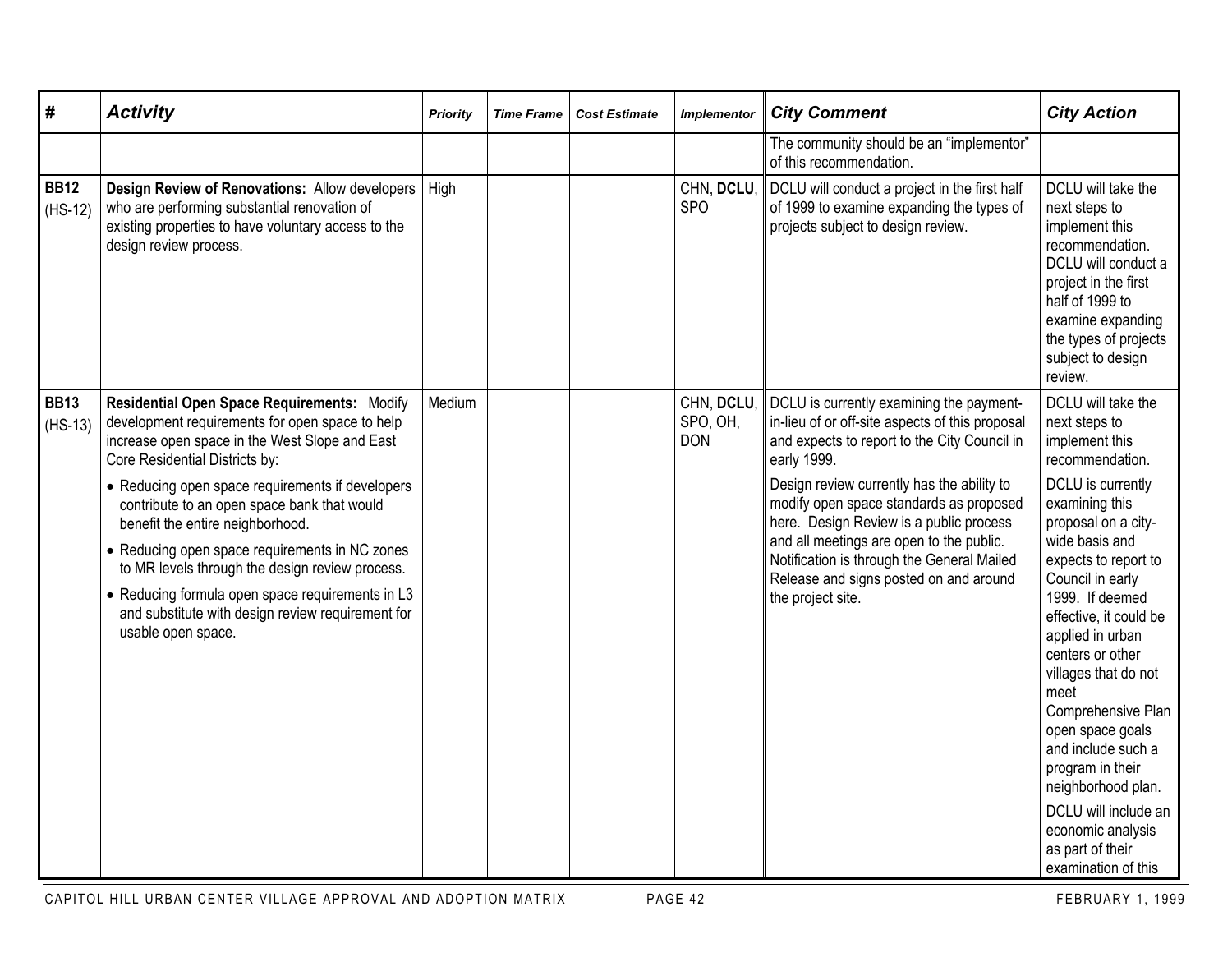| #               | <b>Activity</b>                                                                                  | <b>Priority</b> | <b>Time Frame</b> | <b>Cost Estimate</b> | <b>Implementor</b>    | <b>City Comment</b>                                                                        | <b>City Action</b>                                                                                                                                                                                                                                                                                                                                                                                                                                                                                                                                                                                                                                                                                                         |
|-----------------|--------------------------------------------------------------------------------------------------|-----------------|-------------------|----------------------|-----------------------|--------------------------------------------------------------------------------------------|----------------------------------------------------------------------------------------------------------------------------------------------------------------------------------------------------------------------------------------------------------------------------------------------------------------------------------------------------------------------------------------------------------------------------------------------------------------------------------------------------------------------------------------------------------------------------------------------------------------------------------------------------------------------------------------------------------------------------|
|                 |                                                                                                  |                 |                   |                      |                       |                                                                                            | proposal as it might<br>apply in the Capitol<br>Hill urban village.<br>This analysis will<br>include the<br>availability and cost<br>of open space in this<br>area and what would<br>be appropriate to<br>allow as an off-site<br>alternative to fullfill<br>open space<br>requirements.<br>Specific concerns<br>have been raised<br>about rooftop areas<br>and gated courtyards<br>qualifying as open<br>space and these<br>concerns should be<br>addressed in this<br>analysis.<br>Before implementing<br>any proposal DCLU<br>will work with the<br>community to<br>determine if DCLU's<br>recommendations<br>meet the<br>community's goals<br>and whether the<br>community still<br>wishes to pursue this<br>strategy. |
|                 | CC. Open Space, Recreation and Arts                                                              |                 |                   |                      |                       |                                                                                            |                                                                                                                                                                                                                                                                                                                                                                                                                                                                                                                                                                                                                                                                                                                            |
| CC1<br>$(OS-9)$ | Open Space Bank: Create a neighborhood open<br>space bank to fund acquisition and development of | Medium          |                   |                      | DCLU, DPR,<br>SPO, OH | DCLU is currently examining this proposal<br>on a city-wide basis and expects to report to | DCLU will take the<br>next steps to                                                                                                                                                                                                                                                                                                                                                                                                                                                                                                                                                                                                                                                                                        |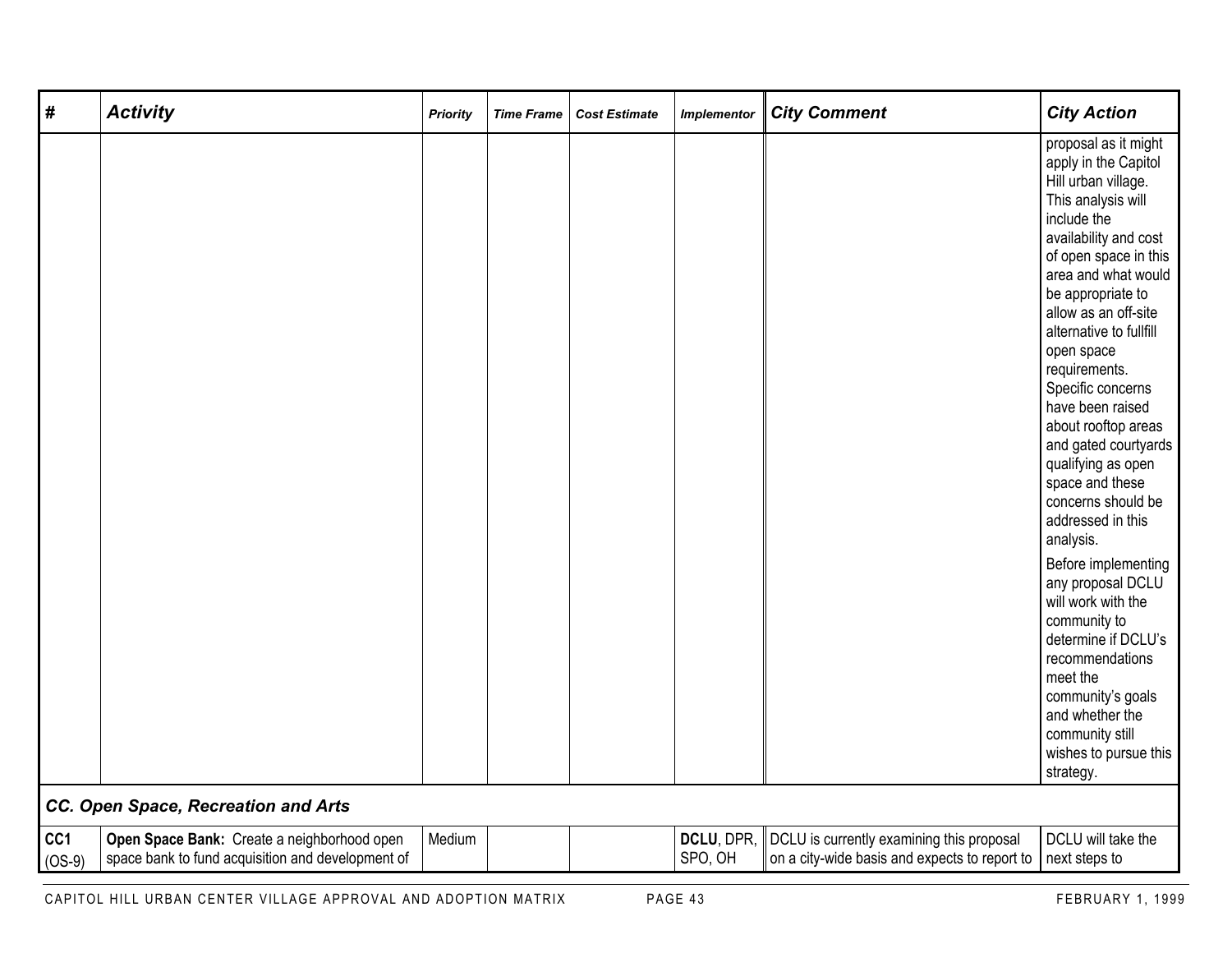| # | <b>Activity</b>                                                                                                                                                                                                                                                                                                                                                                                                                                                                                                                                                                                                                                                                                                          | <b>Priority</b> | <b>Time Frame</b> | <b>Cost Estimate</b> | <b>Implementor</b> | <b>City Comment</b>                                                                                                                                                                                                                                                                                                                                                                                                                                                                                                                                                                                                                                                                                                                                                                                                                                                                                                                                                                                                                                                                 | <b>City Action</b>                                                                                                                                                                                                                                                                                                                                                                                                                                                                                                                                                                                                                                                                                                                                                                                                        |
|---|--------------------------------------------------------------------------------------------------------------------------------------------------------------------------------------------------------------------------------------------------------------------------------------------------------------------------------------------------------------------------------------------------------------------------------------------------------------------------------------------------------------------------------------------------------------------------------------------------------------------------------------------------------------------------------------------------------------------------|-----------------|-------------------|----------------------|--------------------|-------------------------------------------------------------------------------------------------------------------------------------------------------------------------------------------------------------------------------------------------------------------------------------------------------------------------------------------------------------------------------------------------------------------------------------------------------------------------------------------------------------------------------------------------------------------------------------------------------------------------------------------------------------------------------------------------------------------------------------------------------------------------------------------------------------------------------------------------------------------------------------------------------------------------------------------------------------------------------------------------------------------------------------------------------------------------------------|---------------------------------------------------------------------------------------------------------------------------------------------------------------------------------------------------------------------------------------------------------------------------------------------------------------------------------------------------------------------------------------------------------------------------------------------------------------------------------------------------------------------------------------------------------------------------------------------------------------------------------------------------------------------------------------------------------------------------------------------------------------------------------------------------------------------------|
|   | open space exclusively in the village. The City, in<br>conjunction with community constituents, shall<br>develop criteria that would allow developers of<br>residential projects to contribute to the bank in lieu<br>of providing a portion of required on-site open space<br>and roof gardens. Evaluate developers' proposals to<br>trade-off open space on a case-by-case basis<br>through the design review process. Develop<br>operational guidelines and Capitol Hill-specific<br>criteria for the open space bank program. Consider<br>allowing open space bank contributions from any<br>new residential development in the South Anchor<br>District to be earmarked for Lincoln Reservoir/Park<br>improvements. |                 |                   |                      |                    | Council in early 1999. If deemed effective, it<br>could be applied in urban centers or other<br>villages that do not meet Comprehensive<br>Plan open space goals and include such a<br>program in their neighborhood plan.<br>DCLU will include an economic analysis as<br>part of their examination of this proposal as<br>it might apply in the Capitol Hill urban<br>village. This analysis will include the<br>availability and cost of open space in this<br>area and what would be appropriate to allow<br>as an off-site alternative to fullfill open space<br>requirements. Specific concerns have been<br>raised about rooftop areas and gated<br>courtyards qualifying as open space and<br>these concerns should be addressed in this<br>analysis. Before implementing any proposal<br>DCLU will work with the community to<br>determine if DCLU's recommendations meet<br>the community's goals and whether the<br>community still wishes to pursue this<br>strategy. A funding strategy for land<br>acquisition with City resources will be<br>developed in 1999-2000. | implement this<br>recommendation.<br>DCLU is currently<br>examining this<br>proposal on a city-<br>wide basis and<br>expects to report to<br>Council in early<br>1999. If deemed<br>effective, it could be<br>applied in urban<br>centers or other<br>villages that do not<br>meet<br>Comprehensive Plan<br>open space goals<br>and include such a<br>program in their<br>neighborhood plan.<br>DCLU will include an<br>economic analysis<br>as part of their<br>examination of this<br>proposal as it might<br>apply in the Capitol<br>Hill urban village.<br>This analysis will<br>include the<br>availability and cost<br>of open space in this<br>area and what would<br>be appropriate to<br>allow as an off-site<br>alternative to fullfill<br>open space<br>requirements.<br>Specific concerns<br>have been raised |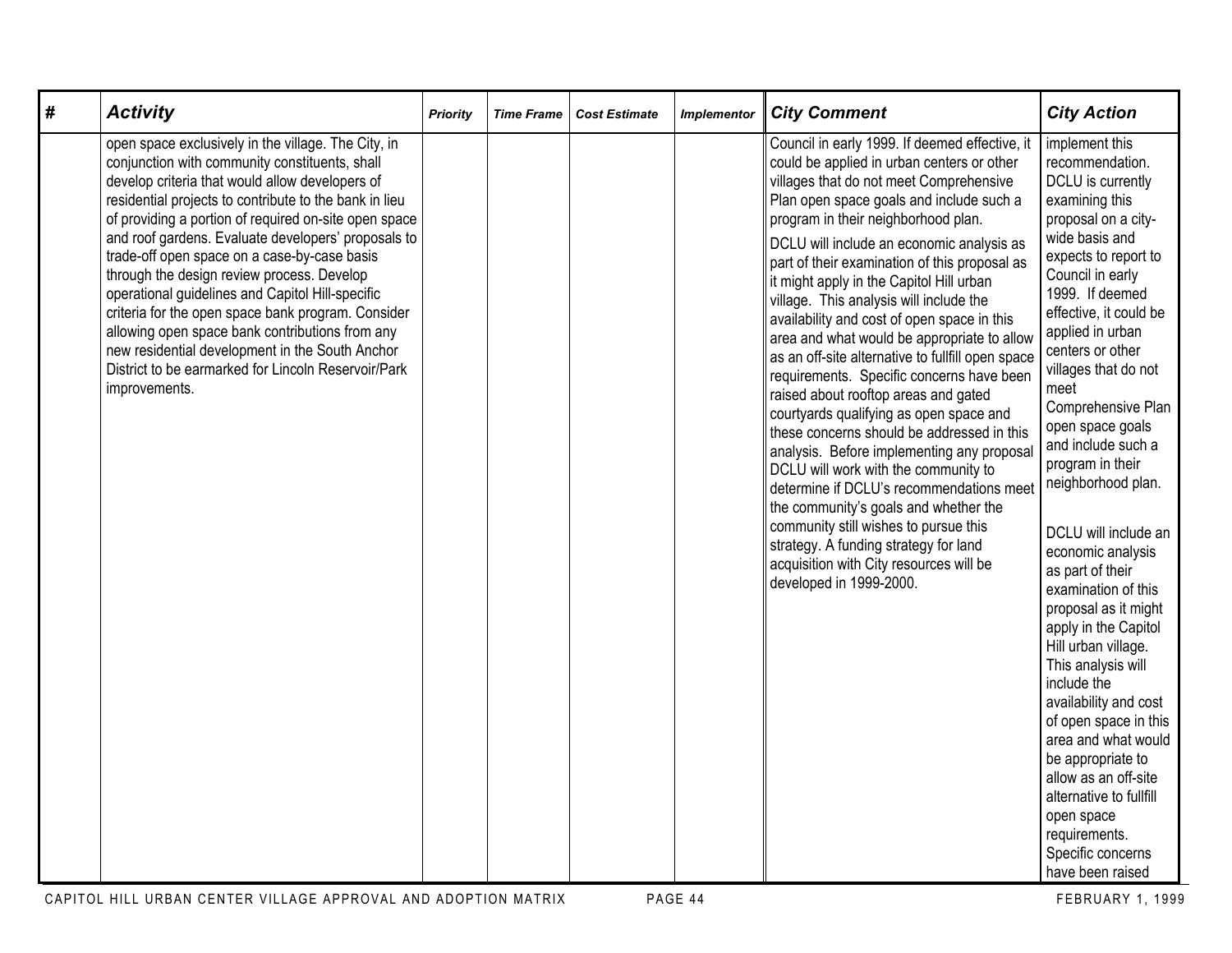| #                            | <b>Activity</b>                                                                                                                                                                                                                                                                                                                                                                                                                                                                                                                                                          | <b>Priority</b> | <b>Time Frame</b> | <b>Cost Estimate</b> | <b>Implementor</b>                                    | <b>City Comment</b>                                                                                                                                                                                                                                                                                                                                                                                                                                                                                     | <b>City Action</b>                                                                                                                                                                                                                                                                                                                                |
|------------------------------|--------------------------------------------------------------------------------------------------------------------------------------------------------------------------------------------------------------------------------------------------------------------------------------------------------------------------------------------------------------------------------------------------------------------------------------------------------------------------------------------------------------------------------------------------------------------------|-----------------|-------------------|----------------------|-------------------------------------------------------|---------------------------------------------------------------------------------------------------------------------------------------------------------------------------------------------------------------------------------------------------------------------------------------------------------------------------------------------------------------------------------------------------------------------------------------------------------------------------------------------------------|---------------------------------------------------------------------------------------------------------------------------------------------------------------------------------------------------------------------------------------------------------------------------------------------------------------------------------------------------|
|                              |                                                                                                                                                                                                                                                                                                                                                                                                                                                                                                                                                                          |                 |                   |                      |                                                       |                                                                                                                                                                                                                                                                                                                                                                                                                                                                                                         | about rooftop areas<br>and gated courtyards<br>qualifying as open<br>space and these<br>concerns should be<br>addressed in this<br>analysis.                                                                                                                                                                                                      |
|                              |                                                                                                                                                                                                                                                                                                                                                                                                                                                                                                                                                                          |                 |                   |                      |                                                       |                                                                                                                                                                                                                                                                                                                                                                                                                                                                                                         | Before implementing<br>any proposal DCLU<br>will work with the<br>community to<br>determine if DCLU's<br>recommendations<br>meet the<br>community's goals<br>and whether the<br>community still<br>wishes to pursue this<br>strategy. A funding<br>strategy for land<br>acquisition with City<br>resources will be<br>developed in 1999-<br>2000. |
| CC <sub>2</sub><br>$(OS-10)$ | Green Streets: Work with adjacent property<br>owners and other residents to develop Green<br>Streets in underutilized street right-of-ways in order<br>to enhance Pedestrian Priority Streets and provide<br>public open space to support commercial districts<br>and Sound Transit stations. The types (Type I, II, III<br>or IV) of Green Streets shall be determined through<br>necessary public process. Replace any lost parking<br>within 1/8 mile. Consider the following potential<br>sites:<br>• Anhalt Streetpark,<br>• Woodland Trail,<br>• Olive Streetpark, | High            |                   |                      | CHN,<br><b>SEATRAN,</b><br>DON, Sound<br>Transit, DPR | "Anhalt Streetpark" and "Howell Plaza" are<br>proposed for designation with this plan. See<br>A7 and B4.<br>The proposed Green Streets at "Woodland<br>Trail" and College Plaza" are not on streets<br>and are therefore not appropriate for<br>designation as Green Streets. See A7 and<br>B4.<br>Before designating Olive Streetpark and<br>Olive/Howell Streetpark as Green Streets,<br>additional information is needed to describe<br>the proposal:<br>1) a sketch and/or written description of a | The neighborhood<br>should take the next<br>step by prioritizing<br>these Green Streets<br>and bringing<br>sketches or<br>descriptions of<br>potential<br>improvements to<br>SEATRAN.                                                                                                                                                             |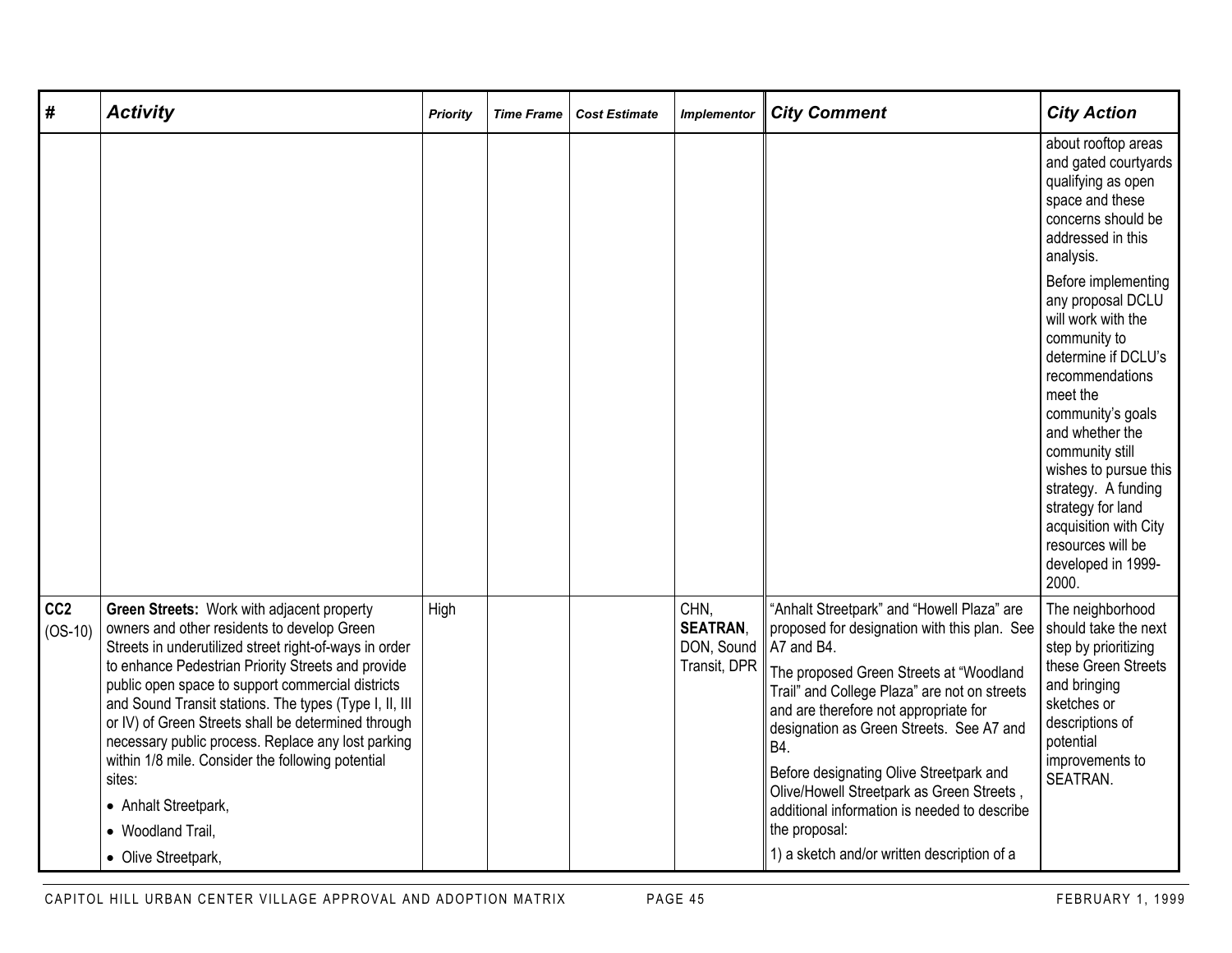| #                            | <b>Activity</b>                                                                                                                                                                                                                                                                                                                                                                                      | <b>Priority</b> | <b>Time Frame</b> | <b>Cost Estimate</b> | <b>Implementor</b>      | <b>City Comment</b>                                                                                                                                                                                                                                                                                                                                                                                                                                                                                                                                                                                                                                                                                                                                                                                                                                                                                                                                                       | <b>City Action</b>                                                |
|------------------------------|------------------------------------------------------------------------------------------------------------------------------------------------------------------------------------------------------------------------------------------------------------------------------------------------------------------------------------------------------------------------------------------------------|-----------------|-------------------|----------------------|-------------------------|---------------------------------------------------------------------------------------------------------------------------------------------------------------------------------------------------------------------------------------------------------------------------------------------------------------------------------------------------------------------------------------------------------------------------------------------------------------------------------------------------------------------------------------------------------------------------------------------------------------------------------------------------------------------------------------------------------------------------------------------------------------------------------------------------------------------------------------------------------------------------------------------------------------------------------------------------------------------------|-------------------------------------------------------------------|
|                              | • Olive/Howell Streetpark,<br>• College Plaza,<br>• Howell Plaza.                                                                                                                                                                                                                                                                                                                                    |                 |                   |                      |                         | proposed design, and<br>2) a description of how the proposed design<br>will affect parking, access to adjacent<br>property and how much traffic the proposed<br>design will divert onto neighboring streets.<br>Green Streets: This issue has been placed<br>on the Policy Docket. The Executive will<br>review its policies on Green Streets and Key<br>Pedestrian Streets in 1999. Once this policy<br>analysis is completed, this recommendation<br>will be reviewed again.                                                                                                                                                                                                                                                                                                                                                                                                                                                                                            |                                                                   |
| CC <sub>3</sub><br>$(OS-11)$ | Park Maintenance: Increase City staff and<br>intensify programs to improve maintenance of all<br>neighborhood parks and open spaces, especially<br>Volunteer Park, the new Lincoln Reservoir/Park,<br>and Miller Park. As new open space is acquired,<br>provide City funding for ongoing maintenance.<br>Support a community volunteer brigade to augment<br>the City's parks maintenance services. | High            |                   |                      | CHN, BIA,<br><b>DPR</b> | DPR appreciates the support for additional<br>funding for maintenance of parks. DPR was<br>funded for 1999/2000 for additional<br>maintenance of the Miller Community<br>Center grounds and will request additional<br>resources to support park improvements at<br>Lincoln Reservoir Park in the next budget<br>cycle.<br>Maintenance and gardening staff at<br>Volunteer Park and other Capitol Hill parks<br>were reduced in recent years due to budget<br>constraints, a return to 1992 service levels<br>for routine maintenance and gardening<br>would enhance the care of these parks.<br>DPR has included projects in its 1999/2000<br>major maintenance funding request for<br>sewer repairs and landscape renovation<br>work at Volunteer Park. DPR is supportive<br>of increasing funding for Volunteer Park and<br>other Capitol Hill parks maintenance and will<br>weigh that with other priorities when<br>submitting the next cycle of budget<br>requests. | Activity is currently<br>underway.                                |
| CC4<br>$(PS-4)$              | Park and Open Space Safety: Institute security<br>measures for all new and existing parks. Increase<br>City staff and intensify programs to patrol all                                                                                                                                                                                                                                               | High            |                   |                      | CHN, DPR,<br><b>SPD</b> | On Police Department staffing, please see<br>C <sub>9</sub>                                                                                                                                                                                                                                                                                                                                                                                                                                                                                                                                                                                                                                                                                                                                                                                                                                                                                                               | This activity will be<br>considered as part of<br>the sector work |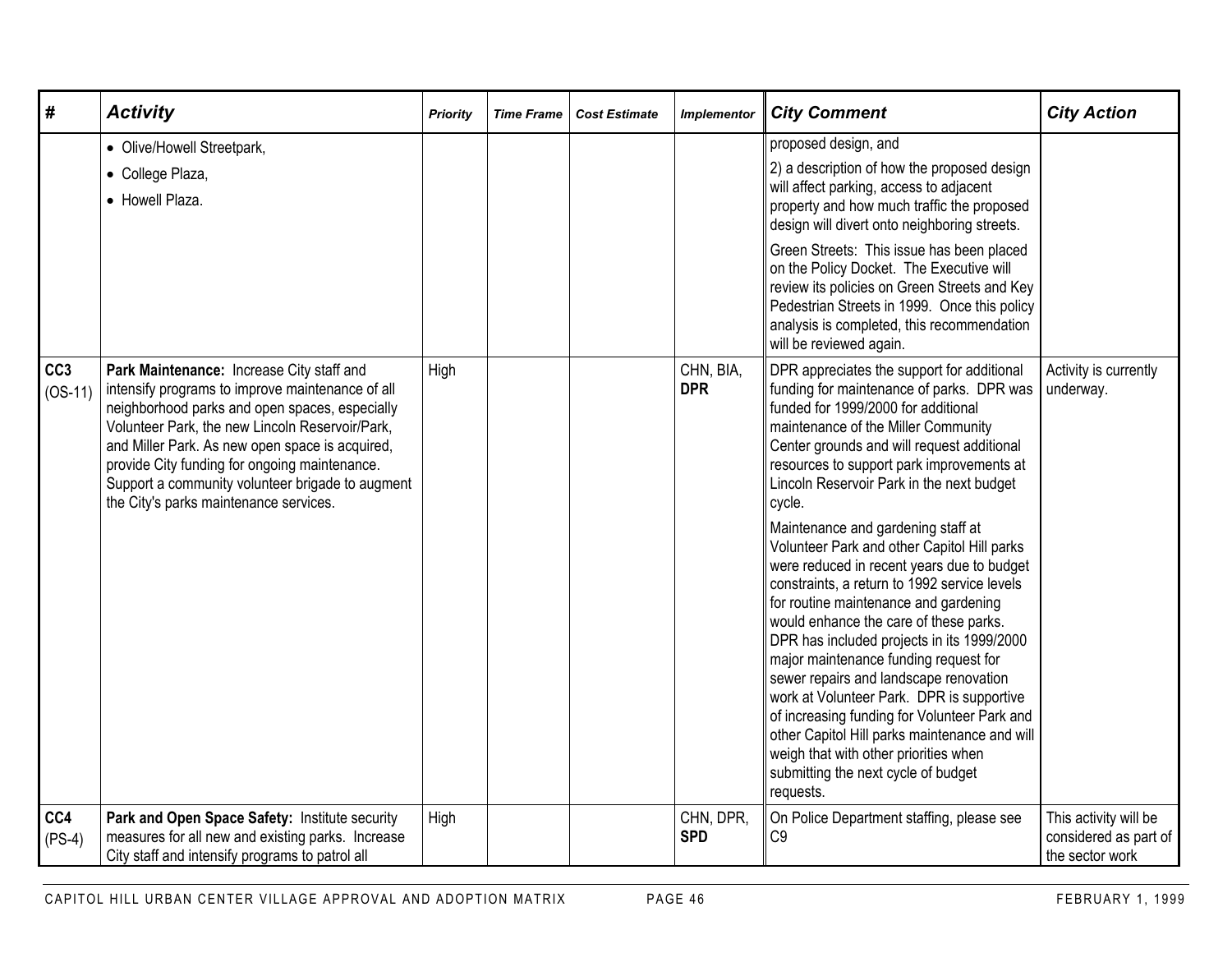| #                            | <b>Activity</b>                                                                                                                                                                                                                                                                                                                                                             | Priority | <b>Time Frame</b> | <b>Cost Estimate</b> | <b>Implementor</b>                               | <b>City Comment</b>                                                                                                                                                                                                                                                                                                                                                                                                                                            | <b>City Action</b>                                                                                                                                                                                        |
|------------------------------|-----------------------------------------------------------------------------------------------------------------------------------------------------------------------------------------------------------------------------------------------------------------------------------------------------------------------------------------------------------------------------|----------|-------------------|----------------------|--------------------------------------------------|----------------------------------------------------------------------------------------------------------------------------------------------------------------------------------------------------------------------------------------------------------------------------------------------------------------------------------------------------------------------------------------------------------------------------------------------------------------|-----------------------------------------------------------------------------------------------------------------------------------------------------------------------------------------------------------|
|                              | neighborhood parks and open spaces. Support a<br>community volunteer brigade to augment the parks<br>security services provided by the City.                                                                                                                                                                                                                                |          |                   |                      |                                                  |                                                                                                                                                                                                                                                                                                                                                                                                                                                                | programs in the<br>future as<br>opportunities arise.                                                                                                                                                      |
| CC <sub>5</sub><br>$(OS-12)$ | Urban Ecology: Institute ecologically sustainable<br>City and neighborhood policies and procedures.<br>Increase City staff and intensify programs to<br>upgrade urban ecology and forestry. Include:                                                                                                                                                                        | High     |                   |                      | ESD, CHN,<br>SEATRAN,<br>SCL, SPO,<br><b>DPR</b> | The City has a set of Tree Preservation and<br>Enhancement policies that were<br>incorporated into the Comprehensive Plan<br>in November 1997. These already adopted                                                                                                                                                                                                                                                                                           | In the Fall of 1997,<br>the Council adopted<br>a resolution directing<br>the Executive to                                                                                                                 |
|                              | • Convert illegally or unnecessarily paved surfaces<br>(such as paved planting strips, excessively wide<br>intersections and roadways, underutilized street<br>segments and surface parking lots) into<br>vegetated areas (such as vegetated planting<br>strips, medians and traffic circles and pocket<br>parks) to reduce stormwater runoff and improve<br>water quality. |          |                   |                      |                                                  | policies support many of the<br>recommendations in the Capitol Hill Plan.<br>As part of the 1999-2000 budget process,<br>the City Council created an Office of<br>Environmental Management in the<br>Executive Services Department. This unit<br>will be responsible for guiding City<br>government operations toward                                                                                                                                          | "evaluate the best<br>means to improve<br>regulatory efforts<br>regarding trees on<br>sites that are<br>undergoing<br>development, and to<br>propose changes as                                           |
|                              | • Plant and preserve trees and other vegetation<br>(especially native plant species) to improve air<br>quality and provide habitat.                                                                                                                                                                                                                                         |          |                   |                      |                                                  | environmental sustainability by coordinating<br>implementation of Seattle's Environmental<br>Management Program and the Mayor's<br>Environmental Strategy.                                                                                                                                                                                                                                                                                                     | appropriate" in the<br>land use code,<br>SEPA, design review<br>guidelines, etc. SPO                                                                                                                      |
|                              | • Develop a Capitol Hill street tree plan to maintain<br>and protect existing trees and plant additional<br>trees on streets, in parks and in other public<br>places.                                                                                                                                                                                                       |          |                   |                      |                                                  | On Trees and Forestry:<br>DPR supports this recommendation and has<br>an Urban Reforestation program. The 1999-<br>2000 sites for this program have been<br>selected. (Capitol Hill is not included for the<br>next biennium). The Capitol Hill community<br>can also work with the Parks Department<br>arborist, for more technical information on<br>tree inventorying and maintenance.                                                                      | submitted a report<br>with<br>recommendations to<br>the Council in<br>February 1999.<br>DCLU is scheduled<br>to submit specific<br>proposals to Council<br>that will strengthen<br>regulations to protect |
|                              |                                                                                                                                                                                                                                                                                                                                                                             |          |                   |                      |                                                  | Seattle City Light offers a community tree<br>planting program (also known as the Urban<br>Tree Replacement Program) by providing<br>communities with a minimum of 100 trees.<br>Seattle City Light works with communities to<br>assess project sites, provide trees, prepare<br>planting sites and provide limited care for<br>open space or street side plantings.<br>Community volunteers and residents plant<br>the trees and the adjacent property owners | trees on sites<br>undergoing<br>development.<br>These proposals are<br>scheduled to be<br>completed before the<br>end of the year.<br>Specific activities on<br>Capitol Hill will be                      |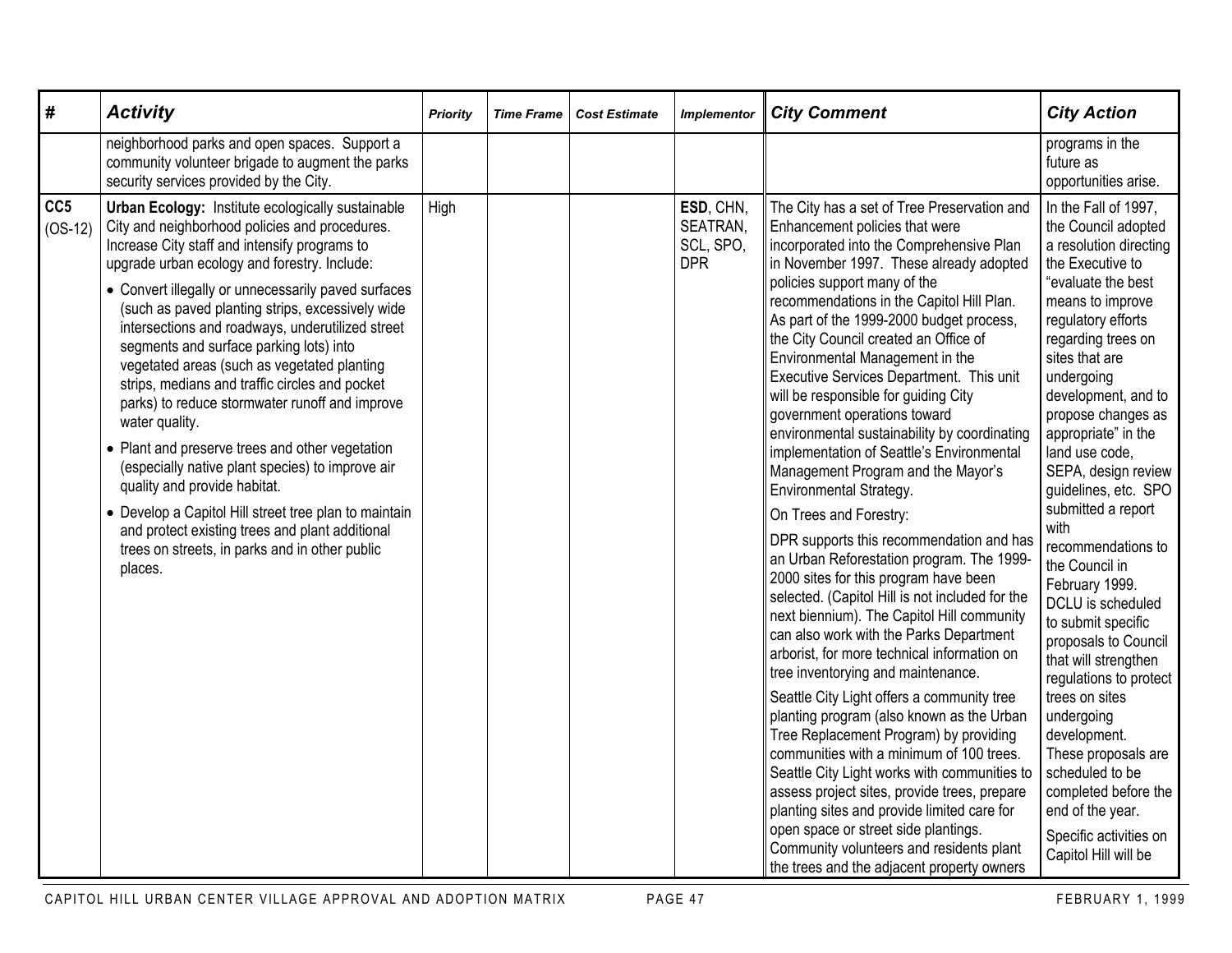| #                | <b>Activity</b>                                                                                                                                                                                                                                                   | <b>Priority</b> | <b>Time Frame</b> | <b>Cost Estimate</b> | <b>Implementor</b>                           | <b>City Comment</b>                                                                                                                                                                                                                                                                                                                                                                                                                                                                                                                                                                                                                                                 | <b>City Action</b>                                                                                                                                                                                                                                                      |
|------------------|-------------------------------------------------------------------------------------------------------------------------------------------------------------------------------------------------------------------------------------------------------------------|-----------------|-------------------|----------------------|----------------------------------------------|---------------------------------------------------------------------------------------------------------------------------------------------------------------------------------------------------------------------------------------------------------------------------------------------------------------------------------------------------------------------------------------------------------------------------------------------------------------------------------------------------------------------------------------------------------------------------------------------------------------------------------------------------------------------|-------------------------------------------------------------------------------------------------------------------------------------------------------------------------------------------------------------------------------------------------------------------------|
|                  |                                                                                                                                                                                                                                                                   |                 |                   |                      |                                              | assume ownership and maintenance. All<br>projects are reviewed by the City Arborist for<br>permit approval. In addition SEATRAN also<br>has a tree planting program. All three of<br>these departments are participating in the<br>City's public/private Millennium Project<br>which has a goal of planting 20,000 new<br>trees in Seattle during the coming year.                                                                                                                                                                                                                                                                                                  | considered as part of<br>the sector work<br>programs in the<br>future as<br>opportunities arise.                                                                                                                                                                        |
| CC6<br>$(OS-13)$ | Views: Enhance views by undergrounding<br>electrical wiring, removing obsolete overhead wires<br>and redundant utility poles. Develop viewpoint open<br>spaces and maintain open view corridors.                                                                  |                 |                   |                      | SCL, DPR,<br><b>CHN</b>                      | Undergrounding utilities is very expensive<br>and generally paid for by the adjacent<br>property owner. Many parts of Capitol Hill<br>are designated by City Council for<br>conversion to an underground electric<br>system. For additional areas that are<br>interested in converting from an overhead<br>electrical system to an underground system,<br>Seattle City Light offers 'Voluntary<br>Underground' projects. SCL can assist<br>neighborhoods with the required steps for<br>undergrounding.<br>The first step in developing viewpoint open<br>spaces and open view corridors is for the<br>neighborhood to identify these open spaces<br>and corridors. | Expanding the<br>undergrounding area<br>will be considered as<br>part of the Sector<br>Work programs in<br>the future as<br>opportunities arise.<br>Identifying viewpoint<br>open spaces and<br>maintaining open<br>view corridors is a<br>community-based<br>activity. |
| CC7<br>$(OS-14)$ | Saint Mark's Greenbelt: Preserve the Saint<br>Mark's Greenbelt by purchasing remaining parcels<br>or development rights in the greenbelt for<br>conservation.                                                                                                     | High            |                   |                      | CHN, DPR                                     | DPR's Open Space program has limited<br>remaining funds which are committed to<br>other projects. DPR does not have funding<br>for acquisition of these parcels and other<br>funding or grant sources would need to be<br>found. One possible option is the<br>Conservation Futures Tax (CFT) from the<br>County. CFT has limited funds and requires<br>a match.                                                                                                                                                                                                                                                                                                    | This activity will be<br>considered as part of<br>the Sector Work<br>programs in the<br>future as<br>opportunities arise.                                                                                                                                               |
| CC8<br>$(OS-15)$ | Arts Council: Partner with the Pike-Pine and First<br>Hill neighborhoods to organize an urban center-<br>based, volunteer Arts Council to advocate for the<br>arts, to serve as a resource for artists and to<br>develop neighborhood arts activities, events and | Medium          |                   |                      | CHN, BIA,<br>DON, SAC,<br><b>Arts Groups</b> | The Seattle Arts Commission can provide<br>some technical assistance to neighborhood<br>arts councils. The Neighborhood Matching<br>Fund may be a good source of funding for                                                                                                                                                                                                                                                                                                                                                                                                                                                                                        | The community<br>should take the next<br>steps to implement<br>this                                                                                                                                                                                                     |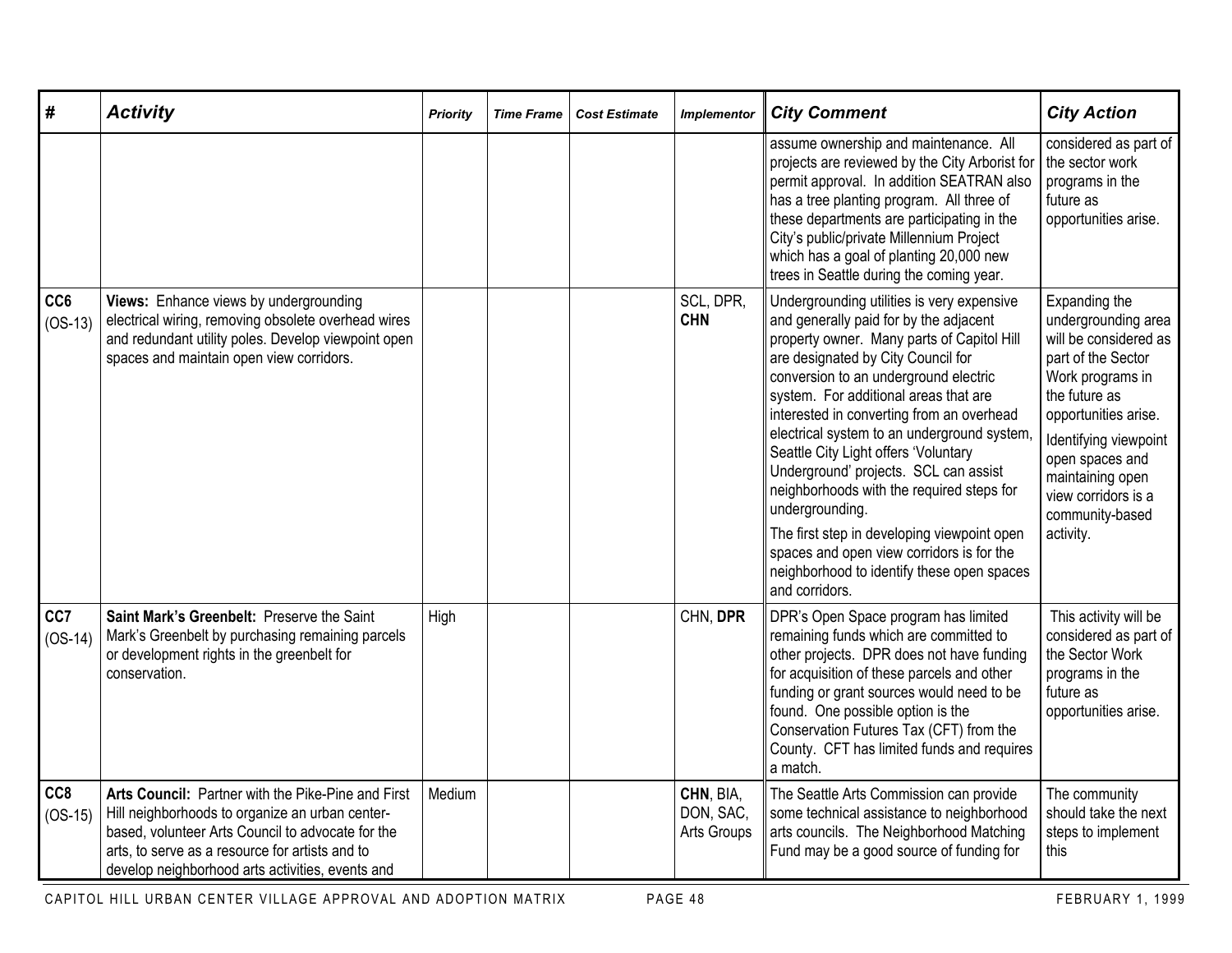| #                            | <b>Activity</b>                                                                                                                                                                                                                                                                                                                                                                                                                    | Priority | <b>Time Frame</b> | <b>Cost Estimate</b> | <b>Implementor</b>                          | <b>City Comment</b>                                                                                                                                                                                                                                                                                                                                                                                                              | <b>City Action</b>                                                                                                                                                                                                                                                                                                                                                                                                |
|------------------------------|------------------------------------------------------------------------------------------------------------------------------------------------------------------------------------------------------------------------------------------------------------------------------------------------------------------------------------------------------------------------------------------------------------------------------------|----------|-------------------|----------------------|---------------------------------------------|----------------------------------------------------------------------------------------------------------------------------------------------------------------------------------------------------------------------------------------------------------------------------------------------------------------------------------------------------------------------------------------------------------------------------------|-------------------------------------------------------------------------------------------------------------------------------------------------------------------------------------------------------------------------------------------------------------------------------------------------------------------------------------------------------------------------------------------------------------------|
|                              | projects. Include diverse populations, such as<br>children, youth, elderly and minority groups, in the<br>arts. Establish a permanent facility for the Arts<br>Council. Encourage businesses that are engaged in<br>the arts to locate in the neighborhood. Encourage<br>businesses to participate in neighborhood arts and<br>cultural programs and activities.                                                                   |          |                   |                      |                                             | this activity.                                                                                                                                                                                                                                                                                                                                                                                                                   | recommendation.                                                                                                                                                                                                                                                                                                                                                                                                   |
| CC <sub>9</sub><br>$(OS-16)$ | Art Space: Develop studios, rehearsal space,<br>performance venues, exhibit venues, meeting<br>rooms and shared office space for arts<br>organizations and artists. Develop strategies for<br>enabling arts organizations and artists to own<br>facilities. Coordinate co-ops and other<br>arrangements for sharing facilities among<br>organizations and artists. Support developing<br>affordable live/work housing for artists. | High     |                   |                      | CHN, SAC,<br><b>DON</b>                     | Live/work Housing: The Seattle Arts<br>Commission, along with the Mayor's Office<br>and OED is currently exploring additional<br>ways to support artist live/work housing in<br>the City.<br>Art Space: The Seattle Arts Commission is<br>involved in on-going cultural resource<br>planning related to the Comprehensive<br>Plan. Many of these activities may be<br>appropriate for the proposed Neighborhood<br>Arts Council. | Live/work Housing:<br>The City will take the<br>next steps to<br>implement this<br>activity and will<br>insure that artists,<br>arts advocates and<br>community groups<br>and members are<br>included in the<br>discussion on artist<br>live/work housing in<br>the city. Art Space:<br>This activity will be<br>considered as part of<br>the Sector Work<br>programs in the<br>future as<br>opportunities arise. |
| <b>CC10</b><br>$(OS-17)$     | Public Art: Require community representation in<br>selecting publicly funded art for the neighborhood.<br>Incorporate public art into the design of<br>streetscapes.                                                                                                                                                                                                                                                               | High     |                   |                      | CHN, SAC,<br>City, Local<br>Arts Groups     | It is the Seattle Arts Commission goal and<br>practice to include community<br>representatives during the selection process<br>for artists being commissioned to develop<br>artwork in a neighborhood.                                                                                                                                                                                                                           | Recommendation is<br>already being<br>implemented.                                                                                                                                                                                                                                                                                                                                                                |
|                              | <b>DD. Transportation and Street Use</b>                                                                                                                                                                                                                                                                                                                                                                                           |          |                   |                      |                                             |                                                                                                                                                                                                                                                                                                                                                                                                                                  |                                                                                                                                                                                                                                                                                                                                                                                                                   |
| DD <sub>1</sub><br>$(TR-14)$ | <b>Street Design Standards and Policies: As</b><br>individual projects are identified, prioritize<br>pedestrians on all neighborhood streets. Balance<br>uses on all neighborhood streets according to this<br>order: (1) pedestrians, (2) bicycles, (3) buses and                                                                                                                                                                 | High     |                   |                      | CHN,<br>SEATRAN,<br>SCL, Metro,<br>SPO, DON | Generally, these are a set of policies rather<br>than specific activities for implementation<br>and are appropriate for inclusion in the<br>neighborhood plan. This matrix provides<br>many specific activities related to                                                                                                                                                                                                       | These policies<br>should be included in<br>the neighborhood<br>plan to give direction<br>to other specific                                                                                                                                                                                                                                                                                                        |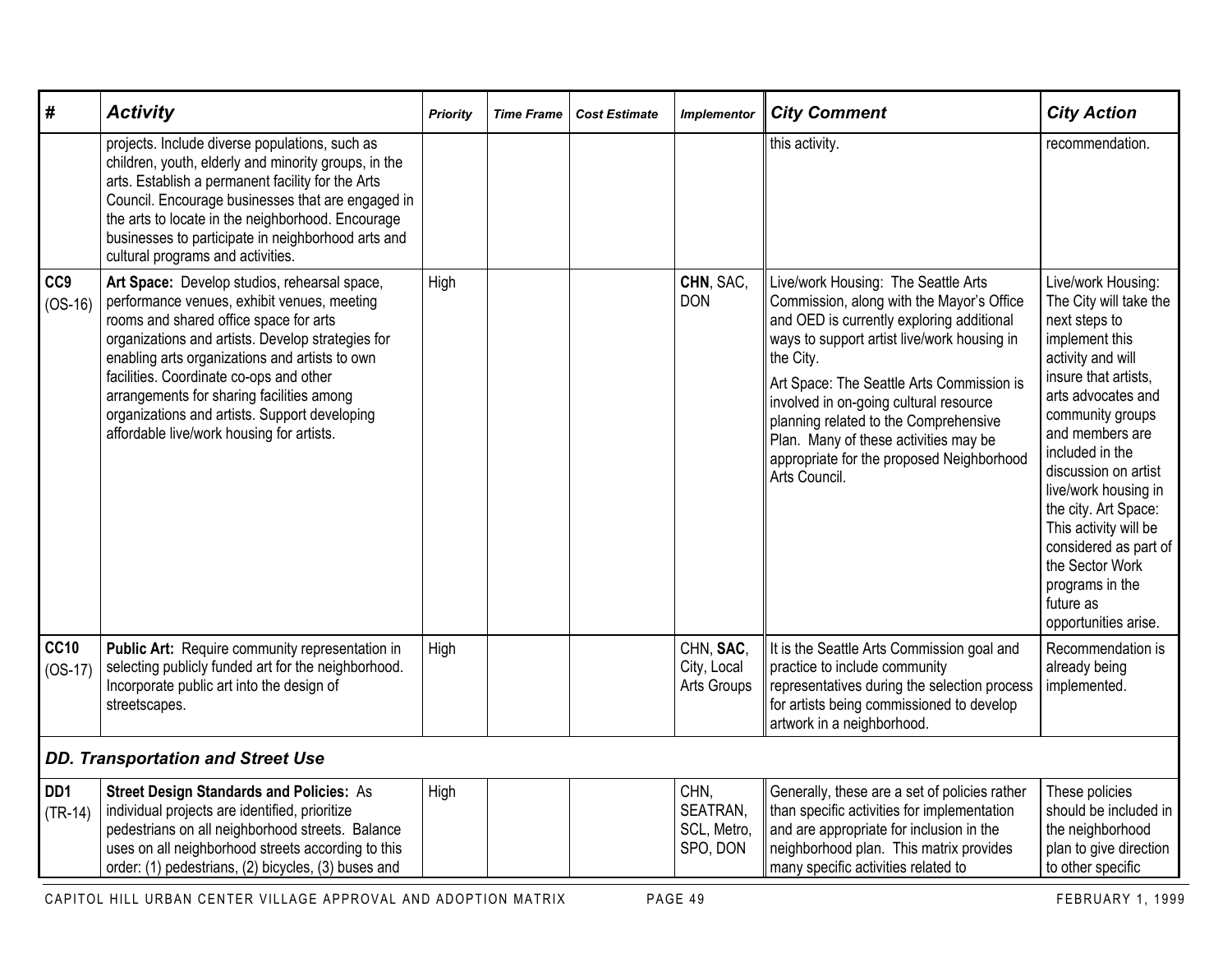| # | <b>Activity</b>                                                                                                                                                                                                                                                                                                                                                                                                                                                                                                                                                                                                                                                                                                                                                                                                                                                                                                                                                                                                                                                                                                                                                                                                                                                                                                                                                                               | <b>Priority</b> | <b>Time Frame</b> | <b>Cost Estimate</b> | <b>Implementor</b> | <b>City Comment</b>                                                                                                                                                                                                                                                                                                                                                                                                                                                                                                                                                                                                                                                                                                                                                                                                                                                                                                                                                                                                                                            | <b>City Action</b>                                                                                                                                                                                                                                                                                                                                                                                                                                                                                                                                                                          |
|---|-----------------------------------------------------------------------------------------------------------------------------------------------------------------------------------------------------------------------------------------------------------------------------------------------------------------------------------------------------------------------------------------------------------------------------------------------------------------------------------------------------------------------------------------------------------------------------------------------------------------------------------------------------------------------------------------------------------------------------------------------------------------------------------------------------------------------------------------------------------------------------------------------------------------------------------------------------------------------------------------------------------------------------------------------------------------------------------------------------------------------------------------------------------------------------------------------------------------------------------------------------------------------------------------------------------------------------------------------------------------------------------------------|-----------------|-------------------|----------------------|--------------------|----------------------------------------------------------------------------------------------------------------------------------------------------------------------------------------------------------------------------------------------------------------------------------------------------------------------------------------------------------------------------------------------------------------------------------------------------------------------------------------------------------------------------------------------------------------------------------------------------------------------------------------------------------------------------------------------------------------------------------------------------------------------------------------------------------------------------------------------------------------------------------------------------------------------------------------------------------------------------------------------------------------------------------------------------------------|---------------------------------------------------------------------------------------------------------------------------------------------------------------------------------------------------------------------------------------------------------------------------------------------------------------------------------------------------------------------------------------------------------------------------------------------------------------------------------------------------------------------------------------------------------------------------------------------|
|   | $(4)$ cars.<br>• Implement improved sidewalks, crossing bulbs,                                                                                                                                                                                                                                                                                                                                                                                                                                                                                                                                                                                                                                                                                                                                                                                                                                                                                                                                                                                                                                                                                                                                                                                                                                                                                                                                |                 |                   |                      |                    | streetscape improvements that can help to<br>implement these policies.                                                                                                                                                                                                                                                                                                                                                                                                                                                                                                                                                                                                                                                                                                                                                                                                                                                                                                                                                                                         | activities in this<br>matrix.                                                                                                                                                                                                                                                                                                                                                                                                                                                                                                                                                               |
|   | painted crosswalks, improved bus stops,<br>pedestrian-scale lighting, benches, street trees,<br>vegetated planting strips, landscaping, drinking<br>fountains, well-designed garbage and recycling<br>receptacles and other pedestrian-oriented<br>features.                                                                                                                                                                                                                                                                                                                                                                                                                                                                                                                                                                                                                                                                                                                                                                                                                                                                                                                                                                                                                                                                                                                                  |                 |                   |                      |                    | • The community should identify specific<br>locations where the removal of pedestrian<br>push buttons may be appropriate.<br>SEATRAN will then conduct a study to<br>determine the feasibility of removing the<br>buttons.                                                                                                                                                                                                                                                                                                                                                                                                                                                                                                                                                                                                                                                                                                                                                                                                                                     | Crosswalks: The City<br>is currently reviewing<br>its policies on<br>crosswalks and will<br>report to the City<br>Council                                                                                                                                                                                                                                                                                                                                                                                                                                                                   |
|   | • Remove or de-activate existing pedestrian push<br>buttons at signalized intersections and include<br>pedestrian phases with every cycle.<br>• Enhance views by undergrounding electrical<br>wiring and removing obsolete overhead wires and<br>redundant utility poles. Eliminate or consolidate<br>utility poles, utility controller boxes, public signs,<br>meters and other sidewalk obstructions.<br>• Realign curbs and narrow the roadway to restore<br>consistent planting strips where they have been<br>replaced by set-back parking.<br>• Realign curbs to increase the portion of street<br>right-of-ways that is dedicated to pedestrians.<br>Decrease the length of pedestrian crossings by<br>reducing corner radii and adding crossing bulbs.<br>• Align accessible curb ramps with sidewalks and<br>crosswalks.<br>• Minimize setbacks from the curb for utility poles,<br>meters, etc. Visually align vertical elements such<br>as utility poles and trees.<br>• Enforce existing City sidewalk design standards<br>such as the standard 2-foot square grid scoring,<br>concrete coloring, etc., whenever pavement is<br>replaced.<br>• Expand the existing City crosswalk marking policy<br>(Resolution 25717) to allow marking of<br>crosswalks wherever they reinforce neighborhood<br>pedestrian routes and activities.<br>• Utilize new technologies such as infrared |                 |                   |                      |                    | · Electrical undergrounding -<br>Undergrounding utilities is very expensive<br>and generally paid for by the adjacent<br>property owner. For those wanting to<br>convert from an overhead electrical<br>system to underground, Seattle City Light<br>offers the 'Voluntary Underground<br>Program.' City Light will work with the<br>neighborhood in identifying possible pole<br>relocation and assessing feasibility while<br>maintaining the integrity of the electrical<br>distribution system. Not all poles are<br>owned by City Light. SEATRAN, Metro<br>and private utilities such as<br>telecommunications also own poles.<br>• A pilot project to determine the cost and<br>efficacy of infrared controlled warning<br>lights to promote pedestrian safety at<br>crosswalks is currently underway.<br>• For pedestrian fixtures, the neighborhood<br>is encouraged to develop a neighborhood<br>'lighting plan' by working with Seattle City<br>Light's South Service Center. Pedestrian<br>lighting policies are currently under<br>review. See B7. | Transportation<br>Committee on the<br>results of the study<br>and recommend<br>policy changes in<br>1999. This<br>recommendation will<br>be reviewed again<br>by SEATRAN in<br>1999 in light of any<br>policy changes made<br>as a result of this<br>recent study and<br>policy analysis.<br><b>SEATRAN</b> is testing<br>its recently modified<br>policy on pedestrian<br>push buttons and will<br>report to the<br>Council's<br>Transportation<br>Committee by June<br>1999 on the results<br>of this study. These<br>intersections should<br>be included in that<br>analysis and report. |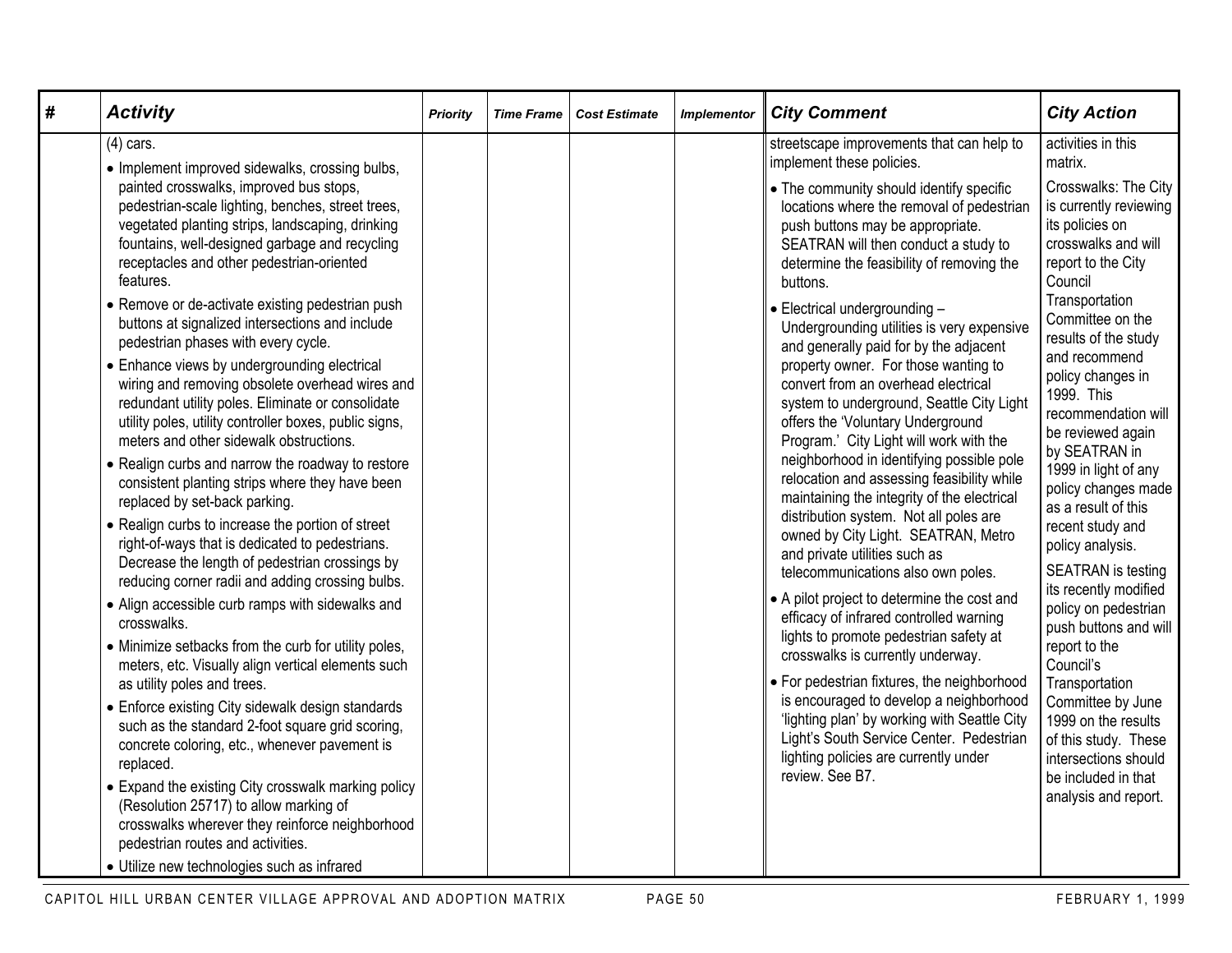| #                                        | <b>Activity</b>                                                                                                                                                                                                                                                                                                                                                                                                                                                                                                                                                                                                                                                                                                                                                                                                | <b>Priority</b> | <b>Time Frame</b> | <b>Cost Estimate</b> | <b>Implementor</b>                                                                  | <b>City Comment</b>                                                                                                                                                                                                                                                                     | <b>City Action</b>                                                                                                                                                                                                                                                                                                                                                                                                                                                                                                                                                        |
|------------------------------------------|----------------------------------------------------------------------------------------------------------------------------------------------------------------------------------------------------------------------------------------------------------------------------------------------------------------------------------------------------------------------------------------------------------------------------------------------------------------------------------------------------------------------------------------------------------------------------------------------------------------------------------------------------------------------------------------------------------------------------------------------------------------------------------------------------------------|-----------------|-------------------|----------------------|-------------------------------------------------------------------------------------|-----------------------------------------------------------------------------------------------------------------------------------------------------------------------------------------------------------------------------------------------------------------------------------------|---------------------------------------------------------------------------------------------------------------------------------------------------------------------------------------------------------------------------------------------------------------------------------------------------------------------------------------------------------------------------------------------------------------------------------------------------------------------------------------------------------------------------------------------------------------------------|
|                                          | controlled warning lights to promote pedestrian<br>safety at crosswalks.<br>• Design and utilize a signature Capitol Hill<br>pedestrian-scale light fixture and street name<br>sign.<br>• Design public spaces and facilities according to<br>Crime Prevention Through Environmental Design<br>(CPTED) principles.<br>• Balance vehicle circulation needs with pedestrian<br>improvements on all neighborhood streets. Do not                                                                                                                                                                                                                                                                                                                                                                                  |                 |                   |                      |                                                                                     |                                                                                                                                                                                                                                                                                         |                                                                                                                                                                                                                                                                                                                                                                                                                                                                                                                                                                           |
| D <sub>D</sub> <sub>2</sub><br>$(TR-15)$ | decrease traffic flow on neighborhood arterials.<br>Street Work Coordination: Implement urban<br>design improvements recommended in the<br>Neighborhood Plan with any construction that takes<br>place in a Village street right-of-way, including road<br>maintenance, spot improvement projects, utility<br>upgrades, and private development. Incorporate<br>improved sidewalks, crossing bulbs, street tree pits,<br>and underground wiring and fixture bases for<br>pedestrian-scale lighting. Take advantage of<br>imminent opportunities to implement Neighborhood<br>Plan recommendations with ongoing Capitol Hill<br>Underground Ordinance Area 112590 project.<br>Salvage and stockpile cobblestones and granite<br>curbs from construction projects for re-use in<br>neighborhood public projects. | High            |                   |                      | CHN, SPU,<br>SCL, DON,<br>Other<br>Private<br>Utilities,<br>SEATRAN,<br><b>DCLU</b> | This is a policy, it is not a specific activity for<br>implementation. This policy is appropriate<br>for the neighborhood plan.<br>DCLU will work with developers required to<br>install street improvements to coordinate<br>efforts where possible.<br>SEATRAN supports this concept. | Notification process:<br>The City's<br>community<br>notification process<br>will be placed on the<br>policy docket. The<br>Executive will work<br>with the City's public<br>information officers<br>from the various<br>departments to<br>inventory the current<br>practices used by<br>city departments to<br>do public notification<br>about capital<br>projects.<br>The Executive, will<br>review and analyze<br>this information and<br>present<br>recommendations on<br>how the City's<br>notification<br>processes can be<br>improved and what<br>budget or project |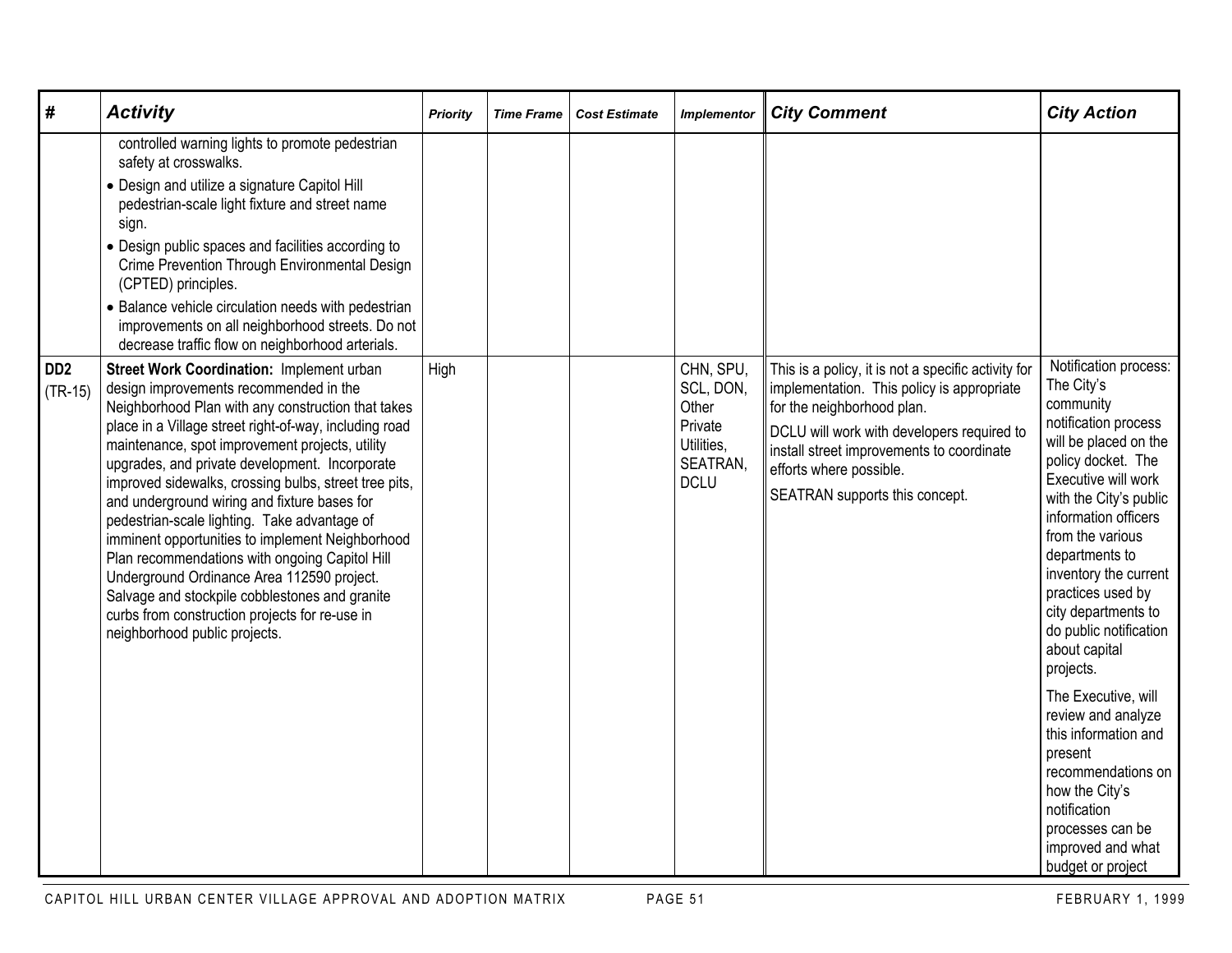| # | <b>Activity</b> | <b>Priority</b> | <b>Time Frame</b> | <b>Cost Estimate</b> | <b>Implementor</b> | <b>City Comment</b> | <b>City Action</b>                                                                                                                                                                                                                                                                                                                                                                                                                           |
|---|-----------------|-----------------|-------------------|----------------------|--------------------|---------------------|----------------------------------------------------------------------------------------------------------------------------------------------------------------------------------------------------------------------------------------------------------------------------------------------------------------------------------------------------------------------------------------------------------------------------------------------|
|   |                 |                 |                   |                      |                    |                     | type thresholds<br>might exist that<br>either trigger<br>notification or allow<br>exemption from<br>notification. This<br>analysis and<br>recommendations<br>would be presented<br>to Council in fourth<br>quarter 1999.                                                                                                                                                                                                                     |
|   |                 |                 |                   |                      |                    |                     | Neighborhood plans<br>and capital projects.<br>This issue will also<br>be on the policy<br>docket. Each capital<br>department will be<br>asked to develop an<br>internal process that<br>ensures that<br>neighborhood plan<br>requests are<br>considered as CIP<br>projects are<br>developed. Members<br>of the<br>interdepartmental<br>sector teams and the<br>six neighborhood<br>development<br>managers should be<br>participants in the |
|   |                 |                 |                   |                      |                    |                     | development of<br>these departmental<br>processes. The<br>Executive will report<br>to Council on the<br>development of this<br>process in the fourth                                                                                                                                                                                                                                                                                         |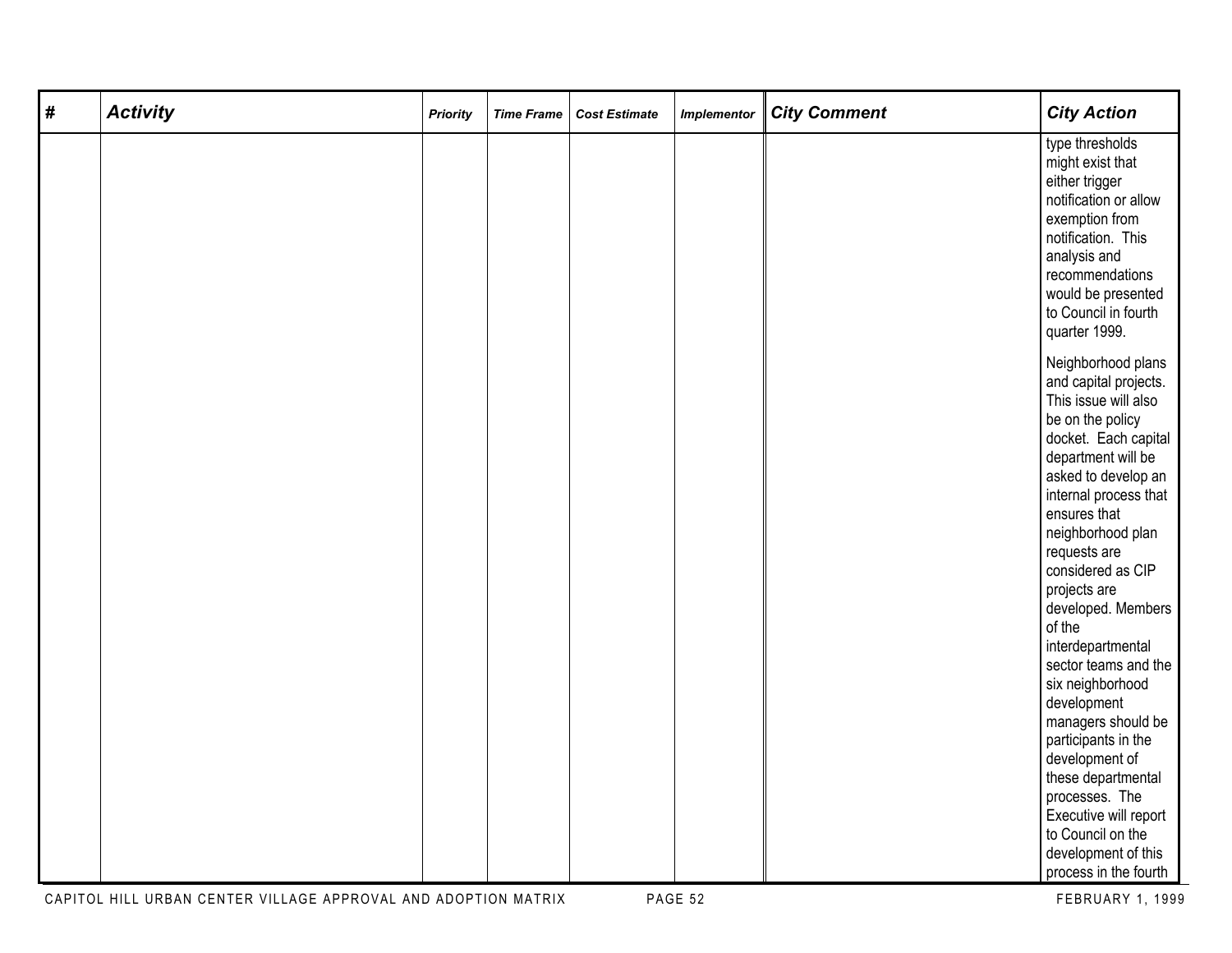| $\#$                         | <b>Activity</b>                                                                                                                                                                                                                                                                                                                                                                                                                             | <b>Priority</b> | <b>Time Frame</b> | <b>Cost Estimate</b> | <b>Implementor</b>                                                           | <b>City Comment</b>                                                                                                                                                                                                                                                                                                                                                                                                                                                                                                                                                                                                                                                                                                                                     | <b>City Action</b>                                                                                                                                                                                                                                                                                                                                                                                                                                                                                                                                                                               |
|------------------------------|---------------------------------------------------------------------------------------------------------------------------------------------------------------------------------------------------------------------------------------------------------------------------------------------------------------------------------------------------------------------------------------------------------------------------------------------|-----------------|-------------------|----------------------|------------------------------------------------------------------------------|---------------------------------------------------------------------------------------------------------------------------------------------------------------------------------------------------------------------------------------------------------------------------------------------------------------------------------------------------------------------------------------------------------------------------------------------------------------------------------------------------------------------------------------------------------------------------------------------------------------------------------------------------------------------------------------------------------------------------------------------------------|--------------------------------------------------------------------------------------------------------------------------------------------------------------------------------------------------------------------------------------------------------------------------------------------------------------------------------------------------------------------------------------------------------------------------------------------------------------------------------------------------------------------------------------------------------------------------------------------------|
|                              |                                                                                                                                                                                                                                                                                                                                                                                                                                             |                 |                   |                      |                                                                              |                                                                                                                                                                                                                                                                                                                                                                                                                                                                                                                                                                                                                                                                                                                                                         | quarter of 1999.                                                                                                                                                                                                                                                                                                                                                                                                                                                                                                                                                                                 |
| DD <sub>3</sub><br>$(TR-16)$ | Streetscape Implementation: Increase City staff,<br>clarify departmental responsibilities and intensify<br>programs for the urban design, implementation and<br>maintenance of streetscape improvements.                                                                                                                                                                                                                                    | High            |                   |                      | City<br>Council.<br>CBO.<br><b>SEATRAN</b>                                   |                                                                                                                                                                                                                                                                                                                                                                                                                                                                                                                                                                                                                                                                                                                                                         | This activity will be<br>considered as the<br>City moves forward<br>and develops the<br>sector work<br>programs and<br>citywide<br>implementation of<br>neighborhood plans.                                                                                                                                                                                                                                                                                                                                                                                                                      |
| DD <sub>4</sub><br>$(TR-17)$ | Street Improvement Review: Require that<br>significant City maintenance projects and all capital<br>projects occurring in the street right-of-way be<br>reviewed by a Capitol Hill community-based<br>advisory group. Require the review to occur during<br>the early stages of project design development. Per<br>the advisory group's recommendation, refer projects<br>to the City's Pedestrian Advisory Board for<br>additional review. | Medium          |                   |                      | CHN, All<br>Utilities,<br>Pedestrian<br>Advisory<br>Board,<br><b>SEATRAN</b> | The Executive does not support requiring<br>that maintenance projects and all capital<br>projects be reviewed by neighborhood<br>groups because of the cost of such<br>outreach. However, the Executive will<br>continue to provide outreach to the<br>community on major projects.<br>City staff will work with the Pedestrian<br>Advisory Board as the Pedestrian Board<br>would like. The Pedestrian Board only<br>meets two hours a month and does not<br>have the capacity to review all projects<br>affecting the City's rights-of-way. The<br>Pedestrian Board generally reviews major<br>projects that may have more of an impact<br>on a broader base of pedestrian activity<br>versus projects which impact localized<br>pedestrian activity. | Recommendation to<br>have all capital<br>projects reviewed by<br>neighborhood<br>groups will not be<br>implemented.<br>Notification process:<br>The City's<br>community<br>notification process<br>will be placed on the<br>policy docket. The<br>Executive will work<br>with the City's public<br>information officers<br>from the various<br>departments to<br>inventory the current<br>practices used by<br>city departments to<br>do public notification<br>about capital<br>projects.<br>The Executive, will<br>review and analyze<br>this information and<br>present<br>recommendations on |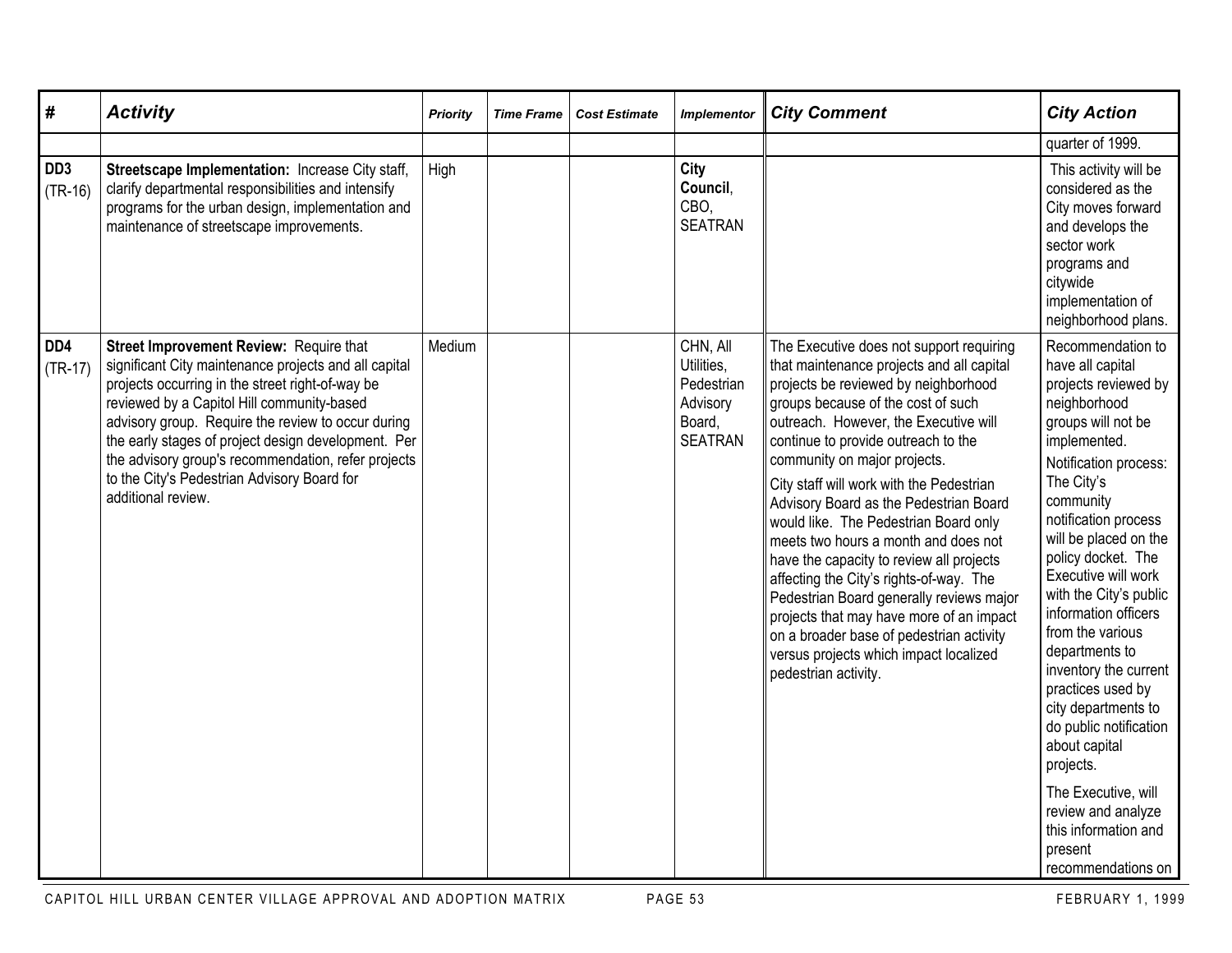| # | <b>Activity</b> | <b>Priority</b> | <b>Time Frame</b> | <b>Cost Estimate</b> | <b>Implementor</b> | <b>City Comment</b> | <b>City Action</b>                |
|---|-----------------|-----------------|-------------------|----------------------|--------------------|---------------------|-----------------------------------|
|   |                 |                 |                   |                      |                    |                     | how the City's<br>notification    |
|   |                 |                 |                   |                      |                    |                     | processes can be                  |
|   |                 |                 |                   |                      |                    |                     | improved and what                 |
|   |                 |                 |                   |                      |                    |                     | budget or project                 |
|   |                 |                 |                   |                      |                    |                     | type thresholds                   |
|   |                 |                 |                   |                      |                    |                     | might exist that                  |
|   |                 |                 |                   |                      |                    |                     | either trigger                    |
|   |                 |                 |                   |                      |                    |                     | notification or allow             |
|   |                 |                 |                   |                      |                    |                     | exemption from                    |
|   |                 |                 |                   |                      |                    |                     | notification. This                |
|   |                 |                 |                   |                      |                    |                     | analysis and<br>recommendations   |
|   |                 |                 |                   |                      |                    |                     | would be presented                |
|   |                 |                 |                   |                      |                    |                     | to Council in fourth              |
|   |                 |                 |                   |                      |                    |                     | quarter 1999.                     |
|   |                 |                 |                   |                      |                    |                     |                                   |
|   |                 |                 |                   |                      |                    |                     | Neighborhood plans                |
|   |                 |                 |                   |                      |                    |                     | and capital projects.             |
|   |                 |                 |                   |                      |                    |                     | This issue will also              |
|   |                 |                 |                   |                      |                    |                     | be on the policy                  |
|   |                 |                 |                   |                      |                    |                     | docket. Each capital              |
|   |                 |                 |                   |                      |                    |                     | department will be                |
|   |                 |                 |                   |                      |                    |                     | asked to develop an               |
|   |                 |                 |                   |                      |                    |                     | internal process that             |
|   |                 |                 |                   |                      |                    |                     | ensures that<br>neighborhood plan |
|   |                 |                 |                   |                      |                    |                     | requests are                      |
|   |                 |                 |                   |                      |                    |                     | considered as CIP                 |
|   |                 |                 |                   |                      |                    |                     | projects are                      |
|   |                 |                 |                   |                      |                    |                     | developed. Members                |
|   |                 |                 |                   |                      |                    |                     | of the                            |
|   |                 |                 |                   |                      |                    |                     | interdepartmental                 |
|   |                 |                 |                   |                      |                    |                     | sector teams and the              |
|   |                 |                 |                   |                      |                    |                     | six neighborhood                  |
|   |                 |                 |                   |                      |                    |                     | development                       |
|   |                 |                 |                   |                      |                    |                     | managers should be                |
|   |                 |                 |                   |                      |                    |                     | participants in the               |
|   |                 |                 |                   |                      |                    |                     | development of                    |
|   |                 |                 |                   |                      |                    |                     | these departmental                |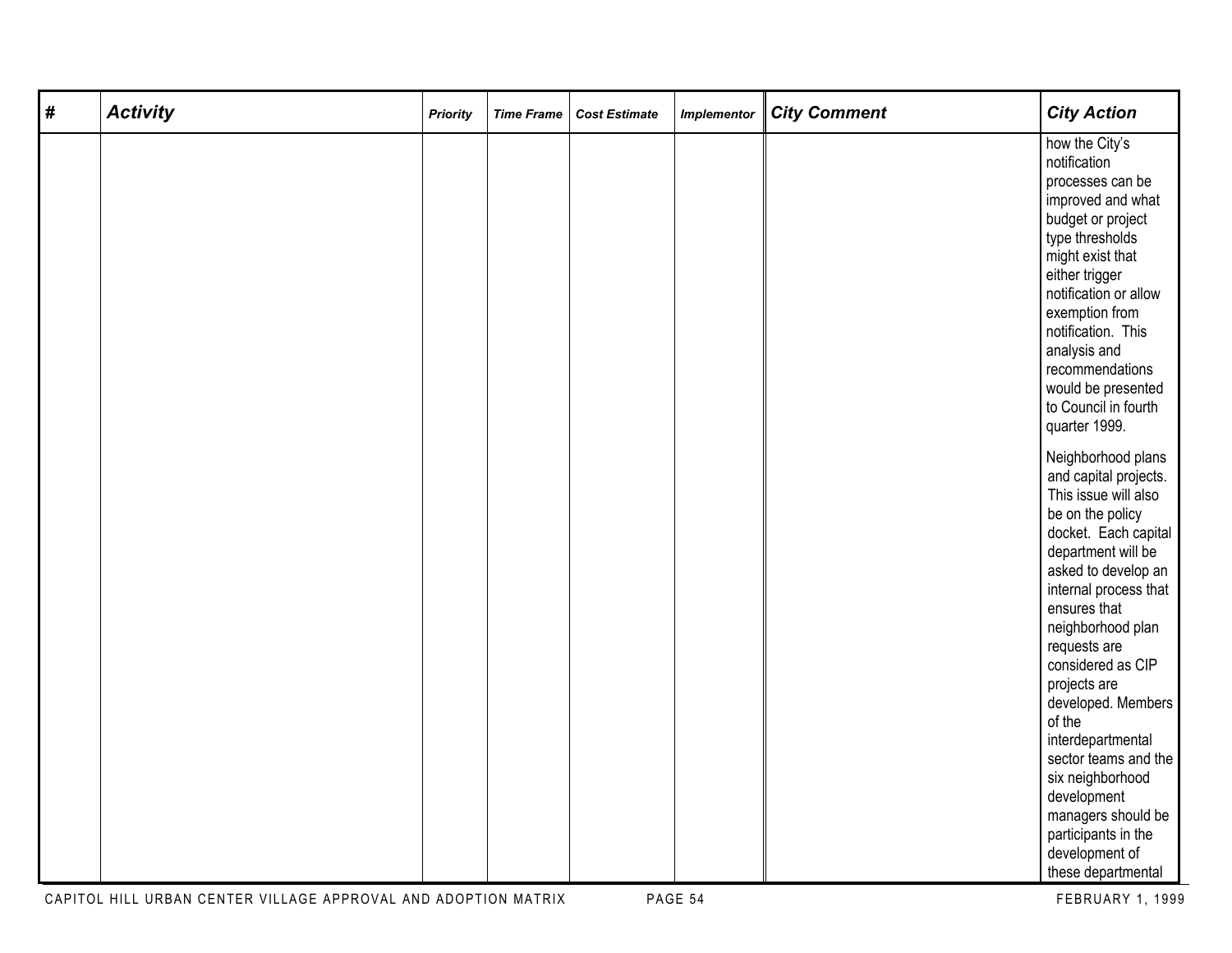| #                            | <b>Activity</b>                                                                                                                                                                                                                                                                                                                                                                                                                                                                                                                                                                                                                                                                                                       | Priority | <b>Time Frame</b> | <b>Cost Estimate</b> | <b>Implementor</b>     | <b>City Comment</b>                                                                                                                                                                                                                                                                                                                                                                                                                                                                                                                                                                                                                                      | <b>City Action</b>                                                                                                                                                                                                                                                     |
|------------------------------|-----------------------------------------------------------------------------------------------------------------------------------------------------------------------------------------------------------------------------------------------------------------------------------------------------------------------------------------------------------------------------------------------------------------------------------------------------------------------------------------------------------------------------------------------------------------------------------------------------------------------------------------------------------------------------------------------------------------------|----------|-------------------|----------------------|------------------------|----------------------------------------------------------------------------------------------------------------------------------------------------------------------------------------------------------------------------------------------------------------------------------------------------------------------------------------------------------------------------------------------------------------------------------------------------------------------------------------------------------------------------------------------------------------------------------------------------------------------------------------------------------|------------------------------------------------------------------------------------------------------------------------------------------------------------------------------------------------------------------------------------------------------------------------|
|                              |                                                                                                                                                                                                                                                                                                                                                                                                                                                                                                                                                                                                                                                                                                                       |          |                   |                      |                        |                                                                                                                                                                                                                                                                                                                                                                                                                                                                                                                                                                                                                                                          | processes. The<br>Executive will report<br>to Council on the<br>development of this<br>process in the fourth<br>quarter of 1999.                                                                                                                                       |
| DD <sub>5</sub><br>$(TR-18)$ | Bicycle Policies: Improve and expand bicycle<br>routes, bicycle lanes, and bicycle signage<br>throughout the neighborhood. Increase the number<br>of bicycle racks in high bicycle activity areas, such<br>as Broadway and 15th Avenue E (especially at<br>grocery stores), SCCC, Lincoln Reservoir/Park, and<br>Group Health Cooperative. Employ bicycle racks<br>designed to discourage loitering.                                                                                                                                                                                                                                                                                                                  | High     |                   |                      | CHN,<br><b>SEATRAN</b> | SEATRAN will install bike racks at the<br>request of the abutting property owners, if<br>there is enough space.<br>On bike lanes, see DD7.<br>On bike signage, see DD8.                                                                                                                                                                                                                                                                                                                                                                                                                                                                                  | <b>SEATRAN will install</b><br>bicycle racks at<br>appropriate<br>locations.                                                                                                                                                                                           |
| DD <sub>6</sub><br>$(TR-19)$ | Urban Trails System: Support implementation of<br>the Urban Trails System. Designate bicycle routes<br>that connect with other neighborhoods.                                                                                                                                                                                                                                                                                                                                                                                                                                                                                                                                                                         | High     |                   |                      | <b>CHN</b>             | This recommendation is a policy. It is not a<br>specific recommendation for<br>implementation. This recommendation<br>reflects current City policy regarding bicycle<br>routes and the Urban Trails System.                                                                                                                                                                                                                                                                                                                                                                                                                                              | This activity is<br>already being<br>implemented.                                                                                                                                                                                                                      |
| DD <sub>7</sub><br>$(TR-20)$ | <b>Bicycle Routes: Prioritize bicycle route</b><br>improvements and, where possible, designate<br>bicycle routes with painted bike lanes on:<br>• Bellevue Avenue (south of E Olive Way)<br>• 10th Avenue E/Broadway (from the University<br>Bridge to E Pine Street)<br>• Federal/12 <sup>th</sup> Avenue (from E Aloha Street to E<br>Pine Street): Realign the bicycle route to travel<br>south on Federal to E Denny Way, then east to<br>12th Avenue, then south on 12th Avenue<br>• DOES FED go all the way to Denny or only to<br>Thomas? Wow, you really do go through these<br>with a fine tooth comb, it stops at Thomas<br>• 19th Avenue E<br>• E Aloha Street (from Belmont Avenue E to 19th<br>Avenue E) | High     |                   |                      | CHN,<br><b>SEATRAN</b> | The streets identified (with two exceptions,<br>East Denny, which is not suitable for<br>designating a bike route except for the very<br>short stretch to be included in the altered<br>Federal Ave. E route and 19th Avenue E.,<br>which was added in early November and<br>which SEATRAN has not yet analyzed)<br>appear on SEATRAN's bike map, but none<br>of them can be retrofitted with bike lanes.<br>SEATRAN will consider adding other bike<br>routes to the map if the community can<br>provide specific suggestions (similar to<br>adjustments in Federal Ave. E route).<br>SEATRAN will consider any other specific<br>bicycle improvements. | The proposed Bike<br>lanes will not be<br>added to the<br>recommended<br>streets.<br><b>SEATRAN will</b><br>consider adding<br>other bike routes to<br>the map or make<br>other bike route<br>improvements if the<br>community can<br>provide specific<br>suggestions. |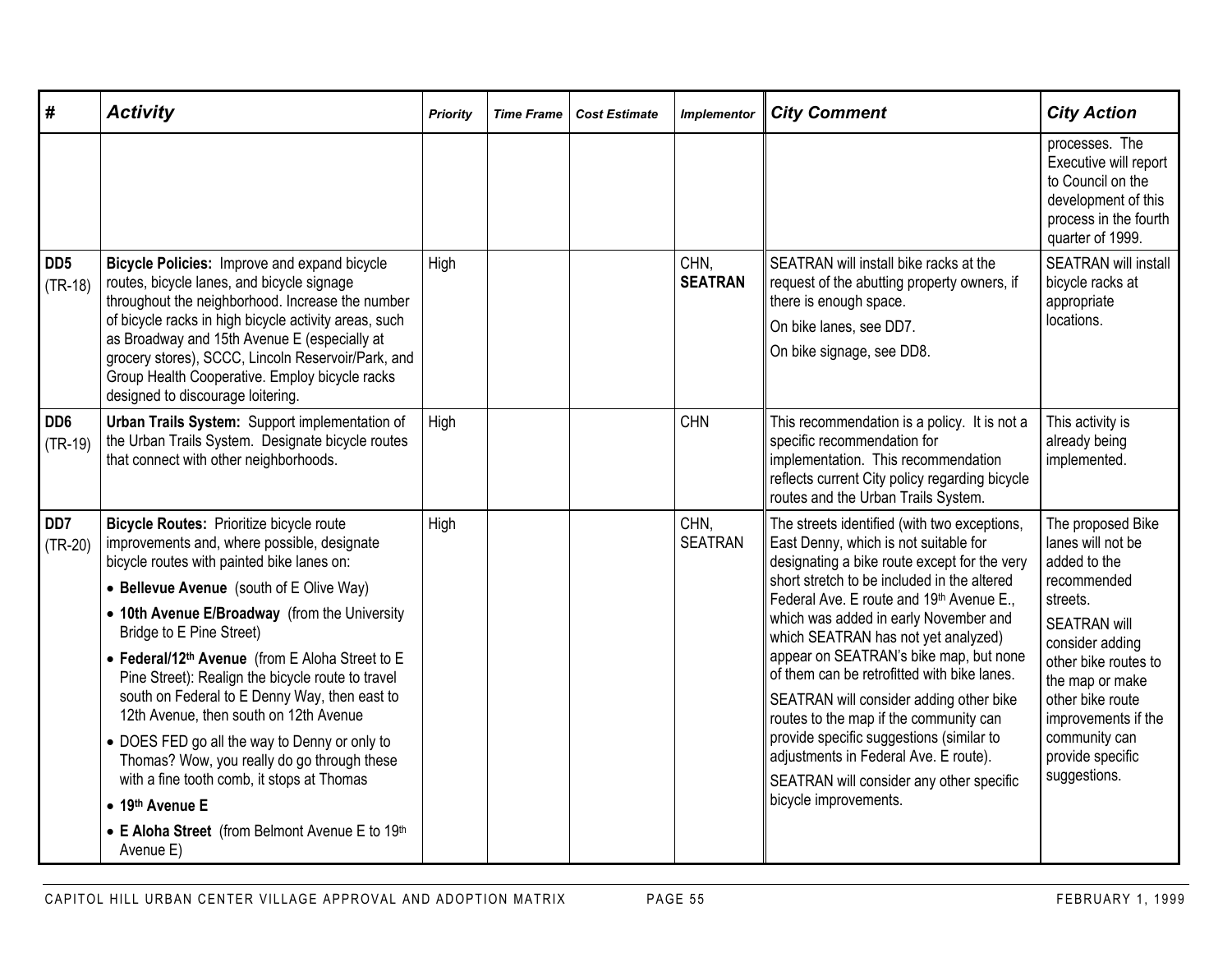| #                            | <b>Activity</b>                                                                                                                                                                                                                                                                                                                                                                                                                                                                                                                                                                                                                                                                                                                                                                                                                                                                                                                                                                                                                                         | <b>Priority</b> | <b>Time Frame</b> | <b>Cost Estimate</b> | <b>Implementor</b>                         | <b>City Comment</b>                                                                                                                                                                                                                                                                                                                                                                                                                                                                                                                                                                                                                                                                                                               | <b>City Action</b>                                                                                                                |
|------------------------------|---------------------------------------------------------------------------------------------------------------------------------------------------------------------------------------------------------------------------------------------------------------------------------------------------------------------------------------------------------------------------------------------------------------------------------------------------------------------------------------------------------------------------------------------------------------------------------------------------------------------------------------------------------------------------------------------------------------------------------------------------------------------------------------------------------------------------------------------------------------------------------------------------------------------------------------------------------------------------------------------------------------------------------------------------------|-----------------|-------------------|----------------------|--------------------------------------------|-----------------------------------------------------------------------------------------------------------------------------------------------------------------------------------------------------------------------------------------------------------------------------------------------------------------------------------------------------------------------------------------------------------------------------------------------------------------------------------------------------------------------------------------------------------------------------------------------------------------------------------------------------------------------------------------------------------------------------------|-----------------------------------------------------------------------------------------------------------------------------------|
|                              | • E Denny Way (from Interstate-5 to 19th Avenue<br>E)                                                                                                                                                                                                                                                                                                                                                                                                                                                                                                                                                                                                                                                                                                                                                                                                                                                                                                                                                                                                   |                 |                   |                      |                                            |                                                                                                                                                                                                                                                                                                                                                                                                                                                                                                                                                                                                                                                                                                                                   |                                                                                                                                   |
| DD8<br>$(TR-21)$             | Bicycle Signs: Provide signs such as "Yield to<br>Bikes" and "Bike Right-of-Way" along designated<br>bicycle routes.                                                                                                                                                                                                                                                                                                                                                                                                                                                                                                                                                                                                                                                                                                                                                                                                                                                                                                                                    | High            |                   |                      | <b>CHN</b>                                 | SEATRAN does not routinely install<br>signage along all streets designated on the<br>bike map. However, SEATRAN will add<br>signs only at key junctions in the bike route<br>system. The community can help by<br>suggesting specific locations.                                                                                                                                                                                                                                                                                                                                                                                                                                                                                  | SEATRAN will add<br>signs at Key<br>junctions.                                                                                    |
| DD <sub>9</sub><br>$(TR-22)$ | <b>Bus Routes:</b> Increase service on existing bus<br>routes and add new bus routes. Improve direct<br>connections to other neighborhoods (especially<br>Queen Anne, Fremont, Wallingford and Ballard)<br>without transferring through downtown or the<br>University District. Plan for efficient connections with<br>Sound Transit light rail. Consider:<br>• Increasing the frequency of Route #8 and #9<br>buses,<br>• Adding express buses on Routes #7 and #43.<br>• Adding passing wires on Routes #7, #9 and #43.<br>• Increasing the frequency of Routes #43 and #44<br>service to Wallingford and Ballard.<br>• Improving express bus service to the Eastside.<br>• Establishing a local circulator bus.<br>• Expanding bus routes along E Aloha Street,<br>connecting to the north Capitol Hill Sound Transit<br>station.<br>• Expanding bus routes along E John Street,<br>connecting to the south Capitol Hill Sound Transit<br>station.<br>• Establishing a new route on 12th Avenue that<br>connects Capitol Hill with the Pike-Pine and | High            |                   |                      | CHN, Metro,<br>SPO, DON,<br><b>SEATRAN</b> | The Executive will forward this and related<br>transit requests to King County Metro on the<br>community's behalf. SPO, SEATRAN and<br>DON will review the transit service requests<br>and transit stop improvements identified in<br>the neighborhood plans and integrate those<br>requested improvements into the work being<br>done under Strategy T4 "Establish and<br>Implement Transit Service Priorities" in the<br>City's Transportation Strategic Plan (TSP).<br>The Executive will report to the City Council<br>Transportation Committee on its progress<br>on Strategy T4 as part of its ongoing<br>reporting requirements on the TSP and to<br>the Neighborhoods, Growth Planning and<br>Civic Engagement Committee. | These<br>recommendations<br>will be forwarded to<br>King County Metro<br>for consideration<br>during their planning<br>processes. |
|                              | Central neighborhoods.                                                                                                                                                                                                                                                                                                                                                                                                                                                                                                                                                                                                                                                                                                                                                                                                                                                                                                                                                                                                                                  |                 |                   |                      |                                            |                                                                                                                                                                                                                                                                                                                                                                                                                                                                                                                                                                                                                                                                                                                                   |                                                                                                                                   |
| <b>DD10</b><br>$(TR-23)$     | <b>Bus Priority:</b> Explore the feasibility of installing<br>bus priority mechanisms, such as bus-responsive                                                                                                                                                                                                                                                                                                                                                                                                                                                                                                                                                                                                                                                                                                                                                                                                                                                                                                                                           | Medium          |                   |                      | CHN, Metro,<br>OIR, DON,                   | Provision of transit priority signals is a joint<br>responsibility of SEATRAN and King County                                                                                                                                                                                                                                                                                                                                                                                                                                                                                                                                                                                                                                     | This<br>recommendation will                                                                                                       |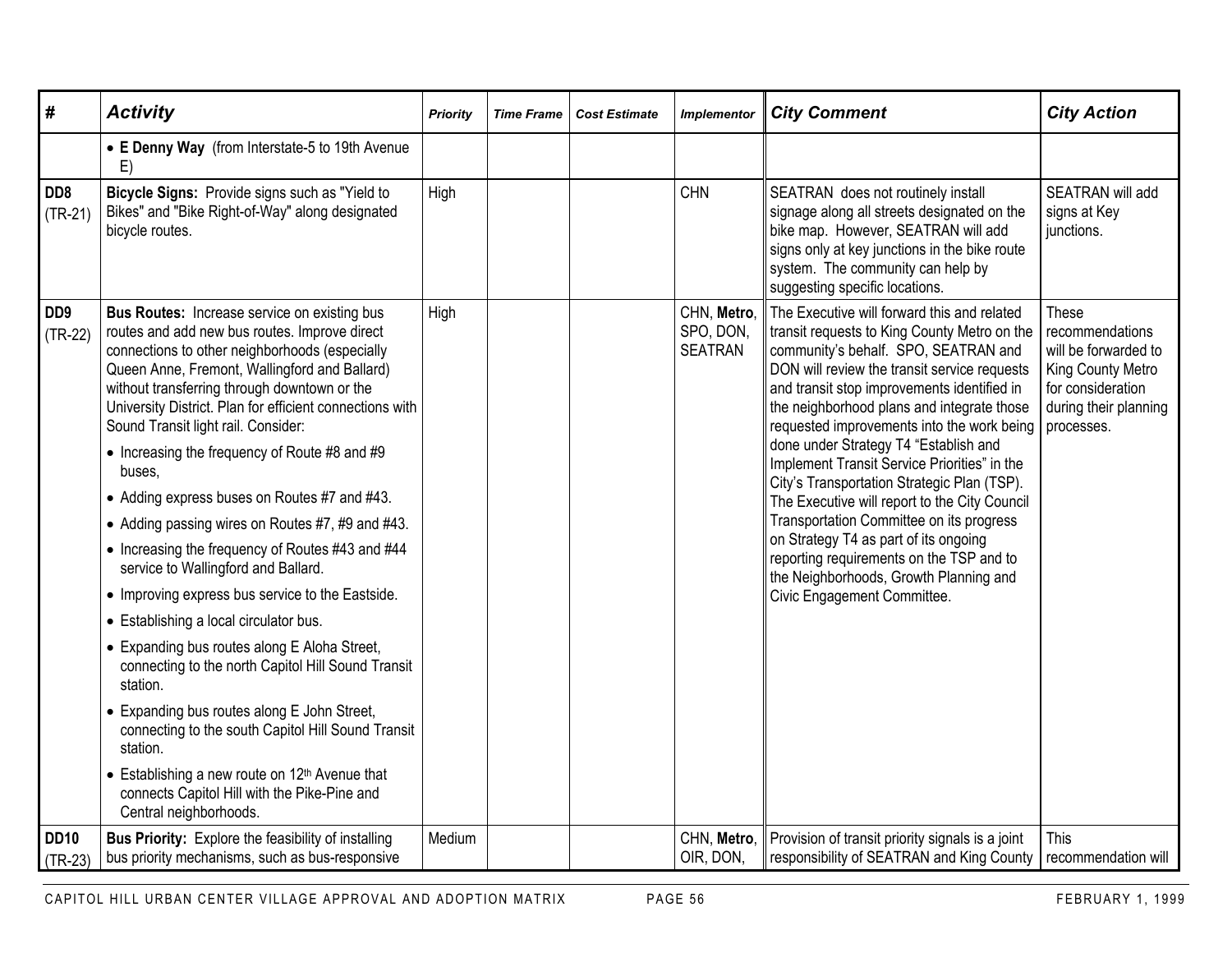| #                        | <b>Activity</b>                                                                                                                                                                                                                                                  | <b>Priority</b> | <b>Time Frame</b> | <b>Cost Estimate</b> | <b>Implementor</b>                                   | <b>City Comment</b>                                                                                                                                                                                                                                                                                                                                                                                                                                                                                                                                                                                                                                                      | <b>City Action</b>                                                                          |
|--------------------------|------------------------------------------------------------------------------------------------------------------------------------------------------------------------------------------------------------------------------------------------------------------|-----------------|-------------------|----------------------|------------------------------------------------------|--------------------------------------------------------------------------------------------------------------------------------------------------------------------------------------------------------------------------------------------------------------------------------------------------------------------------------------------------------------------------------------------------------------------------------------------------------------------------------------------------------------------------------------------------------------------------------------------------------------------------------------------------------------------------|---------------------------------------------------------------------------------------------|
|                          | traffic signals, at all signalized intersections. Utilize<br>in-lane bus stops wherever possible.                                                                                                                                                                |                 |                   |                      | SEATRAN,<br><b>SPO</b>                               | Metro. SEATRAN and Metro are currently<br>installing transit priority signals along two<br>demonstration corridors, Aurora Ave. North<br>and Rainier Ave. The results of these<br>demonstrations will be carefully considered<br>in developing recommendations for further<br>implementation in other areas. The City is<br>also working with Metro to secure federal<br>funds to provide a Transit Priority team<br>within SEATRAN. This team would be<br>funded for 2 years and would develop a<br>transit priority work program which would<br>identify additional corridors, including this<br>Capitol Hill corridor, for transit priority signal<br>implementation. | be considered in the<br>sector work<br>programs in the<br>future as<br>opportunities arise. |
| <b>DD11</b><br>$(TR-24)$ | <b>Bus Stops and Facilities: Review locations of</b><br>existing bus stops and relocate bus stops as<br>needed. Install bus shelters at all bus stops and<br>improve the safety, comfort, convenience and<br>character of bus shelters.                          | High            |                   |                      | CHN, OIR,<br>Metro, DON,<br>SEATRAN,<br><b>SPO</b>   | See DD9. It would be helpful if the<br>community can identify specific bus stops<br>that could be relocated.                                                                                                                                                                                                                                                                                                                                                                                                                                                                                                                                                             | See DD9.                                                                                    |
|                          | • Provide pedestrian-scale lighting at all bus stops.<br>Provide transit maps at all bus stops.                                                                                                                                                                  |                 |                   |                      |                                                      |                                                                                                                                                                                                                                                                                                                                                                                                                                                                                                                                                                                                                                                                          |                                                                                             |
|                          | • Support continued research that enables real-<br>time bus information at major transit stops.                                                                                                                                                                  |                 |                   |                      |                                                      |                                                                                                                                                                                                                                                                                                                                                                                                                                                                                                                                                                                                                                                                          |                                                                                             |
|                          | • Increase maintenance of bus shelters, such as<br>window repair, graffiti removal and garbage<br>removal.                                                                                                                                                       |                 |                   |                      |                                                      |                                                                                                                                                                                                                                                                                                                                                                                                                                                                                                                                                                                                                                                                          |                                                                                             |
|                          | • Design and utilize a signature Capitol Hill bus<br>shelter that reflects local character and<br>incorporates security features designed according<br>to Crime Prevention Through Environmental<br>Design (CPTED) principles.                                   |                 |                   |                      |                                                      |                                                                                                                                                                                                                                                                                                                                                                                                                                                                                                                                                                                                                                                                          |                                                                                             |
| <b>DD12</b><br>$(TR-25)$ | Sound Transit Route and Stations: As a top<br>priority, construct the preferred Sound Transit light<br>rail alignment with a tunnel connecting First Hill,<br>Capitol Hill and the University District. Do not<br>substitute a monorail system for the preferred | High            |                   |                      | CHN, SPO,<br>DON, DCLU<br>Sound<br>Transit,<br>Metro | Sound Transit is the lead agency on this<br>activity. Although the City supported the<br>development of a North Capitol Hill Sound<br>Transit station, the Sound Transit Board has<br>decided not to carry forward this option as                                                                                                                                                                                                                                                                                                                                                                                                                                        | Recommendation<br>will be forwarded to<br>Sound Transit.                                    |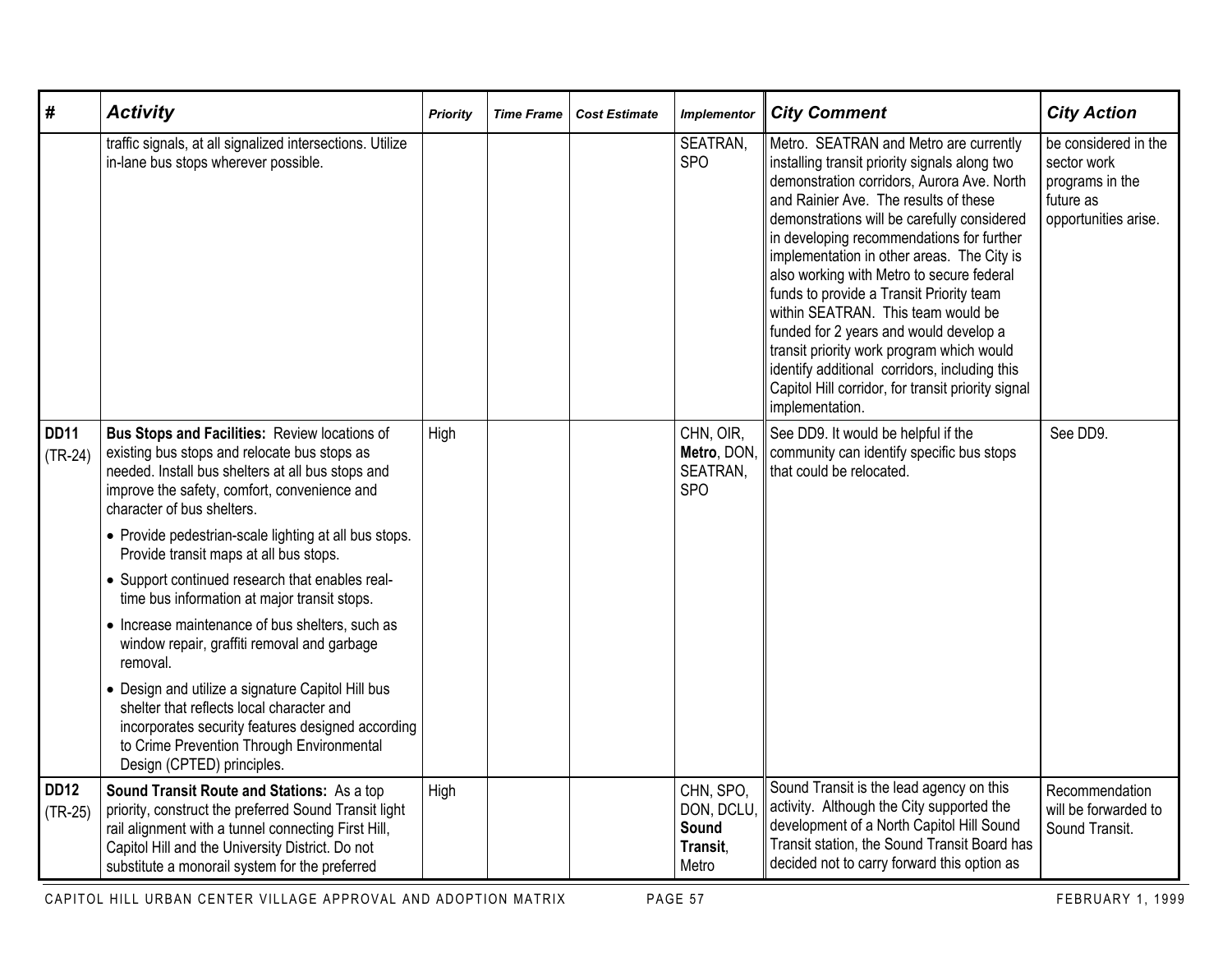| #                           | <b>Activity</b>                                                                                                                                                                                                                                                                                                                                                                                                                                                                                                                                                                                                                                                                                                                                                         | Priority | <b>Time Frame</b> | <b>Cost Estimate</b> | <b>Implementor</b>                                        | <b>City Comment</b>                                                                                                                                                                                                                                                                                                                                                                                                                                                        | <b>City Action</b>                                                                                                                                                                                                              |
|-----------------------------|-------------------------------------------------------------------------------------------------------------------------------------------------------------------------------------------------------------------------------------------------------------------------------------------------------------------------------------------------------------------------------------------------------------------------------------------------------------------------------------------------------------------------------------------------------------------------------------------------------------------------------------------------------------------------------------------------------------------------------------------------------------------------|----------|-------------------|----------------------|-----------------------------------------------------------|----------------------------------------------------------------------------------------------------------------------------------------------------------------------------------------------------------------------------------------------------------------------------------------------------------------------------------------------------------------------------------------------------------------------------------------------------------------------------|---------------------------------------------------------------------------------------------------------------------------------------------------------------------------------------------------------------------------------|
|                             | Sound Transit alignment. As a top priority, develop<br>two stations along Broadway in the first phase of<br>Sound Transit implementation. Connect to<br>pedestrian, bicycle and bus routes. Upgrade<br>pedestrian streetscapes, bicycle routes and facilities<br>and bus service and facilities within 0.5 miles of<br>each station. Design stations to serve pedestrians,<br>bicyclists and bus riders. Discourage station access<br>by cars and discourage commuter parking in station<br>areas. Consider:<br>• Avoiding the cut-and-cover construction method.<br>• Minimizing disruption to businesses during<br>construction and compensating businesses for<br>disruption.<br>• Minimizing the size of station entries.<br>• Integrating entries into other uses. |          |                   |                      |                                                           | part of the Locally Preferred Alternative.<br>Due to funding constraints and the inability<br>to construct this station during a future<br>phase without first "shelling out" the station<br>in Phase I, it is extremely unlikely that a<br>station will be built in this location in the<br>future.<br>City departments working on Station Area<br>Planning will be working with the Capitol Hill<br>community and Sound Transit around<br>funded Sound Transit stations. |                                                                                                                                                                                                                                 |
|                             | <b>EE. Human Development</b>                                                                                                                                                                                                                                                                                                                                                                                                                                                                                                                                                                                                                                                                                                                                            |          |                   |                      |                                                           |                                                                                                                                                                                                                                                                                                                                                                                                                                                                            |                                                                                                                                                                                                                                 |
| EE1<br>$(HD-1)$             | Human Development Council: Organize an urban   High<br>center-based, volunteer Human Development<br>Council consisting of service providers, at-large<br>residents and business representatives to serve as<br>a resource and support for human development<br>services and activities and to better integrate<br>service providers with other neighborhood<br>businesses and residents. Establish a permanent<br>facility for the Human Development Council,<br>preferably at the People Center.                                                                                                                                                                                                                                                                       |          |                   |                      | CHN, HSD,<br>DON, SPO,<br>Human<br>Developmen<br>t Groups | This appears to be a community-based<br>activity.<br>HSD supports this recommendation and<br>asks to be contacted when a lead<br>organization has been identified.                                                                                                                                                                                                                                                                                                         | The Executive does<br>not have funding to<br>provide ongoing staff<br>support. However,<br>the Executive will<br>meet with the<br>community and<br>assist in identifying<br>next steps needed to<br>implement this<br>activity. |
| EE <sub>2</sub><br>$(HD-2)$ | Human Development Asset Developer: Fund<br>and hire a full-time staff person to serve as an Asset<br>Developer for the Human Development Council.<br>Include in the Asset Developer's responsibilities<br>developing a referral center, coordinating<br>volunteers, providing support for community<br>connectedness activities, and assisting in the<br>development of the People Center. Establish a                                                                                                                                                                                                                                                                                                                                                                  | Medium   |                   |                      | CHN, HSD,<br>SPO,<br>Human<br>Developmen<br>t Groups      | This is a community-based activity.<br>Hiring a person for the Human Development<br>Council and establishing an office is similar<br>to a few other neighborhood plans. This<br>organizational structure is still untested and<br>HSD would be interested in working with the<br>community in developing a pilot program.                                                                                                                                                  | . The community<br>should take the next<br>steps to implement<br>this activity. The<br>Executive does not<br>have funding to<br>provide ongoing staff<br>support. However,                                                      |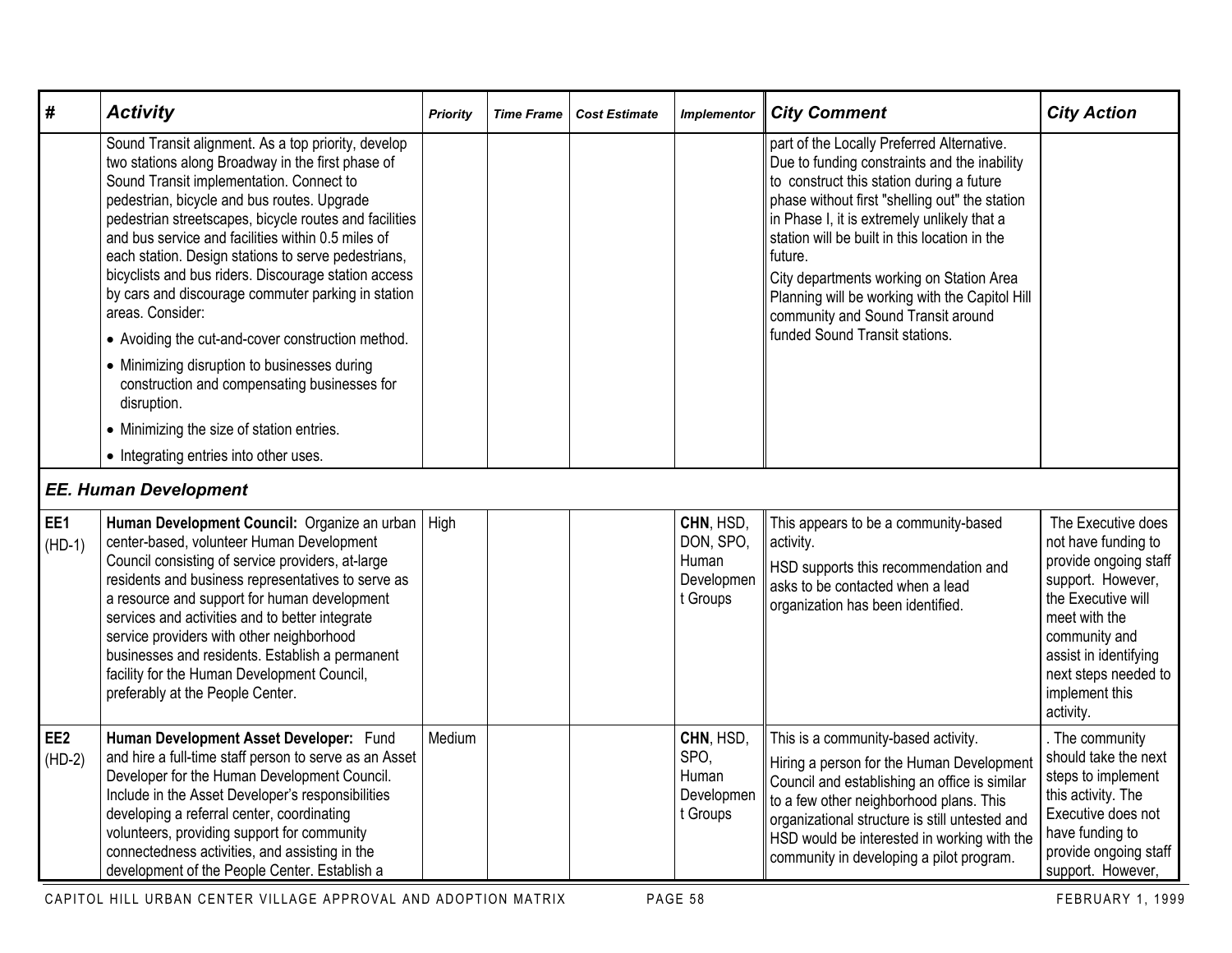| #                           | <b>Activity</b>                                                                                                                                                                                                                                                                                                                          | <b>Priority</b> | <b>Time Frame</b> | <b>Cost Estimate</b> | <b>Implementor</b>                                                                     | <b>City Comment</b>                                                                                                                                                                                                                                                | <b>City Action</b>                                                                                                                                                                                                                                                                                                                                                                                              |
|-----------------------------|------------------------------------------------------------------------------------------------------------------------------------------------------------------------------------------------------------------------------------------------------------------------------------------------------------------------------------------|-----------------|-------------------|----------------------|----------------------------------------------------------------------------------------|--------------------------------------------------------------------------------------------------------------------------------------------------------------------------------------------------------------------------------------------------------------------|-----------------------------------------------------------------------------------------------------------------------------------------------------------------------------------------------------------------------------------------------------------------------------------------------------------------------------------------------------------------------------------------------------------------|
|                             | permanent office for the Asset Developer,<br>preferably at the People Center.                                                                                                                                                                                                                                                            |                 |                   |                      |                                                                                        | They recommend that both technical<br>assistance be provided early on and that a<br>review be made to evaluate the success of<br>this method of communication within the first<br>year. They asks to be contacted when a<br>lead organization has been identified. | the Executive will<br>meet with the<br>community and<br>assist in identifying<br>next steps needed to<br>implement this<br>activity.                                                                                                                                                                                                                                                                            |
| EE3<br>$(HD-3)$             | <b>Human Development Information Resources:</b><br>Develop and utilize public information-sharing<br>outlets such as newsletters, community<br>newspapers, web-sites, kiosks, and community<br>bulletin boards (at transit stations, grocery stores,<br>etc.) to provide information about human<br>development services and activities. | High            |                   |                      | CHN, HSD,<br>DON-<br>Citizen's<br>Information,<br>SCL, Human<br>Developmen<br>t Groups | This is a community-based activity.<br>HSD supports this recommendation and is<br>willing to participate in such an endeavor,<br>but are unable to provide staff. They ask to<br>be contacted when a lead organization has<br>been identified.                     | The community<br>should take the next<br>steps to implement<br>this activity. The<br>Executive will assist<br>the community by<br>identifying the<br>Executive's current<br>methods of providing<br>public information.<br>The City Council has<br>established a<br><b>Community Kiosk</b><br>Task Force that will<br>investigate several<br>issues including<br>funding, design and<br>placement<br>standards. |
| EE4<br>$(HD-4)$             | Human Development Organizations: Promote<br>neighborhood interest groups and organizations,<br>such as libraries, schools, businesses, and the<br>Neighborhood Service Center, that provide services<br>and activities that support community<br>connectedness.                                                                          | Medium          |                   |                      | CHN, HSD,<br>DON,<br>Library,<br>SSD, BIA,<br>All<br>Departments                       | Other neighborhoods have used the<br>Neighborhood Matching Fund to develop<br>guides to resources available in the<br>Community.                                                                                                                                   | The community<br>should take the next<br>steps to implement<br>this activity. The<br>Executive will assist<br>the community by<br>identifying what<br>resource guides<br>already exist.                                                                                                                                                                                                                         |
| EE <sub>5</sub><br>$(HD-5)$ | Human Development Ambassadors: Assist<br>volunteers in becoming roving street ambassadors<br>who provide accessible, person-to-person outreach                                                                                                                                                                                           | Low             |                   |                      | CHN, HSD,<br>DON, BIA,<br>Human                                                        | The neighborhood is within the service area<br>of the Miller Community Center. The<br>neighborhood is encouraged to use Miller                                                                                                                                     | The community<br>should take the next<br>steps to implement                                                                                                                                                                                                                                                                                                                                                     |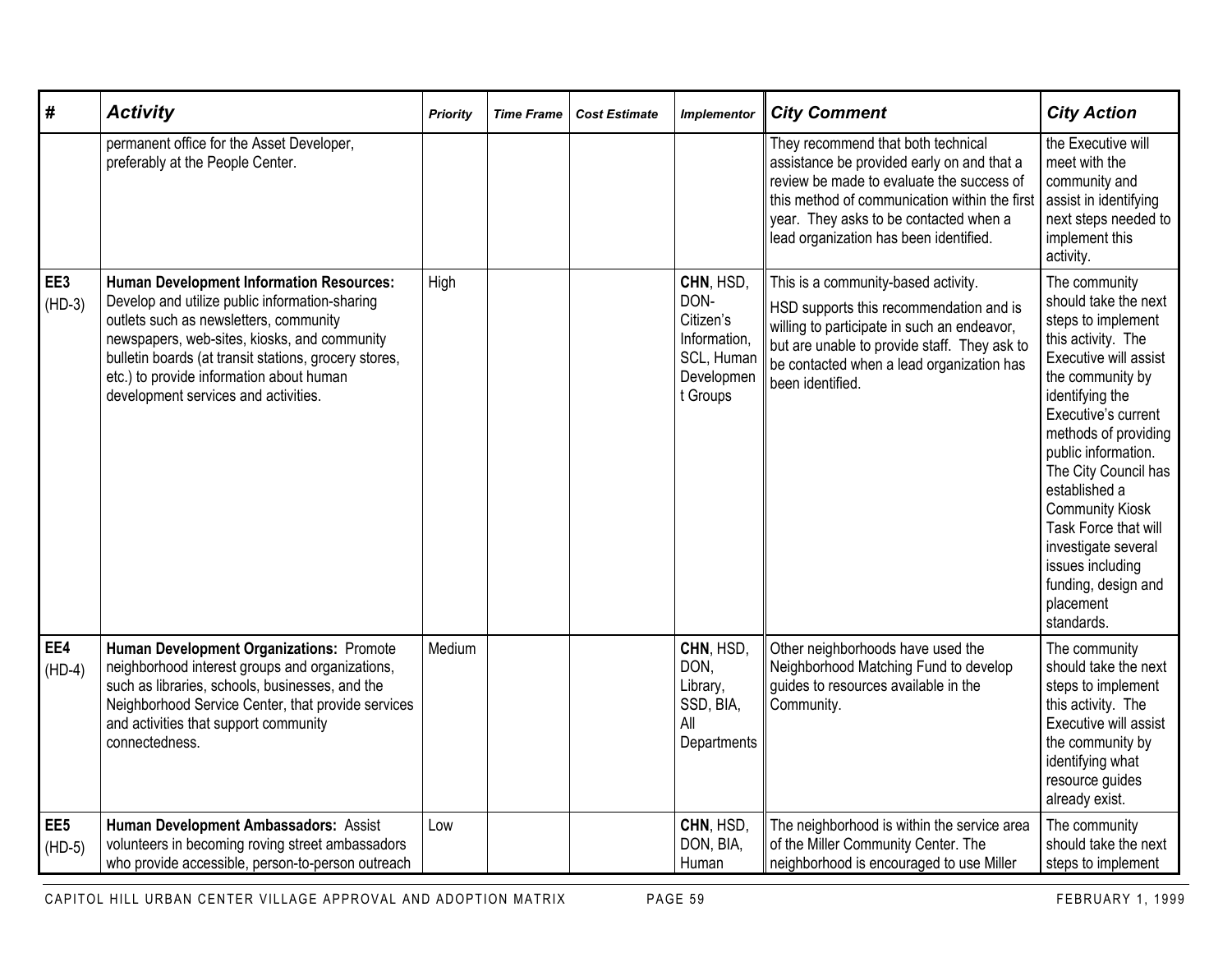| #               | <b>Activity</b>                                                                                                                                                                                                                                                                                                                                                                                                                                                                                                                                                                                                                                                                                                                                                                                                                                                                                                                                                                                                                                                                                                                                                            | <b>Priority</b> | <b>Time Frame</b> | <b>Cost Estimate</b> | <b>Implementor</b>                                                            | <b>City Comment</b>                                                                                                                                                                                                                                                                                                                                                                                                                                                                                                                                                                        | <b>City Action</b>                                                                                                                                                                                                                                                                                                                                                                                                                                                                       |
|-----------------|----------------------------------------------------------------------------------------------------------------------------------------------------------------------------------------------------------------------------------------------------------------------------------------------------------------------------------------------------------------------------------------------------------------------------------------------------------------------------------------------------------------------------------------------------------------------------------------------------------------------------------------------------------------------------------------------------------------------------------------------------------------------------------------------------------------------------------------------------------------------------------------------------------------------------------------------------------------------------------------------------------------------------------------------------------------------------------------------------------------------------------------------------------------------------|-----------------|-------------------|----------------------|-------------------------------------------------------------------------------|--------------------------------------------------------------------------------------------------------------------------------------------------------------------------------------------------------------------------------------------------------------------------------------------------------------------------------------------------------------------------------------------------------------------------------------------------------------------------------------------------------------------------------------------------------------------------------------------|------------------------------------------------------------------------------------------------------------------------------------------------------------------------------------------------------------------------------------------------------------------------------------------------------------------------------------------------------------------------------------------------------------------------------------------------------------------------------------------|
|                 | to those in need on the street, at neighborhood<br>grocery stores and at other public locations.                                                                                                                                                                                                                                                                                                                                                                                                                                                                                                                                                                                                                                                                                                                                                                                                                                                                                                                                                                                                                                                                           |                 |                   |                      | Developmen<br>t Groups                                                        | Community Center as a gathering place for<br>some activities.                                                                                                                                                                                                                                                                                                                                                                                                                                                                                                                              | this activity.                                                                                                                                                                                                                                                                                                                                                                                                                                                                           |
| EE6<br>$(HD-6)$ | Human Development Fair: Sponsor a<br>neighborhood human development fair to keep<br>community stakeholders (groups and individuals)<br>informed and involved in human development<br>activities, to celebrate accomplishments, and to<br>strengthen ties with businesses and neighborhood<br>associations.                                                                                                                                                                                                                                                                                                                                                                                                                                                                                                                                                                                                                                                                                                                                                                                                                                                                 | Low             |                   |                      | CHN, HSD,<br>DON, BIA,<br>Human<br>Developmen<br>t Groups,<br><b>OED</b>      | OED could provide information about the<br>Seattle Jobs Initiative at a human<br>development fair.                                                                                                                                                                                                                                                                                                                                                                                                                                                                                         | The community<br>should take the next<br>steps in<br>implementing this<br>recommendation.<br>The Executive will<br>assist the community<br>by identifying what<br>resources may exist<br>and help them<br>contact the Human<br><b>Services</b><br>Roundtable.                                                                                                                                                                                                                            |
| EE7<br>$(HD-7)$ | People Center: Develop a permanent facility to<br>serve as a community gathering place for residents<br>and human development organizations to meet,<br>connect, and support the neighborliness of the<br>community. Secure convenient, transit-accessible<br>physical space (5,000-20,000 sq. ft) in the North<br>Anchor and/or South Anchor Districts. Locate<br>meeting space and offices for the Human<br>Development Council and its staff at the People<br>Center. Serve diverse needs and interest groups<br>including gays, lesbians, handicapped people,<br>seniors, widows, and widowers. Include:<br>• Referral Center: Work with the Neighborhood<br>Service Center, the existing neighborhood referral<br>agencies and the Crisis Line to improve<br>information and referral services in the<br>neighborhood. Create and maintain an inventory<br>of human development services and activities.<br>Provide information about transportation, health<br>and social services, entertainment and<br>community and interest group activities. Maintain<br>a listing of local meeting rooms available for no or<br>low cost for use by groups providing community | High            |                   |                      | CHN, HSD,<br>DON, BIA,<br>Arts Groups,<br>Social<br>Services,<br>Library, DPR | Neighborhoods across the City are looking<br>for new neighborhood meeting spaces. This<br>may be put on the Policy Docket for<br>consideration by the City Council.<br>The Department of Parks and Recreation<br>would encourage the community to look at<br>opportunities to partner with other<br>community-based agencies to provide these<br>services, including the Miller and Garfield<br><b>Community Centers.</b><br>OED might see a role in this activity as a<br>way to educate low-income individuals in<br>the Capitol Hill neighborhood about the<br>Seattle Jobs Initiative. | This<br>recommendation will<br>be submitted for<br>consideration for<br>inclusion on the<br>Policy Docket for<br><b>City Council</b><br>discussion. The<br>Executive will review<br>the City's policies<br>related to community<br>centers and<br>neighborhood<br>recommendations<br>related to community<br>space and provide<br>Council with a<br>summary of options<br>and opportunities,<br>including potential<br>opportunities for<br>partnerships with the<br>School District, in |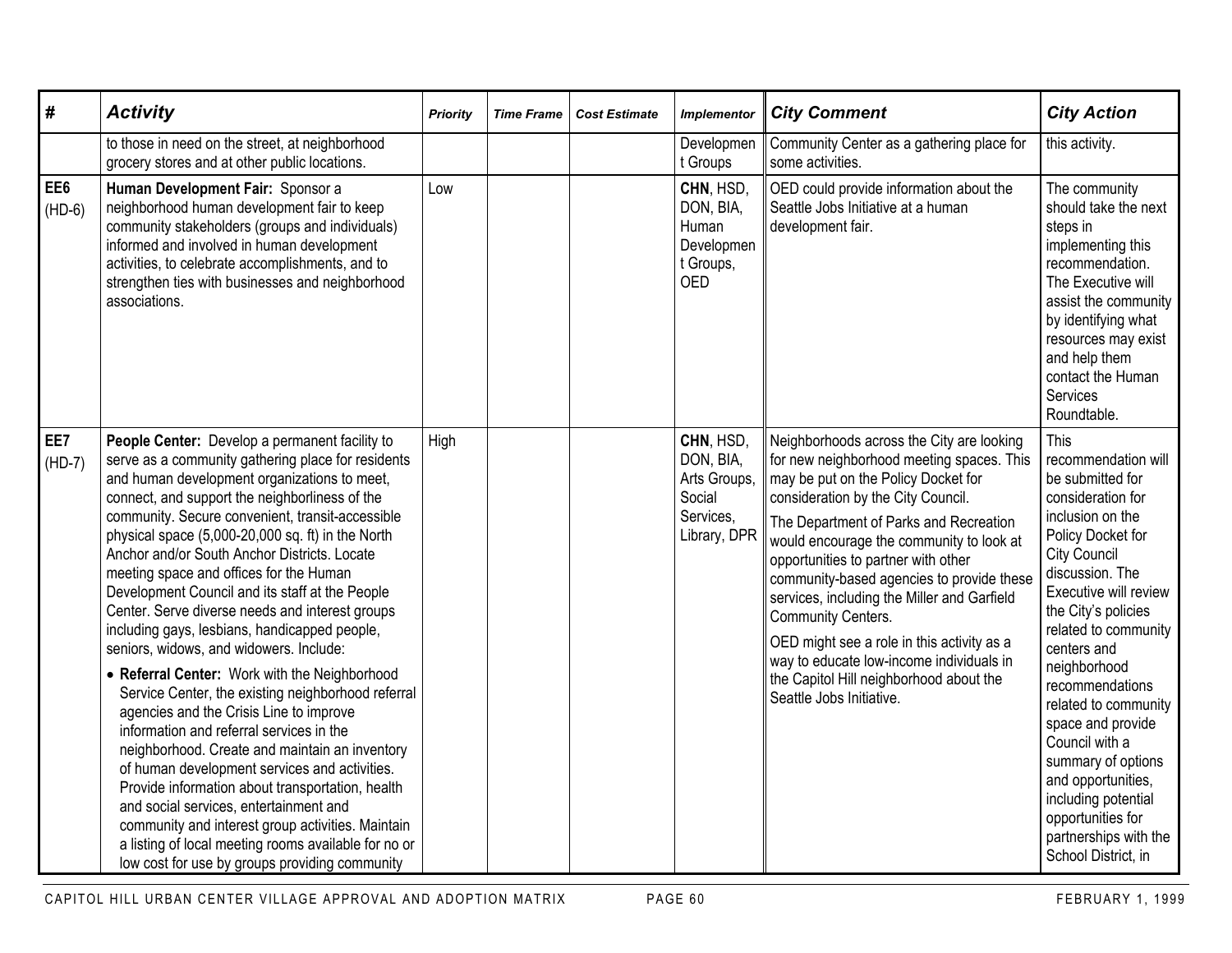| #               | <b>Activity</b>                                                                                                                                                                                                                                                                                                                                                                                                                                                                                                                                                                                                                                                                                                                               | <b>Priority</b> | <b>Time Frame</b> | <b>Cost Estimate</b> | <b>Implementor</b>                               | <b>City Comment</b>                                                                                                                                                                                                                                                                                                                                                                                                                                                                                                                                                                                                                                                                                                                                                                                                                                                                                     | <b>City Action</b>                                                                                                        |
|-----------------|-----------------------------------------------------------------------------------------------------------------------------------------------------------------------------------------------------------------------------------------------------------------------------------------------------------------------------------------------------------------------------------------------------------------------------------------------------------------------------------------------------------------------------------------------------------------------------------------------------------------------------------------------------------------------------------------------------------------------------------------------|-----------------|-------------------|----------------------|--------------------------------------------------|---------------------------------------------------------------------------------------------------------------------------------------------------------------------------------------------------------------------------------------------------------------------------------------------------------------------------------------------------------------------------------------------------------------------------------------------------------------------------------------------------------------------------------------------------------------------------------------------------------------------------------------------------------------------------------------------------------------------------------------------------------------------------------------------------------------------------------------------------------------------------------------------------------|---------------------------------------------------------------------------------------------------------------------------|
|                 | services and activities.<br>• Volunteer Coordination: Develop and<br>coordinate a network of volunteers to serve as<br>street ambassadors, listening posts, or referral<br>resources to facilitate outreach and engagement<br>for those in need.<br>• Facilities: Provide support for community<br>connectedness activities with facilities for<br>meetings, informal socializing, programmed<br>activities, support groups, drop-in assistance and<br>Internet access.<br>• Location: Consider locating the People Center<br>at such locations as the Pilgrim Church or at the<br>Oddfellows Hall. Consider developing the People<br>Center as part of a broader community center or<br>co-locating with the Neighborhood Service<br>Center. |                 |                   |                      |                                                  |                                                                                                                                                                                                                                                                                                                                                                                                                                                                                                                                                                                                                                                                                                                                                                                                                                                                                                         | July of 1999. This<br>recommendation will<br>be considered as<br>part of that review.                                     |
| EE8<br>$(HD-8)$ | Seniors Program: Provide a joint seniors program<br>that would serve both the Capitol Hill and First Hill<br>Urban Center Villages. Utilize DPR vans to shuttle<br>seniors to special outings and programs at Lowell<br>School, Miller Community Center and Town Hall<br>(First Hill). Enlist HSD to provide assistance in<br>funding and developing of needed senior programs,<br>including health, nutrition, exercise, referral and<br>intergenerational activities.                                                                                                                                                                                                                                                                       | High            |                   |                      | CHN, HSD,<br>DPR, Social<br>Service<br>providers | The Human Services Department's Aging<br>and Disability Services Division is<br>supportive of coordinating service<br>development and senior programming at<br>one site. However, current funding is<br>limited. Reprogramming existing sites, such<br>as a meal site, may be an option to explore.<br>Although DPR supports this idea, they will<br>need more information before responding to<br>the development of such a program. This is<br>a long term activity predicated on uses at<br>Lowell School and programming at the<br>Town Hall, as well as the dedication of<br>significant resources for implementation and<br>operations.<br>DPR could provide more senior<br>programming at Miller Community Center if<br>HSD provides funding. DPR supports<br>increased public transportation access to<br>Miller during day hours for seniors. DPR<br>does not have the means or the funding to | This activity will be<br>considered as part of<br>the Sector Work<br>programs in the<br>future as<br>opportunities arise. |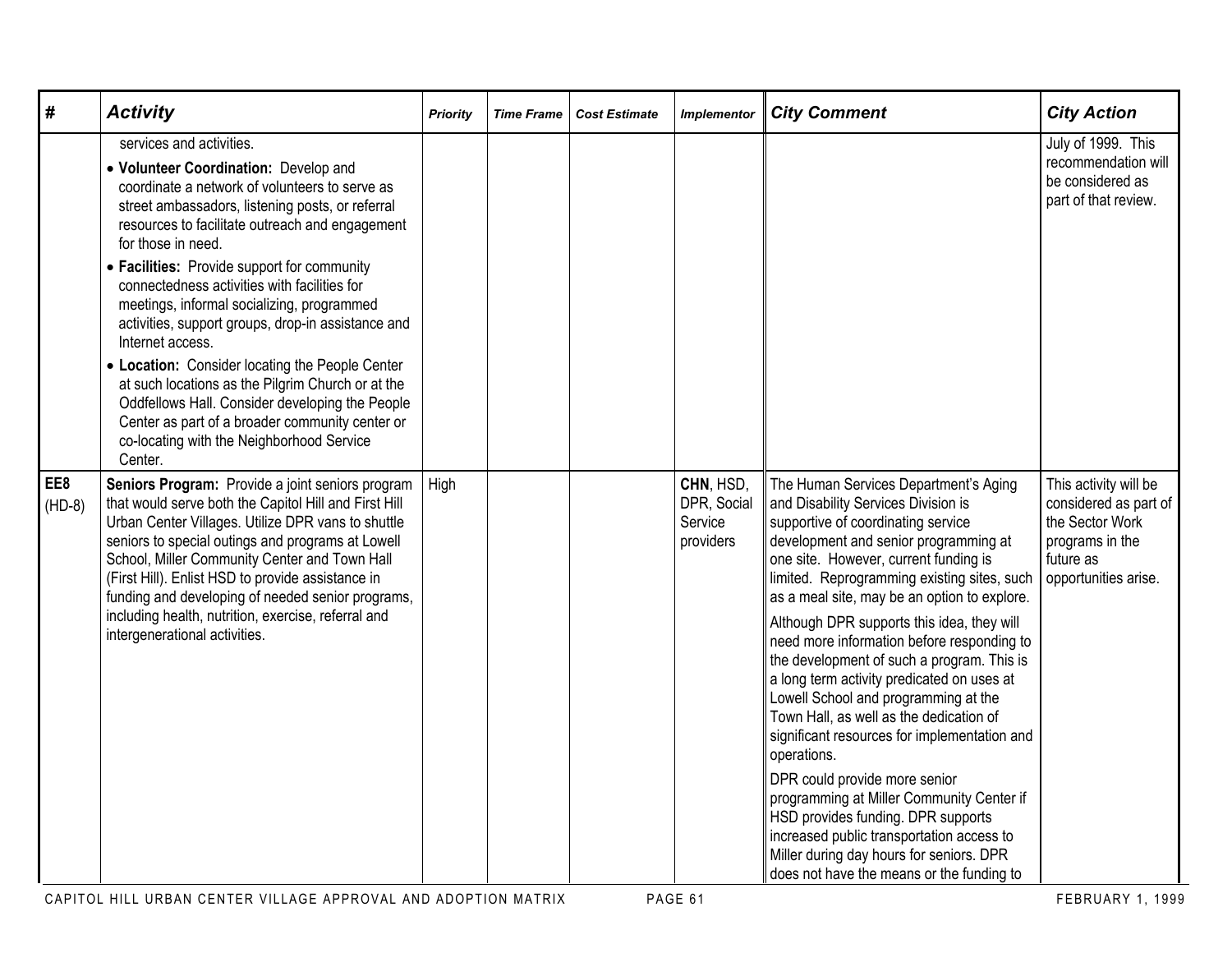| #               | <b>Activity</b>                                                                                                                                                                                                                                                                                                                                                                                                                                                                                                                                                                                                                                                                                                                                                                                                                                                                                                                                                       | <b>Priority</b> | <b>Time Frame</b> | <b>Cost Estimate</b> | <b>Implementor</b>                                            | <b>City Comment</b>                                                                                                                                                                                                                                                                                                                                                                                                                                                                                                                                                                                                                                                                                                                                                                                                                                                                                                                                                                                                                                                                                                                                                                                                                                                                                                                                                                                                                                                                                                                                                                                  | <b>City Action</b>                                                                                                                                                                                                                                                                                                                                                                     |
|-----------------|-----------------------------------------------------------------------------------------------------------------------------------------------------------------------------------------------------------------------------------------------------------------------------------------------------------------------------------------------------------------------------------------------------------------------------------------------------------------------------------------------------------------------------------------------------------------------------------------------------------------------------------------------------------------------------------------------------------------------------------------------------------------------------------------------------------------------------------------------------------------------------------------------------------------------------------------------------------------------|-----------------|-------------------|----------------------|---------------------------------------------------------------|------------------------------------------------------------------------------------------------------------------------------------------------------------------------------------------------------------------------------------------------------------------------------------------------------------------------------------------------------------------------------------------------------------------------------------------------------------------------------------------------------------------------------------------------------------------------------------------------------------------------------------------------------------------------------------------------------------------------------------------------------------------------------------------------------------------------------------------------------------------------------------------------------------------------------------------------------------------------------------------------------------------------------------------------------------------------------------------------------------------------------------------------------------------------------------------------------------------------------------------------------------------------------------------------------------------------------------------------------------------------------------------------------------------------------------------------------------------------------------------------------------------------------------------------------------------------------------------------------|----------------------------------------------------------------------------------------------------------------------------------------------------------------------------------------------------------------------------------------------------------------------------------------------------------------------------------------------------------------------------------------|
|                 |                                                                                                                                                                                                                                                                                                                                                                                                                                                                                                                                                                                                                                                                                                                                                                                                                                                                                                                                                                       |                 |                   |                      |                                                               | provide senior transportation services.                                                                                                                                                                                                                                                                                                                                                                                                                                                                                                                                                                                                                                                                                                                                                                                                                                                                                                                                                                                                                                                                                                                                                                                                                                                                                                                                                                                                                                                                                                                                                              |                                                                                                                                                                                                                                                                                                                                                                                        |
| EE9<br>$(HD-9)$ | Youth Support: Provide support and options for<br>street youth by:<br>• Local Services: Supporting local social service<br>agencies in working cooperatively to provide a<br>more comprehensive program that responds to<br>and serves homeless youth.<br>• Case Management: Providing youth case<br>managers to work with homeless youth and local<br>service providers.<br>• Youth Facilities: Providing a youth center and<br>basic medical and hygiene facilities to help<br>homeless youth reduce health risks and attend to<br>basic personal hygiene.<br>• Youth Employment: Expanding opportunities<br>for youth employment and providing job<br>readiness skills. Model on the University District<br>Youth Center's Working Zone, the University<br>Gardenworks Project, the Metro Center YMCA<br>and Youthcare. Provide employment<br>opportunities and job readiness skills.<br>. Youth Shelter: Providing stable and safe<br>housing for homeless youth. | High            |                   |                      | CHN, BIA,<br>HSD, SPD,<br>DON, Social<br>Service<br>providers | <b>Local Services:</b><br>This activity is quite feasible assuming<br>resources can be found. Minimal resources<br>will be required. The first step is to identify<br>staff to organize and support a program that<br>supports local service providers. The<br>University District - University Partnership<br>for Youth is a very successful example of a<br>similar organization. PFY requires 1.25 FTE<br>and a substantial printing and postage<br>budget to maintain it. Such programs have<br>been done with less staffing, however, the<br>cross disciplinary aspect requires<br>considerable time and skill to maintain.<br>Without staffing, such programs often revert<br>to single interest groups quickly. It might be<br>good for one person from HSD, DON and<br>SPD to work together to coordinate<br>organizing their respective constituencies<br>and determine best staffing options.<br><b>Case Management:</b><br>This activity is feasible assuming resources<br>can be found. The first step is to identify a<br>service provider which could support case<br>managers. A variety of options exist.<br>Capitol Hill Youth Center at Pilgrim<br>Congregational Church would be an ideal<br>location for case managers. Based on<br>counts of youth visiting the Youth Center, at<br>least two full time positions are needed.<br>There is a severe shortage of case<br>managers for this population. No existing<br>fund sources have been found to increase<br>these services in the past few years.<br><b>Youth Facilities:</b><br>This is feasible assuming resources can be | The community<br>should take the next<br>steps to implement<br>this activity. If<br>requested, the<br>Executive can assist<br>the community by<br>helping them contact<br>other organizations<br>and service<br>providers that have<br>similar programs, by<br>answering questions<br>and can assist them<br>in identifying the next<br>steps needed to<br>implement this<br>activity. |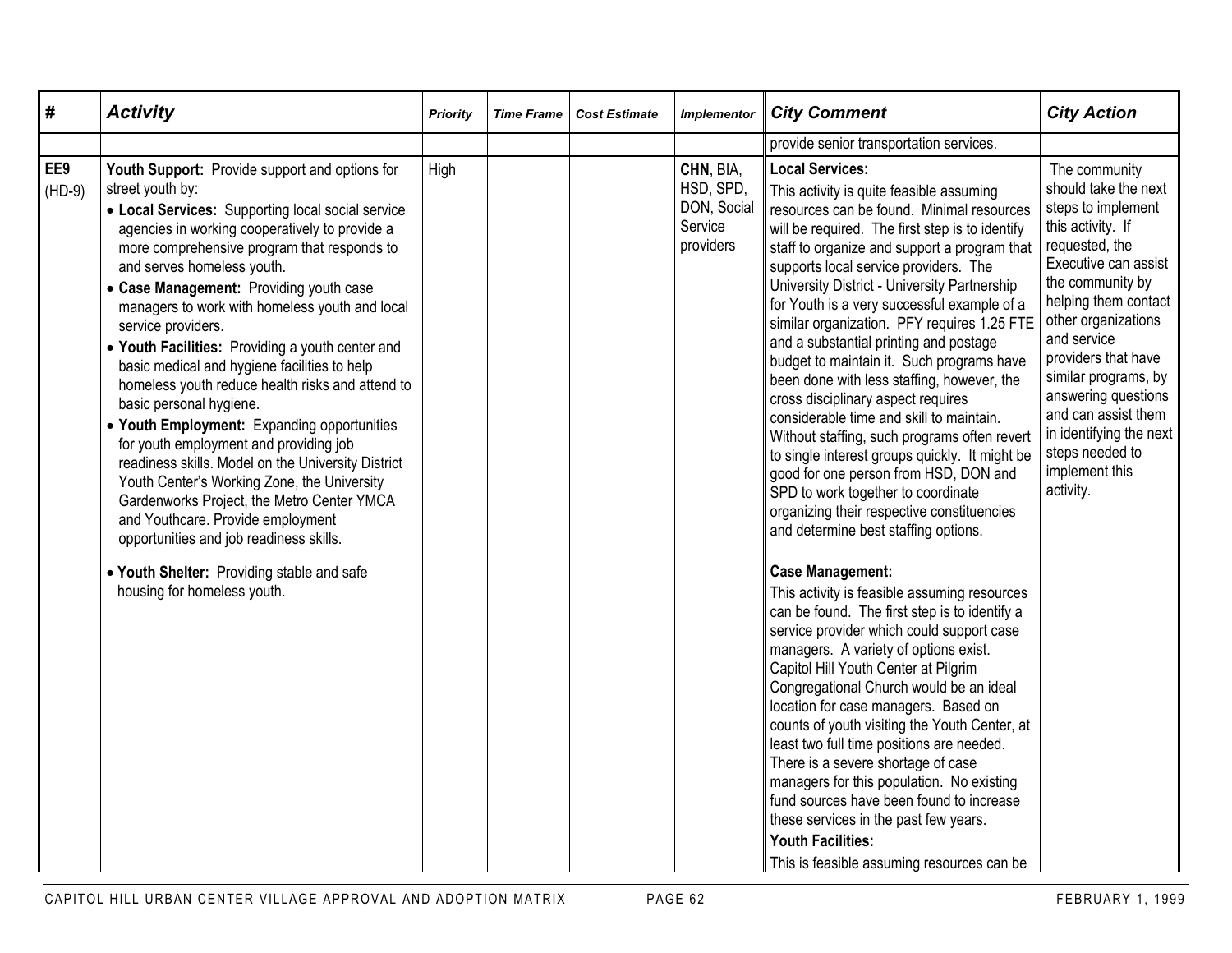| # | <b>Activity</b> | Priority | <b>Time Frame</b> | <b>Cost Estimate</b> | <b>Implementor</b> | <b>City Comment</b>                                                                                                                                                                                                                                                                                                                                                                                                                                                                                                                                                                                                                                                                                                                                                                                | <b>City Action</b> |
|---|-----------------|----------|-------------------|----------------------|--------------------|----------------------------------------------------------------------------------------------------------------------------------------------------------------------------------------------------------------------------------------------------------------------------------------------------------------------------------------------------------------------------------------------------------------------------------------------------------------------------------------------------------------------------------------------------------------------------------------------------------------------------------------------------------------------------------------------------------------------------------------------------------------------------------------------------|--------------------|
|   |                 |          |                   |                      |                    | found. Pilgrim Church and St. Marks<br>Cathedral have identified partial funding for<br>the project and have been working on<br>developing such a facility. This may be<br>suitable for a Neighborhood Matching Fund<br>grant.<br><b>Youth Employment:</b><br>This may be feasible. It is questionable<br>whether homeless youth are employable<br>before housing needs are met. HSD<br>suggests a project of limited scope.<br>Involvement of youth in development of the<br>project is desirable. Availability of a case<br>manager and some businesses who would<br>support low work maturity trainees could<br>facilitate success of a small project.<br>Funding is difficult. The first step would be<br>to determine the general type of program<br>desired and identify a service provider- |                    |
|   |                 |          |                   |                      |                    | traditional programs require management of<br>professional employment counseling staff<br>and administration of a large payroll for<br>participants.<br>There are no known fund sources for an<br>ongoing employment program. This can be<br>a very expensive type of service because<br>wages or subsidies for participants is<br>generally required. The HSD Summer<br>Youth Employment program provides<br>funding for a part time group project<br>supervisor in community agencies during<br>the summer. Additional resources may be<br>required from another source to plan and<br>oversee the project. Funding is awarded<br>through a Request for Proposals process in<br>early spring.<br><b>Youth Shelter:</b><br>This is feasible provided resources can be                             |                    |